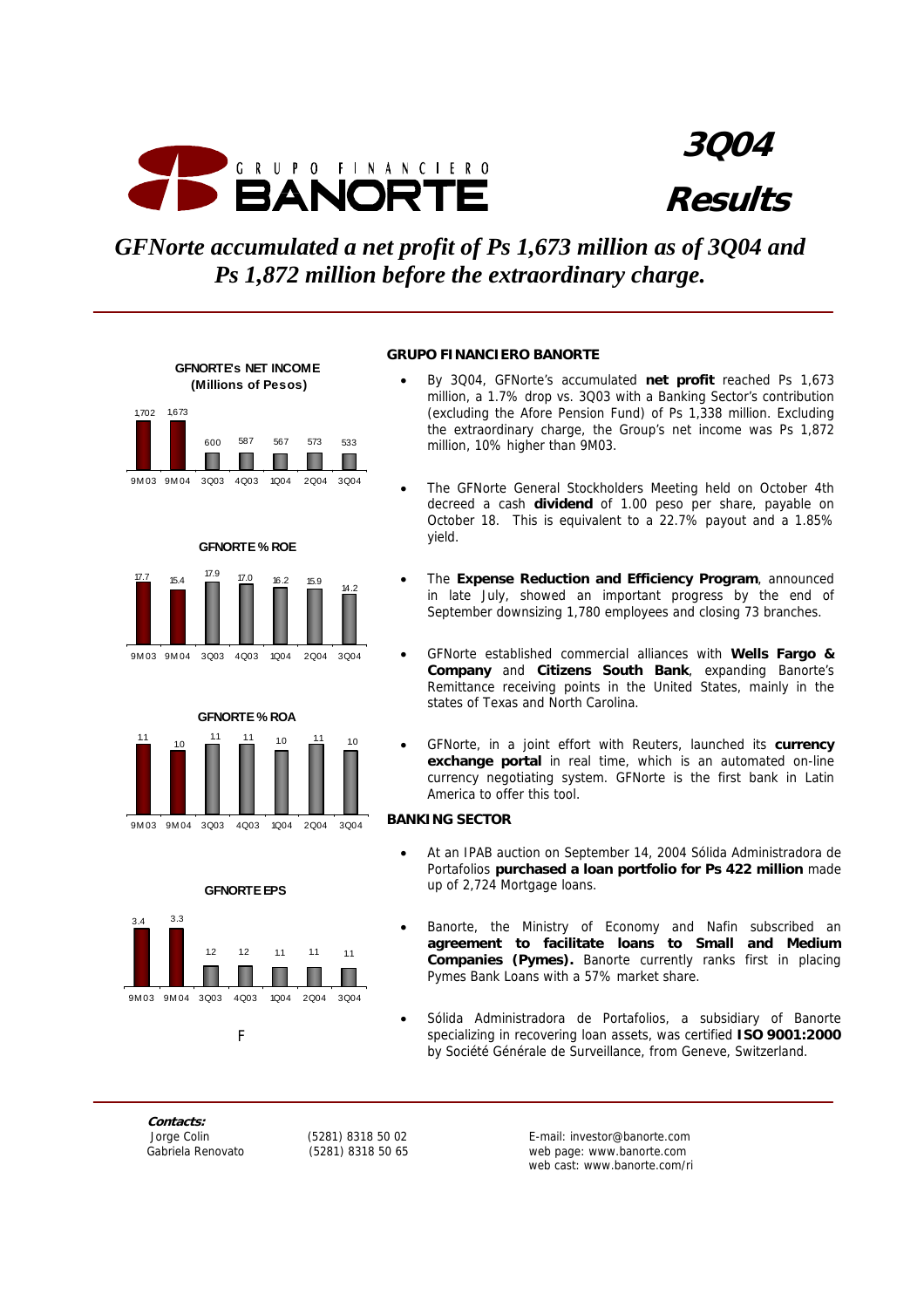

# **Highlights**

#### **BANKING SECTOR**

#### **BANKING SECTOR'S NET INCOME (Millions of Pesos)**













#### **CAPITALIZATION RATIO**



#### **Net Profit**

The accumulated profits by 3Q04 were Ps 1,338 million (not including the Afore pension fund), a 1% increase vs. 3Q03, excluding the extraordinary charge it was 15% higher. Although the Operating Profit was greater than in 2003, higher Taxes and Profit Sharing dampened the positive impact.

#### **Net Interest Margin**

The accumulated Net Interest Margin (NIM) before Repomo increased from 4.3% in 9M03 to 4.5% in 9M04, mainly as a result of the growth in the loan portfolio, especially in consumer and mortgage loans. In the 3Q04 the NIM was 5.0%.

#### **Non-Interest Income**

The 3Q04 accumulated Non Interest Income was 9% higher than that of the same period last year. This is due mainly to the higher Service Fees and Forex despite the declining Trading income.

#### **Non-Interest Expense**

The 3Q04 Non Interest Expense increased 5% vs. last year as a result of the Ps 187 million in Expenses for personnel Severance Pay during 3Q04 as per the Expense Reduction and Efficiency Program, and to higher Administrative and Promotion Expenses incurred in greater promotional and business-making efforts.

#### **Capitalization**

The quarter closed with a 15.3% Capitalization ratio vs. 13.8% in 3Q03. This indicator increased because of the USD 300 million in Non Convertible Subordinate Debenture that were placed and also to the profits generated in the period.

#### **Loan Portfolio**

At the closing of 3Q04, the Loan Portfolio without Fobaproa/IPAB and Recovery showed a Ps 78,409 million balance; a 15% increase vs. 3Q03, highlighting consumer loan growth.

#### **Asset Quality**

The Banking Sector showed a substantial decrease in its pastdue loans as a result of charge offs applied during 2Q04 of Ps 1,053 million of fully reserved non performing loans, from which Ps 940 million were charged off in order to clean the Balance Sheet. The Past-due loan portfolio closed the quarter with a Ps 2,767 million balance, which equates to a 3.4% past-due loan ratio, and a reserve coverage of 128%.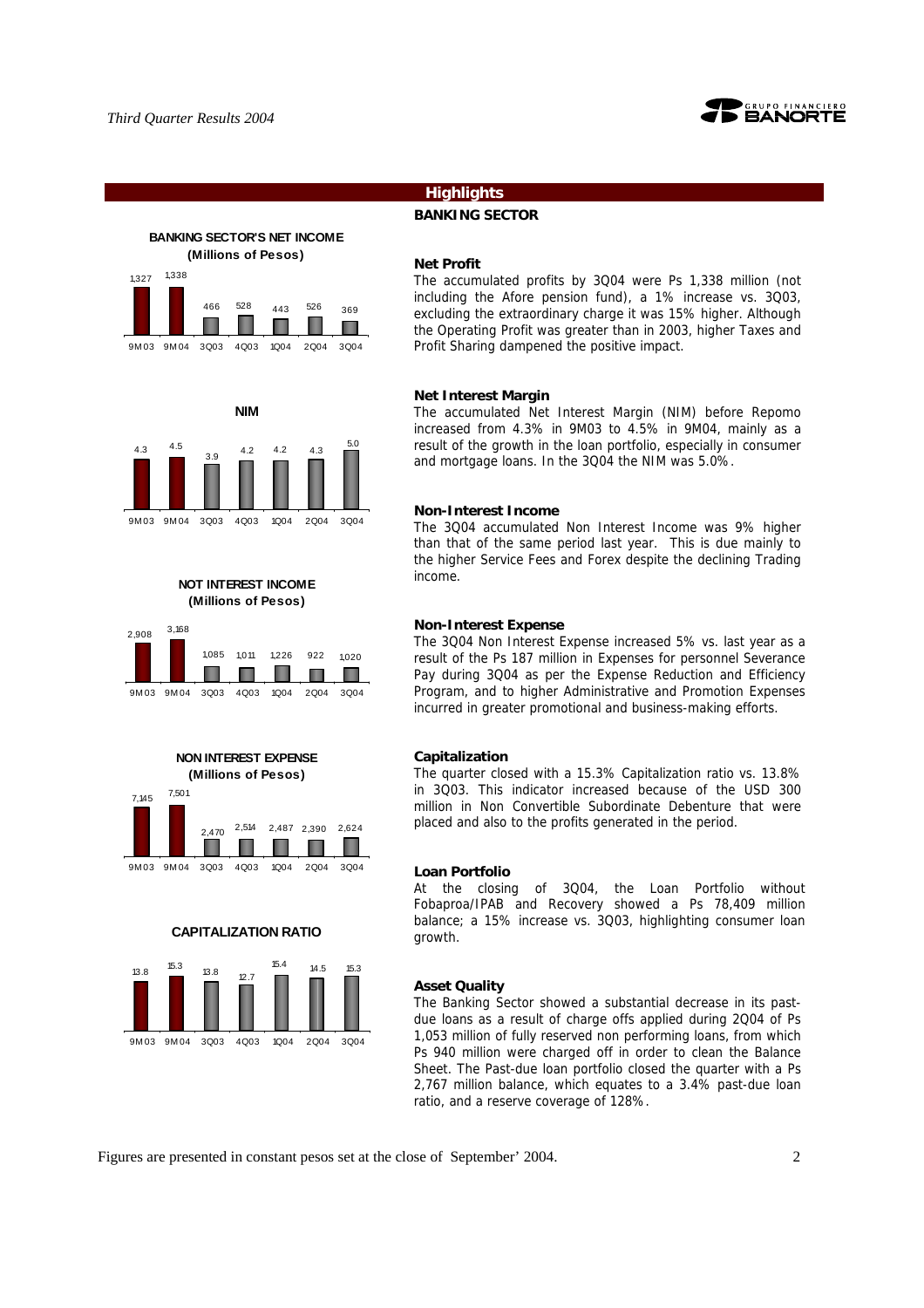

#### **Executive Summary**

Today Grupo Financiero Banorte announced its results at the close of the third quarter of 2004, showing a Net Profit of Ps 533 million in the quarter. The accumulated profit totals Ps 1,673 million, 1.7% lower than that observed last year after having incorporated the extraordinary charge of Ps 210 million derived from the Expense Reduction and Efficiency Program. GFNorte's ROE was 15.4% in the third quarter. Excluding the extraordinary charge, the annual profit was Ps 1,872 million an increase of 10%, equivalent to 17.2% ROE.

The Banking Sector contributed Ps 369 million to the 3Q04 profit, accumulating Ps 1,338 million from January to September 2004, 1% higher YoY. Excluding the extraordinary charge from the Expense Reduction and Efficiency Program, the annual profit was Ps 1,526 million, an increase of 15%. The Banking Sector accounted for 80% of the Group's profits. Revenue quality continues to improve, increasing the net interest income, the loan portfolio, recurring non interest income and expense control.

The net interest income for the 3Q04 was 5%, due to the improvement in the loan mix and the 75 basis points increase in the TIIE rate.

The accumulated service fees for the year rose 34% vs. the same period last year, mainly in credit cards, electronic banking and account management. Trading income (including Forex) fell 35% vs. the first 9 months of 2003 because of the increase in interest rates in 2004. Notwithstanding this increase, the Trading income (including Forex) for 9M04 was Ps 550 million.

The non interest expense rose 5% vs. the first 9 months last year due mainly to the incorporation of the extraordinary severance expenses made as per the Expense Reduction and Efficiency Program announced late last July, for a total of Ps 187 million, and to higher administrative and promotional expenses incurred to generate business. At the Group level severance expenses amounted Ps 210 million (Ps 199 million just majority interest). In the Banking Sector there was a downsize of 1,474 employees, and Group-wide the downsized employees totaled 1,780, which represents a 10% and 11% of the head-count, respectively. The efficiency ratio improved from 81% in 3Q03 to 75% in 3Q04.

Non-interest-bearing demand deposits rose 10% in the last twelve months, contributing to the optimization of our funding costs, whereas the total deposits showed a balance of Ps 162.4 billion in September.

The loan portfolio –excluding IPAB and the recovery unit- continued to show a sustained and sound growth. By the third quarter of 2004, it rose 15% YoY, reaching a balance of Ps 78.4 billion. Commercial loans rose 27% in one year, totaling Ps 26.3 billion. Corporate loans were over Ps 14.5 billion, and Government loans reached Ps 9.7 billion.

The most dynamic loans were consumer and commercial. The consumer loans represent 35% of the loan portfolio and offer wider margins. Payroll loans rose 78% YoY, closing with a balance of Ps 1.9 billion. Credit cards and auto loans rose 39% and 20% in one year, respectively, reaching balances of Ps 3.7 and Ps 5.7 billion, respectively. Mortgage loans held their upward trend to close the third quarter at Ps 16.5 billion, a 26% annual increase.

Banorte closed September with a past-due loan balance of Ps 2.7 billion, 23% lower YoY and a past-due loan ratio of 3.4%, with a reserve coverage of 128%.

The Long-term Savings Sector, made up of the Afore Pension Fund, Insurance and Annuities, totaled profits for Ps 221 million by the third quarter, a 1% increase YoY. This can be understood given the 47% annual increase in the Insurance company profit resulting from a greater volume of operations and the Seguros Generali de México merger in 2Q04.

The Auxiliary Organization Sector contributed with Ps 76 million up to Sept, a 9% increase YoY, whereas the Brokerage sector showed a Ps 52 million profit.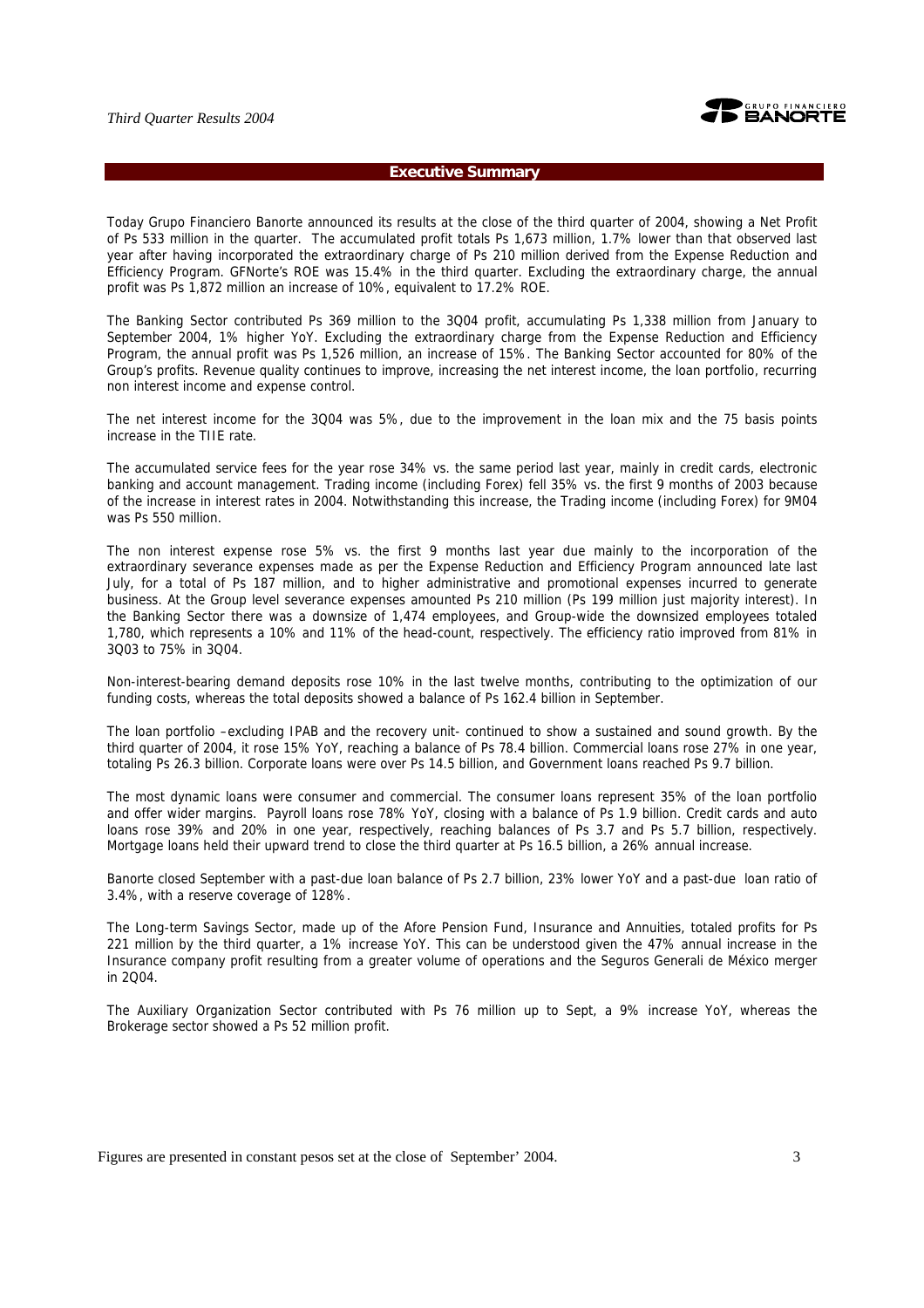

# **Grupo Financiero Banorte**

| Utilidad de Subsidiarias                                    |                                  | <b>ACCUMULATED</b>    |                             |                   | <b>QUARTER</b>     |                            |  |
|-------------------------------------------------------------|----------------------------------|-----------------------|-----------------------------|-------------------|--------------------|----------------------------|--|
| (Millones de Pesos)                                         | <b>9M03</b>                      | <b>9M04</b>           | %<br><b>CHANGE</b>          | 3Q03              | 3004               | %<br><b>CHANGE</b>         |  |
| Banco Mercantil del Norte (1)<br>Banco del Centro           | 733<br>594<br>1,327              | 1.074<br>264<br>1,338 | 46%<br>$(56)$ %<br>1%       | 284<br>182<br>465 | 276<br>93<br>369   | $(3)$ %<br>(49)%<br>(21)%  |  |
| <b>Banking Sector</b>                                       |                                  |                       |                             |                   |                    |                            |  |
| Brokerage Sector (Brokerage House)                          | 75                               | 52                    | (32)%                       | 42                | 12                 | $(71)$ %                   |  |
| Afore<br>Insurance<br>Annuities                             | 102<br>71<br>46                  | 93<br>104<br>24       | $(9)$ %<br>47%<br>(48)%     | 43<br>17<br>7     | 43<br>70<br>7      | 1%<br>305%<br>$(5)$ %      |  |
| Long - Term Saving Sector                                   | 219                              | 221                   | 1%                          | 68                | 121                | 78%                        |  |
| Leasing<br>Factoring<br>Warehousing<br><b>Bonding</b>       | 20<br>29<br>13<br>$\overline{7}$ | 26<br>28<br>11<br>11  | 29%<br>(4)%<br>(13)%<br>45% | 9<br>9<br>5<br>3  | 12<br>17<br>4<br>4 | 34%<br>82%<br>(19)%<br>40% |  |
| <b>Auxiliary Organization Sector</b>                        | 70                               | 76                    | 9%                          | 25                | 36                 | 43%                        |  |
| G. F. Banorte [holding]                                     | 10                               | (14)                  | $(233)$ %                   | (1)               | (5)                | 724%                       |  |
| <b>Total</b><br>$Q$ and $Q$ is a set of the contract of $Q$ | 1,702                            | 1,673                 | $(2)$ %                     | 599               | 533                | (11)%                      |  |

1) 96.11% owned by GFNorte.

| Estado de Resultados del Grupo           |             | <b>ACCUMULATED</b> |                       |       | <b>QUARTER</b> |                    |  |
|------------------------------------------|-------------|--------------------|-----------------------|-------|----------------|--------------------|--|
| (Millones de Pesos)                      | <b>9M03</b> | <b>9M04</b>        | $\%$<br><b>CHANGE</b> | 3Q03  | 3004           | %<br><b>CHANGE</b> |  |
| Net Interest Income (NII)                | 6,700       | 6,969              | 4%                    | 2,066 | 2,610          | 26%                |  |
| + REPOMO-Margin                          | 36          | (43)               | $(220)\%$             | 7     | (44)           | $(766)$ %          |  |
| = NET Interest Income after Repomo       | 6,736       | 6,926              | 3%                    | 2,072 | 2,565          | 24%                |  |
| - Loan Loss Provisions                   | 781         | 740                | $(5)$ %               | 171   | 317            | 85%                |  |
| - Loss Sharing Provisions                | 49          | 64                 | 31%                   | 2     | 32             | 1,911%             |  |
| $=$ Net Interest Income after Provisions | 5,906       | 6,122              | 4%                    | 1,900 | 2,217          | 17%                |  |
| + Non Interest Income                    | 3,968       | 4,330              | 9%                    | 1,500 | 1,415          | $(6)$ %            |  |
| = Total Operating Income                 | 9.875       | 10,452             | 6%                    | 3,400 | 3.632          | 7%                 |  |
| - Non Interest Expense                   | 7,998       | $8,450(*)$         | 6%                    | 2,779 | $2,927(*)$     | 5%                 |  |
| = Net Operating Income                   | 1,877       | 2,001              | 7%                    | 621   | 705            | 14%                |  |
| - Non Operating Income (Expense) Net     | 1           | 20                 | 1.449%                | 78    | (54)           | (169)%             |  |
| $=$ Pre-Tax Income                       | 1,878       | 2,022              | 8%                    | 699   | 651            | (7)%               |  |
| - Income Tax & profit sharing            | 265         | 345                | 30%                   | 103   | 109            | 6%                 |  |
| - Tax on asset                           | 32          | 47                 | 49%                   | 11    | 14             | 22%                |  |
| - Deferred Income Tax & profit sharing   | (76)        | 4                  | 105%                  | (20)  | 13             | 166%               |  |
| $=$ Net Income before Subsidiaries       | 1,657       | 1,626              | $(2)$ %               | 604   | 515            | (15)%              |  |
| + Undistributed Earnings of Subsidiaries | 173         | 180                | 5%                    | 48    | 71             | 49%                |  |
| $=$ Net Income-contin. Operation         | 1,829       | 1,806              | $(1)$ %               | 652   | 586            | $(10)\%$           |  |
| + Extraordinary Items, net               | 1           |                    | $(100)$ %             |       |                | $-9/2$             |  |
| - Minoritary Income                      | 128         | 133                | 4%                    | 53    | 53             | $-9/2$             |  |
| $=$ Net Income                           | 1,702       | $1,673(*)$         | $(2)$ %               | 599   | $533(*)$       | (11)%              |  |

(\*) Includes Ps 210 millions of the extraordinary charge.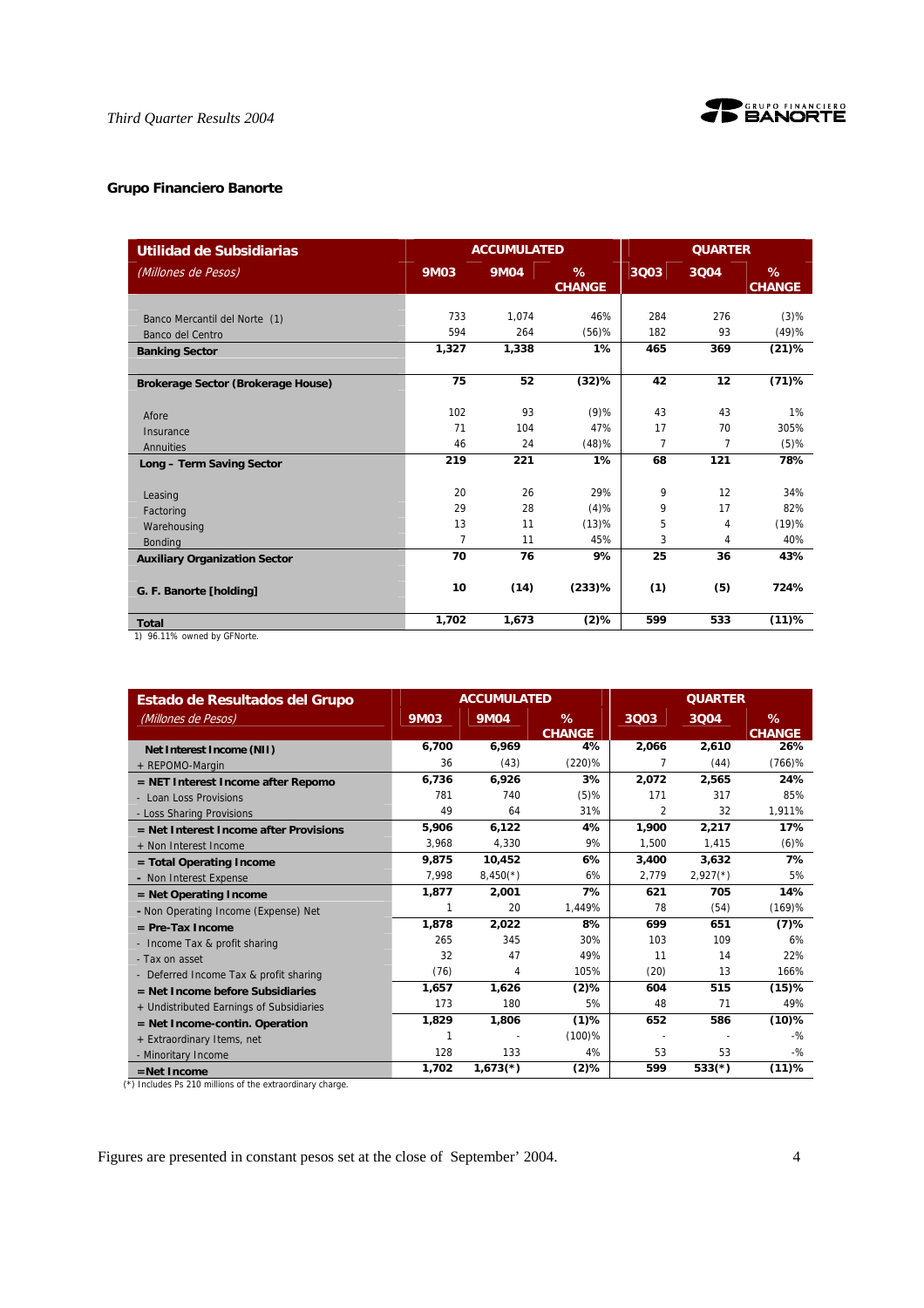

| <b>Group's Balance Sheet Highlights</b>        |         |         |          |
|------------------------------------------------|---------|---------|----------|
| (Millions of Pesos)                            | 3Q03    | 3004    | % CHANGE |
| Performing loans excluding Fobaproa - IPAB (1) | 71.146  | 82.070  | 15%      |
| <b>FOBAPROA Loans</b>                          | 86.747  | 72.165  | (17)%    |
| Past Due Loans                                 | 3.626   | 2.807   | (23)%    |
| <b>Total Loans</b>                             | 161.520 | 157.042 | $(3)$ %  |
| Loan Loss Reserves                             | 4.598   | 3.596   | (22)%    |
| <b>Total Assets</b>                            | 221.563 | 218.847 | $(1)$ %  |
| <b>Total Deposits</b>                          | 167,995 | 162.258 | $(3)$ %  |
| Equity                                         | 14.657  | 16.308  | 11%      |
| Assets under Management (2)                    | 391.927 | 364.759 | $(7)$ %  |

1) Excludes Fobaproa-IPAB notes and loans to IPAB that are accounted in the Loans to Government Entities line.<br>2) Includes Deposits, On behalf of Third Parties Deposits and Mutual Funds of the Banking Sector, Assets under

| <b>GFNorte Share Data</b>               |       | <b>ACCUMULATED</b> |                    | <b>QUARTER</b> |       |                    |  |
|-----------------------------------------|-------|--------------------|--------------------|----------------|-------|--------------------|--|
|                                         | 9M03  | <b>9M04</b>        | ℅<br><b>CHANGE</b> | 3Q03           | 3004  | ℅<br><b>CHANGE</b> |  |
| Net Income per Share (Pesos)            | 3.37  | 3.32               | $(2)$ %            | 1.19           | 1.06  | (11)%              |  |
| Dividends per Share (Pesos)             |       |                    |                    |                |       |                    |  |
| Book Value per Share (1) (Pesos)        | 27.07 | 30.26              | 12%                | 27.07          | 30.26 | 12%                |  |
| Shares Outstanding (Millions of Shares) | 504.6 | 504.6              |                    | 504.6          | 504.6 |                    |  |
| Price (Pesos)                           | 33.16 | 53.78              | 62%                | 33.16          | 53.78 | 62%                |  |
| P/BV (Times)                            | 1.22  | 1.78               | 45%                | 1.22           | 1.78  | 45%                |  |
| Market Cap (Billions)                   | 16.73 | 27.14              | 62%                | 16.73          | 27.14 | 62%                |  |

1) Excluding Minority holdings.

| <b>Indicadores Financieros del Grupo</b>                                                                                                                                                                                                                                                                                                                    |             | <b>ACCUMULATED</b> | <b>QUARTER</b> |        |  |
|-------------------------------------------------------------------------------------------------------------------------------------------------------------------------------------------------------------------------------------------------------------------------------------------------------------------------------------------------------------|-------------|--------------------|----------------|--------|--|
|                                                                                                                                                                                                                                                                                                                                                             | <b>9M03</b> | <b>9M04</b>        | 3003           | 3004   |  |
| Profitability                                                                                                                                                                                                                                                                                                                                               |             |                    |                |        |  |
| <b>ROA</b> (1)                                                                                                                                                                                                                                                                                                                                              | 1.1%        | 1.0%               | 1.1%           | 1.0%   |  |
| ROE(2)                                                                                                                                                                                                                                                                                                                                                      | 17.7%       | 15.4%              | 17.9%          | 14.2%  |  |
| <b>Operation</b>                                                                                                                                                                                                                                                                                                                                            |             |                    |                |        |  |
| Efficiency Ratio (3)                                                                                                                                                                                                                                                                                                                                        | 75.0%       | 74.8%              | 77.9%          | 72.7%  |  |
| <b>Assets Quality</b>                                                                                                                                                                                                                                                                                                                                       |             |                    |                |        |  |
| Past Due Loans to Total Loans                                                                                                                                                                                                                                                                                                                               | 4.8%        | 3.3%               | 4.8%           | 3.3%   |  |
| Loan Loss Reserves to past Due Loans                                                                                                                                                                                                                                                                                                                        | 126.8%      | 128.1%             | 126.8%         | 128.1% |  |
| Annualized earnings as a percentage of the average of quarterly assets over the period (Excluding Minority holdings).<br>1)<br>Annualized earnings as a percentage of the average of guarterly equity over the period. (Excluding Minority holdings).<br>2)<br>Non Interest Expense / (Total Operating Income - Repomo Margin + Loan Loss Provisions)<br>3) |             |                    |                |        |  |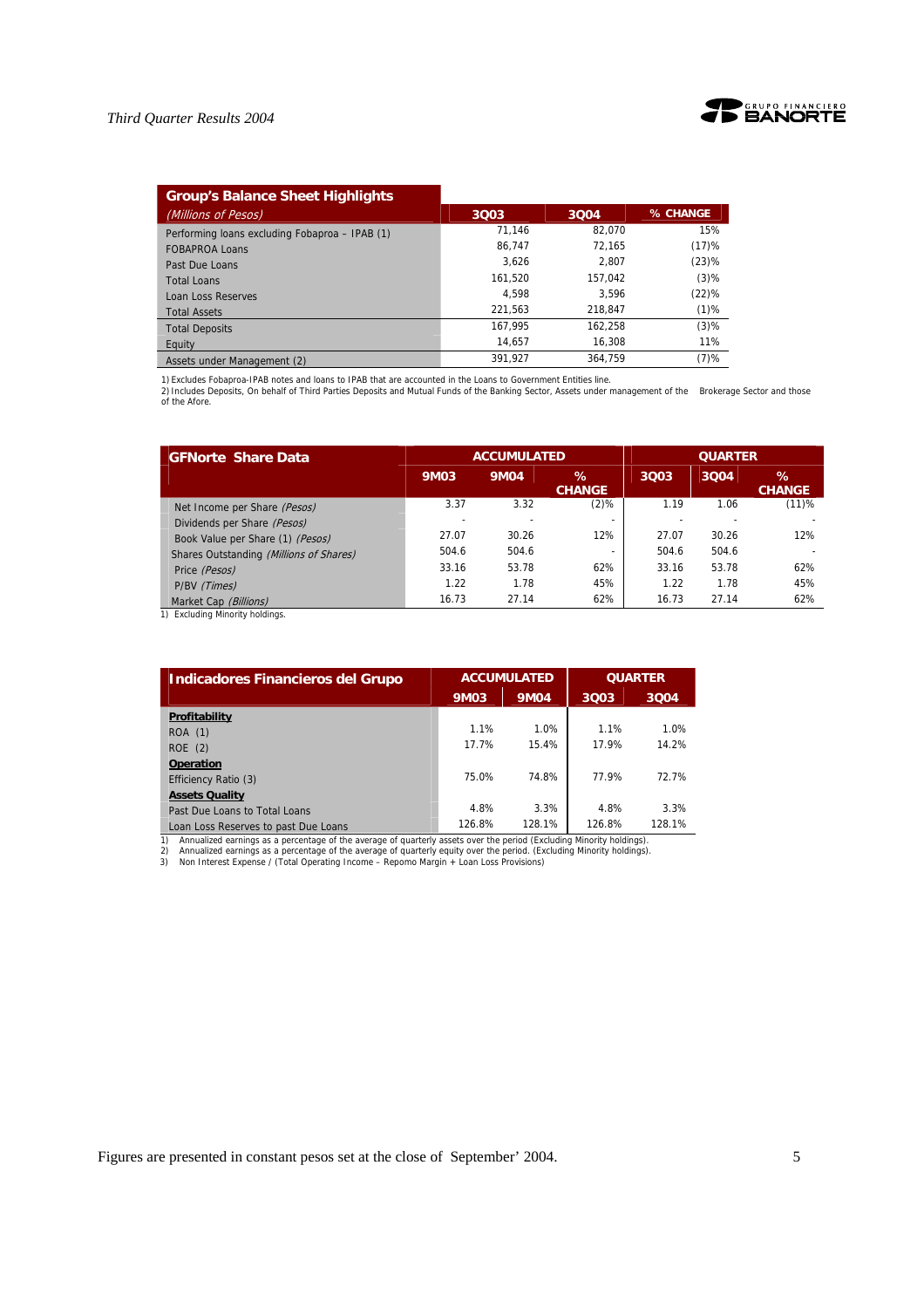

### **Banking Sector**

| <b>Banking Sector's Financial Ratios</b> |             | <b>ACCUMULATED</b> |        | <b>QUARTER</b> |
|------------------------------------------|-------------|--------------------|--------|----------------|
|                                          | <b>9M03</b> | 9M04               | 3Q03   | 3004           |
| Profitability                            |             |                    |        |                |
| NIM before Repomo (1)                    | 4.3%        | 4.5%               | 3.9%   | 5.0%           |
| ROA (2)                                  | 0.9%        | 0.9%               | 0.9%   | 0.7%           |
| ROE(3)                                   | 16.0%       | 14.5%              | 16.3%  | 11.6%          |
| <b>Operation</b>                         |             |                    |        |                |
| Efficiency Ratio (4)                     | 76.9%       | 76.3%              | 81.4%  | 74.6%          |
| <b>Assets Quality</b>                    |             |                    |        |                |
| % Past Due Loans w/o Fobaproa            | 5.0%        | 3.4%               | 5.0%   | 3.4%           |
| Loan Loss Reserves to past Due Loans     | 127.6%      | 127.9%             | 127.6% | 127.9%         |
| Growths (5)                              |             |                    |        |                |
| Loans w/o Fobaproa - IPAB (7)            | 32.5%       | 14.6%              | 32.5%  | 14.6%          |
| <b>Traditional Deposits</b>              | 10.4%       | 7.8%               | 10.4%  | 7.8%           |
| <b>Total Deposits</b>                    | 18.8%       | (3.5)%             | 18.8%  | (3.5)%         |
| Capitalization                           |             |                    |        |                |
| Net Capital/ Credit Risk Assets (6)      | 17.4%       | 18.5%              | 17.4%  | 18.5%          |
| Total Capitalization Ratio (6)           | 13.8%       | 15.3%              | 13.8%  | 15.3%          |

1) MIN= Annualized Net Interest Margin before REPOMO / Average Earnings Assets. 2) Annualized earnings as a percentage of the average of quarterly assets over the period.

3) Annualized earnings as a percentage of the average of quarterly equity over the period

4) Non Interest Expense / (Total Operating Income – Repomo Margin + Loan Loss Provisions)

5) Growth versus the previous period.

6) The Banking Sector Ratio is included for information purposes. A ratio for each bank is presented in the capitalization section. 7) Does not include Fobaproa / IPAB and Loans managed by Recovery Banking.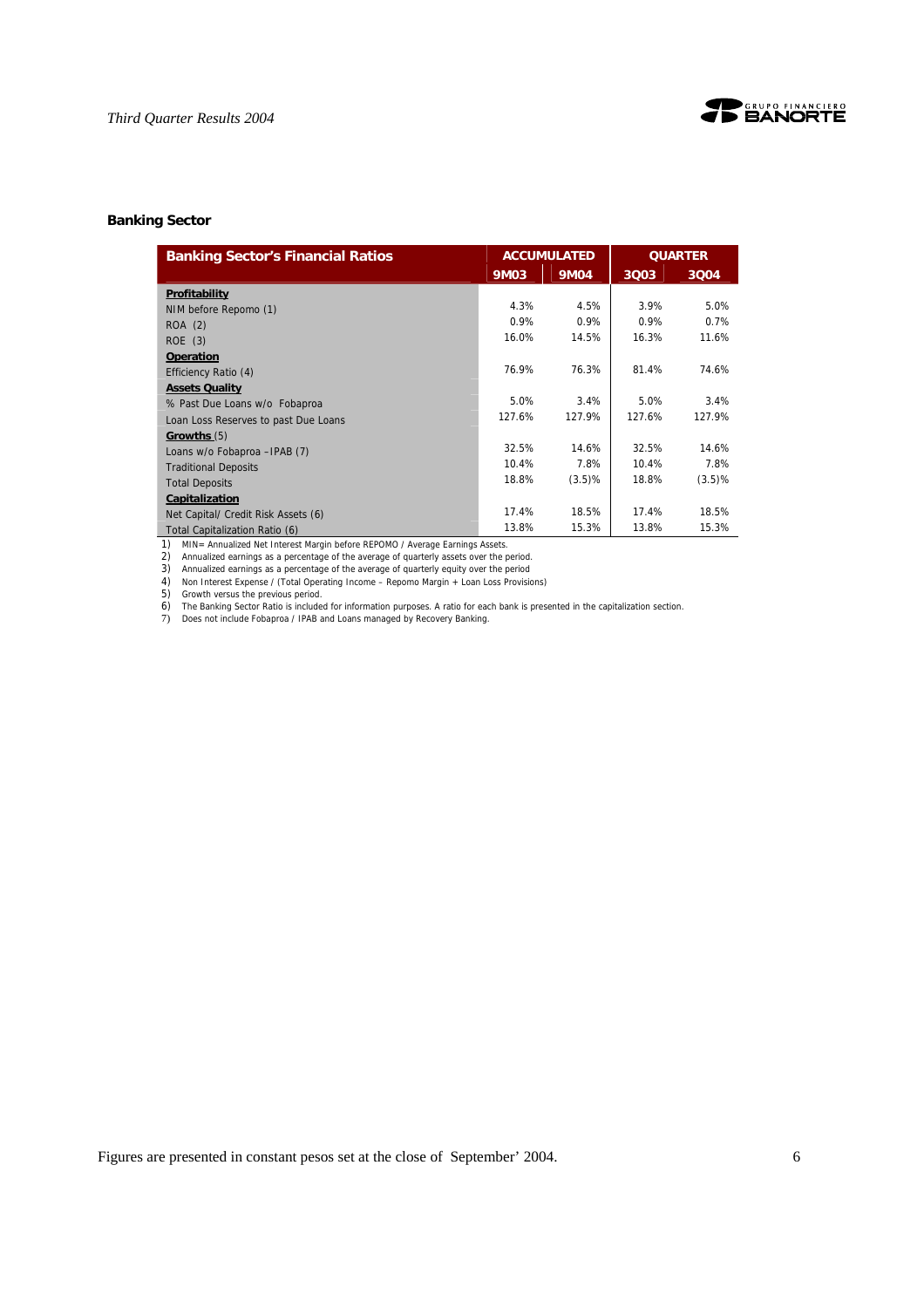

#### **Information by Sectors**

#### **1.- Banking Sector**

| <b>Income Statement</b>                                               |             | <b>ACCUMULATED</b>     |                    |       | <b>QUARTER</b> |                    |
|-----------------------------------------------------------------------|-------------|------------------------|--------------------|-------|----------------|--------------------|
| (Millions of Pesos)                                                   | <b>9M03</b> | <b>9M04</b>            | %<br><b>CHANGE</b> | 3Q03  | 3004           | %<br><b>CHANGE</b> |
| Net Interest Income after Repomo                                      | 6,435       | 6,643                  | 3%                 | 1,963 | 2,476          | 26%                |
| Loan Loss and Loss Sharing Provisions                                 | 816         | 771                    | $(6)$ %            | 166   | 349            | 110%               |
| • Service                                                             | 1,626       | 2.180                  | 34%                | 610   | 762            | 25%                |
| • Recovery                                                            | 431         | 438                    | 2%                 | 243   | 185            | (24)%              |
| • Foreign Exchange                                                    | 319         | 341                    | 7%                 | 106   | 62             | (41)%              |
| • Trading (Securities- Realized and unrealized gains)                 | 532         | 209                    | (61)%              | 126   | 12             | (91)%              |
| + Non Interest Income                                                 | 2,908       | 3,168                  | 9%                 | 1,085 | 1,020          | $(6)$ %            |
| $=$ Total Operating Income                                            | 8,528       | 9,039                  | 6%                 | 2,882 | 3,147          | 9%                 |
| - Non Interest Expense                                                | 7,145       | $7,501$ <sup>(*)</sup> | 5%                 | 2,470 | $2,624(*)$     | 6%                 |
| $=$ Net Operating Income                                              | 1,382       | 1,539                  | 11%                | 412   | 523            | 27%                |
| - Non Operating Income (Expense) Net                                  | 34          | 81                     | 139%               | 86    | (41)           | (148)%             |
| $=$ Pre-Tax Income                                                    | 1,416       | 1,620                  | 14%                | 498   | 482            | $(3)$ %            |
| - Income Tax & profit sharing                                         | 71          | 263                    | 272%               | 29    | 81             | 182%               |
| = Net Income before Subsidiaries                                      | 1,346       | 1,357                  | $1\%$              | 469   | 401            | (14)%              |
| + Undistrib. Earnings of Subsid, Extraord. Items & Minority<br>Income | 113         | 118                    | 4%                 | 51    | 23             | $(56)$ %           |
| $=$ Net Income                                                        | 1,459       | $1,475$ <sup>(*)</sup> | $1\%$              | 520   | $424(*)$       | $(18)$ %           |

 $(\bar{\cdot})$  Includes Ps 187 millions of the extraordinary charge.

The Banking Sector's accumulated profit in 3Q04 (100% including the Afore pension fund using the participation method) rose Ps 1,475 million, 1% higher than in 9M03, and excluding severance expenses in 3Q04, it was 15% higher. Compared to 3Q03, the quarterly profit was 18% lower, with a Ps 424 million earning. And excluding severance expenses was 19% higher. The accumulated Net Interest Income after Repomo, rose 3% vs. 9M03 principally because of the increase in the loan portfolio. The Loan Loss and Loss Sharing Provisions were 6% lower YoY although when adding the Ps 264 million of reserve restitution against Capital made in 1Q04 they were 27% higher. The accumulated Non Interest Income rose 9% YoY due mainly to the higher income from Services, despite the substantial drop in Trading Income. Non Interest Expenses increased 5% vs. 9M03 given the higher Personnel Expenses, which included the Ps 187 million of severance expenses in 3Q04, and higher Administrative and Promotion Expenses for business-generating efforts. Non Operating Income (Expense) increased 139% vs. 9M03 mainly because of an increase in Recoveries, which more than offset the negative effect of Repomo. The effective Tax and Profit Sharing rate in 9M04 was 16.2% vs. last year's 5.0%, mainly due to a greater Profit Sharing in Banorte and higher deferred Income Tax and Profit Sharing.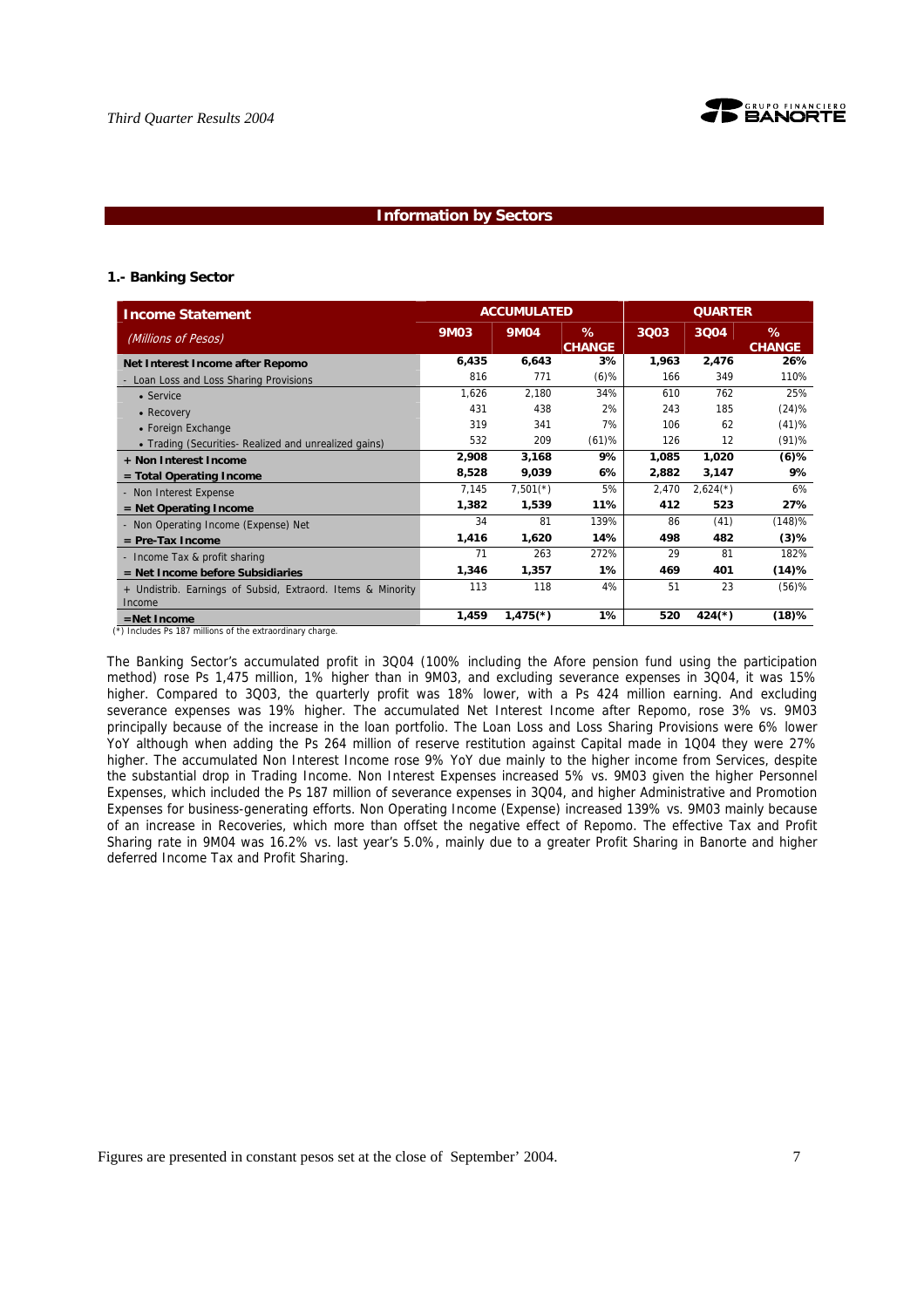

#### **Net Interest Income**

| <b>Banking Sector Net Interest Income</b> |         | <b>ACCUMULATED</b> |                    |         | <b>QUARTER</b> |                       |
|-------------------------------------------|---------|--------------------|--------------------|---------|----------------|-----------------------|
| (Millions of Pesos)                       | 9M03    | <b>9M04</b>        | ℅<br><b>CHANGE</b> | 3Q03    | 3004           | $\%$<br><b>CHANGE</b> |
| Interest Income                           | 16.718  | 16.624             | $(1)$ %            | 4.475   | 6.115          | 37%                   |
| <b>Interest Expense</b>                   | 10.883  | 10.296             | $(5)\%$            | 2.704   | 3.715          | 37%                   |
| Loan Fees                                 | 590     | 394                | (33)%              | 195     | 119            | (39)%                 |
| <b>Fees Paid</b>                          | 41      | 63                 | 54%                | 16      | 22             | 38%                   |
| Net Interest Income before Repomo         | 6.384   | 6.658.2            | 4%                 | 1.950   | 2.497          | 28%                   |
| <b>Average Earning Assets</b>             | 196.016 | 198.534            | $1\%$              | 198.792 | 199.254        | $-9/2$                |
| NIM before REPOMO (1)                     | 4.3%    | 4.5%               |                    | 3.9%    | 5.0%           |                       |

(1) NIM= Annualized Net Interest Margin before REPOMO / Average Earnings Assets

During 9M04 the Net Interest Margin before Repomo increased 4% vs. last year. The NIM moved from 4.3% to 4.5% as a result of the various factors that influenced its performance as follows:

#### **Increase:**

- A 12% annual growth in the loan portfolio, without Fobaproa/IPAB.
- Improved loan mix, with a more rapid growth in Consumer and Commercial loans; being those the ones with greater margins.
- The average peso's depreciation vs. the dollar: from 10.71 pesos/dollar in 9M03 to 11.31 pesos/dollar in 9M04.
- The change in the foreign currency net assets valuation in 3Q04.

#### **Decrease:**

- Lower market interest rates: the average 28-day Cete went from 6.56% in 9M03 to 6.33% in 9M04, and the TIIE from 7.17% to 6.69%.
- Lower Loan Fees in the period due to the reclassification of some credit card fees to Non Interest Income as of 1Q04.
- A reduction in the differential between the average 28-day Cete and the 28-day TIIE rates, from 61 bp to 36 bp, as the IPAB portfolio and a large part of the loan portfolio are referred to the latter.

The Net Interest Margin before Repomo in 3Q04 rose 28% vs. 3Q03, thus the NIM went from 3.9% to 5.0% because of the following factors:

#### **Increase:**

- A 12% growth in the loan portfolio without Fobaproa/IPAB.
- The average peso's depreciation vs. the dollar: from 10.86 pesos/dollar in 3Q03 to 11.39 pesos/dollar in 3Q04
- Higher average interest rates in 3Q04, as the 28-day Cete went from 4.60% to 7.09% and the TIIE from 5.09% to 7.46%.
- The accounting change in the way the foreign currency net asset valuation in distributed between Net Interest Income and Foreign Exchange (in Non Interest Interest Income) which had a positive impact in 3Q04 of Ps 126 million vs 2004.

#### **Decrease:**

- A reduction in the differential between the average 28-day Cete and the 28-day TIIE rates, from 49 bp to 37 bp, as the IPAB portfolio and a large part of the loan portfolio are referred to the latter.
- Lower Fees in the period due to the reclassification of some credit card fees to Non Interest Income as of 1Q04.

The following analysis of the Net Interest Margin with a breakdown of the interest-generating assets shows an increase in the accumulated Net Interest Margin from the Loan Portfolio from 7.4% to 8.2%, and a reduction in the Margin from IPAB Promissory Notes from 2.9% to 2.7%, as well as a drop in the concept of Others (which, for the purpose of this analysis, includes Deposits in Banxico, Deposits in Other Banks and Stock Portfolio) from 2.4% to 1.5%.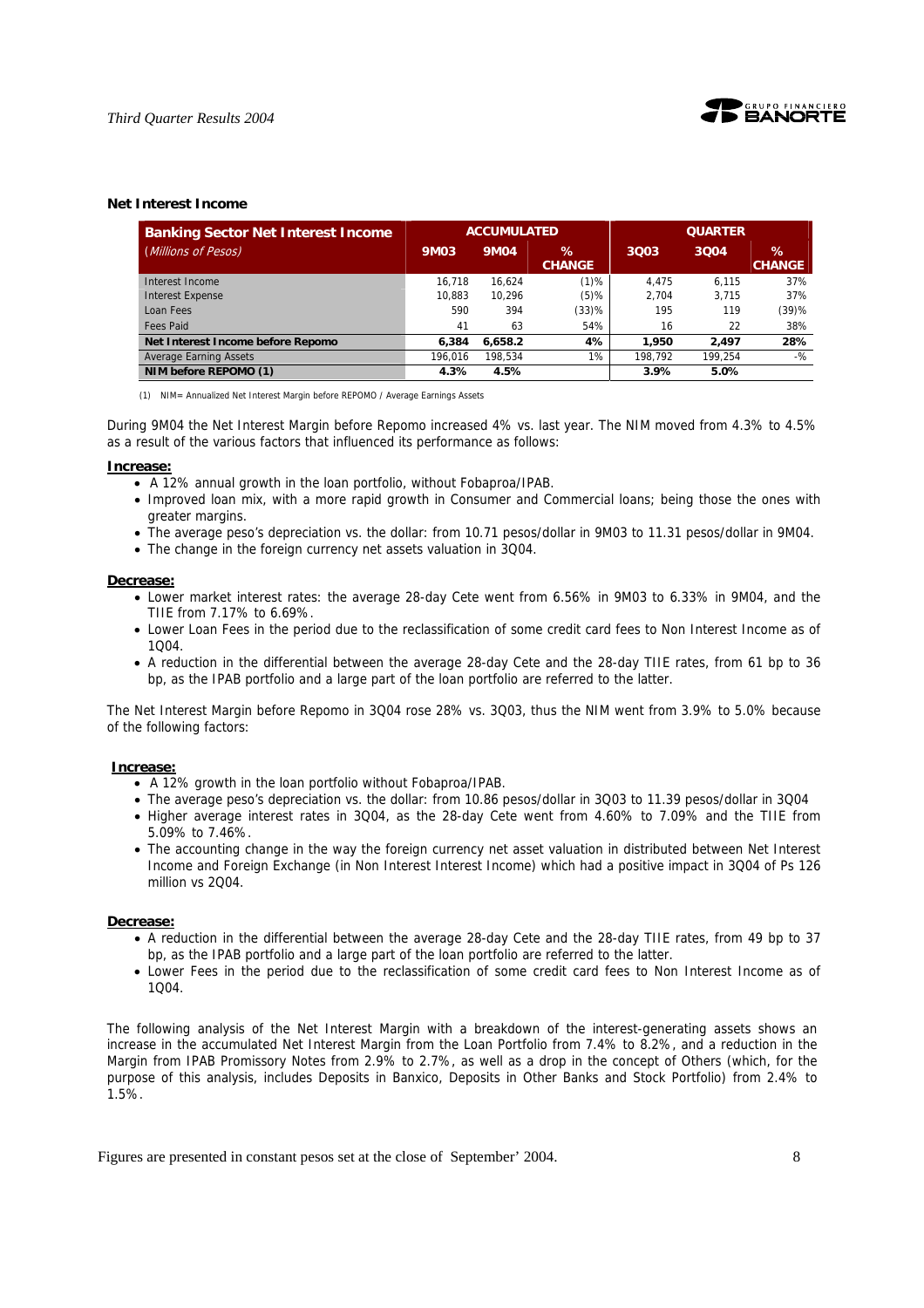

|                        |             |      | <b>ACCUMULATED</b> |      |            | <b>QUARTER</b> |         |     |
|------------------------|-------------|------|--------------------|------|------------|----------------|---------|-----|
| Net Interest Income &  | <b>VOL</b>  | $\%$ | VOL                | ℅    | <b>VOL</b> | $\%$           | VOL     | %   |
| NIM by type of asset   | <b>9M03</b> |      | <b>9M04</b>        |      | 3003       |                | 3004    |     |
| (Millions of Pesos)    |             |      |                    |      |            |                |         |     |
| Loan Portfolio         | 66.101      | 7.4% | 74.623             | 8.2% | 66.547     | 7.8%           | 77.191  | 8.7 |
| <b>FOBAPROA / IPAB</b> | 90.624      | 2.9% | 74.723             | 2.7% | 88.247     | 2.2%           | 72.615  | 3.2 |
| Other $(1)$            | 39.292      | 2.4% | 49.188             | 1.5% | 43.999     | 1.5%           | 49.448  | 1.9 |
| <b>TOTAL</b>           | 196.016     | 4.3% | 198.534            | 4.5% | 198.792    | 3.9%           | 199.254 | 5.0 |

1) Includes: Deposits in Central Bank, and in other banks, and fixed income securities.

#### **Non Interest Income**

| <b>Non Interest Income</b>                  |       | <b>ACCUMULATED</b> |          |       |       |         |
|---------------------------------------------|-------|--------------------|----------|-------|-------|---------|
| (Millions of Pesos)                         | 9M03  | <b>9M04</b>        | %        | 3Q03  | 3Q04  | %       |
| + Fund Transfers                            | 138   | 148                | 7%       | 47    | 44    | $(6)$ % |
| + Account Management Fees                   | 521   | 690                | 32%      | 193   | 274   | 43%     |
| + Fiduciary (1)                             | 136   | 141                | 3%       | 47    | 48    | 3%      |
| + Credit Card                               | 482   | 890                | 84%      | 162   | 306   | 89%     |
| + Income From loan portfolios acquired (1)  | 459   | 522                | 14%      | 162   | 201   | 24%     |
| + Electronic Banking Services               | 188   | 254                | 35%      | 62    | 100   | 61%     |
| + From Fobaproa (3)                         | 349   | 327                | $(6)$ %  | 264   | 142   | (46)%   |
| + Other Fees                                | 441   | 356                | (19)%    | 155   | 76    | (51)%   |
| Fees on purchased services:                 | 2,715 | 3,327              | 23%      | 1,091 | 1,191 | 9%      |
| + Fund Transfers                            |       |                    | $-$ %    |       |       | $-$ %   |
| $+$ Other Fees (2)                          | 356   | 355                | $-$ %    | 128   | 105   | (18)%   |
| + Expense From loan portfolios acquired (2) | 302   | 354                | 17%      | 111   | 139   | 26%     |
| <b>Fees Paid:</b>                           | 658   | 709                | 8%       | 238   | 244   | 3%      |
| $=$ Net Fees                                | 2,057 | 2,618              | 27%      | 853   | 946   | 11%     |
| + Foreign Exchange                          | 319   | 341                | 7%       | 106   | 62    | (41)%   |
| + Securities- Realized gains                | 521   | 185                | (64)%    | 73    | 41    | (44)%   |
| + Securities- Unrealized gains              | 11    | 24                 | 115%     | 53    | (29)  | (155)%  |
| <b>Trading Income</b>                       | 851   | 550                | $(35)$ % | 232   | 74    | (68)%   |
|                                             | 2,908 | 3,168              | 9%       | 1,085 | 1,020 | $(6)$ % |

Expenditures.

3) Includes Fees received by Recovery Banking and by the Bank.

With the purpose of identifying the different origins that integrate the Non Interest Income, we present the following table:

| <b>Non Interest Income</b>                         | <b>QUARTER</b><br><b>ACCUMULATED</b> |             |       |       |       |          |
|----------------------------------------------------|--------------------------------------|-------------|-------|-------|-------|----------|
| (Millions of Pesos)                                | <b>9M03</b>                          | <b>9M04</b> | %     | 3003  | 3004  | %        |
| Service                                            | 1,626                                | 2.180       | 34%   | 610   | 762   | 25%      |
| Recovery                                           | 431                                  | 438         | 2%    | 243   | 185   | (24)%    |
| Foreign Exchange                                   | 319                                  | 341         | 7%    | 106   | 62    | (41)%    |
| Trading (Securities-Realized and unrealized gains) | 532                                  | 209         | (61)% | 126   | 12    | $(91)$ % |
| $=$ Non Interest Income                            | 2.908                                | 3.168       | 9%    | 1.085 | 1.020 | $(6)$ %  |

The Non Interest Income for 9M04 rose 9% YoY and in 3Q04 it dropped 6% vs. 3Q03. These variations were due to the various factors explained below:

#### **Service Fees:**

Annualized fees rose 34% YoY due mainly to increases in the Fees charged on Credit Cards 84% (given the larger transaction volumes and the reclassification of some fees as of 1Q04 that used to be included in the Net Interest Margin), Account Management Fees 32%, and in Electronic Banking Services 35%. For the quarter, Service Fees rose 25% vs. 3Q03 given the 89% increasing in Credit Card fees (greater volume and reclassification of some fees as of 1Q04), the 61% increase in Electronic Banking Services, and the 43% increase in Account Management Fees.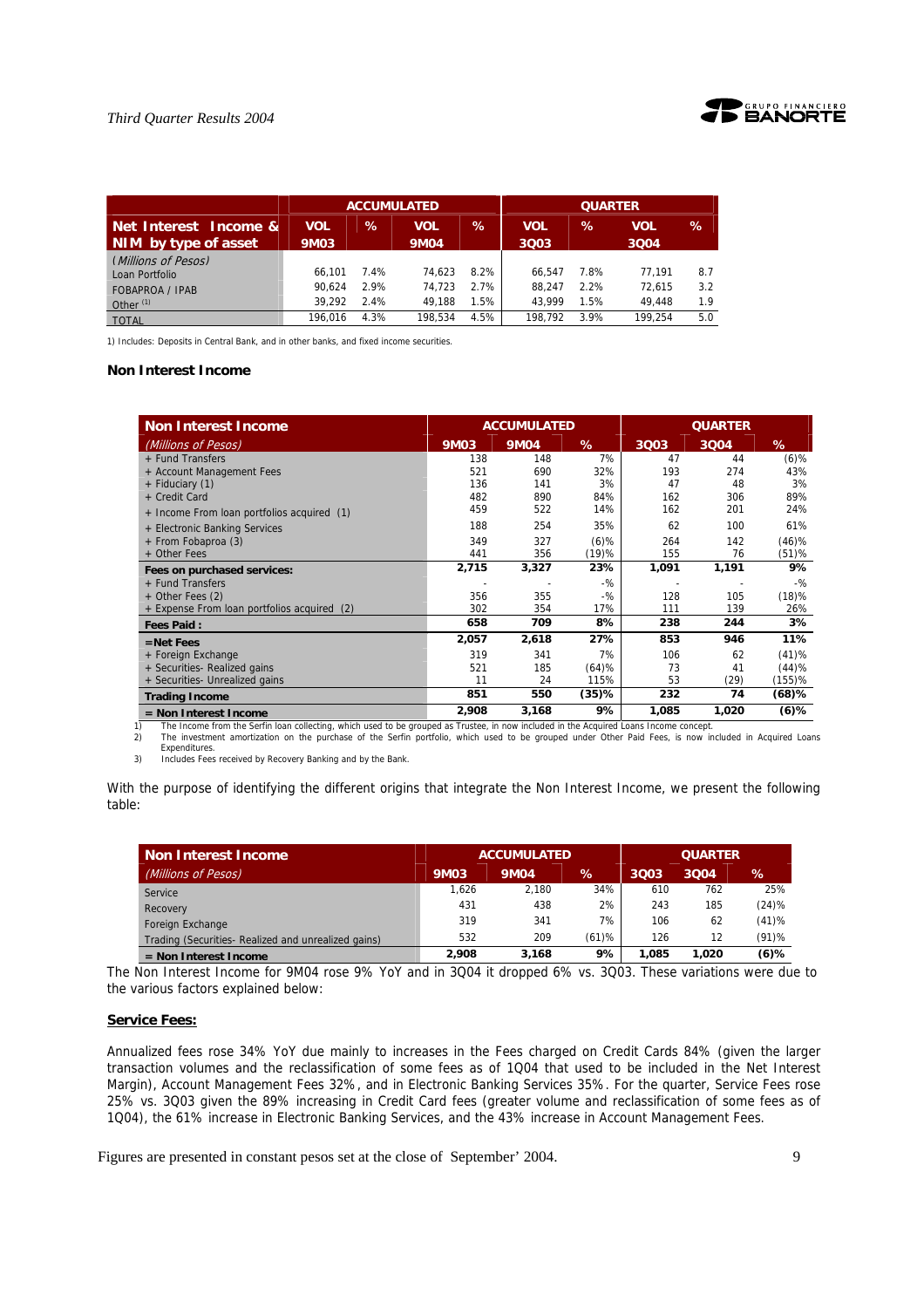

#### **Recovery:**

| <b>Non Interest Income</b>                   |             | <b>ACCUMULATED</b> |         |      | <b>QUARTER</b> |         |
|----------------------------------------------|-------------|--------------------|---------|------|----------------|---------|
| (Millions of Pesos)                          | <b>9M03</b> | <b>9M04</b>        | %       | 3Q03 | 3Q04           | %       |
| <b>SERFIN</b>                                |             |                    |         |      |                |         |
| Income                                       | 339         | 289                | (15)%   | 127  | 104            | $(8)$ % |
| - Expense                                    | 204         | 171                | (17)%   | 84   | 71             | (15)%   |
| $=$ Net Fees from Serfín                     | 135         | 118                | (12)%   | 43   | 33             | (23)%   |
| <b>LOAN PORTFOLIOS ACQUIRED</b>              |             |                    |         |      |                |         |
| Income                                       | 119         | 233                | 95%     | 35   | 96             | 176%    |
| - Expense                                    | 98          | 184                | 88%     | 27   | 68             | 152%    |
| $=$ Net Income from loan portfolios acquired | 22          | 50                 | 126%    | 8    | 28             | 260%    |
| <b>FOBAPROA FEES</b>                         |             |                    |         |      |                |         |
| From FOBAPROA (*)                            | 274         | 270                | $(1)$ % | 192  | 123            | (38)%   |
| $=$ Fobaproa Fees                            | 274         | 270                | $(1)$ % | 192  | 123            | (38)%   |
| Non Interest Income - Recovery Bank          | 431         | 438                | 2%      | 243  | 185            | (24)%   |

(\*) Includes only the fees received by Recovery Banking.

The accumulated Non Interest Income derived from loan Recovery was 2% higher YoY, with a 126% increase in the Net Income from loan portfolios acquired and a 12% drop in the Net Fees Income from the Serfin portfolio. The quarterly income of Recovery Banking dropped 24% vs. 3Q03. The highest net contribution was made by Fees Charged to Fobaproa, which accounted for 67% of the total.

#### **Foreign Exchange:**

The accumulated Forex income increased 7% vs. 9M03, from Ps 319 million to Ps 341 million, and fell 41% in 3Q04 vs. 3Q03 because of a decrease in foreign currency net asset valuation given a recording adjustment of this concept between Net Interest Income and Forex since mid 2Q04, showing an Ps 82 million decrease vs 2Q04.

#### **Trading:**

Trading Income for 9M04 dropped substantially vs. 9M03, from Ps 532 million to Ps 209 million, mainly because of the fall in the Security Realized Gains as a result of the increase in interest rates during the year. For 3Q04, Trading Income was 91% lower than in 3Q03 given the negative impact of a marked drop in the interest rates and the positive effect in 3Q04 when they increased.

#### **Non Interest Expense**

| <b>Non Interest Expense</b>            | <b>ACCUMULATED</b> |                          |                       | <b>QUARTER</b> |       |                       |
|----------------------------------------|--------------------|--------------------------|-----------------------|----------------|-------|-----------------------|
| (Millions of Pesos)                    | <b>9M03</b>        | <b>9M04</b>              | $\%$<br><b>CHANGE</b> | 3003           | 3004  | $\%$<br><b>CHANGE</b> |
| <b>Personnel Expenses</b>              | 2.972              | 3.253                    | 9%                    | 977            | 1.218 | 25%                   |
| +Professional Fees                     | 334                | 364                      | 9%                    | 129            | 128   | $(1)$ %               |
| +Administrative and Promotion Expenses | 1.757              | 1.821                    | 4%                    | 642            | 626   | $(3)$ %               |
| +Rent, Depreciation& Amortization      | 1.047              | 1.100                    | 5%                    | 375            | 354   | $(6)$ %               |
| $+$ Tax other than income tax          | 471                | 406                      | (14)%                 | 158            | 107   | (32)%                 |
| +Contributions to IPAB                 | 564                | 557                      | $(1)$ %               | 189            | 191   | 1%                    |
| - Corporate Expense Recoveries         |                    | $\overline{\phantom{0}}$ | $-$ %                 |                |       |                       |
| $=$ Non Interest Expense               | 7.145              | 7.501                    | 5%                    | 2.470          | 2.624 | 6%                    |

The accumulated Non Interest Expense for the year rose 5% vs. the same period in 2003. The reason was an increase in Personnel Expenses to cover the severance expenses for 1,474 employees in 3Q04 for a total of Ps 187 million, derived from the Expense Reduction and Efficiency Program announced late in July 2004. Professional Fees rose 9.0% due mainly to the start of a new project of technology for credit cards and other project to measure operating risk. Administration and Promotion Expenses rose 4% due mainly to increased advertising campaigns for Products and Image, an increase in the Payment of Mortgage Loan Insurance Premiums given the growth of the mortgage portfolio, and to greater maintenance expenses. Rents, Depreciations and Amortizations rose 5% due mainly to the fact that as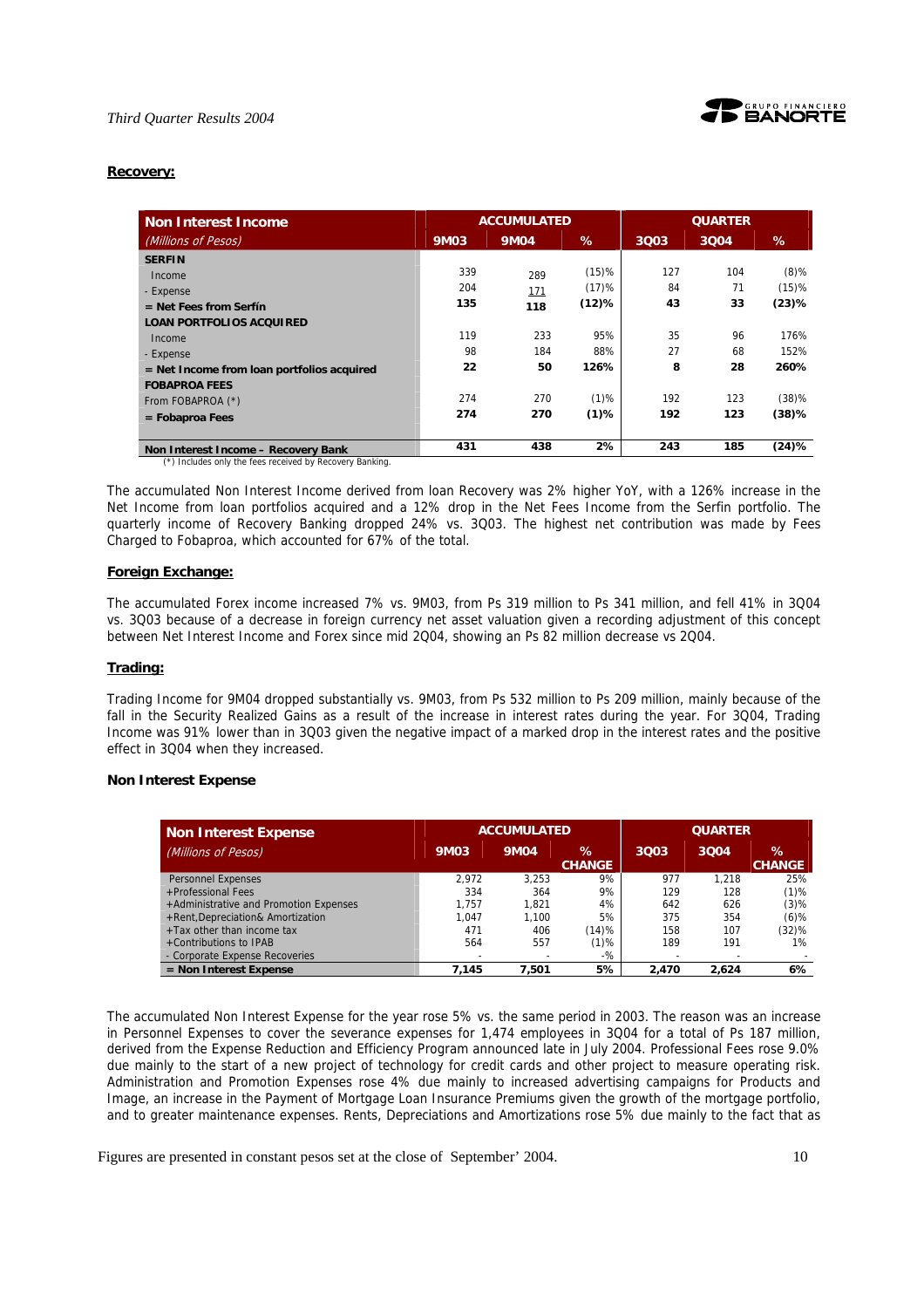

of June 2003 the 3-year amortization of the Operating and Technological Integration project started and the accelerated depreciation of the closing of 4 branched as of 2004. Other Taxes fell 14% as a result of lower VAT in 3Q04.

The Non Interest Expense for 3Q04 was 6% higher than in 3Q03 basically because of the severance pay expense incurred in this quarter for Ps 187 million, a result of the Expense Reduction and Efficiency Program. All the other expense concepts showed reductions given the expense control efforts.

#### **Expense Reduction and Optimization Program**

In 3Q04 there was significant progress in the Expense Reduction and Efficiency Program announced last July, with a downsizing of 1,780 employees in the administrative areas and the closing of 73 branches on September 30th. This Program includes a total reduction of 2,119 employees and the closing of 80 branches, and will be completed in 4Q04.

The total estimated cost in severance expenses at the Group level will be Ps 226 million, Ps 210 million of which were included in the 3Q04 Personnel Expense, and the rest will be included in 4Q04.

| <b>GENORTE PERSONNEL DOWNSIZING</b>       |              |                 | 4004                |              |              |                |              |              |
|-------------------------------------------|--------------|-----------------|---------------------|--------------|--------------|----------------|--------------|--------------|
| No. of Employees                          | <b>BANK</b>  |                 |                     |              | <b>OTHER</b> | <b>TOTAL</b>   | <b>TOTAL</b> | <b>TOTAL</b> |
| <b>LEVEL</b>                              | <b>STAFF</b> | <b>BUSINESS</b> | <b>SUBSIDIARIES</b> | <b>GROUP</b> | <b>GROUP</b> | <b>PROGRAM</b> |              |              |
| Senior Management                         | 71           | 88              | 10                  | 169          |              | 172            |              |              |
| <b>General Employees</b>                  | 570          | 745             | 296                 | 1,611        | 336          | 1,947          |              |              |
|                                           | 641          | 833             | 306                 | 1.780        | 339          | 2,119          |              |              |
|                                           |              |                 |                     |              |              |                |              |              |
| Severance Pay Expense (Millions of pesos) |              |                 |                     | 210          | 16           | 226            |              |              |

#### **Non Operating Income (Expense) Net**

| <b>Non Operating Income (Expense)</b>  | <b>ACCUMULATED</b> |             |                       | <b>QUARTER</b> |       |                    |
|----------------------------------------|--------------------|-------------|-----------------------|----------------|-------|--------------------|
| (Millions of Pesos)                    | 9M03               | <b>9M04</b> | $\%$<br><b>CHANGE</b> | 3Q03           | 3004  | ℅<br><b>CHANGE</b> |
| +Other Revenues                        | 298                | 341         | 14%                   | 131            | 124   | $(5)$ %            |
| +Foreign Exchange                      |                    |             | $-$ %                 |                |       | $-$ %              |
| $+$ Recoveries                         | 146                | 250         | 72%                   | 68             | 28    | (59)%              |
| +Repomo-other revenues                 | 10                 | 14          | 47%                   |                | 6     | 85%                |
| =Non Operating Income                  | 453                | 605         | 34%                   | 202            | 158   | (22)%              |
| -Other Expenses                        | (242)              | (300)       | 24%                   | (54)           | (107) | 96%                |
| -Foreign Exchange                      | (2)                |             | $(100)$ %             | (2)            |       | $(100)$ %          |
| -Repomo-other expenses                 | (176)              | (225)       | 28%                   | (60)           | (92)  | 54%                |
| =Non Operating Expense                 | (419)              | (525)       | 25%                   | (116)          | (199) | 71%                |
| $=$ Non Operating Income (Expense) Net | 34                 | 81          | 139%                  | 86             | (41)  | $(148)$ %          |

The net accumulated Result of Non Operating Income (Expense) for 9M04 was Ps 81 million vs. Ps 34 million in 1Q04. This variation was due mainly to the following factors:

#### **Other Revenues:**

- Cancellation of Ps 150 million in Bancen's Loan Reserve surplus in 2Q04. This was registered in Other Income (See Annex 3).
- A 72% increase in Recoveries from taxes (VAT), Dividends received on insurance policies, and the cancellation of Diverse Creditors.

#### **Other Expenses**

• A 28% increase in Repomo, due to a higher inflation rate than in 9M03 (3.37% in 9M04 vs. 2.30% in 9M03).

The net result of Non Operating Income (Expense) for 3Q04 was a negative Ps 41 million compared with the Ps 86 million in 3Q03. The variation is due mainly to a 59% reduction in Recoveries, a 96% increase in Other Expenses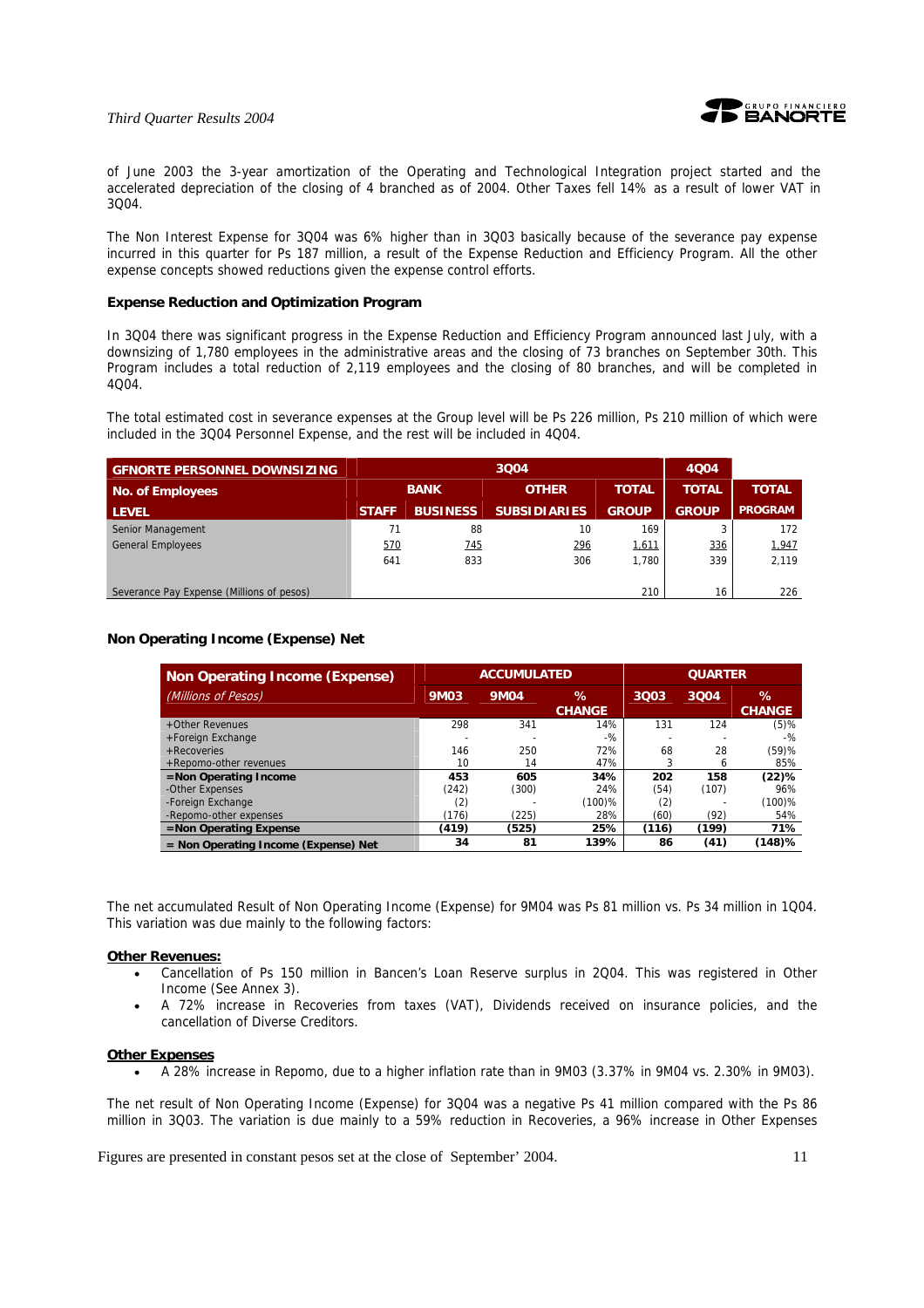

derived mainly from write offs, and to the 54% increase in the Repomo - Other Expenses.

#### **Loan Portfolio**

| <b>LOAN PORTFOLIO</b> |      |        |        |                       |
|-----------------------|------|--------|--------|-----------------------|
| (Millions of Pesos)   | 3003 |        | 3004   | $\%$<br><b>CHANGE</b> |
| Consumer              |      | 21,553 | 27.814 | 29%                   |
| Commercial            |      | 20,750 | 26.264 | 27%                   |
| Corporate             |      | 16.896 | 14.562 | (14)%                 |
| Goverment             |      | 9.239  | 9.768  | 6%                    |
| <b>Sub Total</b>      |      | 68,438 | 78,409 | 15%                   |
| Recovery Banking      |      | 3,578  | 2,521  | $(30)\%$              |
| <b>Total</b>          |      | 72,016 | 80,930 | 12%                   |

| <b>CONSUMER</b>           |        |        |                       |
|---------------------------|--------|--------|-----------------------|
| (Millions of Pesos)       | 3003   | 3004   | $\%$<br><b>CHANGE</b> |
| <b>Mortgages</b>          | 13.083 | 16.542 | 26%                   |
| Automobile                | 4.798  | 5.753  | 20%                   |
| Credit Card               | 2.622  | 3.650  | 39%                   |
| <b>Electronic Payroll</b> | 1.050  | 1.869  | 78%                   |
| <b>Total Consumer</b>     | 21.553 | 27.814 | 29%                   |

| (Millions of Pesos)   | 3003   | 3004   | ℅<br><b>CHANGE</b> |
|-----------------------|--------|--------|--------------------|
| Fobaproa / IPAB Loans | 86.744 | 72.165 | (17)%              |
| Past Due Loans        | 3.582  | 2.767  | (23)%              |

Total Loans without Fobaproa/IPAB showed an annualized increase of 12%, from Ps 72,020 to Ps 80,930 million, and 14.6% if excluding the loan portfolio managed by the Recovery Banking. This increase, per loan types, is explained below:

- Mortgage Loans rose 26% thanks to 9,594 new loans. Consumer Loans showed an important increase as reflected in Automobile Loans that rose 20% as a result of the 38,132 new loans; the Credit Card portfolio rose 39% because of the promotional efforts to attract new clients and to increase usage among our existing clients; Electronic Payroll Loans increased 78% from the 179,898 new loans.
- Commercial Loans rose 26% mainly because of the new loans granted to medium and small companies (Pymes).
- Corporate Loans fell 14% because of payments made by some important clients and the loan placement strategy that strives for greater profitability focusing on intermediate corporations.
- The Government Loans rose 6% given the new loans granted, particularly to state and municipal governments.
- The Fobaproa/IPAB portfolio fell 17% because of Ps 10,810 million in pre-payments received over the last 12 months.
- The exchange rate had a favorable impact on the loans in dollars, as the exchange rate depreciated from 11.01 pesos/dollar to 11.39 pesos/dollar from 3Q03 to 3Q04.

Past-due loans dropped 23% vs. 3Q03 mainly because during 2Q04 Ps 940 million of fully reserved-past due loands were charged off with the intention of cleaning the balance as these loans were hard to recover. The quarter closed at Ps 2,767 million, equivalent to a Past-due Loan ration of 3.4%.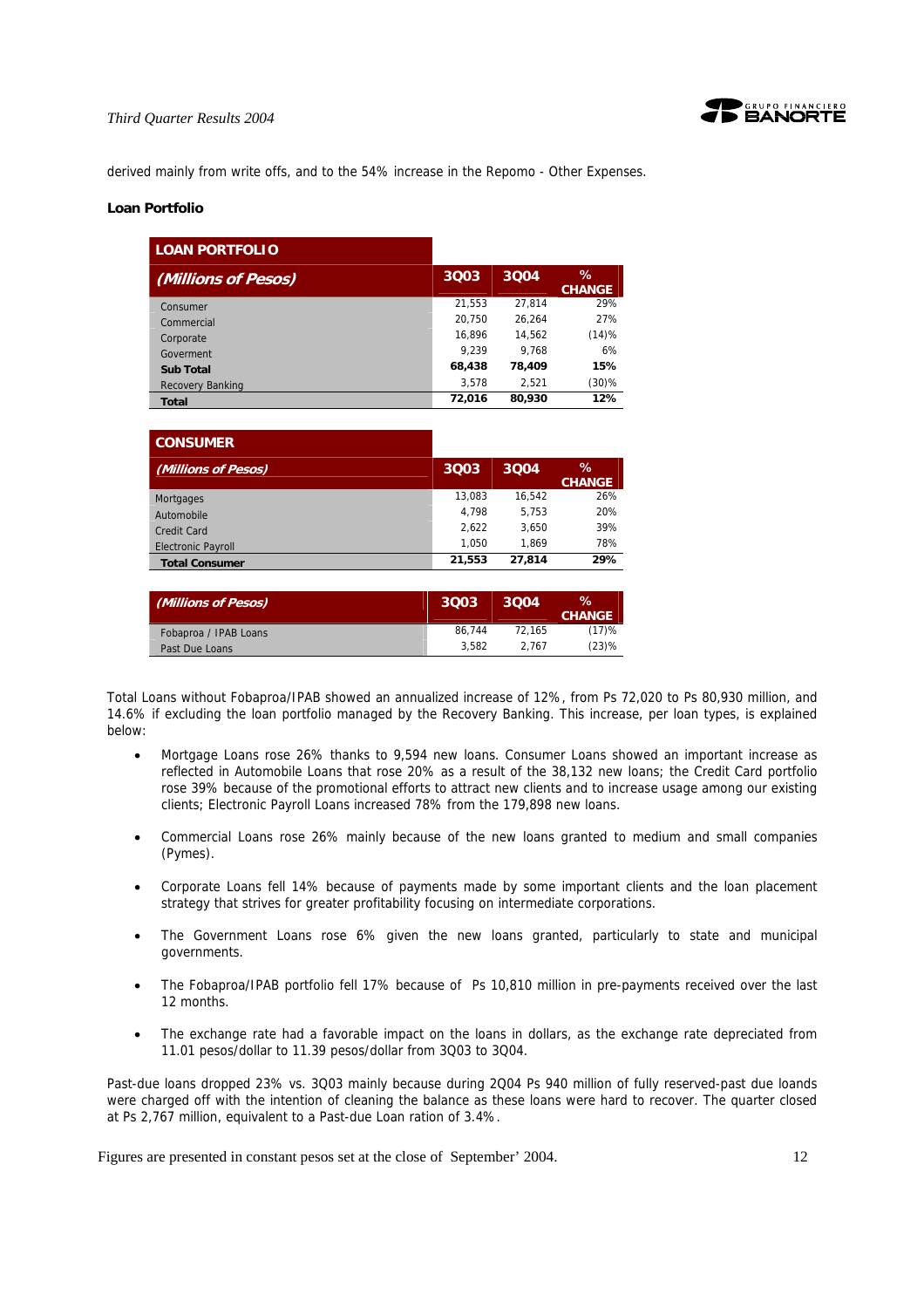

#### **Classified Loans**

| Millions of Pesos     |              | <b>RESERVES</b>   |                 |                 |                 |
|-----------------------|--------------|-------------------|-----------------|-----------------|-----------------|
| Category              | <b>LOANS</b> | <b>COMMERCIAL</b> | <b>CONSUMER</b> | <b>MORTGAGE</b> | <b>RESERVES</b> |
| $\overline{A}$        | 68,248       | 324               | 46              | 65              | 435             |
| B                     | 6,367        | 105               | 125             | 178             | 408             |
| $\mathsf{C}$          | 2,306        | 384               | 151             | 175             | 710             |
| D                     | 1,300        | 48                | 296             | 578             | 923             |
| E                     | 494          | 329               | 153             |                 | 482             |
| Total                 | 78,716       | 1,190             | 770             | 996             | 2,957           |
| <b>Not Classified</b> | (129)        |                   |                 |                 |                 |
| Excempted             | 76,281       |                   |                 |                 |                 |
| <b>Total</b>          | 154,868      |                   |                 |                 | 2,957           |
| <b>Reserves</b>       |              |                   |                 |                 | 3,540           |
| Excess / (Deficit)    |              |                   |                 |                 | 583             |

Note : Consolidated with UDIS. With September'04, per application of Report 1449,1460,1480 Y 14 of the CNByV (the National Banking and Securities Commission).<br>(\*) Includes Financial Intermediaries, Government Entities, Ir

The quarter closed with a balance of Ps 3,540 million in Loan Loss Reserves and Ps 583 million in surplus reserves, Ps 156 million of which were set aside for Fobaproa contingencies.

| <b>Loan Loss Reserves</b>                   | 3004  |
|---------------------------------------------|-------|
| (Millions of Pesos)                         | Total |
| PREVIOUS PERIOD END BALANCE                 | 3,745 |
| Provision taken in the period               | 316   |
| Recovery of penalized debts                 | 25    |
| Adjustment to fiduciary liabilities         |       |
| Cancellation of reserve surplus vs. Results |       |
| Charge offs and discounts:                  |       |
| Commercial Portfolio                        | (342) |
| Consumer Portfolio                          | (87)  |
| Mortgage Portfolio                          | (43)  |
| Foreclosed assets                           |       |
|                                             | (472) |
| Cost of debtors support programs            | (30)  |
| Valuation and Others                        | (44)  |
| <b>LOAN LOSS RESERVES AT PERIOD END</b>     | 3.540 |

During the quarter Ps 316 million were provisioned through the Income Statement and Ps 472 million were taken out through Charge offs and discounts associated with Loan recoveries and restructurings, from which Ps 342 million came from Commercial Loans, Ps 87 million from Consumer Loans, and Ps 43 million from Mortgage Loans. The balance for Loan Loss Reserves at the close of 3Q04 was Ps 3,540 million.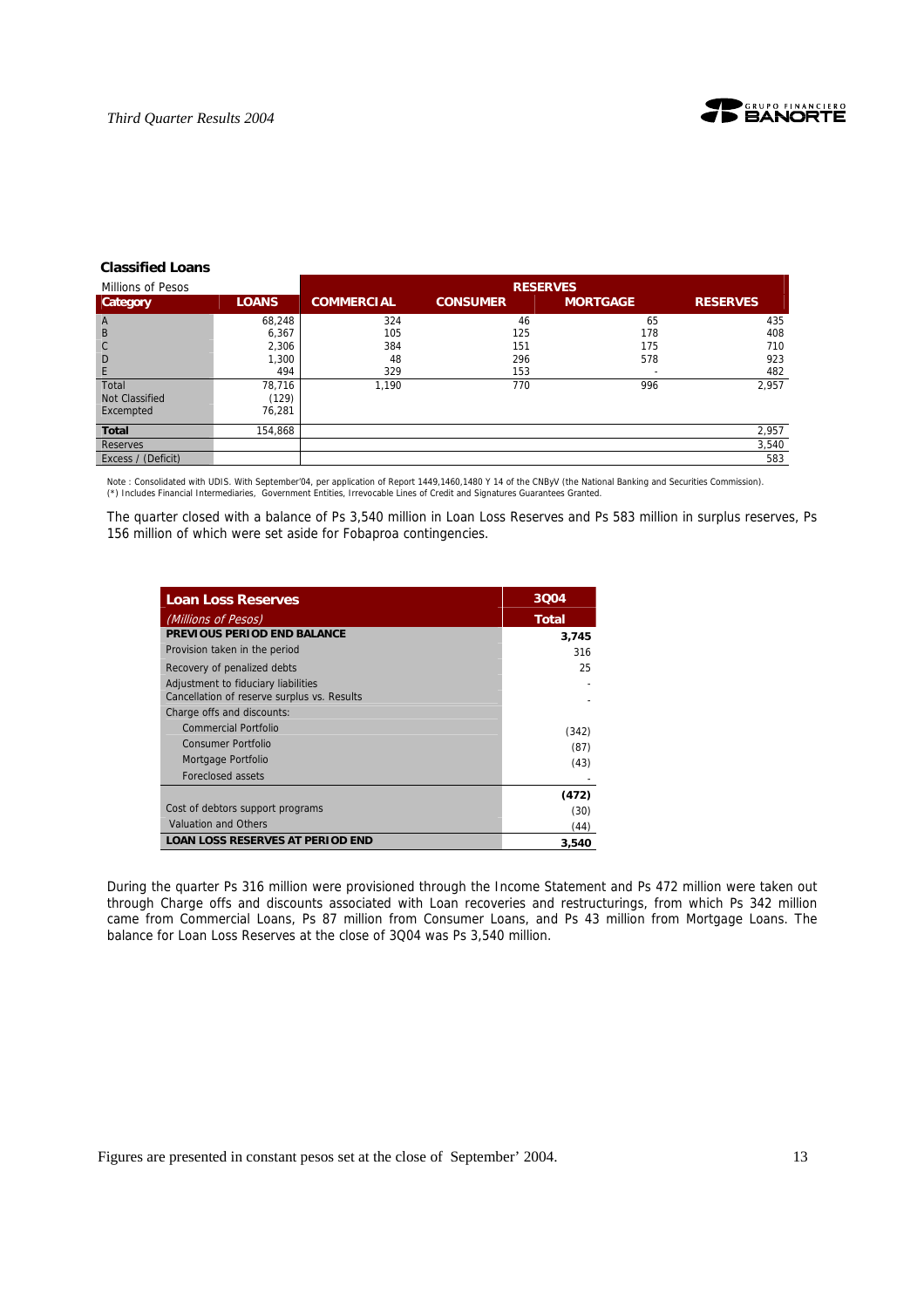

#### **Reserve Coverage**

| <b>Reserve Coverage</b>         |                                 |                 |                                   |
|---------------------------------|---------------------------------|-----------------|-----------------------------------|
| (Millions of Pesos)             | <b>Past Due</b><br><b>Loans</b> | <b>Reserves</b> | <b>Reserves/Past</b><br>Due Loans |
| Comercial                       | 928                             | 928             | 100.0%                            |
| <b>Financial Intermediaries</b> |                                 |                 |                                   |
| Consumer                        | 501                             | 501             | 100.0%                            |
| Mortgage                        | 1.324                           | 1.324           | 100.0%                            |
| <b>Goverment Entities</b>       | 14                              | 14              | 100.0%                            |
| Surplus                         |                                 | 773             |                                   |
| <b>Total</b>                    | 2.767                           | 3.540           | 127.9%                            |

The Banking Sector's Reserve coverage at the close of 3Q04 was 127.9% which is similar to the 127.6% of the 2Q04, and ended with a surplus of Ps 773 million after covering 100% of the different types of loans.

#### **Deposits**

| <b>Deposits</b>                      |         |         |               |
|--------------------------------------|---------|---------|---------------|
| (Millions of Pesos)                  | 3003    | 3004    | $\%$          |
|                                      |         |         | <b>CHANGE</b> |
| Demand Deposits-w/o Interests        | 23.903  | 26.264  | 10%           |
| Demand Deposits - with Interests (1) | 36.200  | 38.583  | 7%            |
| <b>Demand Deposits</b>               | 60,103  | 64.847  | 8%            |
| Time Deposits - Retail               | 33.565  | 36.152  | 8%            |
| <b>Core Deposits</b>                 | 93.667  | 100.999 | 8%            |
| Money Market (2)                     | 74.549  | 61.399  | (18)%         |
| <b>Total Deposits</b>                | 168,216 | 162,398 | (4)%          |
|                                      |         |         |               |
| Out- of Balance Trading              | 57.010  | 69.191  | 21%           |
| <b>Assets Under Management</b>       | 225,226 | 231,589 | 3%            |

(1)Includes Debit Cards.

(2)Includes Bonds Comprises, Customers and Financial Intermediaries.

Total Deposits closed the quarter at Ps 162,398 million, 3% less than in 3Q03 due to a 18% decrease in Money Market deposits as a result of lower funding needs from Treasury that has been using the US dollar funding surplus to fund peso operations(\*). Core Deposits increased 8% given the 8% increase in Demand Deposits and 8% in Certificates of Deposit. Assets Under Management totaled Ps 231,589 million, 3% higher than in 3Q03. Banorte continues with its strategy of deposit cost mixture optimization reaching a 40% share of Demand Deposits with respect to Overall Deposit vs. 36% in 3Q03.

(\*) Due to these kind of operations Other Payable accounts showed a 100% increase in 3Q04 on the Balance Sheet, where 24 and 48 hrs US dollar buying operations are reflected.

### **Capitalization**

| <b>Capitalization</b>           |         |         |
|---------------------------------|---------|---------|
| (Millions of Pesos)             | 3Q03    | 3004    |
| Tier 1 Capital                  | 11.915  | 13,282  |
| Tier 2 Capital                  | 2.547   | 4.464   |
| <b>Net Capital</b>              | 14.461  | 17,746  |
| Credit risk assets              | 83.344  | 95.714  |
| Net Capital/ Credit Risk Assets | 17.4%   | 18.5%   |
| Total risk assets (1)           | 104.754 | 116,050 |
| Tier 1                          | 11.4%   | 11.4%   |
| Tier 2                          | 2.4%    | 3.8%    |
| <b>Capitalization Ratio</b>     | 13.8%   | 15.3%   |

(1) Includes Market Risks. Without inter-company eliminations.

Note.- The disclosure of capital and credit risk assets is included in the Notes to Banking Sector Financial Statements section.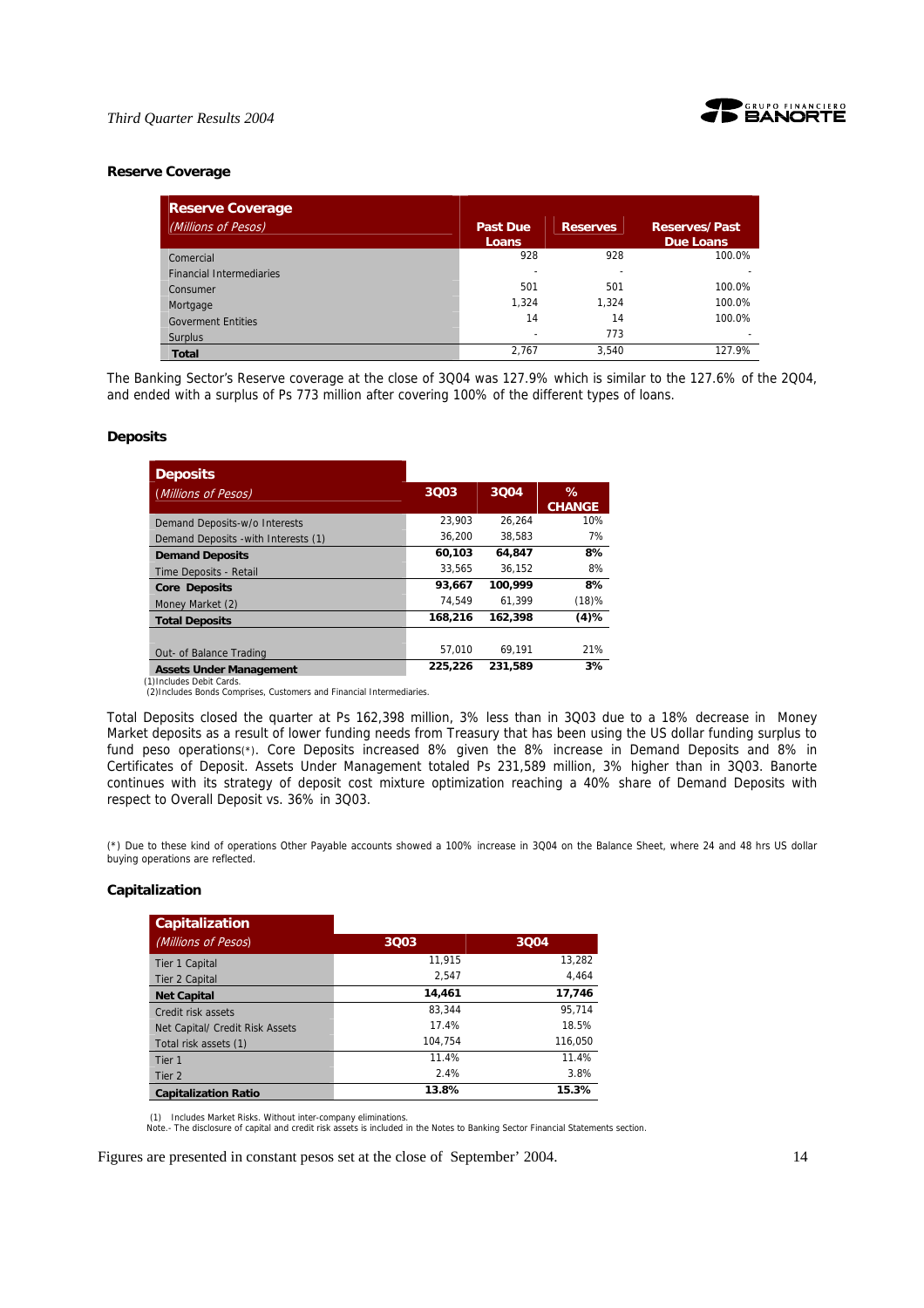

The Banking Sector's capitalization ratio at the close of 3Q04 was 15.3% considering loan and market risks, and 18.5% considering only loan risks. The Tier 1 capital ratio was 11.4% and 3.8% for Tier 2. Net Capital and the capitalization ratio rose vs. 3Q03 mainly because of the issuance of Non Convertible Subordinate Debentures equivalent to USD 300 million in 1Q04 (computed as Tier 2 Capital) and to the generation of profit in the last year.

#### **Recovery Banking**

#### **Achievements**

The Banorte Recovery Banking has been the most important loan recovery and asset administration unit in the Mexican market since it was established in 1997. For the last 3 years, it has contributed with about 30% of the Group's Banking Sector profits. Its most outstanding achievements include: the purchase of around 40% of the portfolios auctioned by the IPAB and other banks as of today, an average collecting rate close to 40%, and having performed the first securitization of mortgage loans in Mexico which received a "AAA" rating by Fitch, which means "the highest loan quality" and represents the highest rating given by Fitch Mexico in the scale of domestic ratings.

### **Current Situation**



At present, it manages Ps 56,120 million in assets, as shown in the following chart:

The contribution that the income from acquired loans (Proprietary) make to this business unit's profit has become increasingly important, more so than those from the IPAB portfolio administration.



Note: Serfin is included in Loans Acquired.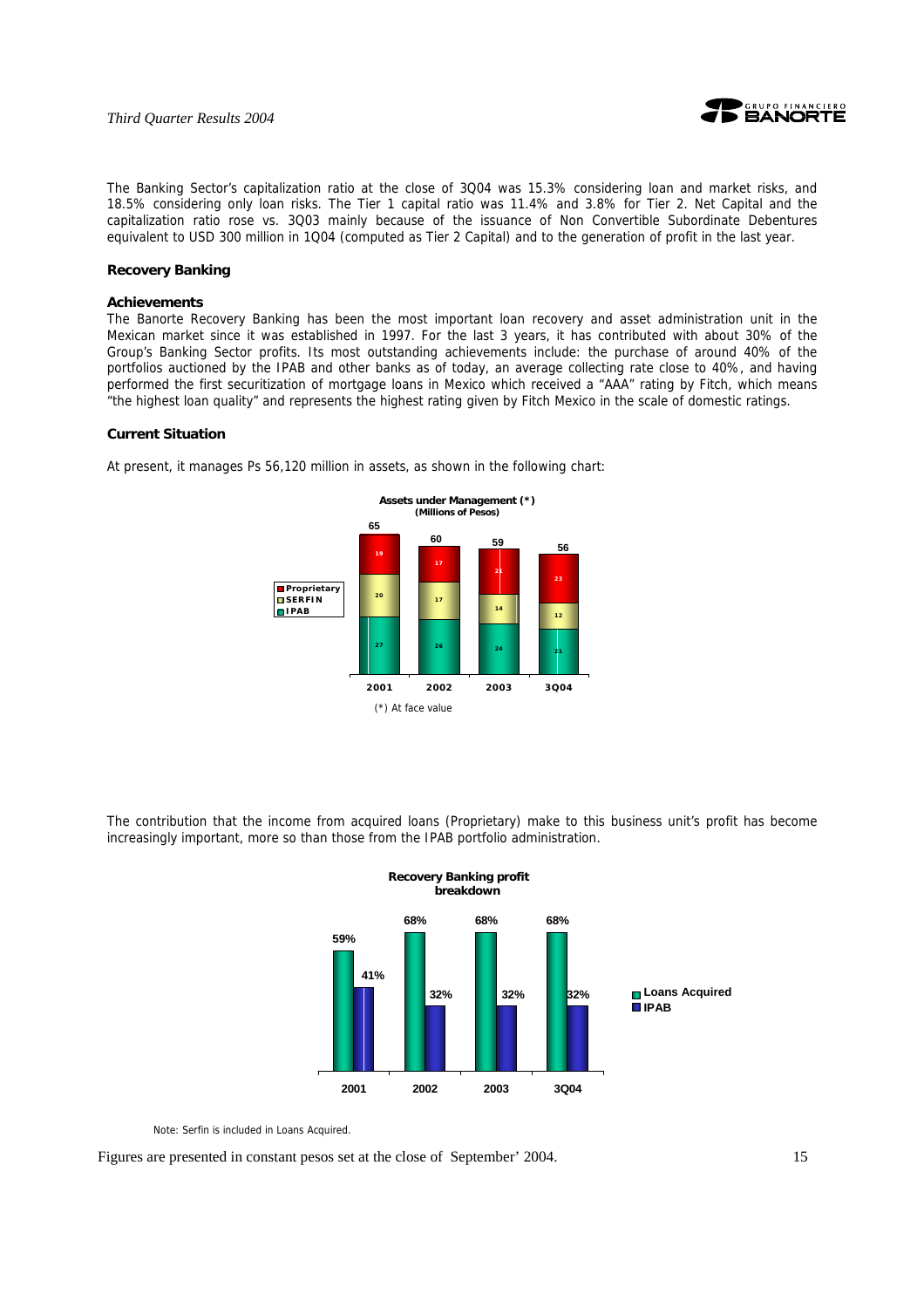



#### **Loan Purchases in 3Q04**

During 3Q04, a IPAB loan portfolio was purchased for a face value of Ps 422 million, made up of 2,724 mortgage loans. This operation was performed through Sólida Administradora de Portafolios.

#### **Future Plans**

Banorte intends to continue purchasing new loan portfolios from IPAB and from other banks, as well as manage and market assets. The purpose is to extend this important business unit's life. The vision of management of the recovery and asset management business is that it shall continue to contribute substantially to the Group's Banking Sector even in the long run by creating formulas to market assets that go beyond a mere loan portfolio recovery.

#### **Recovery Banking**

| <b>Recovery Banking Income Statement</b>   | <b>ACCUMULATED</b> |             |  |
|--------------------------------------------|--------------------|-------------|--|
| (Millones de Pesos)                        | <b>9M03</b>        | <b>9M04</b> |  |
| Net Interest Income                        | (8)                | 39          |  |
| +REPOMO-margin                             |                    |             |  |
| =Net Interest Income After REPOMO          | (8)                | 39          |  |
| - Loan Loss Provisions                     | 69                 | 64          |  |
| $=$ Net Interest Income After Provisions   | (78)               | (25)        |  |
| + Fiduciary                                | 135                | 118         |  |
| + Fobaproa Fees (1)                        | 274                | 270         |  |
| + Other Fees                               | 116                | 162         |  |
| Non Interest Income                        | 525                | 550         |  |
| = Total Operating Income                   | 447                | 525         |  |
| Non Interest Expense                       | 166                | 130         |  |
| $=$ Net Operating Income                   | 282                | 394         |  |
| Other Revenues and Expenses                | 37                 |             |  |
| $=$ Pre-tax Income                         | 319                | 394         |  |
| Income Tax & Profit Sharing                |                    |             |  |
| - Tax on Asset                             |                    |             |  |
| Deferred Income Tax & Profit Sharing       |                    |             |  |
| $=$ Net Income before Subsidiaries         | 319                | 394         |  |
| + Undistributed Earnings of Subsidiaries   | 18                 | 78          |  |
| $=$ Net Income-continuos Operation         | 338                | 472         |  |
| + Extraordinary Items, net                 |                    |             |  |
| - Minoritary Income                        |                    |             |  |
| $=$ Total Net Income<br>(1)<br>Net Figures | 338                | 472         |  |

(1) Net Figures. (2) Includes Net Income From Loan Portfolios.

The following table shows the amounts of assets managed by the Recovery Bank and the concepts where these assets are found, as well as the items where the income from each portfolio are registered:

| <b>Assets Under</b><br><b>Management</b>                                          | 3004   | <b>ACCOUNTING IN THE BALANCE</b><br><b>SHEET</b> | <b>ACCOUNTING IN THE INCOME</b><br><b>STATEMENT</b>                                   |
|-----------------------------------------------------------------------------------|--------|--------------------------------------------------|---------------------------------------------------------------------------------------|
| (Millions of Pesos)                                                               |        |                                                  |                                                                                       |
| <b>Fobaproa-IPAB: Portfolios</b>                                                  |        |                                                  |                                                                                       |
| Banking Sector (1)                                                                | 16.933 | Out of balance trusts                            | Fees from FOBAPROA                                                                    |
| Serfin                                                                            | 9.090  | Serfin Trust                                     | Fiduciary                                                                             |
| Repossesed assets                                                                 | 7.251  | Out of balance trusts                            | Fobaproa fees and Fiduciary                                                           |
|                                                                                   | 33,274 |                                                  |                                                                                       |
| Loans purchased to IPAB and<br>to Other Banks:                                    | 16.976 | Sólida Administradora de Portafolios<br>Bancen   | Undistributed Earnings from Subsidiaries (Sólida)<br>and Non Interest Income (Bancen) |
| <b>Banking Sector Portfolio: (2)</b>                                              |        |                                                  |                                                                                       |
| <b>Banking Sector</b>                                                             | 4.522  | <b>Banorte's Portfolio</b>                       | Net Interest Income                                                                   |
| Repossesed assets                                                                 | 1,348  | Banorte's Repossesed assets                      | Other Revenues and Expenses                                                           |
|                                                                                   | 5,870  |                                                  |                                                                                       |
| Total<br>(1) Includes the loss neutrilian said to February bu Danasa and Danasia. | 56,120 |                                                  |                                                                                       |

(1) Includes the loan portfolios sold to Fobaproa by Bancen and Banpaís. (2) Includes Ps 2,521 millions of Portfolio managed by the Recovery Bank since 1997, originated from the economic crisis.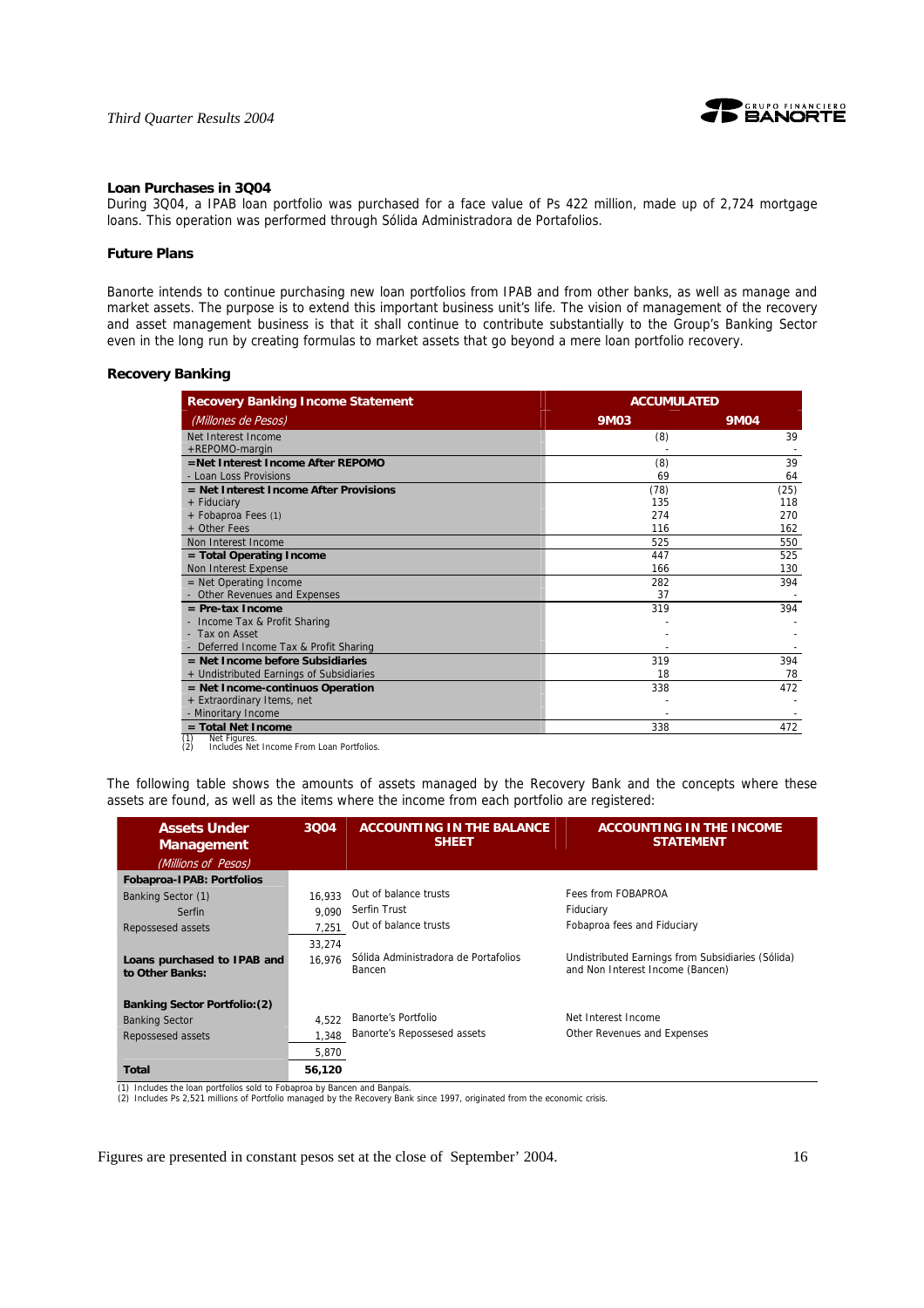



This section is intended to dimension the Recovery Banking business contribution to the Banking Sector. Recovery Banking has contributed substantially in the last years to the Banking Sector's earnings and it's future contribution will depend on the development of this business unit as well as that of the Traditional GFNorte Banking Business.

A breakdown of the Recovery Banking contribution to the earnings of the Banking Sector is given below. The basis to calculate these figures were the assets managed by Recovery Banking which consist of: the loan portfolios ceded to Fobaproa by Bancen and Banpaís before being sold, the purchase of collecting rights of the Serfin Portfolio, and the portfolios bought to the IPAB and to other banks. Additionally, it administrates own portfolio which, given its characteristics, have been transferred to be collected through the Recovery Banking.

| <b>Recovery Banking Contribution</b>  |       | <b>ACCUMULATED</b> |  |  |
|---------------------------------------|-------|--------------------|--|--|
| (Millions of Pesos)                   | 9M03  | <b>9M04</b>        |  |  |
| <b>Traditional Banking Net Income</b> | 1.121 | 1.003              |  |  |
| Recovery Bank Net Income              | 338   | 472                |  |  |
| Banking Sector Net Income(*)          | 1.459 | 1,475              |  |  |
| $=$ % of Contribution                 | 23%   | 32%                |  |  |
| $(4)$ B $-11 - 6 - 1 - 40000$         |       |                    |  |  |

(\*) Banking Sector 100.0%

The Recovery Banking contributed with Ps 472 million to the Banking Sector's 9M04 profit; equivalent to a contribution of 32%

As of June, Banorte has Ps 6,878 million in Fobaproa notes derived from the sale of loans to this entity in 1995 and 1996, and Ps 65,287 million in loans to IPAB from the three banks acquired (Bancen and Banpaís in 1997 and Bancrecer in 2001), with the following characteristics:

| <b>LORIGINATION</b>                  | <b>BALANCE AS OF 3004</b> | <b>YIELD</b>     |           | <b>MATURITY LOSS SHARING</b> |
|--------------------------------------|---------------------------|------------------|-----------|------------------------------|
| (Millons of pesos)                   |                           |                  |           |                              |
| BANCEN - BANPAIS - Banks Acquired    | 19.034                    | TIIE $+85$ pb    | 2010      | NO.                          |
| <b>BANCRECER - Bank Acquired</b>     | 46.253                    | TIIE + $40$ pb   | 2009      | NO.                          |
| BANORTE - Sale of Loans tol Fobaproa | 6.878                     | $CETES - 135$ pb | 2005/2006 | <b>YES</b>                   |
|                                      | 72.165                    |                  |           |                              |

There is loss sharing only in the Fobaproa notes which is fully provisioned (see Annex 6).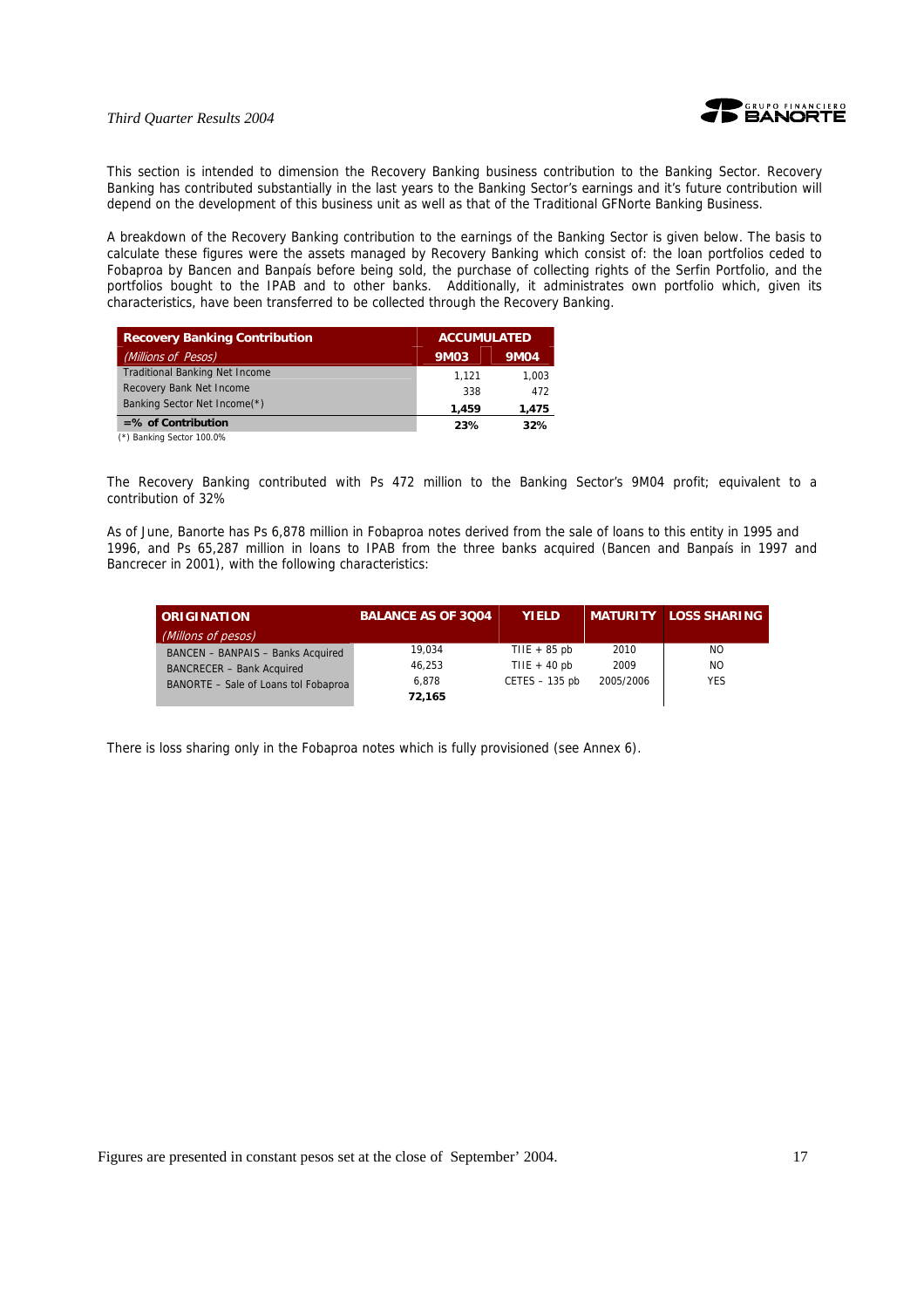

#### **2.- Brokerage Sector**

| <b>Brokerage Sector</b> |             | <b>ACCUMULATED</b> |                    |         | <b>QUARTER</b> |                       |  |
|-------------------------|-------------|--------------------|--------------------|---------|----------------|-----------------------|--|
| (Millions of Pesos)     | <b>9M03</b> | <b>9M04</b>        | %<br><b>CHANGE</b> | 3003    | 3004           | $\%$<br><b>CHANGE</b> |  |
| <b>Brokerage House</b>  |             |                    |                    |         |                |                       |  |
| Net Income              | 75          | 52                 | (32)%              | 42      | 12             | (71)%                 |  |
| Equity                  | 419         | 490                | 17%                | 419     | 490            | 17%                   |  |
| Assets under Management | 139,382     | 101.961            | (27)%              | 139,382 | 101.961        | (27)%                 |  |
| <b>Total Assets</b>     | 577         | 613                | 6%                 | 577     | 613            | 6%                    |  |
| ROE %                   | 26.7%       | 14.6%              |                    | 41.9%   | 10.0%          |                       |  |

The **Brokerage Sector** (Casa de Bolsa – Brokerage House) showed an accumulated profit in 9M04 of Ps 52 million, 32% lower YoY. The 3Q04 profit was Ps 12 million, which is 71% lower than in 3Q03, explained by the 36% reduction in Money Market income as a result of the increase in the 28- and 91-day Cetes rates. However, there was a Ps 5,491 million increase in average deposits, that is 17% higher than in the previous quarter. There was also a Ps 6 million extraordinary charge in severance expenses as a result of the Expense Reduction and Efficiency Program.

Moreover, Stock Mutual Funds Income showed a 39% increase in their total assets over the last twelve months given the Stock Market's favorable performance. Fixed Income Securities Mutual Funds of Banorte have obtained well over the average yield of competitors. Assets under Management decreased by 27% due to the transfer of resources of important clients in 3Q04. The Brokerage House has a 10.3% share in the stock market, ranking 4<sup>th</sup> in volume of operations.

#### **3.-Long Term Savings Sector**

| <b>Long Term Savings Sector</b>   |             | <b>ACCUMULATED</b> |                    | <b>QUARTER</b> |         |                    |
|-----------------------------------|-------------|--------------------|--------------------|----------------|---------|--------------------|
| (Millions of pesos)               | <b>9M03</b> | <b>9M04</b>        | %<br><b>CHANGE</b> | 3Q03           | 3004    | %<br><b>CHANGE</b> |
| Afore                             |             |                    |                    |                |         |                    |
| Net Income                        | 201         | 183                | $(9)$ %            | 84             | 85      | 1%                 |
| Equity                            | 1,290       | 1.289              | $-9/6$             | 1,290.2        | 1.288.7 | $-$ %              |
| <b>Total Assets</b>               | 1.570       | 1.452              | $(7)$ %            | 1.570          | 1.452   | $(7)$ %            |
| Assets under Management (SIEFORE) | 24,460      | 29,466             | 21%                | 24,460         | 29,466  | 21%                |
| ROE %                             | 22.5%       | 20.4%              |                    | 26.9%          | 27.3%   |                    |
| <b>Insurance</b>                  |             |                    |                    |                |         |                    |
| Net Income                        | 139         | 204                | 47%                | 34             | 138     | 305%               |
| Equity                            | 378         | 730                | 93%                | 378            | 730     | 93%                |
| <b>Total Assets</b>               | 2,637       | 4,127              | 56%                | 2,637          | 4,127   | 56%                |
| <b>Technical Reserves</b>         | 1,951       | 2,617              | 34%                | 1,951          | 2,617   | 34%                |
| Premiums sold                     | 1.389       | 1,517              | 9%                 | 456            | 694     | 52%                |
| ROE %                             | 58.9%       | 46.4%              |                    | 37.7%          | 83.2%   |                    |
| <b>Annuities</b>                  |             |                    |                    |                |         |                    |
| Net Income                        | 90          | 47                 | (48)%              | 15             | 14      | $(5)$ %            |
| Equity                            | 226         | 239                | 6%                 | 226            | 239     | 6%                 |
| <b>Total Assets</b>               | 5,004       | 5,590              | 12%                | 5,004          | 5,590   | 12%                |
| <b>Technical Reserves</b>         | 4,768       | 5,338              | 12%                | 4,768          | 5,338   | 12%                |
| Premiums sold                     | 231         | 578                | 150%               | 73             | 160     | 119%               |
| ROE %                             | 65.0%       | 27.9%              |                    | 26.8%          | 23.9%   |                    |

The **Afore** showed an accumulated Net Profit of Ps 183 million (51% correspond to Bancen), 9% lower than last year's because of the 0.7% to 0.6% reduction in fees over balance since January 2004. The 3Q04 profit was 1% higher than in 3Q03 due to the increasing number of affiliates. In 3Q04 there were a total of 2,881,906 affiliates for a 10.4% market share in certified accounts. The Assets Managed by SIEFORE increased 21% vs. 3Q03 because of the 12% increase in the number of affiliates and the business strategy of attracting higher-income clients.

The **Insurance Company** showed an accumulated profit of Ps 204 million in the year (51% correspond to GFNorte), a 47% increase vs. 9M03 as a result of the Seguros Generali México merger in 2Q04 and to a higher profit in 3Q04 that reached Ps 138 million, 305% higher than in 3Q03. This increase was due to various factors: a substantial decrease in claims, the release of a Ps 37 million surplus in Technical Reserves, and the higher policy issuance income equivalent to Ps 21 million. The premiums issued in 9M04 were Ps 1,517 million, 9% greater than in last year.

The **Annuities Company** accumulated a Ps 47 million profit in the year (GFNorte accounts for 51%), 48% lower than last year because in late 2003 Social Security pension delivery was reactivated, substantially increasing the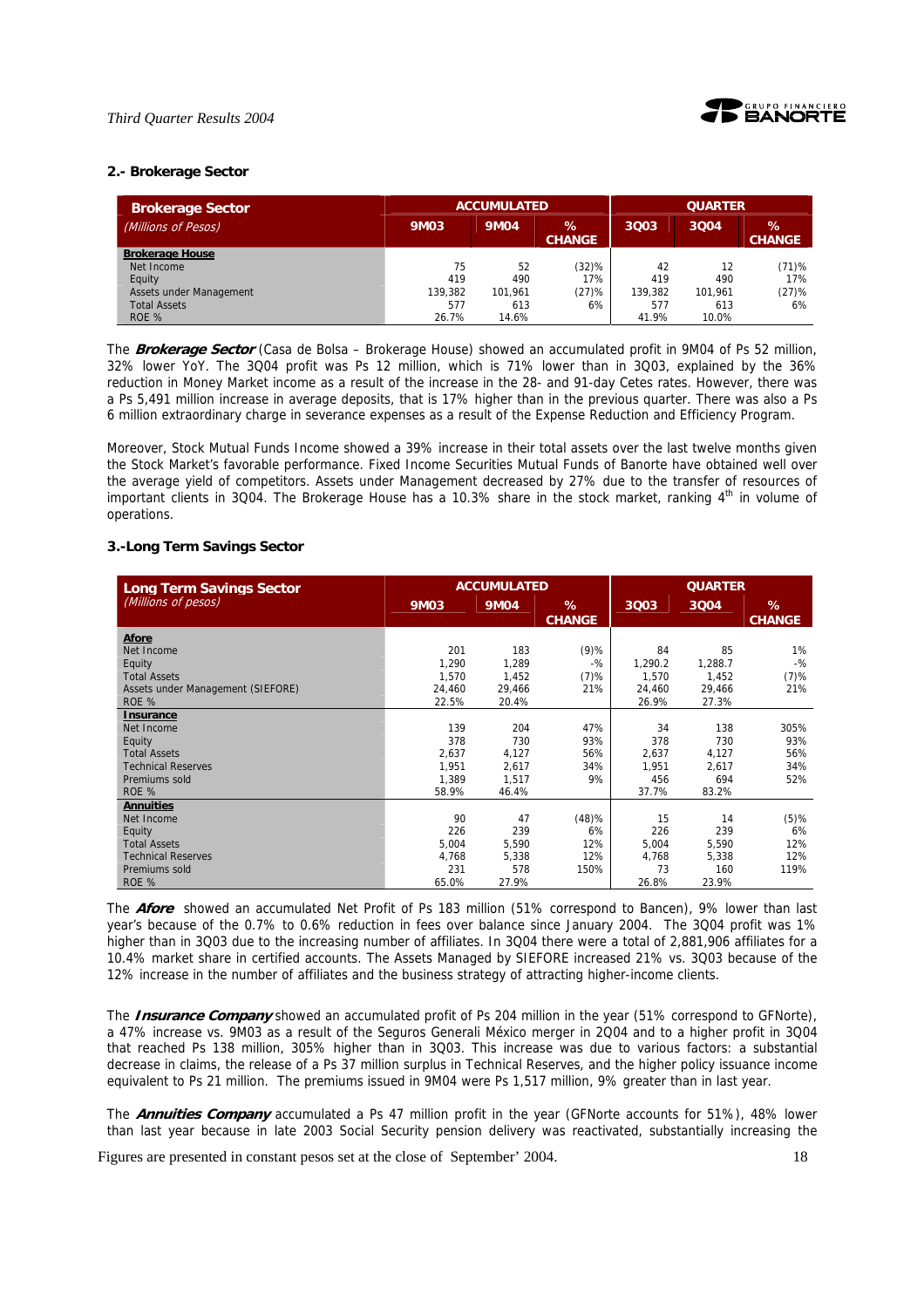

Technical Reserves. The 3Q04 profit was Ps 14 million, a 5% drop vs. 3Q03 given the higher Technical Reserves generated by a 119% increase in Premiums sold. The Company currently ranks  $2^{\bar{n}d}$  in the industry in premiums sold.

| <b>Auxiliary Organizations Sector</b> |                | <b>ACCUMULATED</b> |                    |       | <b>QUARTER</b> |                    |
|---------------------------------------|----------------|--------------------|--------------------|-------|----------------|--------------------|
| (Millions of Pesos)                   | <b>9M03</b>    | <b>9M04</b>        | %<br><b>CHANGE</b> | 3Q03  | 3Q04           | %<br><b>CHANGE</b> |
| Leasing                               |                |                    |                    |       |                |                    |
| Net Income                            | 20             | 26                 | 29%                | 9     | 12             | 34%                |
| Equity                                | 196            | 174                | (11)%              | 196   | 174            | (11)%              |
| Loan Portfolio                        | 1,302          | 1,874              | 44%                | 1,302 | 1,874          | 44%                |
| Past Due Loans                        | 30             | 14                 | (54)%              | 30    | 14             | (54)%              |
| <b>Loan Loss Reserves</b>             | 16             | 20                 | 20%                | 16    | 20             | 20%                |
| <b>Total Assets</b>                   | 1.373          | 1,889              | 38%                | 1.373 | 1,889          | 38%                |
| ROE %                                 | 14.7%          | 18%                |                    | 18.0% | 24.7%          |                    |
| <b>Factoring</b>                      |                |                    |                    |       |                |                    |
| Net Income                            | 29             | 28                 | (4)%               | 9     | 17             | 82%                |
| Equity                                | 210            | 236                | 12%                | 210   | 236            | 12%                |
| Loan Portfolio                        | 3,168          | 3,452              | 9%                 | 3,168 | 3,452          | 9%                 |
| Past Due Loans                        | 14             | 26                 | 93%                | 14    | 26             | 93%                |
| <b>Loan Loss Reserves</b>             | 12             | 37                 | 197%               | 12    | 37             | 197%               |
| ROE %                                 | 3.166          | 3.438              | 9%                 | 3,166 | 3.438          | 9%                 |
| <b>Total Assets</b>                   | 20.1%          | 16.7%              |                    | 18.0% | 29.1%          |                    |
| Warehousing                           |                |                    |                    |       |                |                    |
| Net Income                            | 13             | 11                 | (13)%              | 5     | 4              | (19)%              |
| Equity                                | 72             | 87                 | 21%                | 72    | 87             | 21%                |
| Inventories (*)                       | 281            | 198                | (29)%              | 281   | 198            | (29)%              |
| <b>Total Assets</b>                   | 338            | 322                | $(5)$ %            | 338   | 322            | $(5)$ %            |
| ROE %                                 | 25.1%          | 17.9%              |                    | 25.8% | 17.4%          |                    |
| <b>Bonding</b>                        |                |                    |                    |       |                |                    |
| Net Income                            | $\overline{7}$ | 11                 | 45%                | 3     | 4              | 40%                |
| Equity                                | 96             | 110                | 15%                | 96    | 110            | 15%                |
| <b>Total Assets</b>                   | 241            | 299                | 24%                | 241   | 299            | 24%                |
| <b>Technical Reserves</b>             | 95             | 130                | 37%                | 95    | 130            | 37%                |
| Premiums sold                         | 84             | 141                | 68%                | 26    | 38             | 47%                |
| ROE %                                 | 10.8%          | 13.8%              |                    | 10.7% | 13.1%          |                    |

New Accounting Principles : Warehousing, Leasing & Factoring= Circular 1490 (\*) Accounted in Other Assets, Deferred charges and Intangibles account.

The **Leasing Company** registered an annualized profit of Ps 26 million, a 29% increase vs. 9M03. This was due mainly to a considerable 44% increase in its loan portfolio vs. 3Q03. The 3Q04 profit was Ps 12 million, 34% higher than in 3Q03 given the greater loan placement volume. The past-due loan ratio closed 3Q04 at 0.7%, which is an important improvement over the 2.3% in 3Q03. Past-Due Loan reserve coverage is 141%. At present the Company ranks 3<sup>rd</sup> among the 27 Leasing Companies, with a 10.0% market share.

The **Factoring Company** showed a Ps 28 million profit in the year, 4% lower than in 9M03 mainly because of the creation of higher loan reserve since as of 2004 a new classification system was put in place has been used. The 3Q04 profit reached Ps 17 million, 82% higher than in 3Q03 given the larger loan portfolio and the fact that no additional reserves were created during the quarter. Total Loan Portfolio increased 9% vs. 3Q03, and past-due loans closed with a Ps 26 million balance, equivalent to a 0.8% past-due loan ratio, with a reserve coverage of 141%. The Company ranks 1<sup>st</sup> in the industry, among 11 factoring companies.

The **Warehousing Company** showed an annualized net profit of Ps 11 million, a 13% drop vs. 9M03 as a result of a reduction in inventory commercialization due to circumstances pertaining to our main clients. The 3Q04 profit was Ps 4.0 million, an 19% drop vs. 3Q03 given lower inventories from clients. The Company currently ranks 11<sup>th</sup> among the 23 Leasing Companies in certification volume.

The **Bonding Company** registered an annualized profit of Ps 11 million, 45% higher than in 9M03. This was due mainly to the 68% increase in the premiums sold in 2004 as compared with last year. The quarterly profit in 3Q04 was Ps 4 million, 40% higher than in 3Q03 because the premiums sold were 47% over the same quarter last year.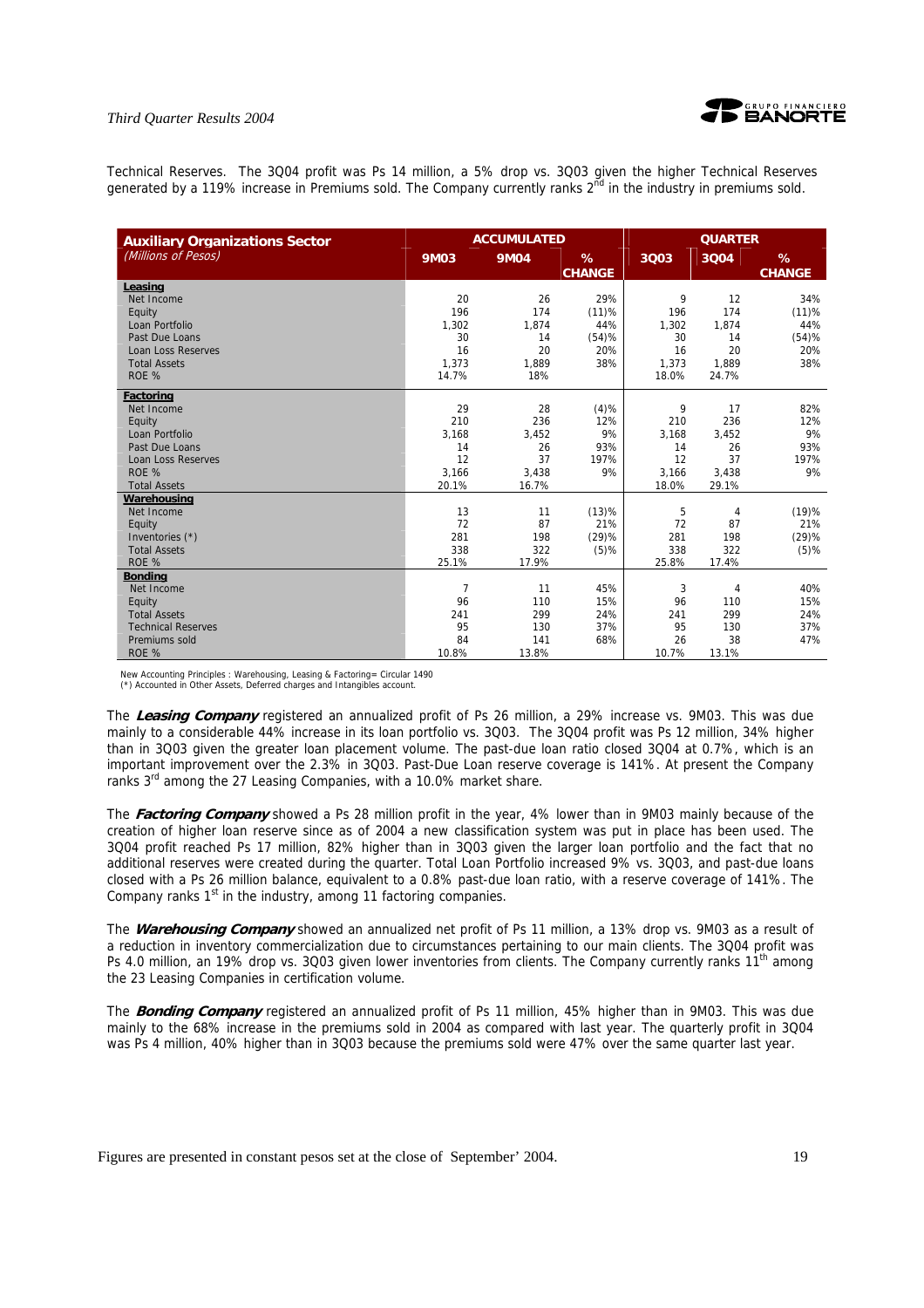



- 1.MACROECONOMIC ENVIRONMENT
- 2.GRUPO FINANCIERO GENERAL INFORMATION
- 3.ACCOUNTING CHANGES AND REGULATIONS
- 4.LOAN PORTFOLIO SALES TO SOLIDA ADMINISTRADORA DE PORTAFOLIOS
- 5.FINANCIAL STATEMENTS
- 6.NOTES TO BANKING SECTOR FINANCIAL **STATEMENTS**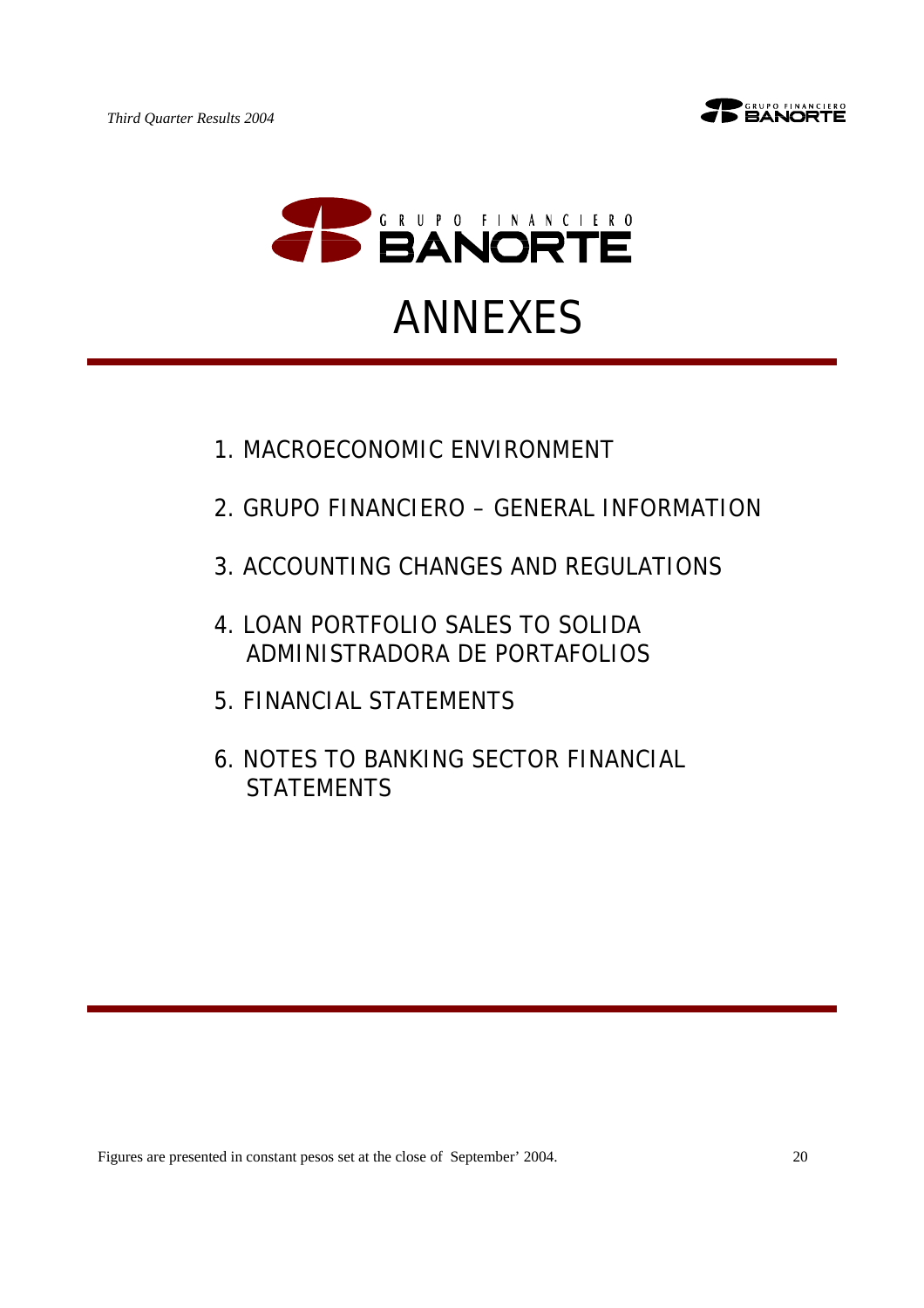

#### **ANNEX 1. Macroeconomic Environment**

In the third quarter of the year the perception of the U.S. economic growth rate was less positive causing a regression in long-term rates. The 10-year U.S. bond fell back to under 4.0%. The FED however, sustained its monetary policy increasing the "fed funds'" rate twice in this quarter, the third increase this year. The rate is at 1.75%. The U.S. stock markets suffered during the third quarter with a 3.40% drop in the Dow Jones and 7.37% in Nasdaq. The Mexican Stock Exchange was able to break free and registered a 6.57% increase.

Given the increase in U.S. reference rates and the increasingly complicated inflationary situation in our country, the short-term rates rose substantially. The deterioration of the inflation risk balance compelled the Bank of Mexico to increase the "short" on three occasions in the quarter. The 28-day Cetes (primary offering) averaged 7.36% in September vs. 6.57% in June. The 91-day term, on the other hand, rose from the 7.26% average in June to 7.75% in September.

Inflation data have been surprisingly negative over the last months and expectations for this year and the next are on the rise. The inflation rate closed in 2003 at 3.98%. In June, the rate was an annual 4.37%, while in September it reached 5.06%. The expectations for this year have worsened and, according to some surveys, are currently set at around 4.80%. For next year higher inflation has been expected for some months and is estimated to be around 4.0%.

The exchange rate closed September at 11.41, practically the same as at the close of the second quarter. So far no strong instability is expected in external accounts: the commercial balance accumulated a deficit of US 2,882 million in the first eight months of the year while the international reserves remain high at over US 57,500 million. Remittances continue to grow, registering US 10,972 million from January to August, which is a 25.6% increase over the same period last year.

Finally, economic activity is showing positive signs and upward adjustments to growth expectations for this year are continually being made. Increasing external demand is benefiting growth, as the non-oil exports increased 14.4% in the first eight months of the year. On the other hand, the consumer sector continues to grow: retail sales rose to an annual rate of 4.8% in July while investment rose 7.0% in the same month. Economic activity is expected to maintain this dynamism over the next quarters. After a growth of 3.7% and 3.9% in the first and second quarters, respectively, the GDP is expected to increase by 4.02% in 2004, according to a survey conducted by the Bank of Mexico.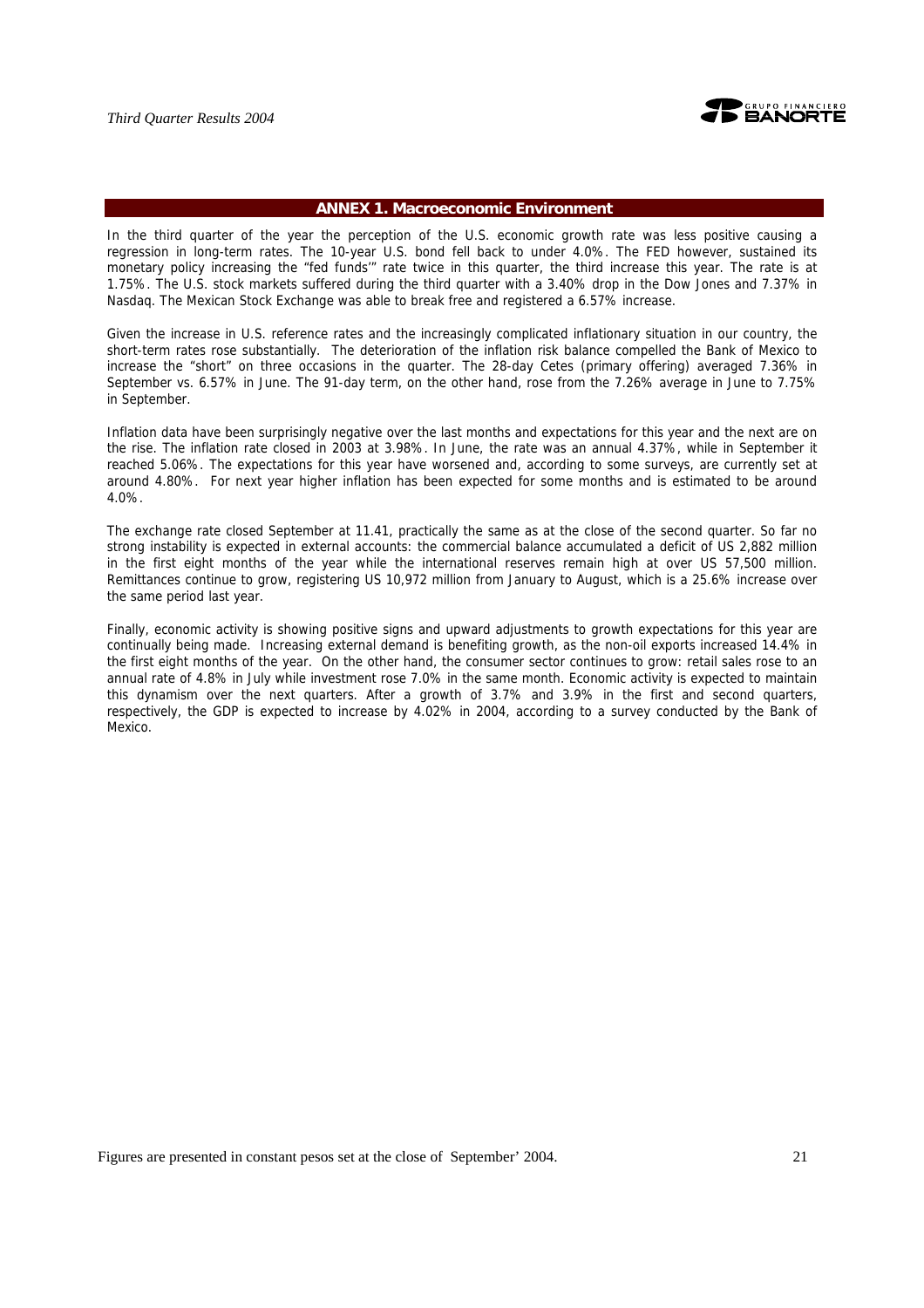

# **ANNEX 2 .-Grupo Financiero- General Information**

# **GFNorte Ownership in Subsidiaries**

|                               | 3004   |
|-------------------------------|--------|
| Banco Mercantil del Norte (1) | 96.11% |
| Banco del Centro              | 99.99% |
| <b>Brokerage House</b>        | 99.99% |
| Pension Funds Afore (2)       | 51.00% |
| Insurance                     | 51.00% |
| Annuities                     | 51.00% |
| Leasing                       | 99.99% |
| Factoring                     | 99.99% |
| Warehousing                   | 99.99% |
| <b>Bonding</b>                | 99.99% |

(1) As a result of merging Banpaís in February, 2000. (2) Subsidiary of Banco del Centro.

**Holding Company Capital Structure** 

| <b>Number of Shares</b>          | <b>SERIE O</b><br>As of September 2004 |
|----------------------------------|----------------------------------------|
| Number of shares issued          | 504.586.887                            |
| - Shares held on Treasury        | -                                      |
| $=$ Number of shares outstanding | 504,586,887                            |

# **Banorte Ratings**

| <b>International Ratings</b> |                             |                |                                   |                  |  |
|------------------------------|-----------------------------|----------------|-----------------------------------|------------------|--|
| <b>Rating Agency</b>         | Rated<br><b>Institution</b> | Rating         | Category                          | Date             |  |
| Moody's                      | Banorte                     | Stable         | Outlook                           |                  |  |
|                              |                             | $D+$           | Modest Financial Strength         |                  |  |
|                              |                             | Baa2           | Foreign long - term bank deposits | <b>July 2004</b> |  |
|                              |                             | $P-2$          | Foreign short- term bank deposits |                  |  |
|                              |                             | $A-3$          | Local long - term bank deposits   |                  |  |
|                              |                             | $P-2$          | Local short- term bank deposits   |                  |  |
| <b>Standard &amp; Poors</b>  | Banorte                     | Stable         | Outlook                           |                  |  |
|                              |                             | $BB+$          | Long Term foreign issuer credit   |                  |  |
|                              |                             | $BB+$          | Long Term local currency deposits | August 2004      |  |
|                              |                             | B              | Short term foreign issuer credit  |                  |  |
|                              |                             | B              | Short tem local issuer credit     |                  |  |
| Fitch                        | Banorte                     | Stable         | Outlook                           |                  |  |
|                              |                             | BBB-           | Long Term Foreign currency        | October 2004     |  |
|                              | Grupo Financiero            | BBB-           | Long Term Local currency          |                  |  |
|                              | Banorte                     | F <sub>3</sub> | Short Term Local Currency         |                  |  |
|                              |                             | F <sub>3</sub> | Short Term Foreign Currency       |                  |  |
|                              |                             | C/D            | Individual - Foreign Currency     |                  |  |
|                              |                             | 3              | <b>Support Rating</b>             |                  |  |
|                              |                             | 4              | <b>Support Rating</b>             |                  |  |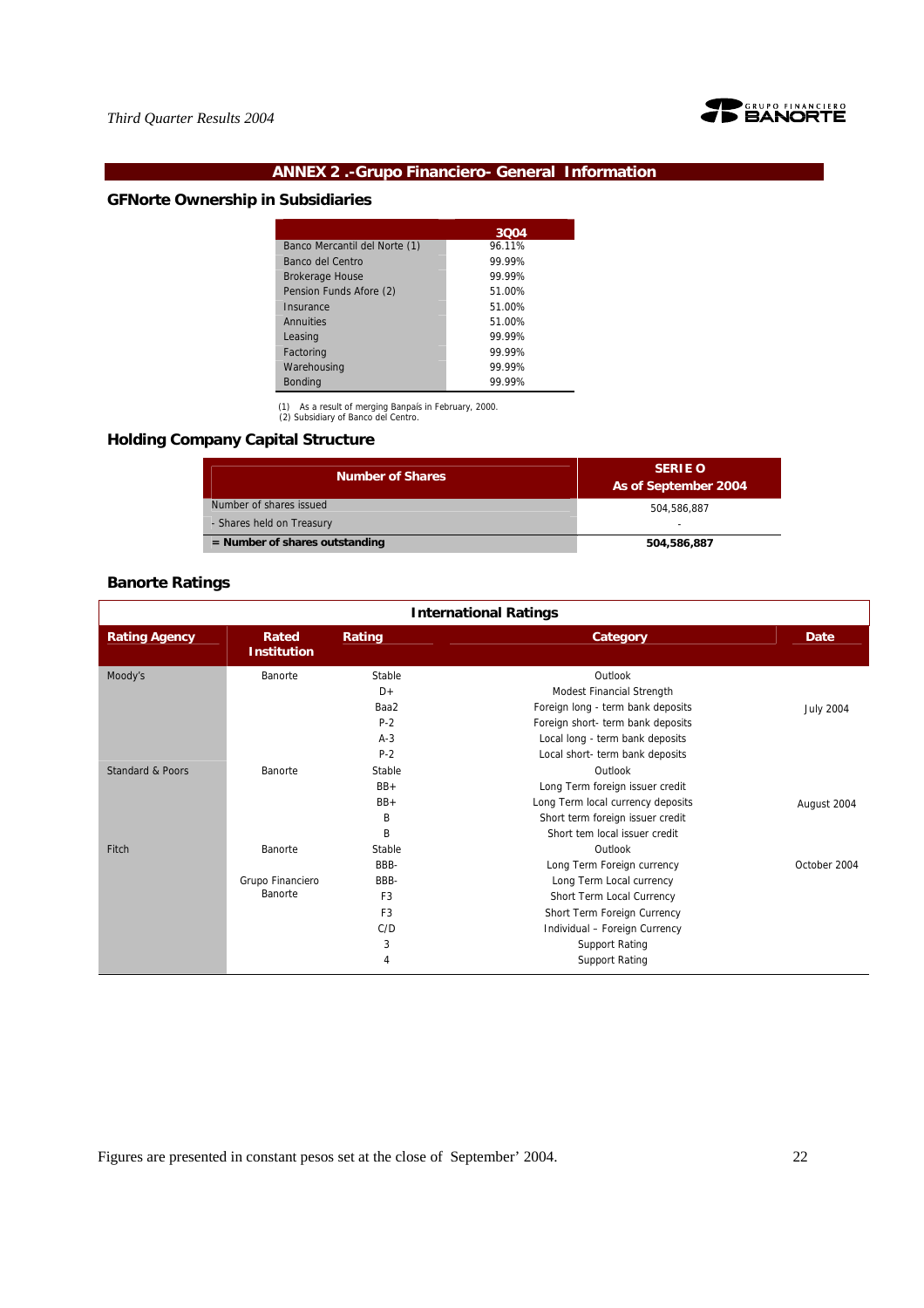

# **Banorte Ratings**

| <b>Domestics Ratings</b>  |                             |                                                      |                                                                                                                                      |                  |  |
|---------------------------|-----------------------------|------------------------------------------------------|--------------------------------------------------------------------------------------------------------------------------------------|------------------|--|
| <b>Rating Agency</b>      | Rated<br><b>Institution</b> | Rating                                               | Category                                                                                                                             | <b>Date</b>      |  |
| Fitch                     | Banorte                     | $F1 + (mex)$<br>AA (mex)<br>$F1 + (mex)$<br>AA (mex) | Short term counterparty risk<br>Long term counterparty risk<br>Short term CD's and Term Deposits<br>Long term CD's and Term Deposits | October 2004     |  |
| Moody's National Scale    | Banorte                     | Aaa.mx<br>$MX-1$                                     | Long Term Deposits<br>ShortTerm Deposits                                                                                             | <b>July 2004</b> |  |
|                           | Arrendadora<br>Banorte      | Aa1.mx                                               | <b>Issue Rating in National Scale</b>                                                                                                | <b>July 2004</b> |  |
|                           | Arrendadora<br>Banorte      | Aa1.mx                                               | Issue Rating in National Scale                                                                                                       | <b>July 2004</b> |  |
| <b>Other Subsidiaries</b> |                             |                                                      |                                                                                                                                      |                  |  |
| Fitch                     | Sólida                      | Average<br>High (mex)                                | <b>Financial Asset Administrator</b>                                                                                                 | June 2002        |  |
|                           | Operadora de<br>Fondos      | AA- (mex)                                            | Investment Financial Assets Administrator                                                                                            | February 2004    |  |
|                           | Seguros Banorte<br>Generali | AA- (mex)                                            | Insurance Financial Strength                                                                                                         | August 2002      |  |

### **No. of Employees & Distribution Network**

| <b>EMPLOYEES</b>            | 3003   | 2004   | 3004   |
|-----------------------------|--------|--------|--------|
| Banking Sector (1)          | 13.315 | 13.710 | 12.236 |
| Other Sectors (2)           | 2,280  | 2,728  | 2,422  |
| <b>Total Group</b>          | 15,595 | 16,438 | 14.658 |
| <b>DISTRIBUTION NETWORK</b> |        |        |        |
| Branches (3)                | 1.056  | 1.029  | 956(3) |
| <b>ATM</b>                  | 2.494  | 2.546  | 2.593  |

(1) Includes Sólida Administradora de Portafolios.<br>(2) Includes banking modules and Remote Teller Windows. Excludes 1 branch located in Cayman Island.<br>(3) 1,029 branches were reported to the SHCP as the close of 73 branche

# **Group Officers**

| <b>NAME</b>                        | <b>CURRENT POSITION</b>                       |
|------------------------------------|-----------------------------------------------|
| Luis Peña Kegel                    | <b>Chief Executive Officer</b>                |
| LINE                               |                                               |
| Manuel Sescosse Varela             | Managing Director - Commercial                |
| Jesús Garza Martínez               | Managing Director - Consumer                  |
| Miguel A. García Padilla Fernández | Managing Director - Asset Recovery            |
| Federico A. Valenzuela Ochoa       | Managing Director - Treasury                  |
| Enrique Castillón Vega             | Managing Director - Long Term Savings Sector  |
| Antonio E. Ortiz Cobos             | Managing Director - Development USA           |
| <b>STAFF</b>                       |                                               |
| Sergio García Robles Gil           | Managing Director - CFO                       |
| Juan M. Quiroga Garza              | Managing Director - Corporate Affairs         |
| Alejandro Valenzuela del Río       | Managing Director - Investor Relations        |
| Alma Rosa Moreno                   | Managing Director - Administration            |
| Alejandro Ramos Larios             | Managing Director - Operations and Technology |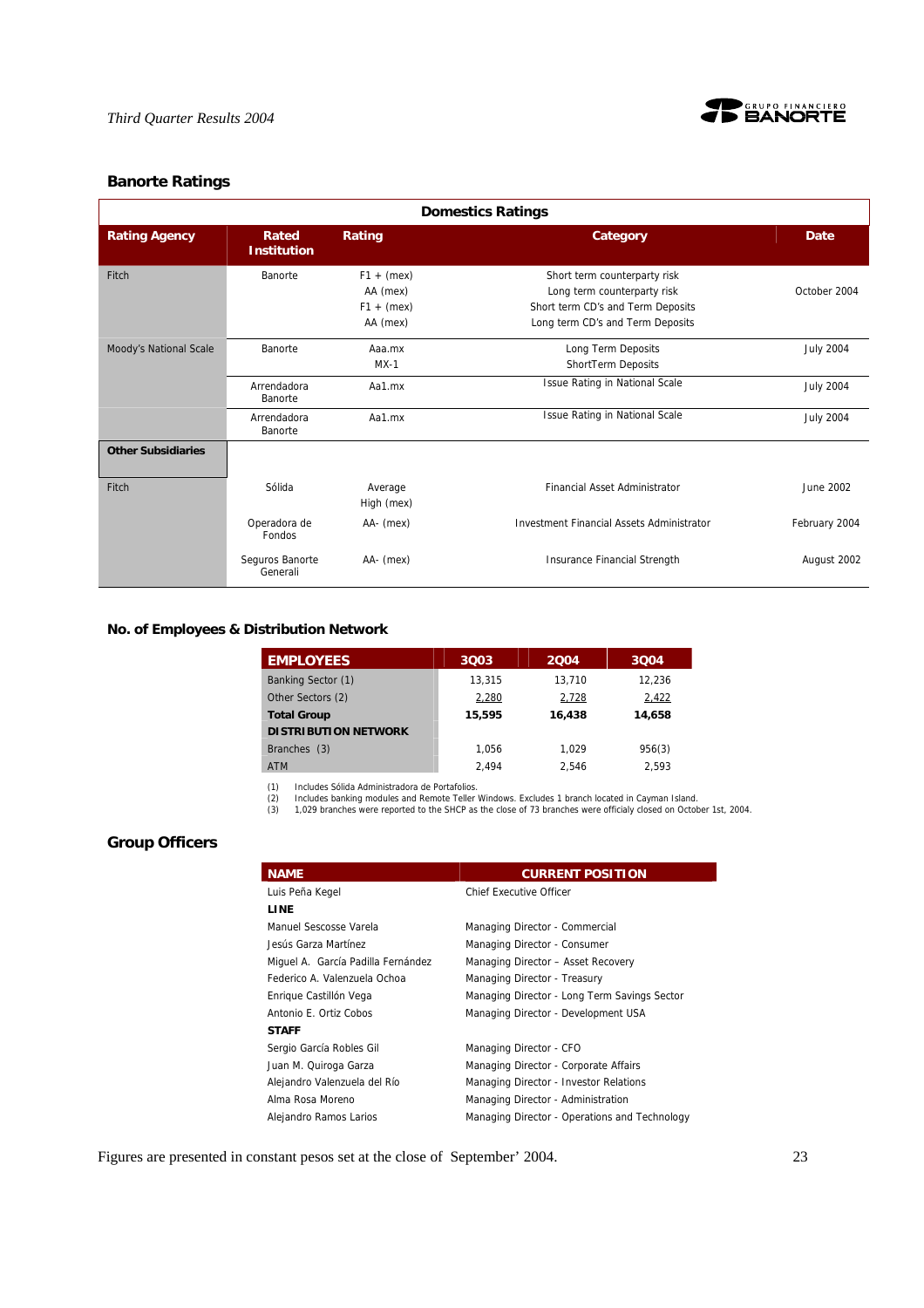

Aurora Cervantes Martínez Managing Director - Legal Román Martínez Méndez **Managing Director - Audit** 

Cecilia Miller Suárez **Managing Director - Marketing** Eduardo Sastre de la Riva Managing Director - Institutional Relations Gerardo Coindreau Farías Managing Director - Risk Management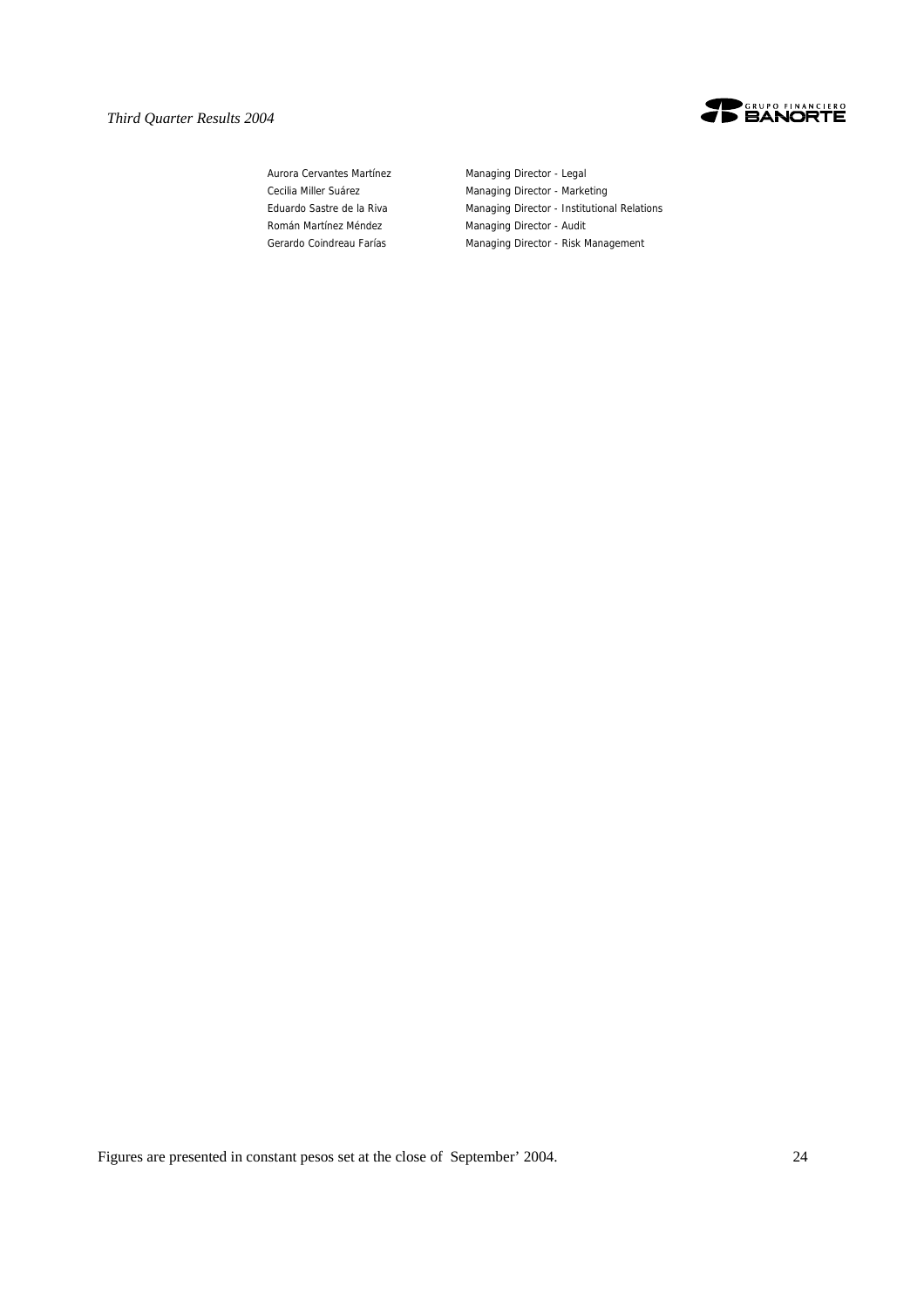

#### **ANNEX 3 .-Accounting Changes and Regulations**

**Cancellation of Bancen Loan Loss Reserve surplus.** Last May 2004, Ps 150 million in Bancen loan reserve surplus were cancelled. This surplus was generated in various mortgage and commercial loans UDIS trusts, for which Bancen acted as the Trustee Institution, as a result of the settled loans recovery and which were not eligible for cancellation given the norms applicable to such trusts.

In October, the 421 trust "Housing, Mortgage Loan and liquidity with a 20-year mortgage guarantee" was cancelled when Bancen was paid the corresponding liability. Therefore the loan portfolio and the loan loss provisions were incorporated to the Banks financial statements.

When including these reserves to Bancen a surplus was generated under the loan classification methodology. The cancellation of these reserves generated a Ps 150 million income for the bank. This sum was registered in the Other Revenues account under the Non Operating Income line in the Income Statement.

The CNByV informed that in accordance with the GAAP criteria, agreed with this cancellation as per circular  $N^{\circ}$  SJIF "A-2" 601-II-34997 dated May 17, 2004.

**New rules for disclosing financial information of banks.-** Last June 30, 2003 the CNByV issued new general rules to disclose the financial information of banks in order to standardize the way this information is presented to the general public. New, more detailed information of Banorte and Bancen can be found in our web site: banorte.com/informacionfinanciera (only in Spanish version).

#### **Terms and Particular Features of the Banorte and Bancrecer Merger Process.**

The Secretaría de Hacienda y Crédito Público authorized the Banorte – Bancrecer merger, in which the latter is the merging company and Banorte is the merged company. The merging party thereby changed its name to "Banco Mercantil del Norte, S.A., Institución de Banca Múltiple, Grupo Financiero Banorte".

This merger is a reorganization or transaction between companies under common control, pursuant to the Generally Accepted Accounting Principles of the United States of America, which were complementarily applied in accordance with the Accounting Criteria for Financial Institutions referred to in Circulars 1448 and 1488, issued by the National Banking and Securities Commission.

Up to February 28, 2002, both Institutions issued separate financial statements. As of March 2002, a single financial statement is drawn up for the merged entity.

For this purpose, Banorte's book balances of assets, liabilities and stockholders' equity were transferred to Bancrecer, thereby proceeding to eliminate the inter-company operations between both Institutions.

There were no changes made to the accounting policies applicable to Financial Institutions as a result of the reorganization in question.

The following table summarizes the merger process, indicating the effect on financial statements as well as detailing the inter-company transactions that were eliminated.

| Millions of nominal<br>pesos | Banorte<br>(before<br>consolidation) | Bancrecer | Total   | Intercompany<br>Operations<br><b>Debit</b> | Intercompany<br>Operations<br>Credit | Balance of the<br>Merged entity |
|------------------------------|--------------------------------------|-----------|---------|--------------------------------------------|--------------------------------------|---------------------------------|
|                              |                                      |           |         |                                            |                                      |                                 |
| ASSETS                       | 106,528                              | 69,681    | 176,209 |                                            | 12,107                               | 164,102                         |
|                              |                                      |           |         |                                            |                                      |                                 |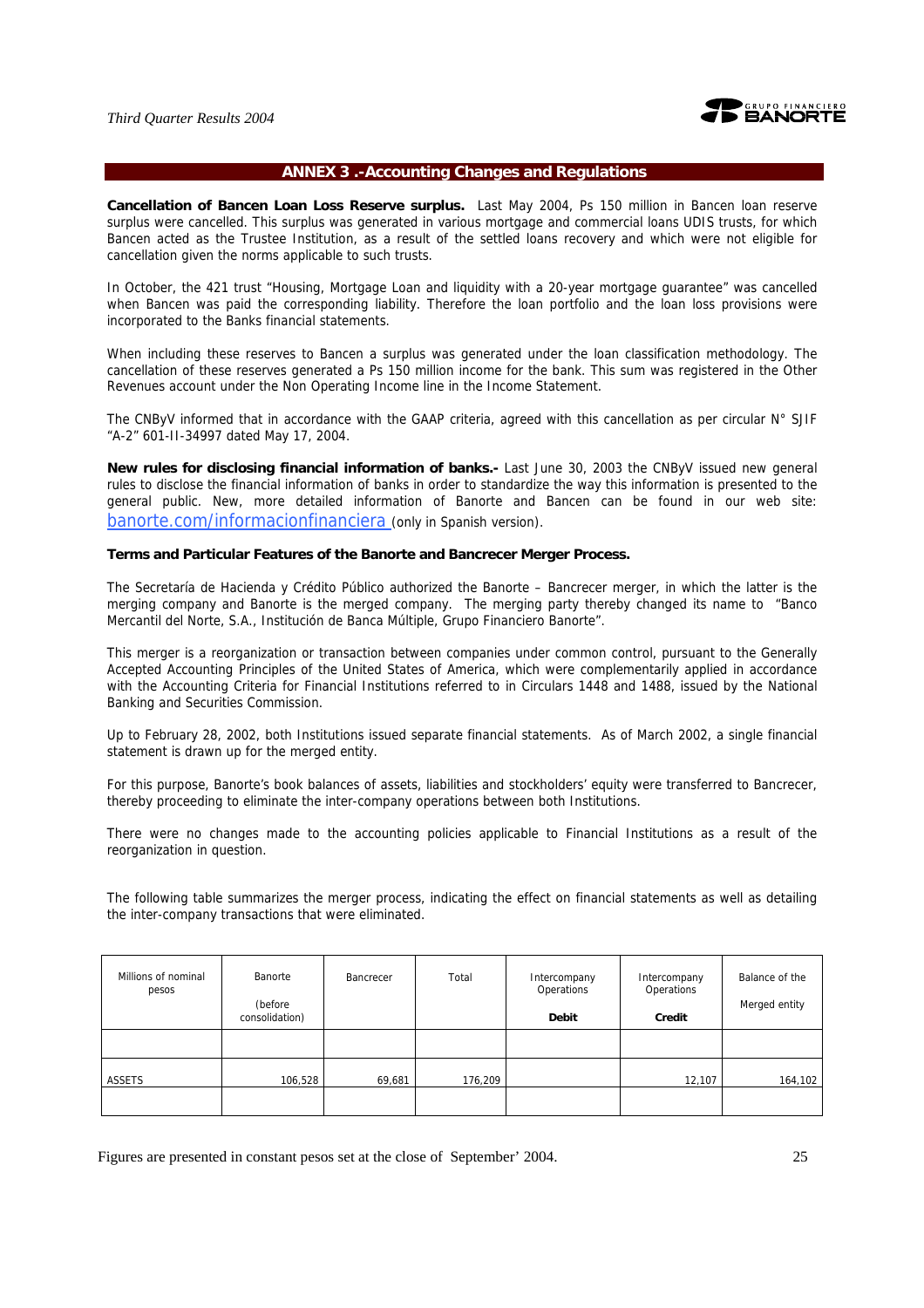

| LIABILITIES             | 99,839 | 67,838 | 167,677 | 10,264 | 157,413 |
|-------------------------|--------|--------|---------|--------|---------|
|                         |        |        |         |        |         |
| STOCKHOLDER'S<br>EQUITY | 6,689  | 1,843  | 8,532   | 1,843  | 6,689   |

As the above table shows, the remaining stockholders' equity is that of Banorte, as it is the Holder of Bancrecer shares. The stockholders' equity of the latter Institution is eliminated against Permanent Investment in shares that Banorte kept in its assets.

The stockholders' equity of the merged company totals Ps 2,273,482,963.00 (Two billion, two hundred seventy-three million, four hundred eighty two thousand, nine hundred and sixty three Mexican pesos 00/100) (nominal pesos) represented by 22,734,829,630 ordinary nominative shares of the "O" series, for a nominal value of Ps 0.10 (ten cents Mexican Currency).

Bancrecer, S.A., as a result of the merger, cancelled the shares it had deposited in the Company Treasury which had not been paid.

The nominal value of each stockholders' equity representative shares was modified from Ps 100.00 (one hundred Mexican pesos 00/100) to Ps 0.10 (ten cents Mexican Currency).

| <b>Interbank Eliminations in Balance lines</b> |              |        |  |
|------------------------------------------------|--------------|--------|--|
| (Millions of Nominal Pesos)                    | <b>Debit</b> | Credit |  |
| Stockholder's Equity                           | 1,843        |        |  |
| Investments in Subsidiaries                    |              | 1,843  |  |
| Interbank loans                                | 10,201       |        |  |
| Cash and due from banks                        |              | 10,201 |  |
| Deferred Taxes (Liabilities)                   | 63           |        |  |
| Deferred Taxes (Assets)                        |              | 63     |  |
|                                                |              |        |  |

(The last registers were reclassifications only, in accordance to CNBV and accounting criteria for presentation)

#### **Interbank Eliminations in Income lines**

| <b>Interest Income – Expense</b>       |       |        |
|----------------------------------------|-------|--------|
| (Millions of Nominal Pesos)            | Debit | Credit |
| Interest Income - Loans & Securities   | 39.1  |        |
| Interest Expense. - Deposits & funding |       | 39.1   |
| Interest Income.- Repo agreements      | 0.7   |        |
| Interest Expense. - Repo agreements    |       | 0.7    |
| Earnings of Subsidiaries               | 84.6  |        |
| Net Interest Income before Repomo      |       | 645.4  |
| REPOMO – margin                        | 11.1  |        |
| Loan Loss Provisions                   | 11.6  |        |
| Non Interest Income                    |       | 283.8  |
| Non Interest Expense                   | 789.0 |        |
| Non Operating Income (Expense)         | 22.9  |        |
| Tax on Asset                           | 11.8  |        |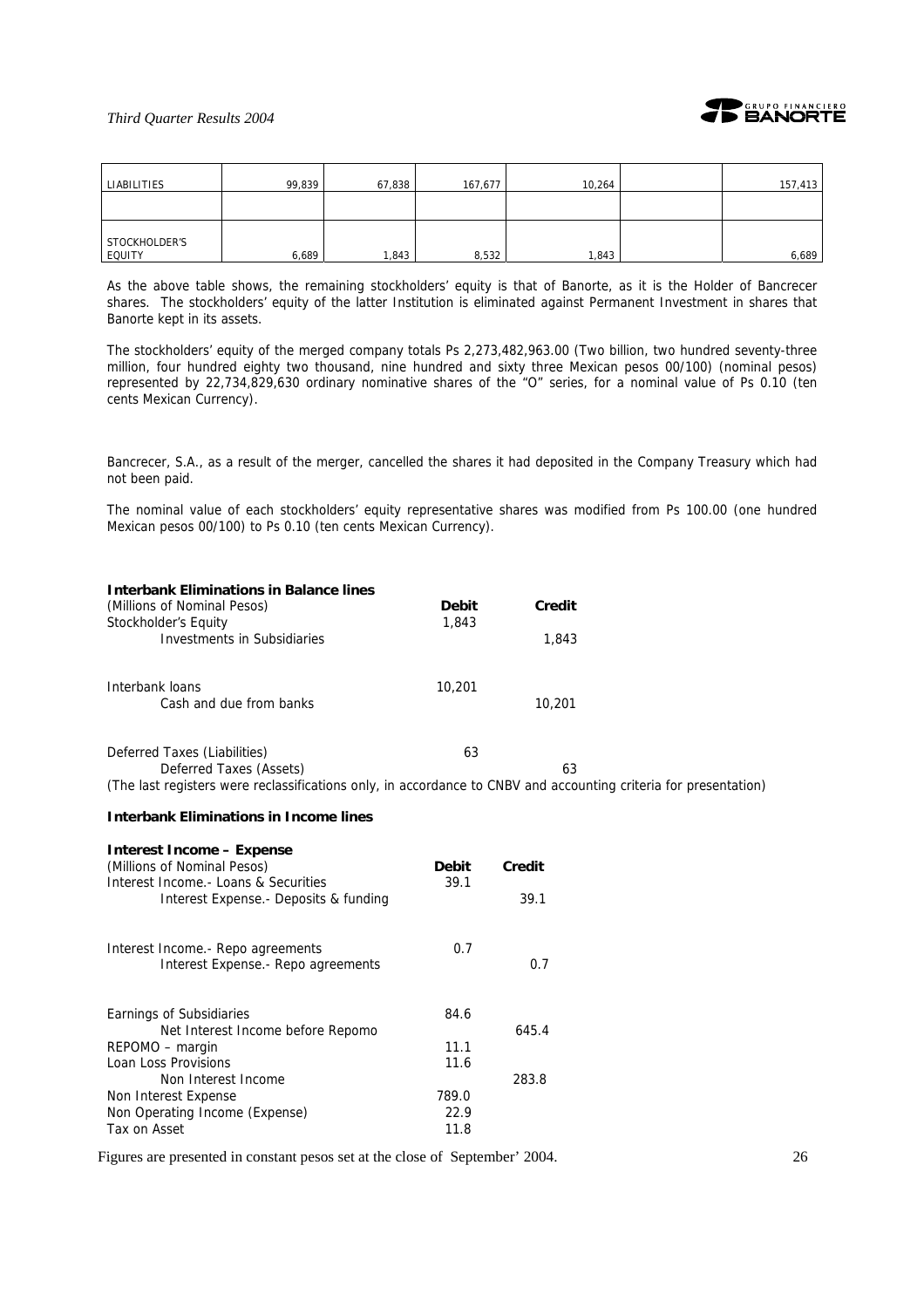

| Deferred Income Tax & Profit Sharing |  |
|--------------------------------------|--|
| Earnings of Subsidiaries             |  |

For comparability purposes, Bancrecer's quarterly figures appear consolidated in the corresponding accounts of Banorte's (merged) earnings statements. Therefore, to avoid duplicating figures, the profit that, by means of the participation method Banorte had registered as subsidiaries profit, is eliminated.

#### **Reserves for Integration Expenses.-**

In Official Document number 60-II-105587, dated December 11, 2001, the National Banking and Securities Commission authorized the creation in December 2001 of a Reserve for Integration Expenses against Capital Reserves for a total of Ps 678.0 million. Said provision contemplates the following concepts:

#### **1. Reorganization**

### **1.1 Restructuring Cost**

The amount to cover the Bancrecer personnel severance pay to those laid off because of the organizational restructuring, product of the integration.

#### **1.2 Outplacement Program**

Fees to pay to specialized external advisors that will help the dismissed personnel to take on new productive activities on their own or to find new jobs.

#### **1.3 Acquittance on loans made out to personnel laid off**

Pursuant to internal policies, the Bank will grant an acquittance on the loans granted to the personnel subject to dismissal, 30% on commercial loans and 20% on mortgage loans.

#### **2. Integration**

#### **2.1 Operative Integration**

The necessary expenses to integrate all the branches into a single operative framework.

#### **2.2 Re-branding**

The necessary expenses to re-brand Bancrecer's branches, these expenses such concepts as indoor and outdoor painting, carpeting, sign make-over, and project coordination. Also included are the expenses needed to uniform signage and image inside the branches.

#### **2.3 Amortization of Installation Expenses due to branch shutdowns**

Installation expenses incurred at the Bancrecer branches that will soon close down according to Banorte's strategic plan.

#### **3. After Retirement obligations (medical service)**

The actuarial study of medical service benefits up to January 1, 2000, showed accumulated debts for retirement benefits for a total of Ps 132.3 million. Banorte does not have the corresponding detailed actuarial calculation; therefore, a conservative adjustment of Ps 80.7 million has been included.

The present actuarial calculation shows a need for Ps 49.8 million, which was reclassified as Obligations After Withdrawal. The surplus was canceled against Commercial Loans.

The amounts of each concept are:

(Millions of pesos)

|                                                   | Inicial<br>Balance | September, 2004<br>changes | September, 2004<br>Balance |
|---------------------------------------------------|--------------------|----------------------------|----------------------------|
| 1. Reorganization                                 | 368.1              | (368.1)                    | 0.0                        |
| 2. Integration                                    | 229.2              | (204.1)                    | 38.1                       |
| 3. After Retirement obligations (medical service) | 80.7               | (80.7)                     | 0.0                        |
| Total                                             | 678.0              | (653.0)                    | 38.1                       |

If these reserve had not been constituted by December 2002, the movements in the present business year associated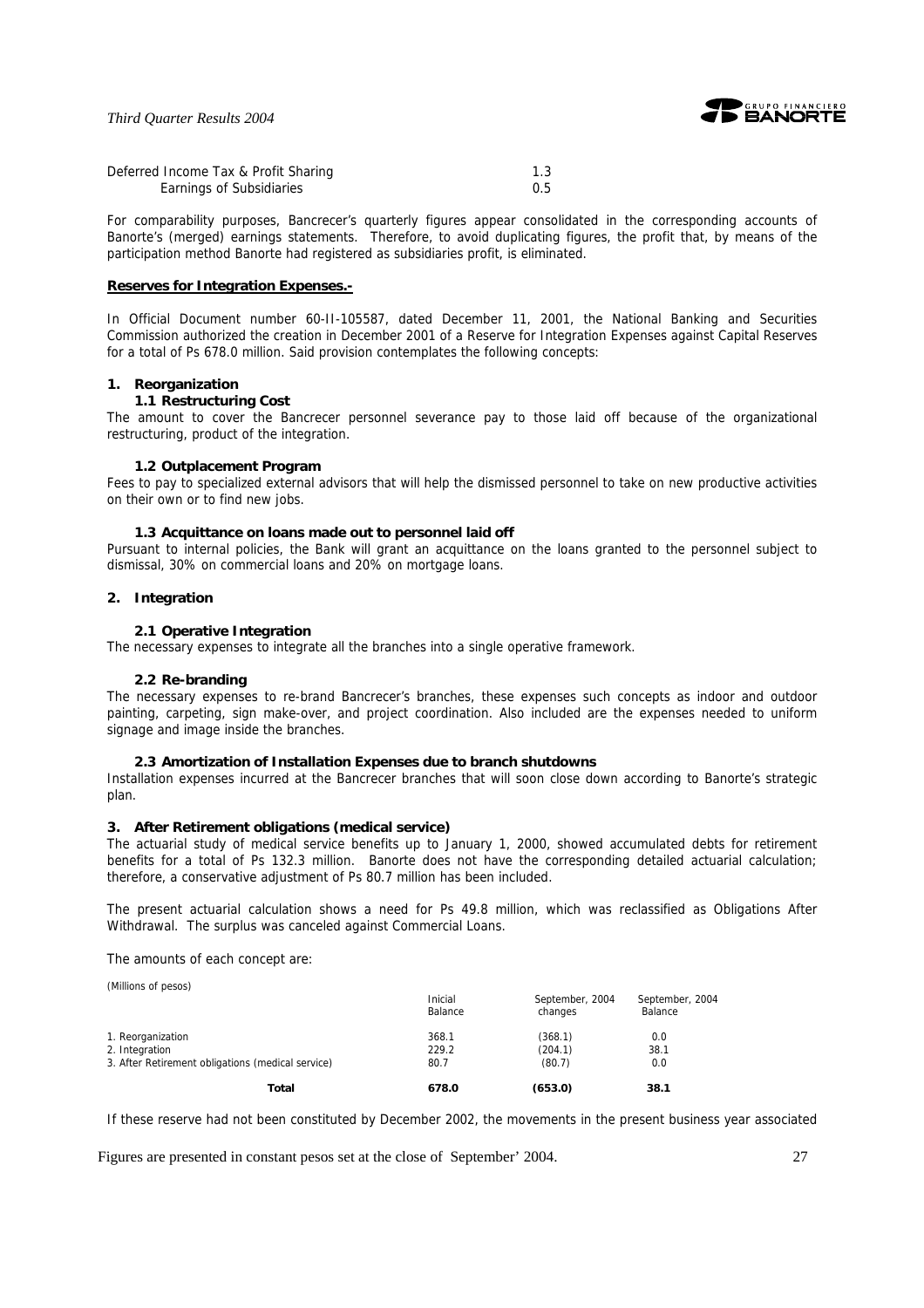

with the Banorte-Bancrecer integration would have been in assets as a goodwill for the same amount as said reserves, as per Bulletin B-8 of the Generally Accepted Accounting Principles, paragraph 22, "Acquisition and sales of subsidiaries."

#### **Deferred Taxes.-**

Taxes are calculated on the fiscal income of the year, applying the fiscal regulation currently in effect. However, due to the temporary differences in acknowledging income and expense for accounting and fiscal purposes, as well as the differences in the book and fiscal balance accounts, Banorte (already merged) has acknowledged a deferred tax in its favor for Ps 835,769, that is made up as follows:

| (Millions of Nominal Pesos)                                                                                                                                                                                            | 2002                                                           |                                                                                   |  |  |  |  |  |  |  |
|------------------------------------------------------------------------------------------------------------------------------------------------------------------------------------------------------------------------|----------------------------------------------------------------|-----------------------------------------------------------------------------------|--|--|--|--|--|--|--|
|                                                                                                                                                                                                                        | Temporary                                                      | Deferred                                                                          |  |  |  |  |  |  |  |
| CONCEPT<br>Loan Loss Provisions (not deducted)<br>Tax loss carryforwards<br>Deficit from retirement obligations<br>Tax on assets<br>Excess of fiscal on account value<br>of foreclosed assets                          | <b>Differences</b><br>3,162.8<br>Ps.<br>10.3<br>601.4<br>171.1 | <b>ISR</b><br><b>PTU</b><br>Ps 1,107.0 Ps<br>23.1<br>3.6<br>210.5<br>60.1<br>59.9 |  |  |  |  |  |  |  |
| <b>Total Assets</b>                                                                                                                                                                                                    | 3.945.6<br>Ps                                                  | 1.381.0<br>83.3<br>Ps<br>Ps                                                       |  |  |  |  |  |  |  |
|                                                                                                                                                                                                                        |                                                                | 2002                                                                              |  |  |  |  |  |  |  |
|                                                                                                                                                                                                                        | Temporary                                                      | Deferred                                                                          |  |  |  |  |  |  |  |
| <b>CONCEPT</b>                                                                                                                                                                                                         | <b>Differences</b>                                             | PTU<br><b>ISR</b>                                                                 |  |  |  |  |  |  |  |
| Excess of fiscal over account value<br>of fixed assets and expenses,<br>Intangible and Others<br>Accrued interest and inflationary<br>effect on special CETES<br>Value market results<br>UDI trusts payable income tax | Ps.<br>1,560.8                                                 | 546.3<br>42.3<br>39.8                                                             |  |  |  |  |  |  |  |
| <b>Total Liabilities</b>                                                                                                                                                                                               | Ps 1,560.8                                                     | 586.1<br>Ps<br>42.3<br>Ps                                                         |  |  |  |  |  |  |  |
| <b>Accumulated Net Effect</b>                                                                                                                                                                                          | 2.384,8<br>Ps.                                                 | 794.8 Ps<br>40.9<br>Ps                                                            |  |  |  |  |  |  |  |
| DEFERRED TAX                                                                                                                                                                                                           |                                                                | 835.8<br>Ps                                                                       |  |  |  |  |  |  |  |

As a result of the modifications to the Income Tax Law (ISR), published on January 1, 2002, the ISR rate (35%) will be reduced annually as of 2003 until the nominal rate of 32% is reached in 2005. Consequently, this gradual reduction in Income Tax, in turn, will reduce the assets from deferred taxes in the same years, thereby affecting the year's earnings.

Pursuant to paragraph 28 of Bulletin D-4 of the Generally Accepted Accounting Principles, issued by the Mexican Institute of Public Accountants, the administration has made financial and fiscal projections based on conservative economic condition scenarios. They will enable recovery of the deferred asset tax with future fiscal profit within the normal course of operations of Banorte (already merged). Additionally, as mentioned in item (b) of the aforementioned paragraph, the right to deferred tax generated by Bancrecer's fiscal loss, which totals Ps 1,596,350, will be considered when there is a greater likelihood of having sufficient future taxable profits, as contemplated in the paragraph cited above.

In regard to the updated fiscal accounts balance related to the Stockholder's Equity, based on Bulletin D-4 paragraph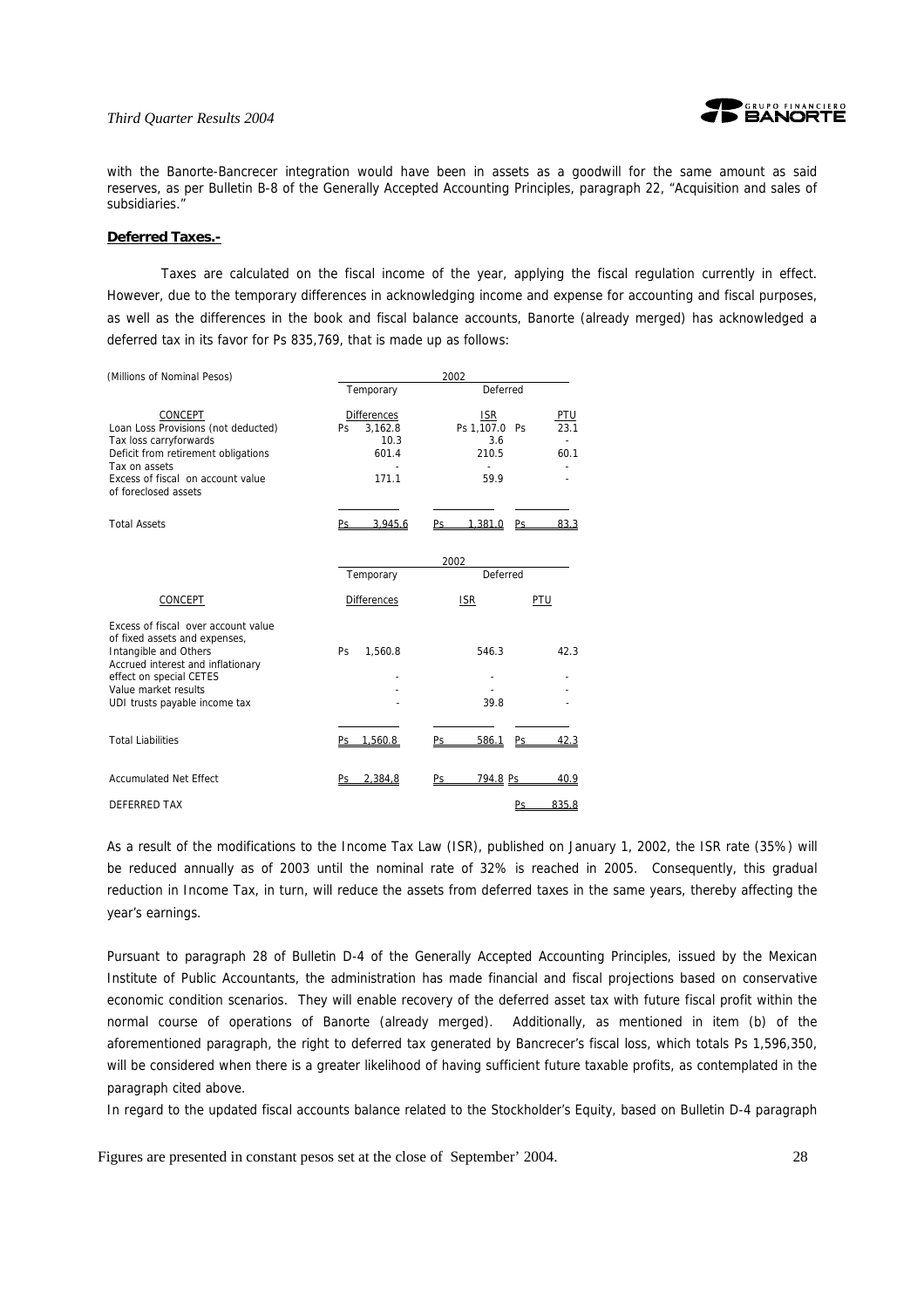

75, it is convenient to highlight that the deferred tax movements of the current year were not created against Capital accounts, and that fiscal accounts (Net Income and Updated Capital Contributions) were calculated according to the current fiscal regulations.

#### **Goodwill.-**

As per Bulletin B-8 of the Generally Accepted Accounting Principles, paragraph 22 "Acquisition and sales of subsidiaries," an Asset Goodwill was created in 2Q02 for the amount of Ps 69.6 million, which mostly consists of:

- Interests shown in assets derived from the Agriculture, Livestock and Fishing Support Programs that were not acknowledged by the Federal Government by 39.6 millions, and
- Integration-associated expenses not covered by the Integration Reserve, as the latter is insufficient according to the new estimate of Ps 19.9 million.

As of September 2004, the Goodwill adds up to Ps 37.5 million.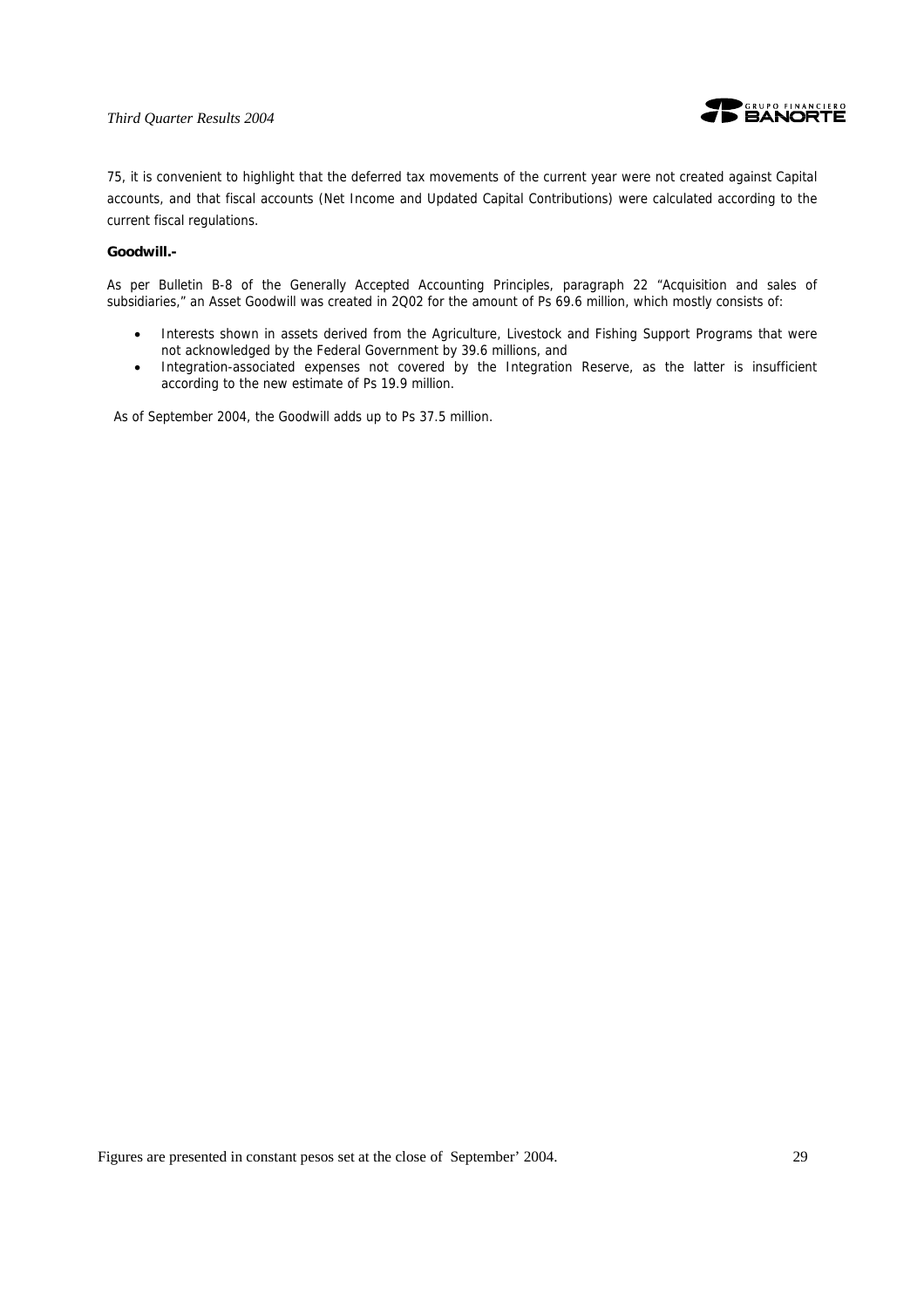

#### **ANNEX 4 .-Loan Portfolio sales to Sólida Administradora de Portafolios**

Last February, Banorte sold Ps 1.9 billion (Ps 1.861 billion in Past-due loans & Ps 64 million in Performing loans) of its own portfolio (including interests) to its subsidiary Sólida Administradora de Portafolios, S.A. de C.V. for Ps 378 million. As the transaction was based on the August 2002 figures, the final figure that affected the February balance was Ps 1.856 billion, considering collecting since August 2002. Along with the past-due portfolio, Ps 1.577 billion in associated loan reserves were cancelled.

As instructed by the CNBV, we show the integration of the loan portfolio sold in 1Q03 by Banorte to its subsidiary Sólida Administradora de Portafolios, S.A. de C.V. The Purpose of this sale was to concentrate the portfolio in this specialized recovery unit as it had been managing the collections of this loans since before. This was a one time operation and is not a recurrent procedure to transfer loans to Sólida.

|                               |                          | Local Currency (2)       |                |                          | Foreign Currency (USD)(3) |        | <b>Total</b> |        |        |  |
|-------------------------------|--------------------------|--------------------------|----------------|--------------------------|---------------------------|--------|--------------|--------|--------|--|
| (Millions of Nominal Pesos)   | Aug'02                   | Jun'04                   | Sep'04         | Aug'02                   | Jun'04                    | Sep'04 | Aug'02       | Jun'04 | Sep'04 |  |
| <b>Performing Loans</b>       |                          |                          |                |                          |                           |        |              |        |        |  |
| Commercial                    | 5                        | 4                        | 4              | 5                        |                           |        | 10           | 4      | 4      |  |
| Consumer                      | $\overline{\phantom{a}}$ | $\overline{\phantom{a}}$ | $\blacksquare$ |                          |                           |        |              |        |        |  |
| Mortgage                      | 54                       | 110                      | 103            | $\blacksquare$           |                           |        | 54           | 110    | 103    |  |
| Total                         | 59                       | 114                      | 107            | 5                        | $\blacksquare$            |        | 64           | 114    | 107    |  |
|                               |                          |                          |                |                          |                           |        |              |        |        |  |
| <b>Non Performing Loans</b>   |                          |                          |                |                          |                           |        |              |        |        |  |
| Commercial                    | 405                      | 319                      | 316            | 293                      | 250                       | 235    | 698          | 569    | 551    |  |
| Consumer                      | 81                       | 76                       | 75             |                          |                           |        | 81           | 76     | 75     |  |
| Mortgage                      | 1,112                    | 746                      | 718            | $\overline{\phantom{a}}$ |                           |        | 1,112        | 746    | 718    |  |
| Total                         | 1,598                    | 1,141                    | 1,109          | 293                      | 250                       | 235    | 1,891        | 1,391  | 1,344  |  |
|                               |                          |                          |                |                          |                           |        |              |        |        |  |
| <b>TOTAL LOANS</b>            | 1,657                    | 1,255                    | 1,216          | 298                      | 250                       | 235    | 1,955        | 1,505  | 1,451  |  |
|                               |                          |                          |                |                          |                           |        |              |        |        |  |
| <b>Loan Loss Reserves (1)</b> |                          |                          |                |                          |                           |        |              |        |        |  |
| Commercial                    | 326                      | 309                      | 305            | 246                      | 228                       | 219    | 572          | 537    | 524    |  |
| Consumer                      | 77                       | 75                       | 75             | ÷                        |                           |        | 77           | 75     | 75     |  |
| Mortgage                      | 669                      | 492                      | 473            | $\overline{\phantom{a}}$ |                           |        | 669          | 492    | 473    |  |
| Total                         | 1,072                    | 876                      | 853            | 246                      | 228                       | 219    | 1,318(4)     | 1,104  | 1,072  |  |

(1) Reserve requirements using the same classification method used for the bank.

(2) Includes UDIS.

(3) The dollar portfolio and reserves are re-expressed in pesos.

(4) The original amount of Ps 1,577 million was correct as instructed by CNBV in 1Q04.

Note 1.- The Reserve surplus as of September'04 was Ps 37 million.

Note 2.- Banorte has a 99.99% stake in Sólida.

In 3Q04 the Loan portfolio showed changes due to allocations for Ps 25 million, restructuring for Ps 9 million, and foreclosed for Ps 19 millons and Ps 19 million in write-offs and scale-downs. There were write-offs and scale-downs for Ps 13 million and foreclosed of Ps 5 millions in the Loan Reserves. There were transfers from performing loans to past due loans for Ps 14 million and transfers from past due loans to performing loans for Ps 11 million.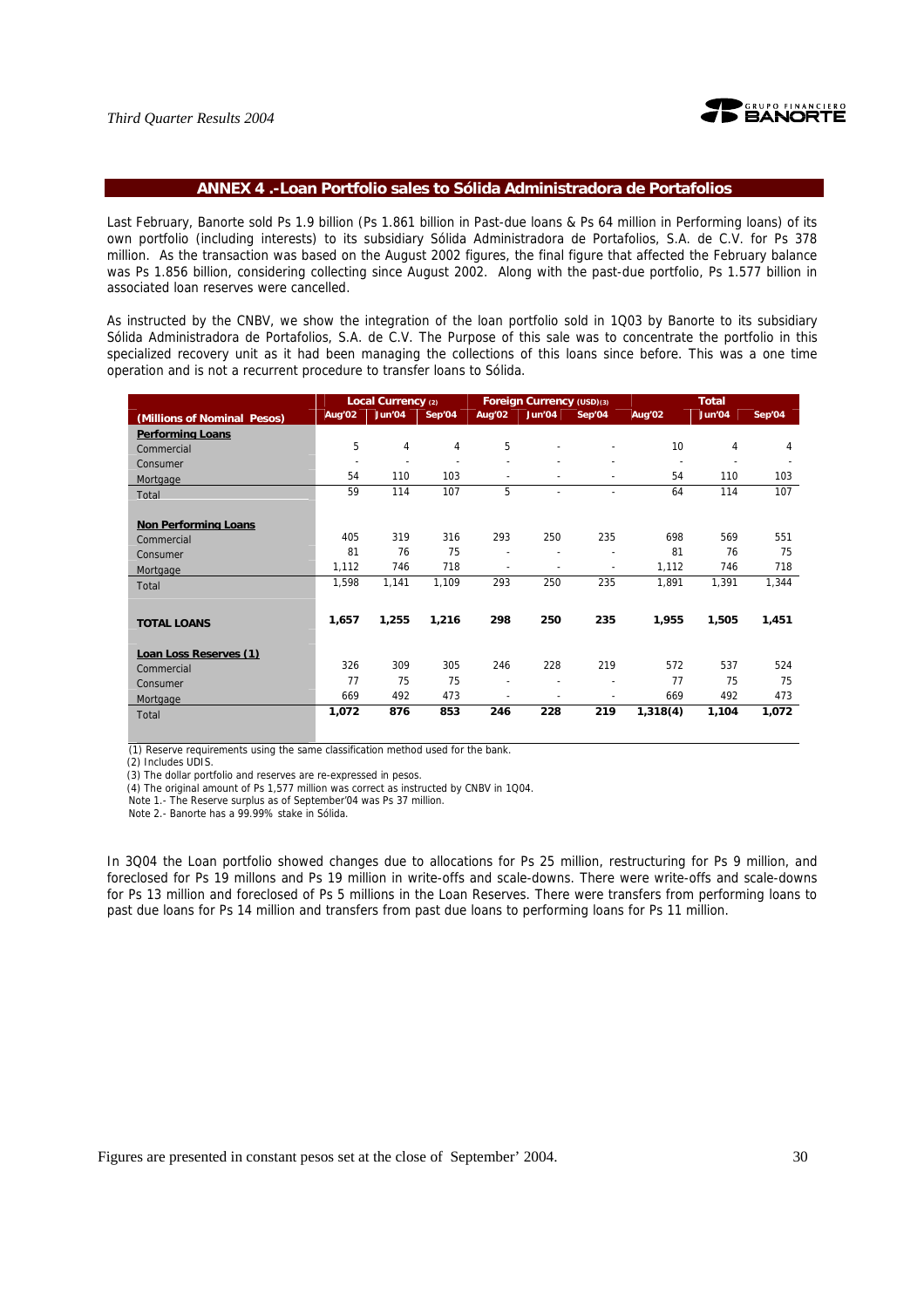

|                                 | Local Currency (1) |         | Foreign Currency (USD)(2) |        | <b>Total</b> |         |
|---------------------------------|--------------------|---------|---------------------------|--------|--------------|---------|
| (Millions of Nominal Pesos)     | Mar'04             | Jun'04  | Mar'04                    | Jun'04 | Mar'04       | Jun'04  |
| <b>Performing Loans</b>         |                    |         |                           |        |              |         |
| Commercial                      | 28.991             | 30.291  | 6.367                     | 6.383  | 35.358       | 36.674  |
| <b>Financial Intermediaries</b> | 2.858              | 3.058   | 315                       | 202    | 3.173        | 3.260   |
| Consumer                        | 10.218             | 10.784  | 5                         | 3      | 10.223       | 10.787  |
| Mortgage                        | 16.294             | 17,274  |                           |        | 16,294       | 17,274  |
| <b>Goverment Entities</b>       | 74.261             | 74.379  | 702                       | 648    | 74.963       | 75,027  |
| Fobaproa / IPAB                 | 7.010              | 6.878   | (210)                     |        | 6.800        | 6,878   |
| Performing Loans                | 139,632            | 142,664 | 7,179                     | 7.236  | 146,811      | 149,900 |
|                                 |                    |         |                           |        |              |         |
| <b>Non Performing Loans</b>     |                    |         |                           |        |              |         |
| Commercial                      | 940                | 716     | 608                       | 613    | 1,548        | 1,329   |
| Consumer                        | 497                | 576     |                           |        | 497          | 576     |
| Mortgage                        | 1,865              | 1,901   | $\blacksquare$            |        | 1,865        | 1,901   |
| <b>Goverment Entities</b>       | 15                 | 14      |                           |        | 15           | 14      |
| Non Performing Loans            | 3,317              | 3,207   | 608                       | 613    | 3,925        | 3,820   |
|                                 |                    |         |                           |        |              |         |
|                                 | 142.949            | 145,871 | 7.787                     | 7.849  | 150,736      | 153,720 |
| <b>TOTAL LOANS</b>              |                    |         |                           |        |              |         |
|                                 |                    |         |                           |        |              |         |
| <b>Loan Loss Reserves</b>       | 3.740              | 3,611   | 780                       | 731    | 4,520        | 4,342   |
| <b>Net Loan Portfolio</b>       |                    | 142,260 | 7,007                     | 7,118  | 146,216      | 149,378 |
| <b>Loan Loss Reserves</b>       | 139,209            |         |                           |        | 115.16%      | 113.66% |
| % Past Due Loans                |                    |         |                           |        |              |         |
|                                 |                    |         |                           |        | 2.60%        | 2.49%   |

# **BANORTE'S LOAN PORTFOLIO INCLUDING LOANS SOLD TO SÓLIDA**

(1) Includes UDIS.

(2) The dollar portfolio and reserves are re-expressed in pesos.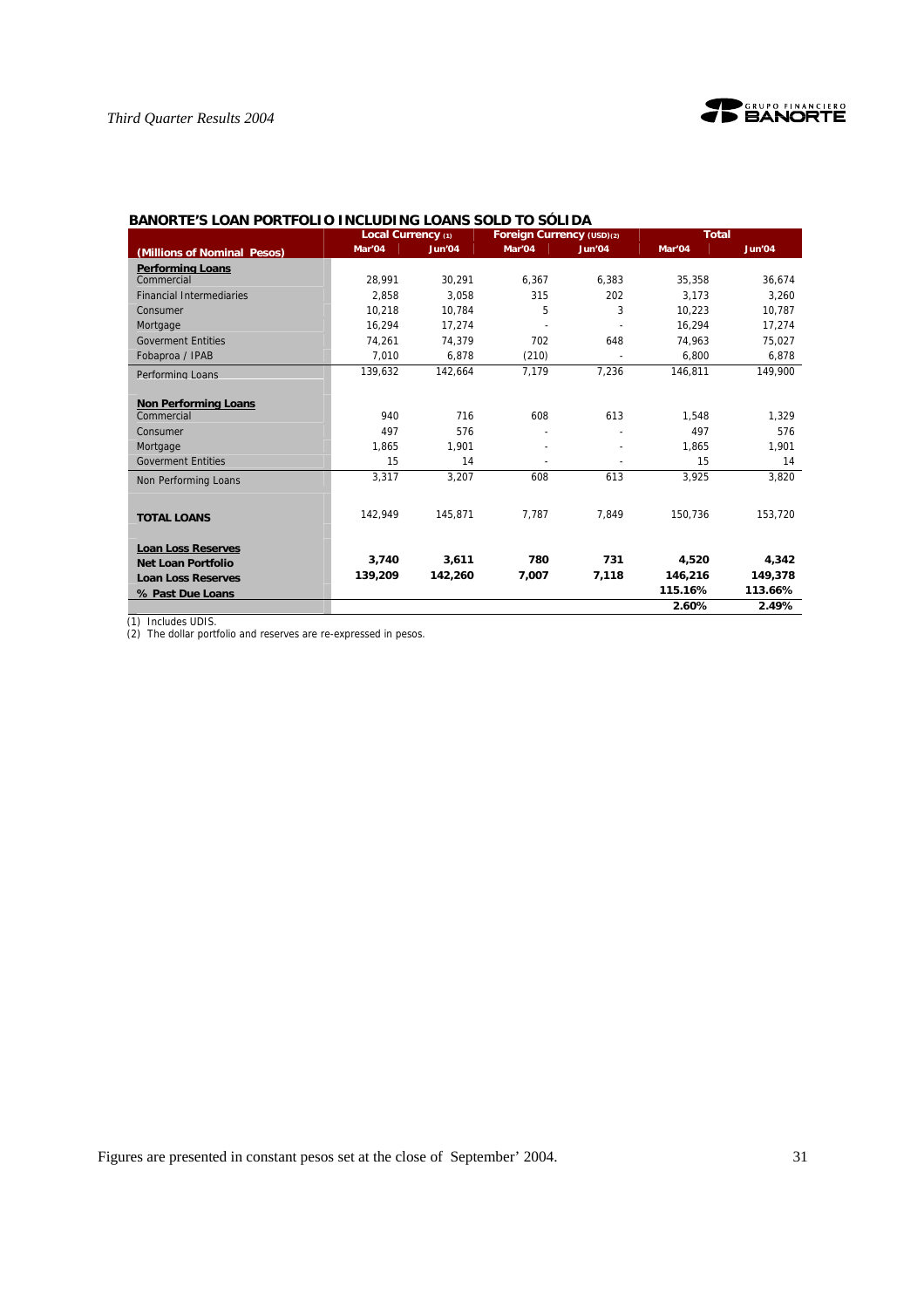

# **ANNEX 5 .- Financial Statements**

| <b>HOLDING</b> - Income Statement (Millions of Pesos) |                          |      |      |             |                |      |                          |      |      |                |
|-------------------------------------------------------|--------------------------|------|------|-------------|----------------|------|--------------------------|------|------|----------------|
|                                                       | 1003                     | 2003 | 3Q03 | <b>4Q03</b> | <b>ACUM</b>    | 1004 | 2004                     | 3004 | 4004 | <b>ACUM</b>    |
| Income from Subsidiaries and                          | 542                      | 562  | 601  | 590         | 2,295          | 573  | 577                      | 538  |      | 1,689          |
| <b>Interest Expense</b>                               |                          |      |      |             |                |      |                          |      |      |                |
| <b>Trading Income</b>                                 |                          |      |      |             |                |      |                          |      |      |                |
| Fees & Tarifs                                         |                          |      |      |             |                |      |                          |      |      |                |
| <b>REPOMO</b>                                         | (1)                      | ٠    | (1)  | (4)         | (5)            | (1)  | $\overline{\phantom{a}}$ | (1)  |      | (2)            |
| <b>Total Operating Income</b>                         | 541                      | 562  | 600  | 587         | 2,290          | 572  | 577                      | 537  |      | 1,686          |
| Operation & Administrative expenses                   |                          |      |      |             | $\overline{2}$ |      |                          |      |      | $\overline{2}$ |
| <b>Operating Income</b>                               | 541                      | 562  | 599  | 586         | 2,288          | 571  | 577                      | 537  |      | 1,685          |
| Non Operating Income                                  |                          |      |      |             |                |      |                          |      |      |                |
| Non Operating Expense                                 |                          |      |      |             |                |      |                          |      |      | (1)            |
| <b>Non Operating Income</b>                           | $\overline{\phantom{0}}$ | ۰    |      | 1           |                |      |                          |      |      | (1)            |
| <b>Pre-tax Income</b>                                 | 541                      | 562  | 599  | 587         | 2.289          | 571  | 577                      | 537  |      | 1,684          |
| Income Tax & Profit Sharing                           | 4                        | (4)  |      |             |                |      |                          |      |      |                |
| Tax on Assets                                         |                          |      |      |             |                | 4    | 4                        | 4    |      | 11             |
| Deferred Inc. Tax and Profit sharing                  |                          |      |      |             |                |      |                          |      |      |                |
|                                                       | 4                        | (4)  |      |             |                | 4    | 4                        | 4    |      | 11             |
| <b>Net income from Continuos</b>                      | 537                      | 566  | 599  | 587         | 2,289          | 567  | 573                      | 533  |      | 1,673          |
| Extraordinary Items. net                              |                          |      |      |             |                |      |                          |      |      |                |
| <b>Total Net Income</b>                               | 537                      | 566  | 599  | 587         | 2,289          | 567  | 573                      | 533  |      | 1,673          |

|                                         | <b>HOLDING - BALANCE SHEET</b>        |         |                | (Millions of Pesos)      |                     |                |          |      |
|-----------------------------------------|---------------------------------------|---------|----------------|--------------------------|---------------------|----------------|----------|------|
| <b>ASSETS</b>                           | 1003                                  | 2003    | 3Q03           | 4Q03                     | 1004                | 2004           | 3004     | 4004 |
| Cash and due from Banks                 | 10                                    | 93      | 166            | 89                       | 65                  | 65             | 70       |      |
| <b>Financial Instruments:</b>           |                                       |         |                |                          |                     |                |          |      |
| Sundry debtors and other assets, net    | 68                                    | 146     | 4              | 4                        | 4                   | 4              | 54       |      |
| Real Estate, Furniture & Equipment, net |                                       |         |                |                          |                     |                |          |      |
| Investments in subsidiaries             | 12,437                                | 13,007  | 13,504         | 13,782                   | 14,013              | 14,619         | 15,112   |      |
| Deferred taxes                          |                                       |         |                |                          |                     |                |          |      |
| Goodwill                                |                                       |         |                | 44                       | 42                  | 42             | 41       |      |
| Other Assets, Deferred charges, intang  | $\mathbf{1}$                          | 1       |                |                          | $\mathbf{1}$        | 1              |          |      |
| <b>TOTAL ASSETS</b>                     | 12,516                                | 13,247  | 13,675         | 13,919                   | 14,125              | 14,732         | 15,278   |      |
| <b>LIABILITIES</b>                      |                                       |         |                |                          |                     |                |          |      |
| Due to banks and correspondents         |                                       |         | $\overline{a}$ | $\overline{\phantom{a}}$ |                     |                |          |      |
| Income Tax & Profit Sharing             | 3                                     | 12      | 16             | 21                       | 4                   | 7              | 11       |      |
| Other Payable accounts                  |                                       |         | $\sim$         | $\mathbf{1}$             |                     |                |          |      |
| Other payable accounts                  | 3                                     | 12      | 16             | 22                       | 4                   | 7              | 11       |      |
| Deferred taxes                          | 21                                    | 45      |                |                          |                     |                |          |      |
| <b>TOTAL LIABILITIES</b>                | 25                                    | 57      | 16             | 22                       | 4                   | $\overline{7}$ | 11       |      |
| STOCKHOLDER 'S EQUITY                   |                                       |         |                |                          |                     |                |          |      |
| Paid-in Capital                         | 5,482                                 | 5,494   | 5,499          | 5,499                    | 5,499               | 5,499          | 5,499    |      |
| Share subscription premiums             | 1.602                                 | 1,672   | 1,640          | 1,634                    | 1,634               | 1,634          | 1,634    |      |
| Subordinated Convertible Debentures     |                                       |         |                |                          |                     |                |          |      |
| <b>Subscribed Capital</b>               | 7,084                                 | 7,166   | 7,139          | 7,133                    | 7,133               | 7,134          | 7,134    |      |
| <b>Capital Reserves</b>                 | 1,129                                 | 1,363   | 1,362          | 1,361                    | 1,361               | 1,473          | 1,478    |      |
| <b>Retained Earnings</b>                | 12,336                                | 12,145  | 12,146         | 11,777                   | 13,798              | 13,703         | 13,703   |      |
| Surplus (Deficit) from securities       |                                       |         |                |                          |                     |                |          |      |
| Results of foreign operations exchange  |                                       |         |                |                          |                     |                |          |      |
| Excess (Insuf.) in capital restatement  | (5,609)                               | (5,608) | (5,607)        | (5,610)                  | (5,610)             | (5,608)        | (5,610)  |      |
| Non Mon assets results Fixed Assets     |                                       |         |                |                          |                     |                |          |      |
| Non Mon assets results Investm          | (2,986)                               | (2.979) | (3,082)        | (3,053)                  | (3, 128)            | (3, 117)       | (3, 110) |      |
| Adjustment in the employees pension     |                                       |         |                |                          |                     |                |          |      |
| <b>Accumulated Deferred tax effect</b>  |                                       |         |                |                          |                     |                |          |      |
| Net Income                              | 537                                   | 1,102   | 1,702          | 2,289                    | 567                 | 1,140          | 1,673    |      |
| <b>Earned Capital</b>                   | 5,407                                 | 6,024   | 6,520          | 6,763                    | 6,988               | 7,591          | 8,134    |      |
| Total Stockholder 's Equity             | 12,492                                | 13,190  | 13,659         | 13,897                   | 14,122              | 14,725         | 15,268   |      |
| <b>TOTAL LIABILITIES &amp;</b>          | 12,516                                | 13,247  | 13,675         | 13,919                   | 14,125              | 14,732         | 15,278   |      |
|                                         | <b>MEMORANDUM ACCOUNTS OF HOLDING</b> |         |                |                          | (Millions of Pesos) |                |          |      |
|                                         | 1003                                  | 2003    | 3Q03           | 4Q03                     | 1004                | 2004           | 3004     | 4Q04 |
| Client securities held in custody       | 3,670                                 | 3,660   | 3,633          | 3,573                    | 3,513               | 3,717          | 3,666    |      |
| Other trust account items               | 118                                   | 117     | 117            | 115                      | 113                 | 113            | 111      |      |
|                                         | 3,788                                 | 3,777   | 3,750          | 3,687                    | 3,626               | 3,829          | 3,777    |      |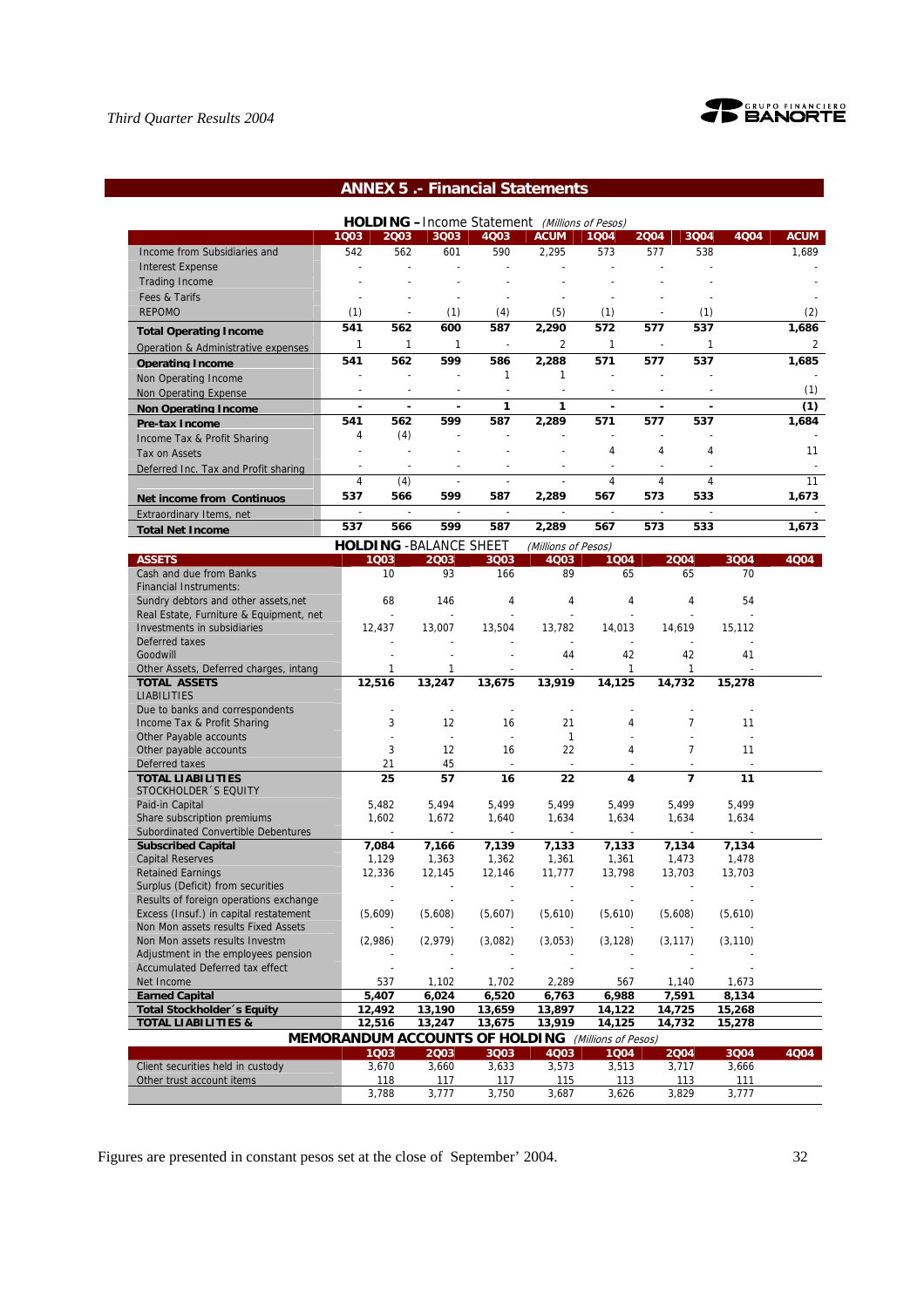

| <b>GRUPO FINANCIERO BANORTE-CONSOLIDATED INCOME STATEMENT</b> |                    |              |                |              |                 |                    |              |                | (Millions of Pesos) |                |
|---------------------------------------------------------------|--------------------|--------------|----------------|--------------|-----------------|--------------------|--------------|----------------|---------------------|----------------|
| <b>NET INTEREST INCOME</b>                                    | 1Q03               | 2003         | 3Q03           | 4Q03         | <b>ACUM</b>     | 1004               | 2004         | 3004           | 4Q04                | <b>ACUM</b>    |
| Interest Income                                               | 6,999              | 5,535        | 4,677          | 5,103        | 22,314          | 5,235              | 5,695        | 6,379          |                     | 17,308         |
| <b>Interest Expense</b>                                       | 4,740              | 3,528        | 2,791          | 3,077        | 14.137          | 3,234              | 3,570        | 3,866          |                     | 10,670         |
| Loan Fees                                                     | 196                | 198          | 195            | 216          | 806             | 161                | 114          | 119            |                     | 394            |
| <b>Fees Paid</b>                                              | 10                 | 15           | 16             | 14           | 55              | 20                 | 22           | 22             |                     | 63             |
| Net Interest Income (NII)                                     | 2,445              | 2,190        | 2,066          | 2,228        | 8,928           | 2,142              | 2,217        | 2,610          |                     | 6.969          |
| Repomo-Margin                                                 | 16                 | 13           | 7              | 21           | 57              | 1                  |              | (44)           |                     | (43)           |
| <b>NII after Repomo</b>                                       | $\overline{2,}461$ | 2,203        | 2,072          | 2,250        | 8,986           | $\overline{2,}143$ | 2,218        | 2,565          |                     | 6,926          |
| Loan Loss Provisions                                          | 249                | 360          | 171            | (1)          | 780             | 121                | 302          | 317            |                     | 740            |
| <b>Loss Sharing Provisions</b>                                | 32                 | 15           | $\overline{2}$ | 6            | 54              | 12                 | 19           | 32             |                     | 64             |
| <b>NII after Provisions</b>                                   | 2,179              | 1,828        | 1,900          | 2,245        | 8,151           | 2,010              | 1,896        | 2,217          |                     | 6,122          |
| <b>Fund transfers</b>                                         | 45                 | 46           | 47             | 45           | 183             | 57                 | 47           | 44             |                     | 148            |
| Account management                                            | 156                | 172          | 193            | 212          | 733             | 191                | 224          | 274            |                     | 690            |
| Fiduciary                                                     | 48                 | 42           | 47             | 47           | 184             | 44                 | 49           | 48             |                     | 141            |
| Income from Loan Portfolios Acquired                          | 170                | 127          | 162            | 272          | 730             | 174                | 147          | 201            |                     | 522            |
| <b>Electronic Banking Services</b>                            | 68                 | 59           | 62             | 80           | 268             | 69                 | 86           | 100            |                     | 254            |
| <b>Credit Card</b>                                            | 156                | 165          | 162            | 193          | 675             | 279                | 305          | 306            |                     | 890            |
| Fees from FOBAPROA                                            | 50                 | 35           | 264            | 144          | 492             | 89                 | 97           | 142            |                     | 327            |
| Other fees                                                    | 448                | 421          | 543<br>1,479   | 442          | 1,854           | 556                | 428          | 444            |                     | 1,427<br>4,399 |
| Fees on services,<br><b>Fund transfers</b>                    | 1,140              | 1,066        |                | 1,435        | 5,120           | 1,458              | 1,383        | 1,558          |                     |                |
| Other fees                                                    | 115                | 127          | 138            | 140          | 521             | 135                | 128          | 113            |                     | 376            |
| <b>Expenses from Loan Portfolios Acquired</b>                 | 115                | 76           | 111            | 18           | 320             | 117                | 98           | 139            |                     | 354            |
| Fees paid,                                                    | 230                | 203          | 249            | 158          | 841             | 252                | 226          | 252            |                     | 730            |
| Foreign exchange                                              | 88                 | 126          | 106            | 87           | 406             | 126                | 152          | 62             |                     | 341            |
| Securities -Realized gains                                    | 154                | 371          | 104            |              | 629             | 325                | (105)        | 77             |                     | 296            |
| Securities- Unrealized gains                                  | (4)                | (38)         | 60             | (42)         | (24)            | 14                 | 39           | (29)           |                     | 24             |
| <b>Market-related Income</b>                                  | 238                | 458          | 270            | 45           | 1,011           | 465                | 86           | 109            |                     | 661            |
| <b>Total Non Interest Income</b>                              | 1,148              | 1,321        | 1,500          | 1,322        | 5,291           | 1,671              | 1,243        | 1,415          |                     | 4,330          |
| <b>Total Operating Income</b>                                 | 3,326              | 3,149        | 3,400          | 3,567        | 13,442          | 3,681              | 3,139        | 3,632          |                     | 10,452         |
| Personnel                                                     | 1,140              | 1,045        | 1,079          | 1,037        | 4,300           | 1,158              | 1,082        | 1,310          |                     | 3,550          |
| <b>Professional Fees</b>                                      | 88                 | 120          | 132            | 107          | 447             | 119                | 121          | 131            |                     | 371            |
| Administrative and Promotion Expenses                         | 671                | 698          | 792            | 861          | 3,022           | 748                | 734          | 758            |                     | 2,240          |
| Rents, depreciation and amortization                          | 369                | 398          | 422            | 437          | 1,626           | 434                | 421          | 410            |                     | 1,266          |
| Taxes, other than income tax                                  | 150                | 165          | 165            | 209          | 689             | 175                | 163          | 127            |                     | 465            |
| <b>Contributions to IPAB</b>                                  | 187                | 187          | 189            | 192          | 756             | 183                | 184          | 191            |                     | 557            |
| Corporate expenses Recoveries                                 |                    |              |                |              |                 | ÷,                 |              |                |                     |                |
| <b>Non-Interest Expense</b><br><b>Operating Income</b>        | 2,605<br>721       | 2,614<br>535 | 2,779<br>621   | 2,842<br>725 | 10,840<br>2,602 | 2,817<br>863       | 2,706<br>433 | 2,927<br>705   |                     | 8,450<br>2,001 |
| <b>Other Revenues</b>                                         | 580                | 365          | 840            | 640          | 2,425           | 442                | 492          | 450            |                     | 1,383          |
| Foreign exchange                                              |                    |              |                |              |                 |                    |              |                |                     |                |
| <b>Recoveries</b>                                             | 22                 | 70           | 68             | 22           | 182             | 22                 | 204          | 28             |                     | 255            |
| Repomo-other revenues                                         | 6                  | $\mathbf{1}$ | 4              | 14           | 25              | 8                  | $\mathbf{1}$ | $\overline{7}$ |                     | 15             |
| <b>Non Operating Income</b>                                   | 608                | 436          | 912            | 675          | 2,632           | 472                | 697          | 485            |                     | 1,653          |
| Other Expense                                                 | (662)              | (342)        | (771)          | (630)        | (2, 404)        | (504)              | (439)        | (448)          |                     | (1, 391)       |
| Foreign exchange                                              |                    |              | (2)            |              | (2)             |                    |              |                |                     |                |
| Repomo-other Expenses                                         | (88)               | (30)         | (61)           | (166)        | (345)           | (142)              | (9)          | (91)           |                     | (242)          |
| <b>Non Operating Expense</b>                                  | (750)              | (372)        | (834)          | (796)        | (2, 751)        | (646)              | (448)        | (539)          |                     | (1,633)        |
| Non Operating Income (Expense), net                           | (142)              | 64           | 78             | (121)        | (120)           | (175)              | 249          | (54)           |                     | 20             |
| <b>Pre-tax Income</b>                                         | 579                | 599          | 699            | 604          | 2,482           | 689                | 682          | 651            |                     | 2,022          |
| Income Tax                                                    | 67                 | 43           | 71             | 11           | 194             | 75                 | 32           | 68             |                     | 175            |
| Profit sharing                                                | 25                 | 26           | 32             | 38           | 121             | 74                 | 54           | 41             |                     | 170            |
| Tax on Assets<br>Deferred Inc. Tax and Profit sharing         | 9<br>(37)          | 11<br>(19)   | 11<br>(20)     | 8<br>(27)    | 40<br>(103)     | 17<br>(11)         | 16<br>1      | 14<br>13       |                     | 47<br>4        |
|                                                               | 65                 | 62           | 95             | 30           | 252             | 155                | 104          | 136            |                     | 396            |
| Net Income before subsidiaries                                | 515                | 538          | 604            | 574          | 2,231           | 533                | 578          | 515            |                     | 1,626          |
| Subsidiaries 'net income                                      | 71                 | 53           | 48             | 35           | 207             | 84                 | 25           | 71             |                     | 180            |
| Net Income from continuos operations                          | 586                | 591          | 652            | 608          | 2,438           | 618                | 603          | 586            |                     | 1,806          |
| Extraodinary items, net                                       |                    | $\mathbf{1}$ |                |              | 1               |                    |              |                |                     |                |
| <b>Minority Interest</b>                                      | 49                 | 26           | 53             | 21           | 149             | 51                 | 29           | 53             |                     | 133            |
| <b>TOTAL NET INCOME</b>                                       | 537                | 566          | 599            | 587          | 2,289           | 567                | 573          | 533            |                     | 1,673          |
|                                                               |                    |              |                |              |                 |                    |              |                |                     |                |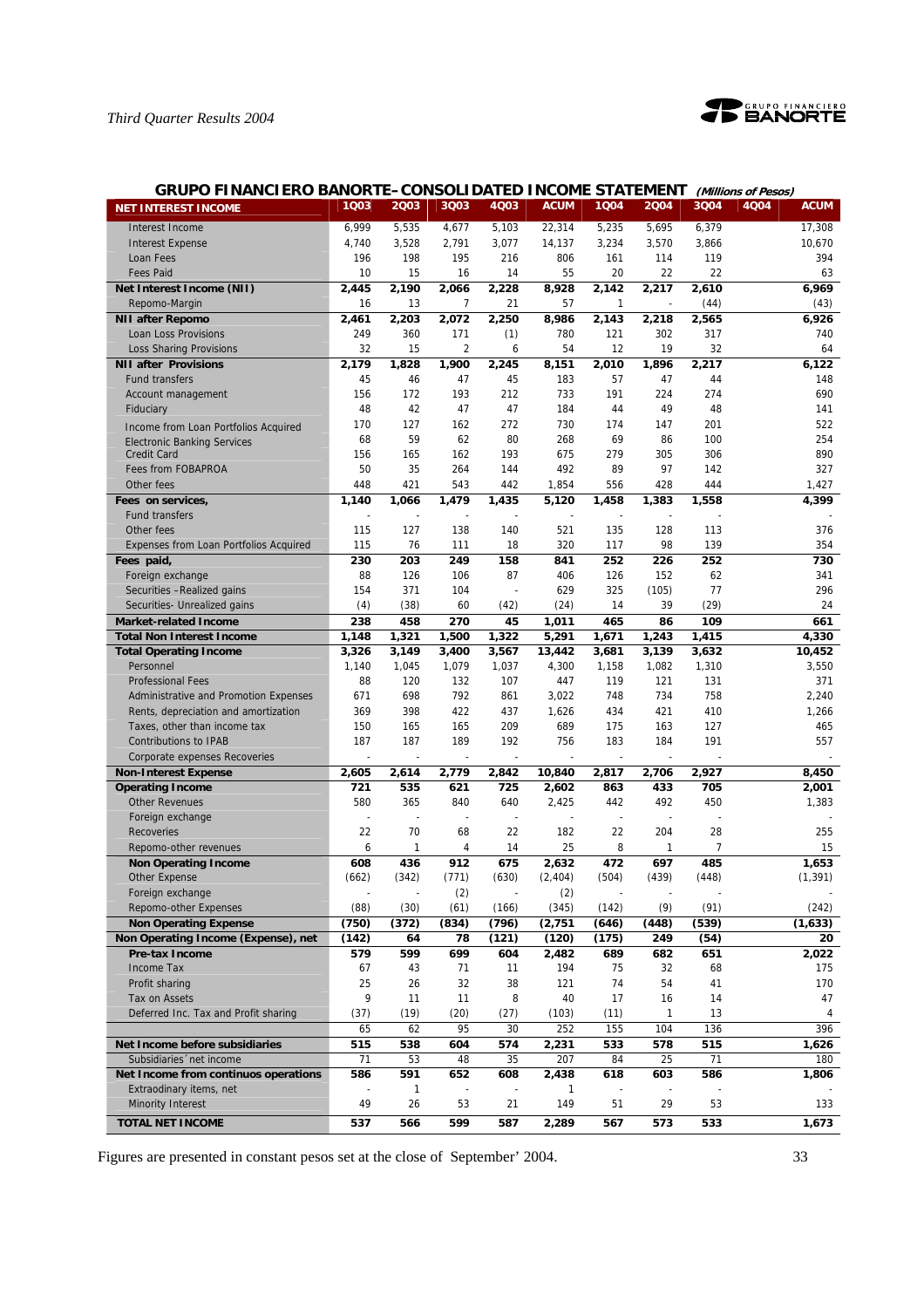

| <b>GRUPO FINANCIERO BANORTE-</b> CONSOLIDATED BALANCE SHEET (Millions of Pesos) |         |                |                |              |                |         |         |      |  |  |
|---------------------------------------------------------------------------------|---------|----------------|----------------|--------------|----------------|---------|---------|------|--|--|
| <b>ASSETS</b>                                                                   | 1003    | 2Q03           | 3Q03           | 4Q03         | 1004           | 2004    | 3Q04    | 4Q04 |  |  |
| <b>Cash and due from Banks</b>                                                  | 23,617  | 27,137         | 31,326         | 31,718       | 30,863         | 34,051  | 32,585  |      |  |  |
| <b>Negotiable Instruments</b>                                                   | 4,256   | 4,171          | 4,310          | 9,541        | 5,579          | 6,051   | 6,576   |      |  |  |
| Securities held for sale                                                        | 1,399   | 1,399          | 196            | 247          | 604            | 416     | 180     |      |  |  |
| Securities held to maturity                                                     | 8,908   | 9,676          | 11,130         | 9,665        | 10,901         | 10,456  | 10,108  |      |  |  |
| <b>Financial Instruments:</b>                                                   | 14,564  | 15,246         | 15,636         | 19,453       | 17,084         | 16,923  | 16,864  |      |  |  |
| Non-assigned securities to pay                                                  |         | 1              | 65             | $\mathbf{1}$ | $\overline{7}$ | 50      |         |      |  |  |
| Repurchase agreements, net                                                      | 167     | 46             | 172            | 53           | 142            | 66      | 97      |      |  |  |
| Operations with collateral                                                      |         |                | $\overline{a}$ |              | ä,             |         |         |      |  |  |
| Futures receivable, net                                                         |         |                |                |              |                |         |         |      |  |  |
| Options and derivatives, net                                                    | 15      | 1              |                | 3            | $\overline{7}$ | 25      | 6       |      |  |  |
| <b>Repos &amp; Derivatives:</b>                                                 | 182     | 48             | 236            | 57           | 155            | 140     | 103     |      |  |  |
| Commercial                                                                      | 34,898  | 36,314         | 36,979         | 39,367       | 38,380         | 40,354  | 41,680  |      |  |  |
| <b>Financial Intermediaries</b>                                                 | 2,268   | 2,321          | 2,477          | 2,613        | 2,367          | 2,427   | 2,400   |      |  |  |
| Consumer                                                                        | 6,284   | 7,129          | 8,118          | 8,933        | 9,663          | 10,364  | 10,795  |      |  |  |
| Mortgage                                                                        | 13,020  | 13,612         | 14,339         | 15,181       | 15,750         | 16,655  | 17,409  |      |  |  |
| <b>Goverment Entities</b>                                                       | 91,036  | 90,724         | 89,002         | 80,667       | 78,420         | 76,012  | 75,072  |      |  |  |
| Fobaproa                                                                        | 6.977   | 7,012          | 6,980          | 6,897        | 6,832          | 6,893   | 6,878   |      |  |  |
| <b>Fiduciary collection rights</b>                                              |         | $\blacksquare$ |                |              |                |         |         |      |  |  |
| <b>Performing Loans</b>                                                         | 154,483 | 157,111        | 157,893        | 153,658      | 151,413        | 152,706 | 154,235 |      |  |  |
| Commercial                                                                      | 2.044   | 2,492          | 1,997          | 1,974        | 1,990          | 1,184   | 968     |      |  |  |
| <b>Financial Intermediaries</b>                                                 |         |                |                |              |                |         |         |      |  |  |
| Consumer                                                                        | 350     | 360            | 405            | 473          | 491            | 427     | 501     |      |  |  |
| Mortgage                                                                        | 1,247   | 1,287          | 1,216          | 1,220        | 1,218          | 1,282   | 1,324   |      |  |  |
| <b>Goverment Entities</b>                                                       | 8       | 8              | 8              | 8            | 8              | 15      | 14      |      |  |  |
| <b>Past Due Loans</b>                                                           | 3,650   | 4,147          | 3,626          | 3,675        | 3,707          | 2,909   | 2,807   |      |  |  |
| <b>Total Loans</b>                                                              | 158,133 | 161,258        | 161,520        | 157,333      | 155,120        | 155,614 | 157,042 |      |  |  |
| Preventive Ioan loss reserves                                                   | 4,623   | 4,784          | 4,598          | 4,453        | 4,705          | 3,802   | 3,596   |      |  |  |
| <b>Net Loan Portfolio</b>                                                       | 153,510 | 156,473        | 156,921        | 152,880      | 150,415        | 151,812 | 153,446 |      |  |  |
| <b>Credit Assets Portfolio</b>                                                  | 1,851   | 1,765          | 1,641          | 2,131        | 1,980          | 1,893   | 1,730   |      |  |  |
| Sundry debtors and other assets, net                                            | 2,678   | 4,080          | 4,582          | 2,301        | 3,359          | 4,003   | 3,520   |      |  |  |
| Foreclosed assets, net                                                          | 1,235   | 1,266          | 1,225          | 1,159        | 1,053          | 1,050   | 949     |      |  |  |
| Real Estate, Furniture & Equipment, net                                         | 6,032   | 5,960          | 5,849          | 5,894        | 5,776          | 5,627   | 5,451   |      |  |  |
| Investments in subsidiaries                                                     | 1,559   | 1,596          | 1,636          | 1,758        | 1,809          | 1,827   | 1,844   |      |  |  |
| Deferred taxes                                                                  | 924     | 902            | 997            | 1,001        | 998            | 988     | 972     |      |  |  |
| Goodwill                                                                        |         |                | $\sim$         |              |                |         |         |      |  |  |
| Deferred charges & Intangibles                                                  | 1,564   | 1,886          | 1,515          | 1,594        | 1,534          | 1,457   | 1,382   |      |  |  |
| UDIS Mortgage loans reserve coverage                                            | ÷,      | ä,             | $\sim$         |              | $\overline{a}$ |         | $\sim$  |      |  |  |
| <b>Other Assets</b>                                                             | 15,843  | 17,455         | 17,443         | 15,837       | 16,509         | 16,846  | 15,848  |      |  |  |
| <b>TOTAL ASSETS</b>                                                             | 207,715 | 216,359        | 221,563        | 219,945      | 215,025        | 219,774 | 218,847 |      |  |  |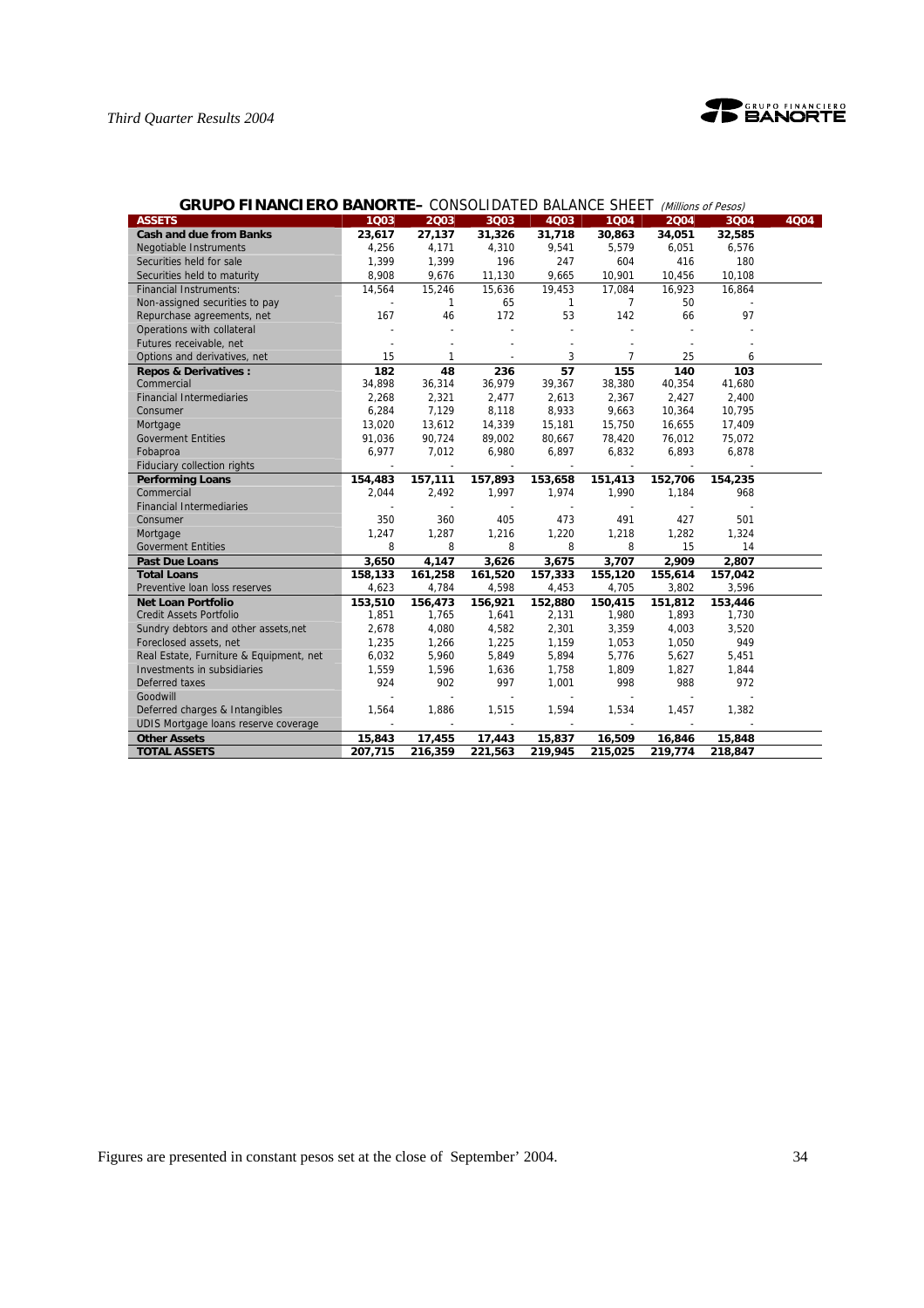

| <b>GRUPO FINANCIERO BANORTE - CONSOLIDATED BALANCE SHEET</b><br>(Millions of Pesos) |         |         |         |              |          |              |          |      |  |
|-------------------------------------------------------------------------------------|---------|---------|---------|--------------|----------|--------------|----------|------|--|
| <b>LIABILITIES</b>                                                                  | 1003    | 2003    | 3Q03    | 4003         | 1004     | 2004         | 3Q04     | 4Q04 |  |
| <b>Demand Deposits</b>                                                              | 55,415  | 58,532  | 60,053  | 68,256       | 62,970   | 64,790       | 64,813   |      |  |
| <b>Time Deposits</b>                                                                | 106,016 | 99,450  | 107,942 | 99,338       | 99,352   | 104,156      | 97,445   |      |  |
| <b>Bonds</b>                                                                        | 1,402   | 279     |         |              |          |              |          |      |  |
| <b>Deposits</b>                                                                     | 162,833 | 158,261 | 167,995 | 167,594      | 162,322  | 168,946      | 162,258  |      |  |
| Demand                                                                              | 6,002   | 13,862  | 4,184   | 4,888        | 6,035    | 3,459        | 5,387    |      |  |
| Short term                                                                          | 4,964   | 9,265   | 12,990  | 13,895       | 8,673    | 11,230       | 10,815   |      |  |
| Long term                                                                           | 12,535  | 11,967  | 11,813  | 11,463       | 11,415   | 11,069       | 10,723   |      |  |
| Due to banks and correspondents                                                     | 23,501  | 35,094  | 28,987  | 30,246       | 26,123   | 25,758       | 26,924   |      |  |
| Non-assigned securities to pay                                                      |         | 1       | 48      | $\mathbf{1}$ | 8        | 28           |          |      |  |
| Repurchase agreements, net                                                          | 53      | 25      | 128     | 222          | 82       | 39           | 104      |      |  |
| Operations with collateral                                                          |         |         |         |              |          |              |          |      |  |
| Futures receivable, net                                                             |         |         |         |              |          |              |          |      |  |
| Options and derivatives, net                                                        | 989     | 960     | 1,491   | 13           | 3        | $\mathbf{1}$ | 3        |      |  |
| <b>Repos &amp; Derivatives:</b>                                                     | 1,043   | 987     | 1.667   | 235          | 94       | 68           | 108      |      |  |
| Income Tax & Profit Sharing                                                         | 261     | 175     | 273     | 275          | 270      | 223          | 274      |      |  |
| Other Payable accounts                                                              | 3,757   | 4,876   | 5,003   | 3,894        | 4,860    | 4,272        | 8,283    |      |  |
| Other payable accounts                                                              | 4,018   | 5,051   | 5,276   | 4,169        | 5,130    | 4,495        | 8,557    |      |  |
| Subordinated non Convertible Debenture                                              | 2,856   | 2,754   | 2,870   | 2,818        | 6,225    | 4,734        | 4,637    |      |  |
| <b>Deferred Taxes</b>                                                               |         |         |         |              |          |              |          |      |  |
| Deferred credits                                                                    | 51      | 74      | 111     | 67           | 52       | 61           | 54       |      |  |
| <b>TOTAL LIABILITIES</b>                                                            | 194,301 | 202,220 | 206,906 | 205,129      | 199,946  | 204,062      | 202,538  |      |  |
| <b>STOCKHOLDER 'S EQUITY</b>                                                        |         |         |         |              |          |              |          |      |  |
| Paid-in Capital                                                                     | 5,482   | 5,494   | 5,499   | 5,499        | 5,499    | 5,499        | 5,499    |      |  |
| Share subscription premiums                                                         | 1,602   | 1,672   | 1,640   | 1,634        | 1,634    | 1,634        | 1,634    |      |  |
| Subordinated Convertible Debentures                                                 |         |         |         |              |          |              |          |      |  |
| <b>Subscribed Capital</b>                                                           | 7.084   | 7,166   | 7,139   | 7,133        | 7,133    | 7,134        | 7,134    |      |  |
| <b>Capital Reserves</b>                                                             | 1,129   | 1,363   | 1,362   | 1,361        | 1,361    | 1,473        | 1,478    |      |  |
| <b>Retained Earnings</b>                                                            | 12,336  | 12,145  | 12,146  | 11,777       | 13,798   | 13,703       | 13,703   |      |  |
| Surplus (Deficit) from securities                                                   |         |         |         |              |          |              |          |      |  |
| Results of foreign operations exchange                                              |         |         |         |              |          |              |          |      |  |
| Excess (Insuf.) in capital restatement                                              | (5,609) | (5,608) | (5,607) | (5,610)      | (5,610)  | (5,608)      | (5,610)  |      |  |
| Non Mon assets results Fixed Assets                                                 |         |         |         |              |          |              |          |      |  |
| Non Mon assets results Investm                                                      | (2,986) | (2,979) | (3,082) | (3,053)      | (3, 128) | (3, 117)     | (3, 110) |      |  |
| Adjustment in the employees pension                                                 |         |         |         |              |          |              |          |      |  |
| <b>Accumulated Deferred tax effect</b>                                              |         |         |         |              |          |              |          |      |  |
| Net Income                                                                          | 537     | 1,102   | 1,702   | 2,289        | 567      | 1,140        | 1,673    |      |  |
| <b>Earned Capital</b>                                                               | 5,407   | 6,024   | 6,520   | 6,763        | 6,988    | 7,591        | 8,134    |      |  |
| <b>Minority Holdings</b>                                                            | 923     | 949     | 998     | 919          | 958      | 988          | 1,041    |      |  |
| Total Stockholder 's Equity                                                         | 13,414  | 14,139  | 14,657  | 14,816       | 15,079   | 15,712       | 16,308   |      |  |
| <b>TOTAL LIABILITIES &amp;</b>                                                      | 207,715 | 216,359 | 221,563 | 219,945      | 215,025  | 219,774      | 218,847  |      |  |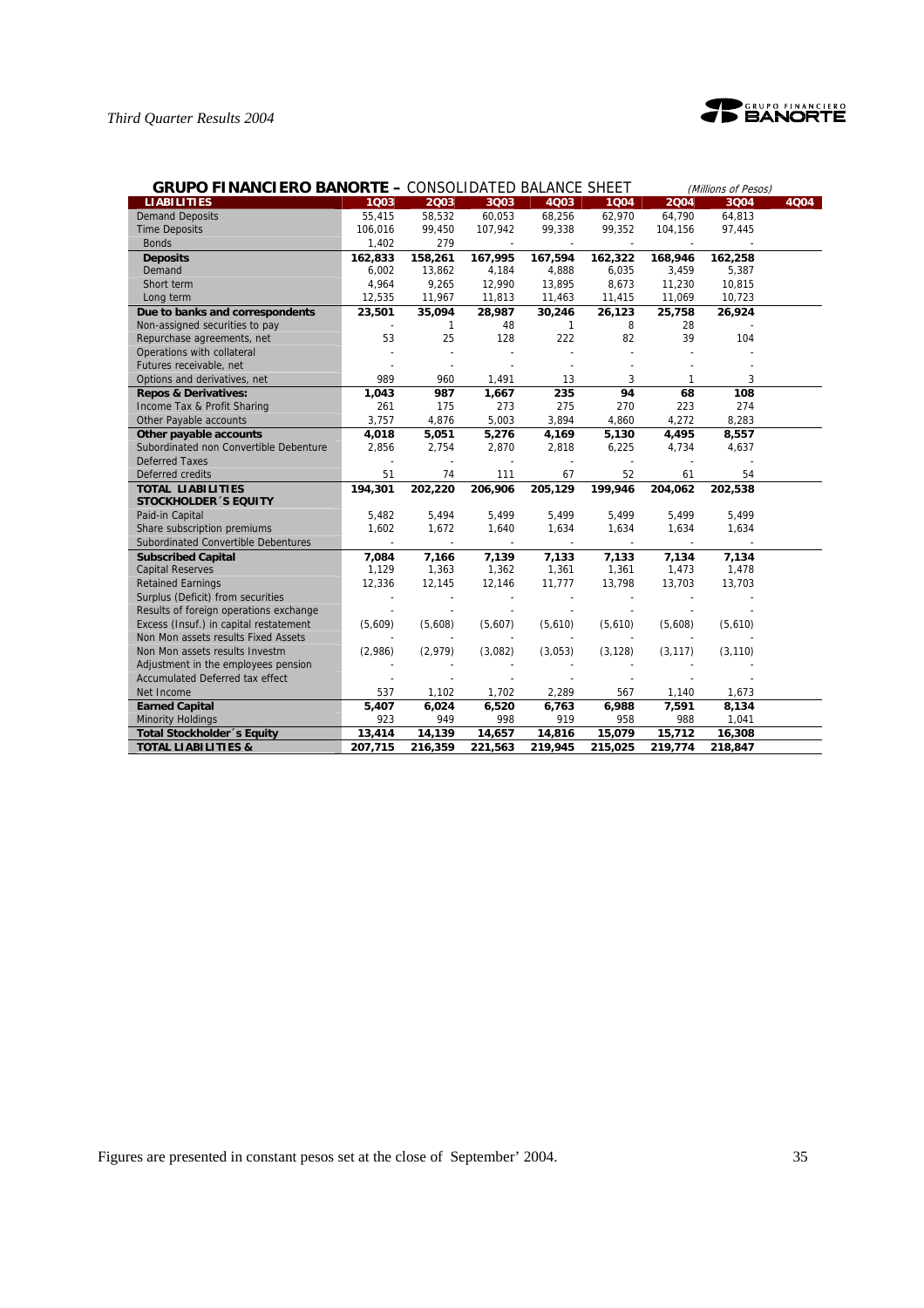

| MEMORANDUM ACCOUNTS OF GRUPO FINANCIERO BANORTE CONSOLIDATED |  |  |
|--------------------------------------------------------------|--|--|
|                                                              |  |  |

| (Millions of Pesos)                         | 1 <sub>Q03</sub> | 2003           | 3Q03           | 4Q03      | 1004           | 2004           | 3Q04           | 4Q04 |
|---------------------------------------------|------------------|----------------|----------------|-----------|----------------|----------------|----------------|------|
| ONBEHALF OF THIRD PARTY                     |                  |                |                |           |                |                |                |      |
| Customers' banks                            | 1                | 17             | 7              | 5         | 25             | 8              | 66             |      |
| Dividends receivable from customers         |                  |                |                |           |                |                |                |      |
| Interest receivable from customers          |                  |                |                |           |                |                |                |      |
| Liquidation of customer transactions        | 14,678           | (24)           | (107)          | (8)       | (18)           | 106            | 49             |      |
| <b>Customer loans</b>                       |                  |                |                |           |                |                |                |      |
| Liquidation with foreign currencies of      |                  |                |                |           |                |                |                |      |
| Margin accounts in futures operations       |                  |                |                |           |                |                |                |      |
| Other current accounts                      |                  |                |                |           |                |                |                |      |
| <b>CUSTOMERS CURRENT ACCOUNT</b>            | 14,679           | (7)            | (100)          | (3)       | 7              | 114            | 115            |      |
| Client securities held in custody           | 120,211          | 132,281        | 139,232        | 151,830   | 166,284        | 156,374        | 101,791        |      |
| Securities and documents received in        | 1                |                | 1              |           |                |                | 4              |      |
| Client securities abroad                    |                  |                |                |           |                |                |                |      |
| <b>CLIENT SECURITIES</b>                    | 120,212          | 132,281        | 139,233        | 151,830   | 166,284        | 156,374        | 101,795        |      |
| Repurchase operations for customers         | 24,113           | 26,478         | 21,769         | 17,869    | 22,705         | 20,521         | 28,715         |      |
| <b>Clients securities loans</b>             | $\mathbf{1}$     |                |                |           |                |                |                |      |
| Purchase of Futures & forward contracts     |                  |                |                |           |                |                |                |      |
| Sale of futures and forward contracts       |                  | $\overline{a}$ |                |           |                |                |                |      |
| Purchasing operations (option price)        | 51               | 46             | $\overline{7}$ | 9         | $\overline{2}$ | $\overline{2}$ | $\overline{2}$ |      |
| Sales operations (option price)             |                  |                |                |           |                |                |                |      |
| Purchase of derivative packages             |                  |                |                |           |                |                |                |      |
| Sale of derivative packages                 |                  |                |                |           |                |                |                |      |
| <b>Administration trusts</b>                | 2,433            | 2,594          | 2,206          | 2,459     | 2,552          | 2,248          | 1,720          |      |
| <b>TRANSACTIONS ON BEHALF CLIENT</b>        | 26,598           | 29,118         | 23,981         | 20,337    | 25,259         | 22,771         | 30,437         |      |
| TOTAL ON BEHALF OF THIRD PARTY              | 161,489          | 161,393        | 163,114        | 172,164   | 191,550        | 179,259        | 132,347        |      |
| Signature guarantees granted                |                  |                |                | 33        | 33             | 62             | 61             |      |
| Issuing of irrevocable letters of credit    | 928              | 991            | 1,058          | 804       | 1,363          | 1,412          | 1,712          |      |
| Property in trust and guardianship          | 84,278           | 85,851         | 86,921         | 84,937    | 88,602         | 84,953         | 71,018         |      |
| Assets held in custody or in administration | 142,616          | 136,736        | 126,866        | 112,441   | 115,864        | 120,539        | 112,244        |      |
| Amounts committed to operations with        | 6,092            | 6,490          | 6,781          | 6,955     | 7,511          | 7,799          | 4,380          |      |
| In Transit drafts                           |                  |                |                |           |                |                |                |      |
| Certificates of Deposit in circulation      | 466              | 597            | 577            | 705       | 569            | 634            | 730            |      |
| Secured Credit Cards from the company       |                  |                |                |           |                |                |                |      |
| Securities given to the company in custody  | 105              | 196            | 257            | 236       | 253            | 270            | 152            |      |
| Government securities in custody of the     |                  | 7              |                | 1         | 11             | 1              | 87             |      |
| Securities given to the company on          |                  |                |                |           |                |                |                |      |
| Securities outside the country              |                  |                |                |           |                |                |                |      |
| Liquidations with foreign currencies abroad |                  |                |                |           |                |                |                |      |
| Debits to the contingency fund              |                  |                |                |           |                |                |                |      |
| Other contingent obligations                | 16,939           | 17,186         | 17,101         | 18,292    | 15,475         | 12,807         | 12,520         |      |
| Banking transactions on behalf of third-    | 50,540           | 50,831         | 51,146         | 56,589    | 53,634         | 63,031         | 62,954         |      |
| Investments in funds for the retirem.saving | 236              | 248            | 256            | 255       |                |                |                |      |
| Integration of the credit portfolio         |                  |                |                |           |                |                |                |      |
| Amounts contracted in derivative            | 6,676            | 6,960          | 7,890          | 10,749    | 10,515         | 17,465         | 24,829         |      |
| Other trust account items                   | 438,831          | 417,245        | 291,225        | 287,377   |                |                |                |      |
| <b>OWN ACCOUNT OPERATIONS</b>               | 747,708          | 723,338        | 590,078        | 579,375   | 293,830        | 308,973        | 290,686        |      |
| Repurchase agreements                       |                  |                |                |           |                |                |                |      |
| Securities to be received                   | 149,153          | 157,830        | 155,948        | 90,242    | 120,318        | 103,834        | 119,883        |      |
| (Less) Securities to be delivered           | (148, 971)       | (157, 829)     | (155, 778)     | (90, 439) | (120, 231)     | (103, 810)     | (119, 961)     |      |
| <b>REPURCHASE TRANSACTIONS-</b>             | 182              | 1              | 169            | (197)     | 87             | 23             | (77)           |      |
| Securities to be received                   | 80,838           | 85,354         | 87,476         | 19,163    | 54,946         | 35,724         | 73,447         |      |
| (Less) securities to be delivered           | (80,906)         | (85, 334)      | (87, 601)      | (19, 135) | (54, 974)      | (35, 721)      | (73, 378)      |      |
| <b>REPURCHASE TRANSACTIONS- SOLD</b>        | (68)             | 20             | (125)          | 28        | (28)           | 3              | 70             |      |
| TOTAL ON OWN ACCOUNT                        | 747,822          | 723,360        | 590,122        | 579,206   | 293,890        | 309,000        | 290,679        |      |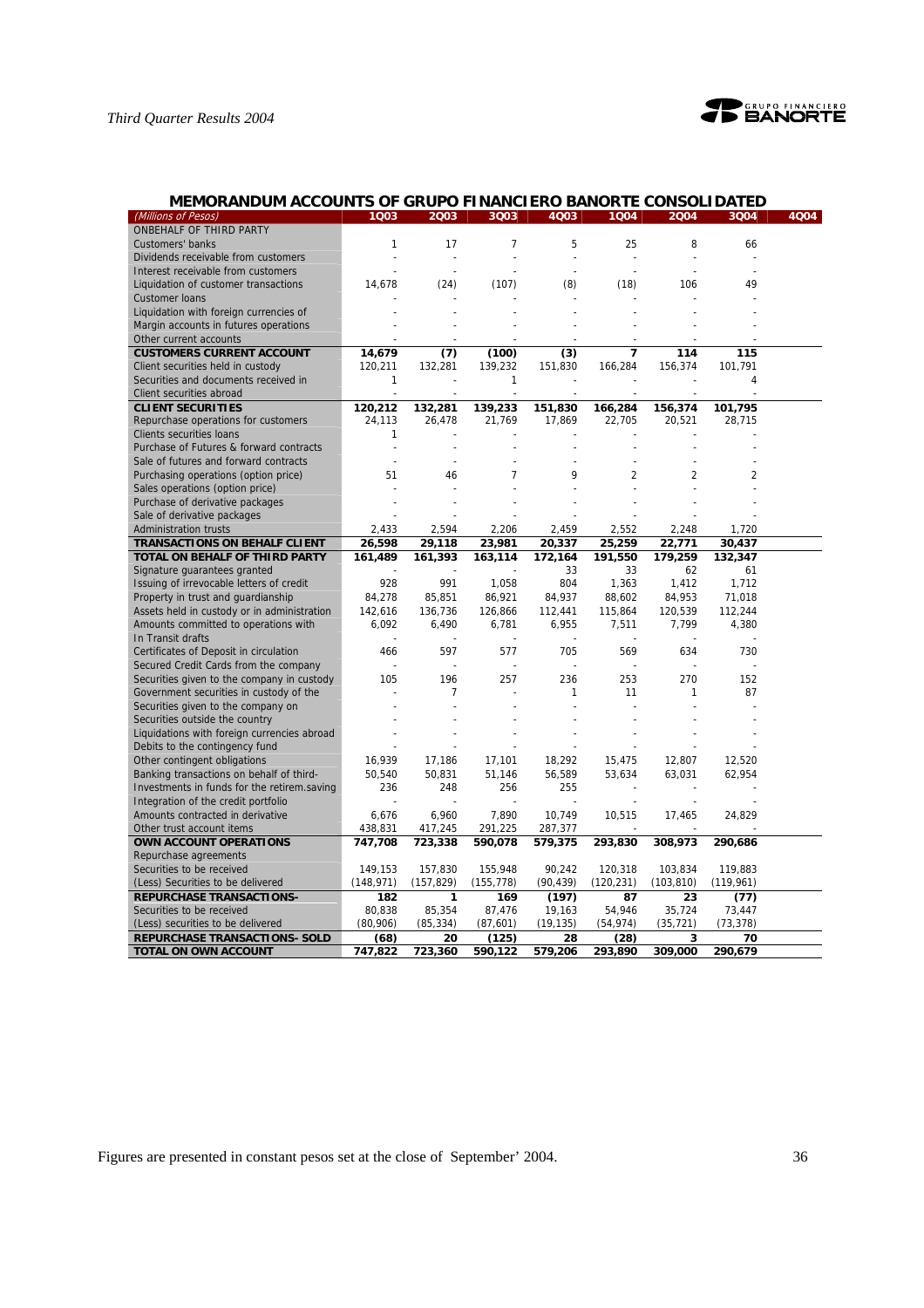

# **GRUPO FINANCIERO BANORTE CONSOLIDATED STATEMENT OF CASH FLOW**

JANUARY 1, 2004 –SEPTEMBER 30,2004

(Millions of Pesos)

| <b>CASH FLOW FROM OPERATING ACTIVITIES :</b>                                         |               |
|--------------------------------------------------------------------------------------|---------------|
| <b>Net Income</b>                                                                    | 1,673         |
| Adjustments to Reconcile Net Income to Net Cash by Operating Activities              |               |
| Mark to Market Valuation Results                                                     | (29)          |
| Provisions for loan losses                                                           | 803           |
| Depreciation and amortization                                                        | 761           |
| <b>Defferred Taxes</b>                                                               |               |
| Provisions for Obligations                                                           | (4)<br>422    |
| Minoritary Interest                                                                  | 133           |
| Undistribuated Earnings of Subsidiaries                                              | (180)         |
|                                                                                      | 1,914         |
| <b>Cash Flows From Investing Activities:</b>                                         |               |
| <b>Banks Deposits</b>                                                                | (5, 343)      |
| Decrease (Increase) Ioan portfolio                                                   | (1, 364)      |
| Decrease (Increase) credit assets portfolio                                          | 400           |
| Decrease (Increase) treasury operations<br>Decrease (Increase) financial instruments | 2,618         |
|                                                                                      | (174)         |
| Loans from banks and other entities<br>Decrease (Increase) Deferred taxes            | (3,322)<br>25 |
| Decrease (Increase) in accounts receivable and payable                               | 2.748         |
| Charge off for sale of loans (CNBV circular No 601-II-34966)                         | (253)         |
| Creation of provisions for non performing loans in Arrendadora Banorte, S.A. de C.V. | (11)          |
| Net Resources provided by operations                                                 | (4,675)       |
| <b>Financial Activities:</b>                                                         |               |
| Subordinated Debentures Issue and Interest                                           | 1,819         |
| Dividends Declared                                                                   |               |
| Issuance of stock                                                                    | 5             |
| Merge of Seguros Generali México, S.A. de C.V.                                       | 17            |
| Net Resources provided by Investing activities                                       | 1,840         |
| <b>CASH FLOW FROM FINANCING ACTIVITIES:</b>                                          |               |
| <b>Fixed Assets increase</b>                                                         | 82            |
| Proceeds from issuance of common stock                                               | 26            |
| Decrease (Increase) Deferred charges or credits                                      | (201)         |
| Decrease (Increase) Foreclosed assets                                                | 211           |
| Charge offs of reposessed assets of Arrendadora Banorte, S.A. de C.V.                | (4)           |
| Net Cash provided by financing activities                                            | 114           |
| Decrease (increase) in cash and due from banks                                       | 866           |
| Cash and due from banks at the beginning of the year                                 | 32,000        |
| Cash and due from banks at the end of the year                                       | 33,000        |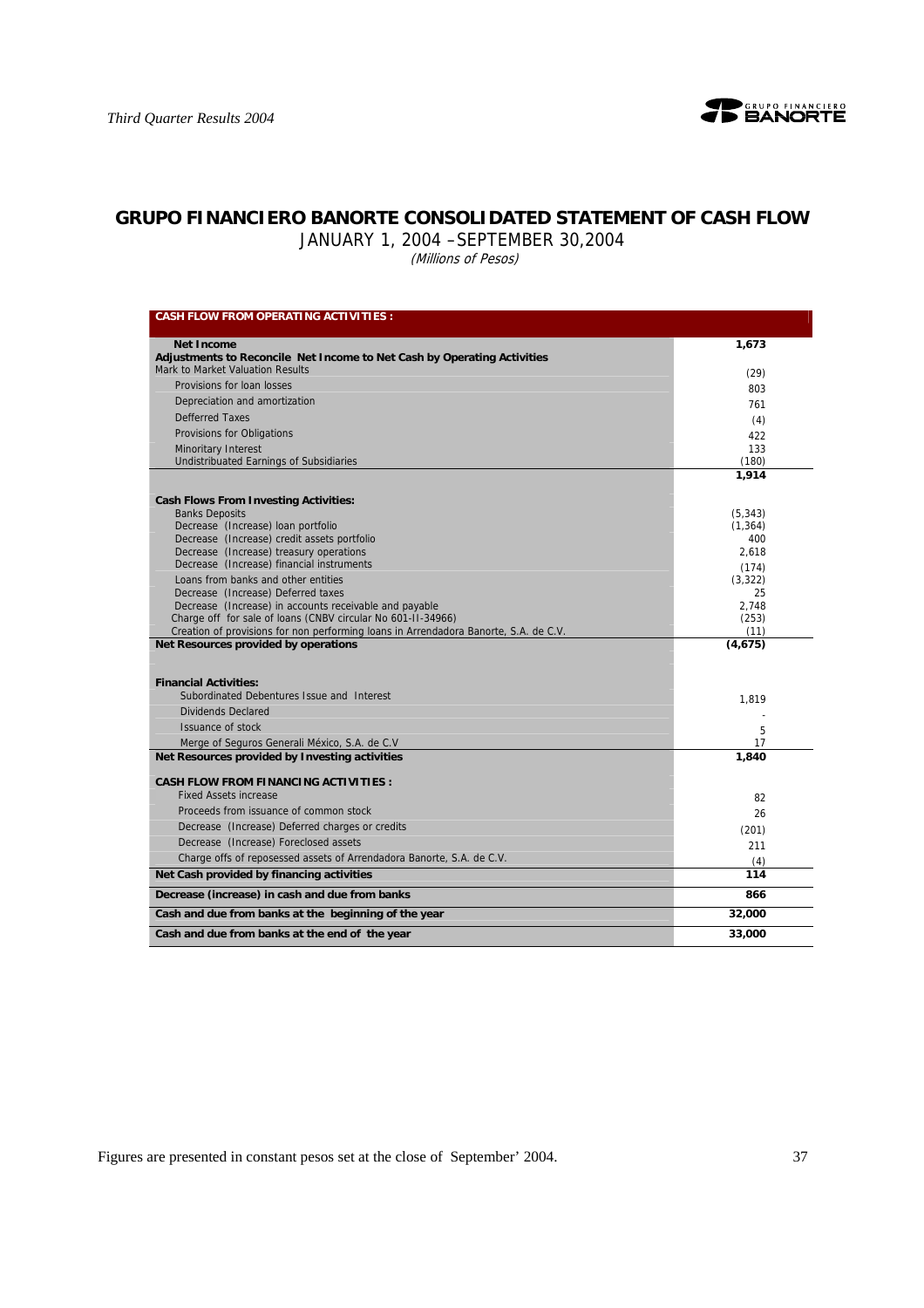# **GRUPO FINANCIERO BANORTE CONSOLIDATED STATEMENTS OF CHANGES IN STOCKHOLDERS´ EQUITY JANUARY 1, 2004- SEPTEMBER 30, 2004.**

(Millions of Pesos)

|                                 |                                          | <b>CONTRIBUATED CAPITAL</b>       |                   |
|---------------------------------|------------------------------------------|-----------------------------------|-------------------|
|                                 | <b>Fixed Paid-in Capital</b><br>Variable | Paid-in Capital<br>Premium, Bonds | & oth. Securities |
| Balance as of December 31,2002  | 3,279                                    | 2,221                             | 1,634             |
| <b>Stock Changes</b>            |                                          |                                   |                   |
| Issuance of stock               |                                          | 118                               |                   |
| <b>Profits Capitalization</b>   |                                          |                                   |                   |
| <b>Provisions Created</b>       |                                          |                                   |                   |
| <b>Total</b>                    |                                          | 118                               |                   |
| <b>Total Income</b>             |                                          |                                   |                   |
| Total Income:                   |                                          |                                   |                   |
| Net Income                      |                                          |                                   |                   |
| Results of assets holdings      |                                          |                                   |                   |
| <b>Minority Interest</b>        |                                          |                                   |                   |
| Total                           |                                          |                                   |                   |
| Balance as of September 30,2004 | 3.279                                    | 2.221                             | 1.634             |

|                                                                                                                 |                          |                          |                                                      | <b>EARNED CAPITAL</b>                                        |                                     |                                       |                                                             |
|-----------------------------------------------------------------------------------------------------------------|--------------------------|--------------------------|------------------------------------------------------|--------------------------------------------------------------|-------------------------------------|---------------------------------------|-------------------------------------------------------------|
|                                                                                                                 | Capital<br>Reserve<br>S. | Retained<br>earnings     | <b>Excess if</b><br>Insuf.<br>Capital<br>Restatement | <b>Non Monetary</b><br><b>Assets Results</b><br>(Investment) | <b>Net</b><br>Income<br>of the year | <b>Minorit</b><br>ary<br>Intere<br>st | <b>Total</b><br><b>Stockholder</b><br>s <sup>2</sup> Equity |
| Balance as of December 31,2003                                                                                  | 1,361                    | 11,777                   | (5,610)                                              | (3,053)                                                      | 2,289                               | 919                                   | 14,816                                                      |
| <b>Stock Changes</b>                                                                                            |                          |                          |                                                      |                                                              |                                     |                                       |                                                             |
| Issuance of stock                                                                                               | 5                        |                          |                                                      |                                                              |                                     |                                       | 5                                                           |
| Profits Capitalization                                                                                          |                          | 2,289                    |                                                      |                                                              | (2, 289)                            |                                       |                                                             |
| <b>Provisions Created</b>                                                                                       | 112                      | (112)                    |                                                      |                                                              |                                     |                                       |                                                             |
| <b>Dividends Declared</b>                                                                                       |                          |                          |                                                      |                                                              |                                     |                                       |                                                             |
| <b>Total</b>                                                                                                    | 117                      | 2,177                    |                                                      |                                                              | (2, 289)                            | ٠                                     | 5                                                           |
|                                                                                                                 |                          |                          |                                                      |                                                              |                                     |                                       |                                                             |
| <b>Total Income</b>                                                                                             |                          |                          |                                                      |                                                              |                                     |                                       |                                                             |
| Total Income:                                                                                                   |                          |                          |                                                      |                                                              |                                     |                                       |                                                             |
| Net Income                                                                                                      |                          |                          |                                                      |                                                              | 1,673                               |                                       | 1,673                                                       |
| Results of assets holdings                                                                                      |                          |                          |                                                      | (56)                                                         |                                     |                                       | (56)                                                        |
| Charge off for sale of loans (CNBV circular No 601- II-<br>34966)                                               |                          | (253)                    |                                                      |                                                              |                                     |                                       | (253)                                                       |
| Charge offs of reposessed assets and provisioning of non<br>performing Ioan of Arrendadora Banorte S.A. de C.V. |                          | (15)                     |                                                      |                                                              |                                     |                                       | (15)                                                        |
| Merge of Seguros Banorte Generali México, S.A. de C.V.                                                          |                          | 17                       |                                                      |                                                              |                                     |                                       | 17                                                          |
| <b>Total</b>                                                                                                    | $\overline{a}$           | (251)                    | ٠                                                    | (56)                                                         | 1,673                               |                                       | 1,366                                                       |
| <b>Minority Interest</b>                                                                                        |                          | $\overline{\phantom{a}}$ | ٠                                                    |                                                              | $\sim$                              | 122                                   | 122                                                         |
|                                                                                                                 |                          |                          |                                                      |                                                              |                                     |                                       |                                                             |
| Balance as of September 30,2004                                                                                 | 1,478                    | 13,703                   | (5,610)                                              | (3, 110)                                                     | 1,673                               | 1,041                                 | 16,308                                                      |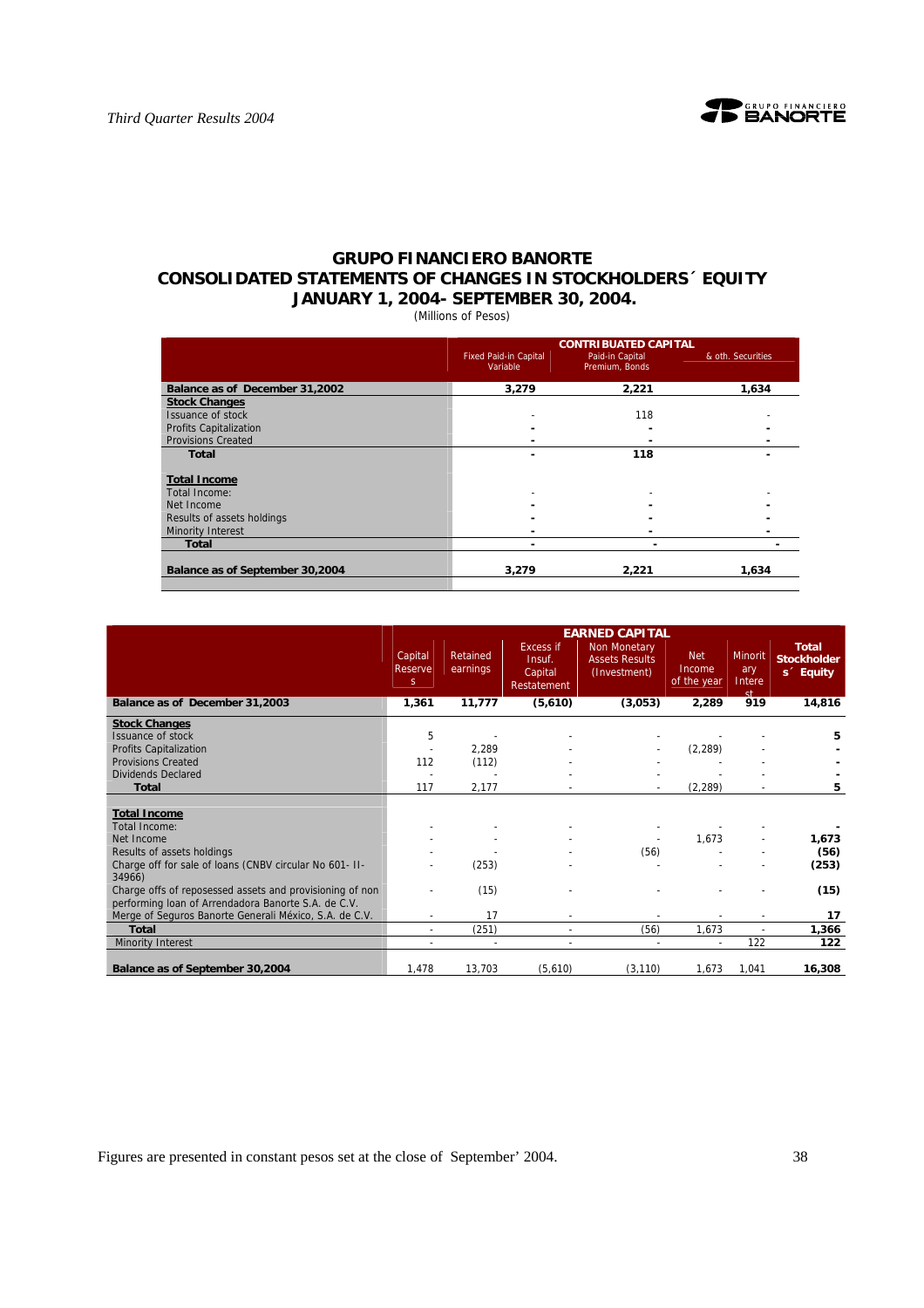



# **BANKING SECTOR- INCOME STATEMENT (\*) (Millions of Pesos)**

| <b>NET INTEREST INCOME</b>                                      | 1Q03           | 2003         | 3Q03         | 4Q03         | <b>ACUM</b>     | 1004           | 2004         | 3Q04           | 4Q04<br><b>ACUM</b> | %3004          |
|-----------------------------------------------------------------|----------------|--------------|--------------|--------------|-----------------|----------------|--------------|----------------|---------------------|----------------|
|                                                                 |                |              |              |              |                 |                |              |                |                     | <b>VS 2004</b> |
| Interest Income                                                 | 6,857          | 5,386        | 4,475        | 4,867        | 21,584          | 5,021          | 5,488        | 6,115          | 16,624              | 11%            |
| <b>Interest Expense</b>                                         | 4,695          | 3,484        | 2,704        | 2,971        | 13,854          | 3,122          | 3,459        | 3,715          | 10,296              | 7%             |
| Loan Fees                                                       | 196            | 198          | 195          | 216          | 806             | 161            | 114          | 119            | 394                 | 4%             |
| <b>Fees Paid</b>                                                | 10             | 15           | 16           | 14           | 55              | 20             | 22           | 22             | 63                  | $-$ %          |
| Net Interest Income (NII)                                       | 2,349          | 2,085        | 1,950        | 2,098        | 8,482           | 2,040          | 2,122        | 2,497          | 6,658               | 18%            |
| Repomo-Margin                                                   | 25             | 13           | 13           | 28           | 79              | 4              | 2            | (21)           | (16)                | $(1,409)$ %    |
| <b>NII after Repomo</b>                                         | 2,374          | 2,099        | 1,963        | 2,126        | 8,561           | 2,044          | 2,123        | 2,476          | 6,643               | 17%            |
| Loan Loss Provisions                                            | 247            | 356          | 164          | (11)         | 756             | 107            | 284          | 317            | 707                 | 12%            |
| <b>Loss Sharing Provisions</b>                                  | 32             | 15           | 2            | 6            | 54              | 12             | 19           | 32             | 64                  | 66%            |
| <b>NII after Provisions</b>                                     | 2,094          | 1,728        | 1,797        | 2,131        | 7,750           | 1,925          | 1,820        | 2,127          | 5,872               | 17%            |
| Fund transfers                                                  | 45             | 46           | 47           | 45           | 183             | 57             | 47           | 44             | 148                 | (6%)           |
| Account management                                              | 156            | 172          | 193          | 212          | 733             | 191            | 224          | 274            | 690                 | 22%            |
| Fiduciary                                                       | 48<br>170      | 42<br>127    | 47<br>162    | 47<br>272    | 184<br>730      | 44<br>174      | 49<br>147    | 48<br>201      | 141<br>522          | (2%)<br>36%    |
| Income from Loan Portfolios Acquired                            | 68             | 59           | 62           | 80           | 268             | 69             | 86           | 100            | 254                 | 16%            |
| Electronic Banking Services<br><b>Credit Card</b>               | 156            | 165          | 162          | 193          | 675             | 279            | 305          | 306            | 890                 | $-%$           |
| Fees from FOBAPROA                                              | 50             | 35           | 264          | 144          | 492             | 89             | 97           | 142            | 327                 | 46%            |
| Other fees                                                      | 128            | 158          | 155          | 158          | 599             | 154            | 126          | 76             | 356                 | (40%)          |
| Fees on services,                                               | 820            | 803          | 1,091        | 1,151        | 3,865           | 1,055          | 1,081        | 1,191          | 3,327               | 10%            |
| <b>Fund transfers</b>                                           |                |              |              |              |                 |                |              |                |                     |                |
| Other fees                                                      | 107            | 121          | 128          | 134          | 490             | 127            | 123          | 105            | 355                 | (14%)          |
| <b>Expenses from Loan Portfolios Acquired</b>                   | 115            | 76           | 111          | 18           | 320             | 117            | 98           | 139            | 354                 | 42%            |
| Fees paid,                                                      | 222            | 197          | 238          | 152          | 810             | 244            | 221          | 244            | 709                 | 11%            |
| Foreign exchange                                                | 88             | 126          | 106          | 87           | 406             | 126            | 152          | 62             | 341                 | (59%)          |
| Securities -Realized gains                                      | 126            | 322          | 73           | (39)         | 483             | 276            | (131)        | 41             | 185                 | $(131)$ %      |
| Securities- Unrealized gains                                    | (3)            | (39)         | 53           | (36)         | (25)            | 13             | 40           | (29)           | 24                  | (173)%         |
| <b>Market-related Income</b>                                    | 210            | 409          | 232          | 12           | 863             | 415            | 61           | 74             | 550                 | 21%            |
| <b>Total Non Interest Income</b>                                | 808            | 1,015        | 1,085        | 1,011        | 3,919           | 1,226          | 922          | 1,020          | 3,168               | 11%            |
| <b>Total Operating Income</b><br>Personnel                      | 2,903<br>1,047 | 2,743<br>947 | 2,882<br>977 | 3,142<br>943 | 11,669<br>3,914 | 3,151<br>1,047 | 2,742<br>988 | 3,147<br>1,218 | 9,039<br>3,253      | 15%<br>23%     |
| <b>Professional Fees</b>                                        | 87             | 118          | 129          | 101          | 435             | 116            | 119          | 128            | 364                 | 8%             |
| Administrative and Promotion Expenses                           | 542            | 573          | 642          | 696          | 2,454           | 605            | 590          | 625            | 1,820               | 6%             |
| Rents, depreciation and amortization                            | 323            | 350          | 375          | 388          | 1,435           | 380            | 366          | 354            | 1,100               | (3%)           |
| Taxes, other than income tax                                    | 146            | 167          | 158          | 194          | 665             | 155            | 144          | 107            | 406                 | (26%)          |
| Contributions to IPAB                                           | 187            | 187          | 189          | 192          | 756             | 183            | 184          | 191            | 557                 | 3%             |
| Corporate expenses Recoveries                                   |                |              |              |              |                 |                |              |                |                     |                |
| <b>Non-Interest Expense</b>                                     | 2,333          | 2,342        | 2,470        | 2,514        | 9,659           | 2,487          | 2,390        | 2,624          | 7,501               | 10%            |
| <b>Operating Income</b>                                         | 570            | 401          | 412          | 628          | 2,010           | 664            | 352          | 523            | 1,539               | 49%            |
| <b>Other Revenues</b>                                           | 95             | 72           | 131          | 125          | 423             | 66             | 150          | 124            | 341                 | (18%)          |
| Foreign exchange                                                |                |              |              |              |                 |                |              |                |                     |                |
| Recoveries                                                      | 9              | 69           | 68           | 17           | 162             | 21             | 202          | 28             | 250                 | (86%)          |
| Repomo-other revenues                                           | 5<br>110       | 1<br>141     | 3<br>202     | 11<br>153    | 21              | 7<br>95        | 1<br>353     | 6<br>158       | 14<br>605           | 606%           |
| <b>Non Operating Income</b><br>Other Expense                    | (157)          | (31)         | (54)         | (96)         | 606<br>(338)    | (116)          | (78)         | (106)          | (300)               | (55%)<br>37%   |
| Foreign exchange                                                |                |              | (2)          |              | (2)             |                |              |                |                     | $-$ %          |
| Repomo-other Expenses                                           | (88)           | (28)         | (60)         | (142)        | (318)           | (125)          | (8)          | (92)           | (225)               | 1.110%         |
| <b>Non Operating Expense</b>                                    | (245)          | (58)         | (116)        | (238)        | (658)           | (241)          | (85)         | (199)          | (525)               | 133%           |
| Non Operating Income (Expense), net                             | (135)          | 83           | 86           | (86)         | (52)            | (146)          | 268          | (41)           | 81                  | (115%)         |
| <b>Pre-tax Income</b>                                           | 435            | 484          | 498          | 542          | 1,958           | 518            | 619          | 482            | 1,620               | (22%)          |
| Income Tax                                                      | 8              | 9            | 8            | 13           | 38              | 6              | 6            | 6              | 17                  | (5%)           |
| Profit sharing                                                  | 25             | 26           | 31           | 38           | 120             | 74             | 54           | 40             | 168                 | (26%)          |
| Tax on Assets                                                   | 9              | 11           | 11           | 8            | 40              | 14             | 13           | 10             | 36                  | (20%)          |
| Deferred Inc. Tax and Profit sharing                            | (24)           | (22)         | (21)         | (30)         | (97)            | 2              | 14           | 25             | 41                  | 84%            |
|                                                                 | 18             | 24           | 29           | 30           | 101             | 95             | 86           | 81             | 263                 | (6%)           |
| Net Income before subsidiaries                                  | 417            | 459          | 469          | 512          | 1,858           | 423            | 533          | 401            | 1,357               | (25%)          |
| Subsidiaries 'net income                                        | 53<br>470      | 9            | 51<br>520    | 38<br>550    | 151<br>2,008    | 72             | 23           | 23<br>424      | 118                 | -%             |
| Net Income from continuos operations<br>Extraodinary items, net |                | 468          |              |              |                 | 495            | 556          |                | 1,475               | (24%)          |
|                                                                 |                |              |              |              |                 |                |              |                |                     |                |
| <b>Minority Interest</b>                                        |                | 1            |              |              | 1               |                |              |                |                     | $-$ %<br>99%   |

(\*)Afore is included in the Subsidiaries' net income.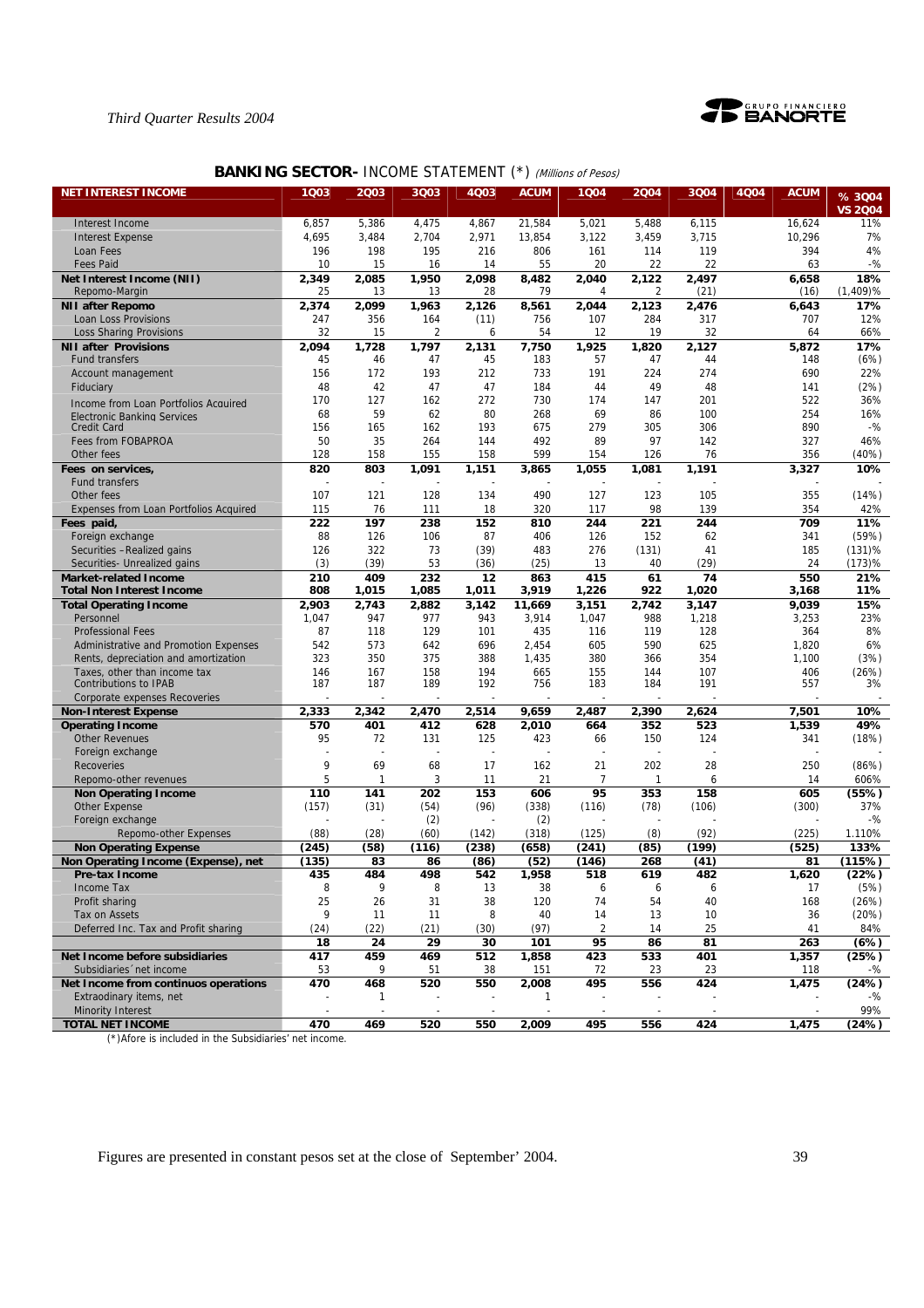

| <b>ASSETS</b>                           | 1Q03    | 2003    | 3Q03                     | 4Q03            | 1004    | 2004             | 3004    | 4Q04 | % 3004<br><b>VS 2004</b> |
|-----------------------------------------|---------|---------|--------------------------|-----------------|---------|------------------|---------|------|--------------------------|
| <b>Cash and due from Banks</b>          | 23,235  | 26,689  | 30,703                   | 31,248          | 30,411  | 33,542           | 31,874  |      | (5%)                     |
| <b>Negotiable Instruments</b>           | 4,061   | 3,965   | 4,051                    | 9,301           | 5,312   | 5,777            | 6,334   |      | 10%                      |
| Securities held for sale                | 1,399   | 1,399   | 196                      | 247             | 604     | 416              | 180     |      | (57%)                    |
| Securities held to maturity             | 8,908   | 9,676   | 11,130                   | 9,665           | 10,901  | 10,456           | 10,108  |      | (3%)                     |
| <b>Financial Instruments:</b>           | 14,368  | 15,040  | 15,377                   | 19,214          | 16,817  | 16,649           | 16,622  |      | $-\frac{9}{6}$           |
| Non-assigned securities to pay          |         |         | 12                       | $\mathbf{1}$    | 7       | 49               |         |      | (99%)                    |
| Repurchase agreements, net              | 132     | 29      | 147                      | 32              | 117     | 53               | 76      |      | 44%                      |
| Operations with collateral              |         |         |                          |                 |         |                  |         |      |                          |
| Futures receivable, net                 |         |         |                          |                 |         |                  |         |      |                          |
| Options and derivatives, net            | 15      |         |                          | 3               | 7       | 25               | 6       |      | (76%)                    |
| <b>Repos &amp; Derivatives:</b>         | 148     | 29      | 159                      | $\overline{36}$ | 130     | $\overline{127}$ | 83      |      | (35%)                    |
| Commercial                              | 31,215  | 32,499  | 32,920                   | 35,021          | 33,895  | 36,148           | 36,945  |      | 2%                       |
| <b>Financial Intermediaries</b>         | 3.769   | 3,497   | 3,824                    | 3,456           | 3.065   | 3,216            | 3,260   |      | 1%                       |
| Consumer                                | 6,033   | 7,066   | 8,114                    | 8,929           | 9,660   | 10,363           | 10,787  |      | 4%                       |
| Mortgage                                | 13,020  | 13,612  | 14,339                   | 15,181          | 15,750  | 16,655           | 17,409  |      | 5%                       |
| <b>Goverment Entities</b>               | 91,034  | 90,723  | 89,002                   | 80,667          | 78,416  | 76,008           | 75,049  |      | (1%)                     |
| Fobaproa                                | 6,977   | 7,012   | 6,980                    | 6,897           | 6,832   | 6,893            | 6,878   |      | $-$ %                    |
| Fiduciary collection rights             |         | $\sim$  | $\overline{\phantom{a}}$ | $\sim$          | $\sim$  |                  |         |      |                          |
| <b>Performing Loans</b>                 | 152,049 | 154,409 | 155,178                  | 150,151         | 147,619 | 149,284          | 150,328 |      | 1%                       |
| Commercial                              | 2,020   | 2,458   | 1,962                    | 1,937           | 1,947   | 1,145            | 928     |      | (19%)                    |
| <b>Financial Intermediaries</b>         |         |         |                          |                 |         |                  |         |      |                          |
| Consumer                                | 341     | 350     | 395                      | 464             | 482     | 427              | 501     |      | 17%                      |
| Mortgage                                | 1,247   | 1,287   | 1,216                    | 1,220           | 1,218   | 1,282            | 1,324   |      | 3%                       |
| <b>Goverment Entities</b>               | 8       | 8       | 8                        | 8               | 8       | 15               | 14      |      | (7%)                     |
| <b>Past Due Loans</b>                   | 3,616   | 4,104   | 3,582                    | 3,629           | 3,656   | 2,869            | 2,767   |      | (4%)                     |
| <b>Total Loans</b>                      | 155,665 | 158,513 | 158,760                  | 153,780         | 151,274 | 152,153          | 153,095 |      | 1%                       |
| Preventive loan loss reserves           | 4.598   | 4,758   | 4,570                    | 4,418           | 4,648   | 3,745            | 3,540   |      | (6%)                     |
| <b>Net Loan Portfolio</b>               | 151.067 | 153.755 | 154,191                  | 149.362         | 146.626 | 148,408          | 149,555 |      | 1%                       |
| <b>Credit Assets Portfolio</b>          | 1,851   | 1,765   | 1,641                    | 2,131           | 1,980   | 1,893            | 1,730   |      | (9%)                     |
| Sundry debtors and other assets, net    | 2,392   | 3,688   | 4,334                    | 2,051           | 3,101   | 3,768            | 3,322   |      | (12%)                    |
| Foreclosed assets, net                  | 1.229   | 1,261   | 1,220                    | 1,155           | 1,053   | 1,050            | 949     |      | (10%)                    |
| Real Estate, Furniture & Equipment, net | 5,652   | 5,567   | 5,446                    | 5,285           | 5,157   | 5,023            | 4,860   |      | (3%)                     |
| Investments in subsidiaries             | 1,501   | 1,496   | 1,543                    | 1,525           | 1,527   | 1,529            | 1,498   |      | (2%)                     |
| Deferred taxes                          | 1,043   | 1,048   | 1,091                    | 1,099           | 1,079   | 1,057            | 1,027   |      | (3%)                     |
| Deferred charges & Intangibles          | 820     | 795     | 736                      | 833             | 820     | 770              | 729     |      | (5%)                     |
| UDIS Mortgage loans reserve coverage    |         |         |                          |                 |         |                  |         |      |                          |
| <b>Other Assets</b>                     | 14,488  | 15,620  | 16,012                   | 14,079          | 14,718  | 15,091           | 14,115  |      | (6%)                     |
| <b>TOTAL ASSETS</b>                     | 203,306 | 211,133 | 216,442                  | 213,938         | 208,703 | 213,817          | 212,249 |      | (1%)                     |

# **BANKING SECTOR -BALANCE SHEET** (\*)(Millions of Pesos)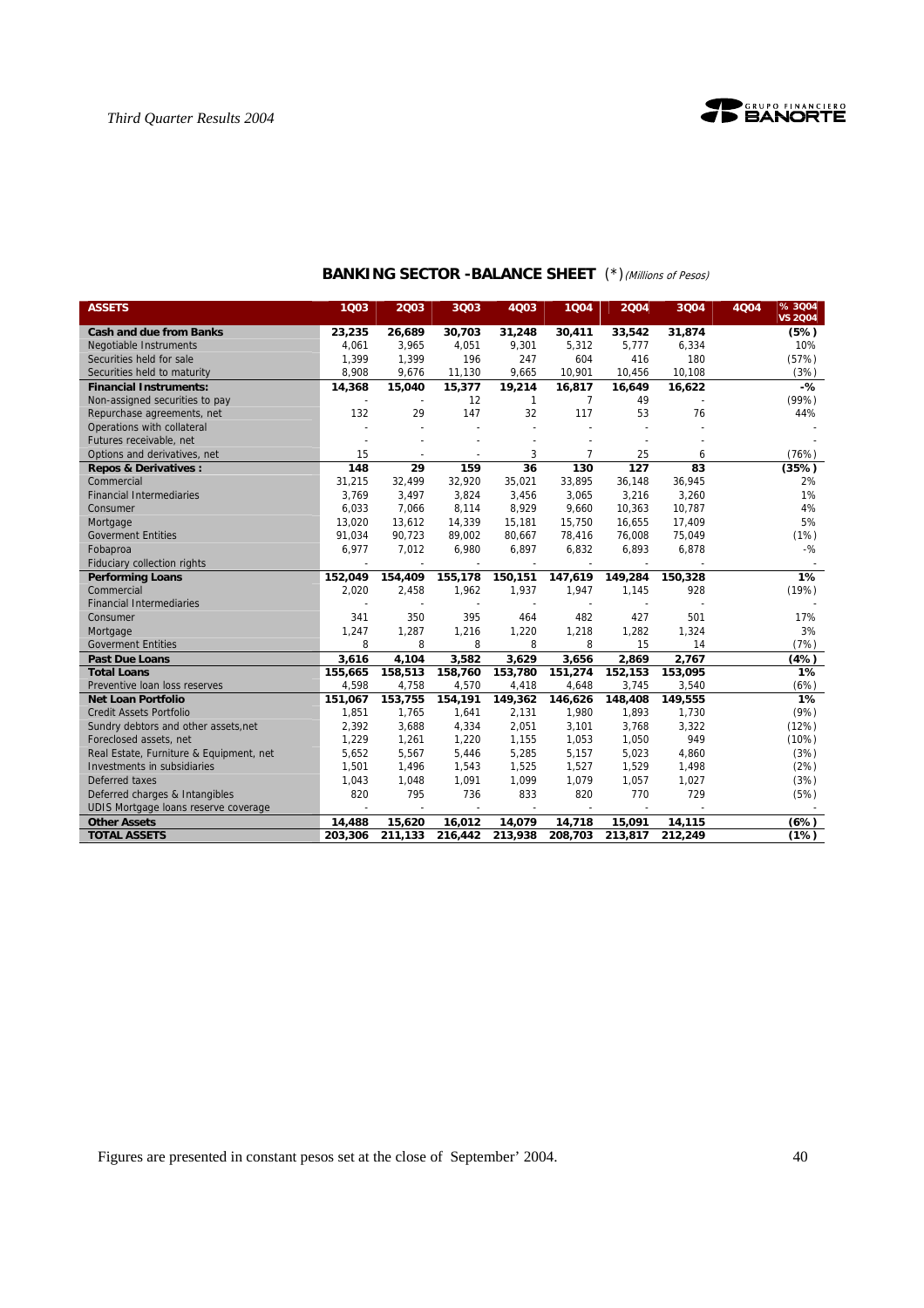

| <b>BANKING SECTOR-BALANCE SHEET</b><br>(*) (Millions of Pesos) |          |          |          |          |              |          |          |                                 |  |  |  |
|----------------------------------------------------------------|----------|----------|----------|----------|--------------|----------|----------|---------------------------------|--|--|--|
| <b>LIABILITIES</b>                                             | 1003     | 2003     | 3003     | 4003     | 1004         | 2004     | 3Q04     | %3004<br>4004<br><b>VS 2004</b> |  |  |  |
|                                                                |          |          |          |          |              |          |          |                                 |  |  |  |
| <b>Demand Deposits</b>                                         | 55.440   | 58,593   | 60.099   | 68,290   | 63,018       | 64,854   | 64,847   |                                 |  |  |  |
| <b>Time Deposits</b>                                           | 106,026  | 99,543   | 108,108  | 99,427   | 99,417       | 104,221  | 97,551   | (6%)                            |  |  |  |
| <b>Bonds</b>                                                   | 1,402    | 279      |          |          |              |          |          |                                 |  |  |  |
| <b>Deposits</b>                                                | 162,867  | 158,415  | 168,207  | 167,716  | 162,435      | 169,075  | 162, 398 | (4%)                            |  |  |  |
| Demand                                                         | 6,002    | 13,862   | 4,184    | 4,888    | 6,035        | 3,459    | 5,387    | 56%                             |  |  |  |
| Short term                                                     | 2,888    | 6,520    | 10,768   | 10,987   | 5,512        | 8,634    | 7,726    | (11%)                           |  |  |  |
| Long term                                                      | 12,123   | 11,619   | 11,301   | 10,625   | 10,590       | 10,122   | 9,789    | (3%)                            |  |  |  |
| Due to banks and correspondents                                | 21,013   | 32,001   | 26,253   | 26,499   | 22,137       | 22,215   | 22,901   | 3%                              |  |  |  |
| Non-assigned securities to pay                                 |          |          |          | 1        | 8            | 28       |          | (99%)                           |  |  |  |
| Repurchase agreements, net                                     | 59       | 12       | 108      | 204      | 62           | 29       | 87       | 196%                            |  |  |  |
| Operations with collateral                                     |          |          |          |          |              |          |          |                                 |  |  |  |
| Futures receivable, net                                        |          |          |          |          |              |          |          |                                 |  |  |  |
| Options and derivatives, net                                   | 989      | 960      | 1,491    | 12       | 3            |          | 3        | 676%                            |  |  |  |
| <b>Repos &amp; Derivatives:</b>                                | 1,048    | 972      | 1,599    | 217      | 73           | 58       | 90       | 56%                             |  |  |  |
| Income Tax & Profit Sharing                                    | 180      | 67       | 96       | 137      | 204          | 137      | 191      | 40%                             |  |  |  |
| Other Payable accounts                                         | 3,607    | 4,691    | 4,733    | 3,702    | 4,630        | 4,029    | 8,042    | 100%                            |  |  |  |
| Other payable accounts                                         | 3,787    | 4,758    | 4,828    | 3,839    | 4,834        | 4,166    | 8,233    | 98%                             |  |  |  |
| Subordinated non Convertible Debenture                         | 2,856    | 2,754    | 2,870    | 2,818    | 6,225        | 4,734    | 4,637    | (2%)                            |  |  |  |
| <b>Deferred Taxes</b>                                          |          |          |          |          |              |          |          |                                 |  |  |  |
| Deferred credits                                               | 63       | 81       | 115      | 84       | 65           | 70       | 59       | (16%)                           |  |  |  |
| <b>TOTAL LIABILITIES</b>                                       | 191,634  | 198,981  | 203,872  | 201,174  | 195,770      | 200,317  | 198,318  | (1%)                            |  |  |  |
| STOCKHOLDER 'S EQUITY                                          |          |          |          |          |              |          |          |                                 |  |  |  |
| Paid-in Capital                                                | 5,836    | 5,836    | 5,836    | 5,836    | 5,836        | 5,836    | 5,836    |                                 |  |  |  |
| Share subscription premiums                                    | 1,014    | 1,014    | 1,014    | 1,014    | 1,014        | 1,014    | 1,014    |                                 |  |  |  |
| Subordinated Convertible Debentures                            |          |          |          |          |              |          |          |                                 |  |  |  |
| <b>Subscribed Capital</b>                                      | 6,850    | 6,850    | 6,850    | 6,850    | 6,850        | 6,850    | 6,850    |                                 |  |  |  |
| <b>Capital Reserves</b>                                        | 2,574    | 2,773    | 2,773    | 2,773    | 2,773        | 2,970    | 2,970    |                                 |  |  |  |
| <b>Retained Earnings</b>                                       | 4,444    | 4,245    | 4,245    | 3,864    | 5,610        | 5,412    | 5,413    |                                 |  |  |  |
| Surplus (Deficit) from securities                              | 218      | 232      | 149      | 134      | 145          | 173      | 228      | 32%                             |  |  |  |
| Results of foreign operations exchange                         |          |          |          |          |              |          |          |                                 |  |  |  |
| Excess (Insuf.) in capital restatement                         | (2, 444) | (2, 442) | (2, 442) | (2, 447) | (2, 445)     | (2, 444) | (2, 447) | $-$ %                           |  |  |  |
| Non Mon assets results Fixed Assets                            | 12       | 12       | 12       | 12       | 12           | 12       | 12       |                                 |  |  |  |
| Non Mon assets results Investm                                 | (167)    | (171)    | (191)    | (145)    | (221)        | (239)    | (284)    | 19%                             |  |  |  |
| Adjustment in the employees pension                            |          |          |          |          |              |          |          |                                 |  |  |  |
| <b>Accumulated Deferred tax effect</b>                         | (286)    | (286)    | (286)    | (286)    | (286)        | (286)    | (286)    |                                 |  |  |  |
| Net Income                                                     | 470      | 939      | 1,459    | 2,009    | 495          | 1,051    | 1,475    | 40%                             |  |  |  |
| <b>Earned Capital</b>                                          | 4,822    | 5,302    | 5,719    | 5,914    | 6,082        | 6,650    | 7,080    | 6%                              |  |  |  |
| <b>Minority Holdings</b>                                       |          |          | 1        | 1        | $\mathbf{1}$ | 1        | 1        | 8%                              |  |  |  |
| <b>Total Stockholder</b> 's Equity                             | 11,672   | 12,152   | 12,569   | 12,764   | 12,933       | 13,501   | 13,931   | 3%                              |  |  |  |
| <b>TOTAL LIABILITIES &amp;</b>                                 | 203,306  | 211,133  | 216,442  | 213,938  | 208,703      | 213,817  | 212,249  | (1%)                            |  |  |  |

# **MEMORANDUM ACCOUNTS OF BANKING SECTOR** (Millions of Pesos)

|                                             | 1003       | 2003      | 3Q03       | 4003      | 1004      | 2004      | 3004      | 4Q04 | % 3004         |
|---------------------------------------------|------------|-----------|------------|-----------|-----------|-----------|-----------|------|----------------|
|                                             |            |           |            |           |           |           |           |      | <b>VS 2004</b> |
| Signature guarantees granted                |            |           |            | 33        | 33        | 62        | 61        |      | (2%)           |
| Other contingent obligations                | 16.939     | 17.186    | 17.101     | 18,292    | 15.475    | 12.807    | 12,520    |      | (2%)           |
| Irrevocable lines of credit                 | 928        | 991       | 1.058      | 804       | 1.363     | 1.412     | 1.712     |      | 21%            |
| Assets held in trust and mandate            | 84.278     | 85.851    | 86.921     | 84,937    | 88.602    | 84,953    | 71.018    |      | (16%)          |
| Assets held in custody or in administration | 135,764    | 129.991   | 120,267    | 108,869   | 112.351   | 116,823   | 108,578   |      | (7%)           |
| Investment banking transactions for third   | 50,540     | 50.831    | 51,146     | 56,589    | 53,634    | 63,031    | 62,954    |      | $-$ %          |
| Engaged amounts in fobaproa operations      | 6,092      | 6,490     | 6,781      | 6,955     | 7,511     | 7.799     | 4,380     |      | (44%)          |
| Investment of retirement saving funds       | 236        | 248       | 256        | 255       |           |           |           |      |                |
| Integration of loan portfolio               |            |           |            |           |           |           |           |      |                |
| Received amounts in derivative instruments  | 6,676      | 6.960     | 7.890      | 10.749    | 10.515    | 17,465    | 24,829    |      | 42%            |
| Fobaproa trusts                             |            |           |            |           |           |           |           |      |                |
| Securities to be received                   | 123.864    | 131.312   | 134.158    | 72,059    | 97.578    | 81,279    | 91,169    |      | 12%            |
| (Less) payable for reversal                 | (123, 731) | (131,322  | (134, 010) | (72, 242) | (97, 510) | (81, 259) | (91, 233) |      | 12%            |
| Receivables for reversal                    | 55.592     | 62,471    | 69.428     | 6,936     | 36,419    | 17,701    | 52,614    |      | 197%           |
| (Less) securities to be delivered           | (55, 651)  | (62, 444) | (69, 536)  | (6, 925)  | (36, 433) | (17,697)  | (52, 561) |      | 197%           |
| Other control accounts                      | 422,521    | 401,696   | 277,923    | 277,276   |           |           |           |      |                |
|                                             | 724,048    | 700.261   | 569,382    | 564.586   | 289.539   | 304,375   | 286.041   |      | (6%)           |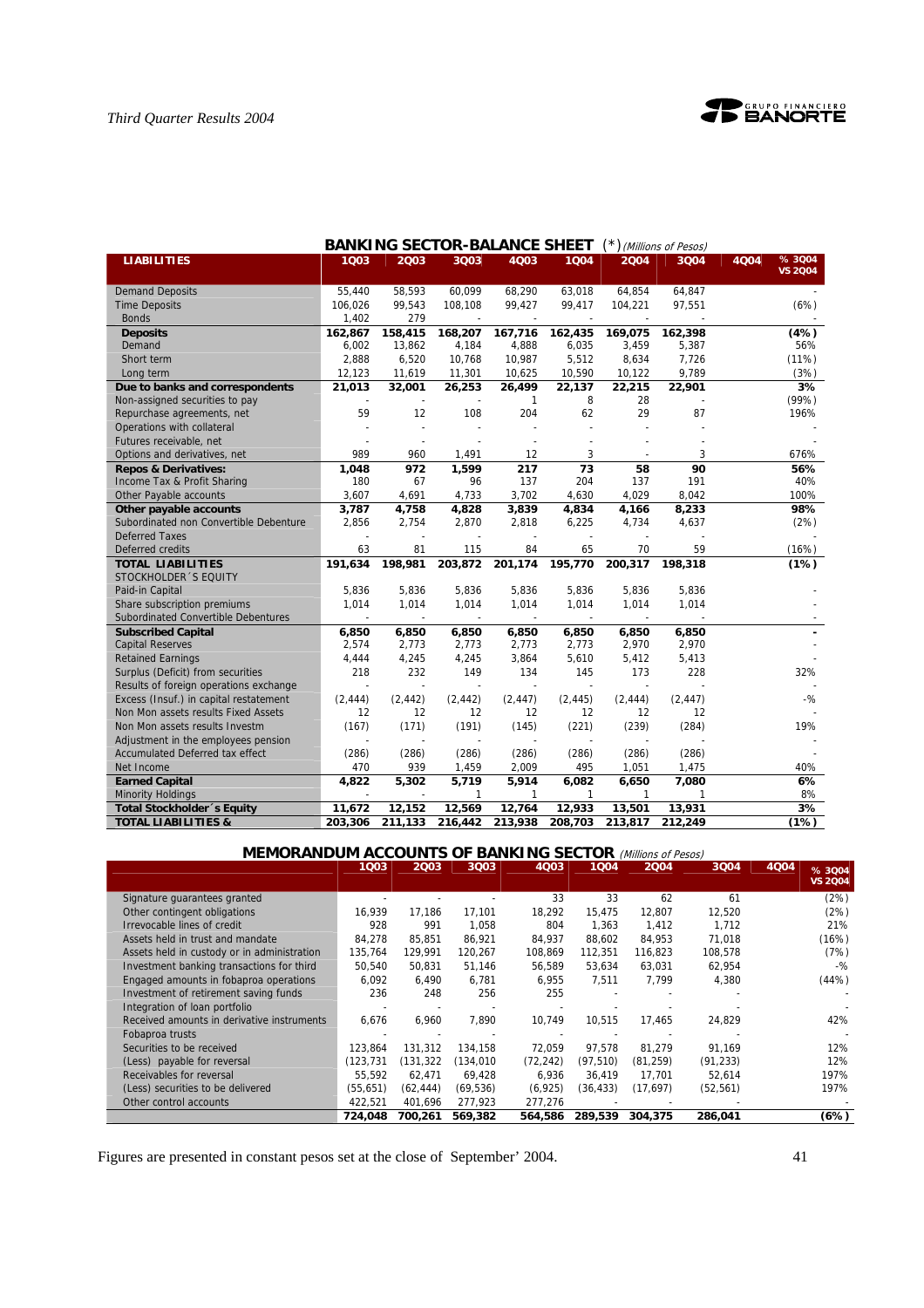

| NET INTEREST INCOME                    | 1Q03           | 2003           | 3Q03           | 4Q03  | <b>ACUM</b> | 1Q04  | 2004         | 3Q04  | 4Q04 | <b>ACUM</b> |
|----------------------------------------|----------------|----------------|----------------|-------|-------------|-------|--------------|-------|------|-------------|
| Interest Income                        | 6,166          | 4,936          | 4,089          | 4,726 | 19,918      | 4,991 | 5,434        | 6,076 |      | 16,500      |
| <b>Interest Expense</b>                | 4,014          | 3,045          | 2,364          | 2,837 | 12,260      | 3,117 | 3,424        | 3,695 |      | 10,236      |
| Loan Fees                              | 196            | 198            | 195            | 216   | 806         | 161   | 114          | 119   |      | 394         |
| <b>Fees Paid</b>                       | 10             | 15             | 16             | 14    | 54          | 20    | 22           | 22    |      | 63          |
| Net Interest Income (NII)              | 2,338          | 2,075          | 1,904          | 2,092 | 8,410       | 2,015 | 2,102        | 2,478 |      | 6,594       |
| Repomo-Margin                          | 25             | 14             | 17             | 45    | 100         | 10    | 2            | (10)  |      | 2           |
| <b>NII after Repomo</b>                | 2,363          | 2,089          | 1,921          | 2,137 | 8,510       | 2,025 | 2,103        | 2,468 |      | 6.596       |
| Loan Loss Provisions                   | 238            | 350            | 160            | (7)   | 742         | 106   | 284          | 317   |      | 706         |
| <b>Loss Sharing Provisions</b>         | 32             | 15             | $\overline{c}$ | 6     | 54          | 12    | 19           | 32    |      | 64          |
| <b>NII after Provisions</b>            | 2,093          | 1,724          | 1,759          | 2,138 | 7,714       | 1,907 | 1,800        | 2,120 |      | 5,827       |
| <b>Fund transfers</b>                  | 45             | 46             | 47             | 45    | 183         | 57    | 47           | 44    |      | 148         |
| Account management                     | 156            | 172            | 193            | 212   | 733         | 191   | 224          | 274   |      | 690         |
| Fiduciary                              | 42             | 37             | 40             | 42    | 161         | 38    | 44           | 43    |      | 125         |
|                                        | $\overline{a}$ | $\overline{a}$ | $\overline{a}$ |       |             | L,    |              |       |      |             |
| Income from Loan Portfolios Acquired   | 68             | 59             | 62             | 80    | 268         | 69    | 86           | 100   |      | 254         |
| <b>Electronic Banking Services</b>     |                |                |                |       |             |       |              |       |      | 890         |
| <b>Credit Card</b>                     | 156            | 165            | 162            | 193   | 675         | 279   | 305          | 306   |      |             |
| Fees from FOBAPROA                     | 47             | 33             | 229            | 132   | 442         | 74    | 85           | 105   |      | 265         |
| Other fees                             | 128            | 158            | 155            | 158   | 599         | 154   | 126          | 76    |      | 356         |
| Fees on services,                      | 643            | 669            | 888            | 862   | 3,062       | 861   | 918          | 947   |      | 2,726       |
| <b>Fund transfers</b>                  |                |                | $\overline{a}$ |       |             |       |              |       |      |             |
| Other fees                             | 101            | 117            | 123            | 130   | 471         | 124   | 121          | 103   |      | 348         |
| Expenses from Loan Portfolios Acquired |                |                |                |       |             |       |              |       |      |             |
| Fees paid,                             | 101            | 117            | 123            | 130   | 471         | 124   | 121          | 103   |      | 348         |
| Foreign exchange                       | 88             | 126            | 106            | 87    | 406         | 126   | 152          | 62    |      | 341         |
| Securities - Realized gains            | (11)           | 3              | 67             | (79)  | (20)        | 206   | 26           | 14    |      | 247         |
| Securities- Unrealized gains           | (3)            | (6)            | 14             | (40)  | (35)        | 6     | 40           | (41)  |      | 5           |
| <b>Market-related Income</b>           | 74             | 123            | 186            | (32)  | 351         | 338   | 218          | 36    |      | 592         |
| <b>Total Non Interest Income</b>       | 616            | 675            | 952            | 700   | 2,942       | 1,075 | 1,015        | 880   |      | 2,971       |
| <b>Total Operating Income</b>          | 2.709          | 2,399          | 2,711          | 2,837 | 10,655      | 2,982 | 2,815        | 2,999 |      | 8,797       |
| Personnel                              | 1,047          | 947            | 977            | 943   | 3,914       | 1,047 | 988          | 1,218 |      | 3,253       |
| <b>Professional Fees</b>               | 79             | 93             | 120            | 91    | 383         | 106   | 115          | 120   |      | 340         |
| Administrative and Promotion Expenses  | 552            | 576            | 642            | 696   | 2,467       | 606   | 620          | 629   |      | 1,856       |
| Rents, depreciation and amortization   | 323            | 350            | 375            | 388   | 1,435       | 380   | 366          | 354   |      | 1,100       |
| Taxes, other than income tax           | 142            | 160            | 157            | 191   | 650         | 151   | 142          | 105   |      | 398         |
| <b>Contributions to IPAB</b>           | 186            | 186            | 188            | 191   | 750         | 182   | 183          | 190   |      | 554         |
| Corporate expenses Recoveries          | (27)           | (18)           | (7)            | (7)   | (60)        | (8)   | (41)         | (21)  |      | (71)        |
| <b>Non-Interest Expense</b>            | 2,301          | 2,295          | 2,452          | 2,492 | 9,540       | 2,464 | 2,372        | 2,594 |      | 7,431       |
| Operating Income                       | 408            | 103            | 259            | 345   | 1,115       | 518   | 443          | 405   |      | 1,367       |
| <b>Other Revenues</b>                  | 95             | 71             | 131            | 125   | 422         | 66    | 149          | 124   |      | 339         |
| Foreign exchange                       | ÷,             |                | ÷,             |       |             |       |              |       |      |             |
| <b>Recoveries</b>                      | 8              | 68             | 25             | 12    | 113         | 19    | 50           | 28    |      | 97          |
| Repomo-other revenues                  | 5              | 1              | 3              | 11    | 21          | 7     | $\mathbf{1}$ | 6     |      | 14          |
| <b>Non Operating Income</b>            | 108            | 141            | 159            | 148   | 557         | 93    | 199          | 158   |      | 450         |
| <b>Other Expense</b>                   | (134)          | (30)           | (54)           | (96)  | (314)       | (116) | (76)         | (106) |      | (299)       |
| Foreign exchange                       |                |                | (2)            |       | (2)         |       |              |       |      |             |
| Repomo-other Expenses                  | (66)           | (23)           | (47)           | (118) | (254)       | (89)  | (5)          | (66)  |      | (161)       |
| <b>Non Operating Expense</b>           | (201)          | (54)           | (103)          | (214) | (571)       | (205) | (82)         | (173) |      | (460)       |
| Non Operating Income (Expense), net    | (92)           | 88             | 56             | (66)  | (14)        | (112) | 117          | (15)  |      | (10)        |
| Pre-tax Income                         | 315            | 191            | 315            | 279   | 1,101       | 406   | 561          | 390   |      | 1,357       |
| Income tax                             | 8              | 9              | 8              | 13    | 38          | 6     | 6            | 6     |      | 17          |
| Profit sharing                         | 25             | 26             | 31             | 38    | 120         | 74    | 54           | 40    |      | 168         |
| Tax on Assets                          | 9              | 11             | 11             | 8     | 40          | 14    | 13           | 10    |      | 36          |
| Deferred Inc. Tax and Profit sharing   | (25)           | (23)           | (22)           | (28)  | (97)        | 2     | 14           | 25    |      | 41          |
|                                        |                |                |                |       |             |       |              |       |      | 263         |
|                                        | 17             | 23             | 28             | 32    | 101         | 95    | 86           | 81    |      |             |
| Net income before subsidiaries         | 298            | 168            | 287            | 247   | 1,000       | 311   | 474          | 309   |      | 1,094       |
| Subsidiaries 'net income               | 14             | (13)           | 8              | 25    | 34          | 33    | 11           | (21)  |      | 23          |
| Net Income from continuos operations   | 313            | 154            | 295            | 272   | 1,034       | 344   | 486          | 287   |      | 1,117       |
| Extraodinary items, net                |                | 1              |                |       | 1           |       |              |       |      |             |
| <b>Minority Interest</b>               |                |                |                |       |             |       |              |       |      |             |
| <b>TOTAL NET INCOME</b>                | 313            | 155            | 295            | 272   | 1,035       | 344   | 486          | 287   |      | 1,117       |

# **BANCO MERCANTIL DEL NORTE- INCOME STATEMENT (\*)** (Millions of Pesos)

(\*) Consoldiate Subsidiaries.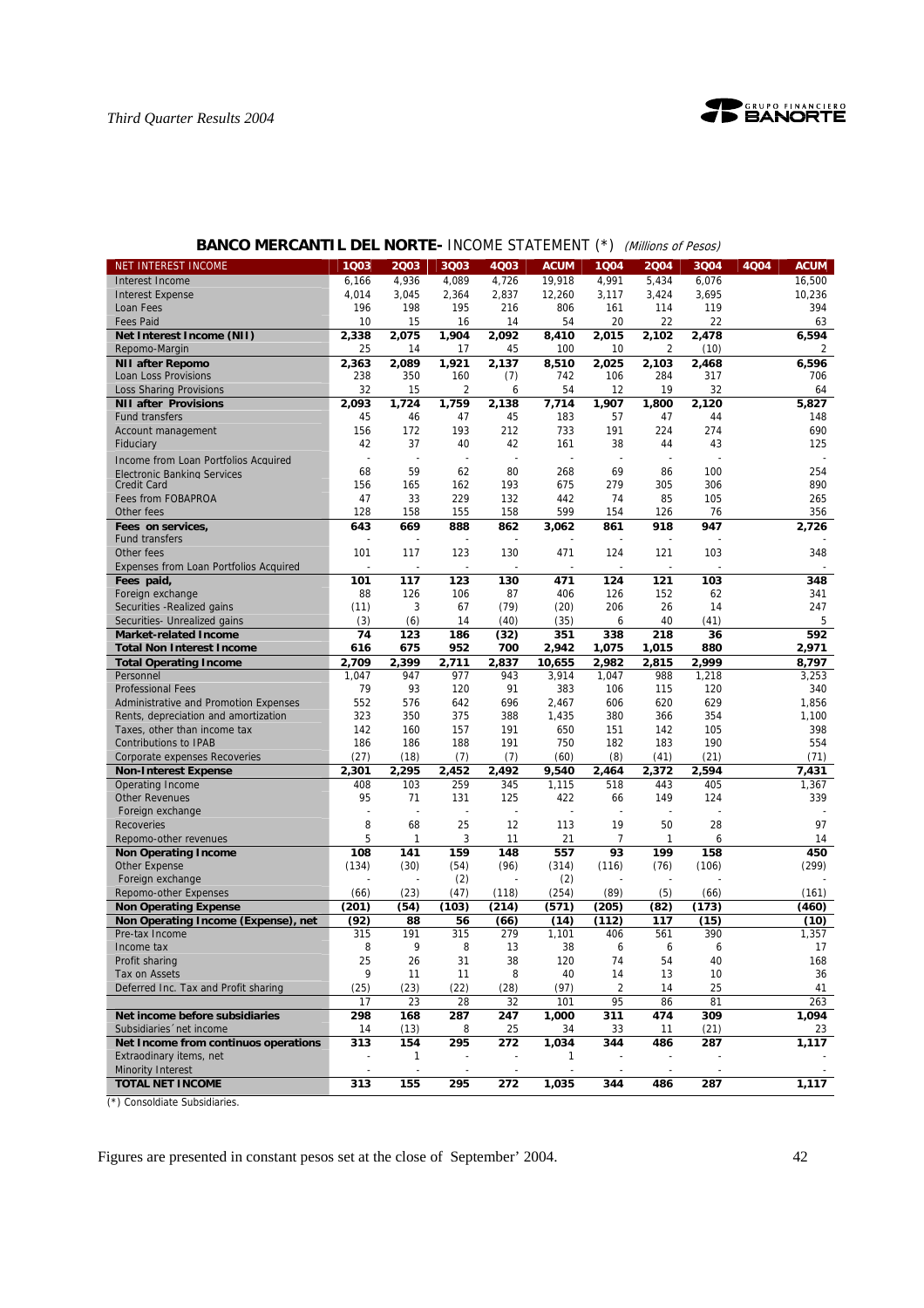



# **BANCO MERCANTIL DEL NORTE-BALANCE SHEET** (\*) (Millions of Pesos)

| <b>ASSETS</b>                           | 1003    | 2003    | 3Q03    | 4Q03         | 1004    | 2004    | 3Q04    | 4Q04 |
|-----------------------------------------|---------|---------|---------|--------------|---------|---------|---------|------|
| <b>Cash and due from Banks</b>          | 23,245  | 26,588  | 30,945  | 31,797       | 30,468  | 33,478  | 31,495  |      |
| Negotiable Instruments                  | 4.657   | 4,488   | 4,180   | 9,132        | 5,323   | 6.129   | 7.073   |      |
| Securities held for sale                | 1,399   | 1,399   | 196     | 247          | 604     | 416     | 180     |      |
| Securities held to maturity             | 8,562   | 9,344   | 10,797  | 9,334        | 10,571  | 10,159  | 9,812   |      |
| <b>Financial Instruments:</b>           | 14,618  | 15,231  | 15,173  | 18,713       | 16,499  | 16,704  | 17,065  |      |
| Non-assigned securities to pay          |         |         | 11      | $\mathbf{1}$ | 6       | 47      |         |      |
| Repurchase agreements, net              | 68      | 13      | 59      | 27           | 100     | 52      | 76      |      |
| Operations with collateral              |         |         |         |              |         |         |         |      |
| Futures receivable, net                 |         |         |         |              |         |         |         |      |
| Options and derivatives, net            | 15      |         |         | 3            | 7       | 25      | 6       |      |
| <b>Repos &amp; Derivatives:</b>         | 83      | 13      | 70      | 32           | 113     | 123     | 83      |      |
| Commercial                              | 30,912  | 32,275  | 32,715  | 34,877       | 33,788  | 35,839  | 36,670  |      |
| <b>Financial Intermediaries</b>         | 3,769   | 3,289   | 3,488   | 3,456        | 3,065   | 3,216   | 3,260   |      |
| Consumer                                | 6,033   | 7,066   | 8,114   | 8,929        | 9,660   | 10,363  | 10,787  |      |
| Mortgage                                | 12.740  | 13,337  | 14,062  | 14,910       | 15,492  | 16.406  | 17,171  |      |
| <b>Goverment Entities</b>               | 91,016  | 90,717  | 88,992  | 80,654       | 78,400  | 75,990  | 75,027  |      |
| Fobaproa                                | 6,977   | 7,012   | 6,980   | 6,898        | 6,832   | 6,893   | 6,878   |      |
| <b>Fiduciary collection rights</b>      |         |         |         |              |         |         |         |      |
| <b>Performing Loans</b>                 | 151,447 | 153,696 | 154,350 | 149,723      | 147,238 | 148.708 | 149,793 |      |
| Commercial                              | 1,834   | 2,279   | 1,784   | 1,773        | 1,787   | 992     | 778     |      |
| <b>Financial Intermediaries</b>         |         |         |         |              |         |         |         |      |
| Consumer                                | 340     | 350     | 395     | 464          | 482     | 427     | 501     |      |
| Mortgage                                | 1,091   | 1,131   | 1,068   | 1,070        | 1,064   | 1,134   | 1,183   |      |
| <b>Goverment Entities</b>               | 8       | 8       | 8       | 8            | 8       | 15      | 14      |      |
| <b>Past Due Loans</b>                   | 3.274   | 3,768   | 3.256   | 3.315        | 3,342   | 2.569   | 2,476   |      |
| <b>Total Loans</b>                      | 154.721 | 157,464 | 157,607 | 153,038      | 150,580 | 151,276 | 152,269 |      |
| Preventive Ioan loss reserves           | 4,130   | 4,291   | 4,104   | 3,967        | 4,201   | 3,462   | 3,270   |      |
| <b>Net Loan Portfolio</b>               | 150,590 | 153,173 | 153,502 | 149,071      | 146,379 | 147,814 | 148,999 |      |
| <b>Credit Assets Portfolio</b>          |         |         |         |              |         |         |         |      |
| Sundry debtors and other assets, net    | 2,323   | 3.646   | 4,240   | 1,846        | 2,904   | 3,580   | 3,236   |      |
| Foreclosed assets, net                  | 1,206   | 1,239   | 1,199   | 1,134        | 1,033   | 1,030   | 930     |      |
| Real Estate, Furniture & Equipment, net | 5,652   | 5,567   | 5,446   | 5,285        | 5,157   | 5,023   | 4,860   |      |
| Investments in subsidiaries             | 893     | 866     | 871     | 947          | 910     | 900     | 826     |      |
| Deferred taxes                          | 1,053   | 1,058   | 1,102   | 1,099        | 1,079   | 1,057   | 1,027   |      |
| Deferred charges & Intangibles          | 818     | 794     | 735     | 833          | 820     | 770     | 729     |      |
| UDIS Mortgage loans reserve coverage    |         |         |         |              |         |         |         |      |
| <b>Other Assets</b>                     | 11,946  | 13,172  | 13,593  | 11,144       | 11,904  | 12,361  | 11,609  |      |
| <b>TOTAL ASSETS</b>                     | 200,482 | 208,176 | 213,284 | 210,756      | 205,363 | 210,48  | 209,251 |      |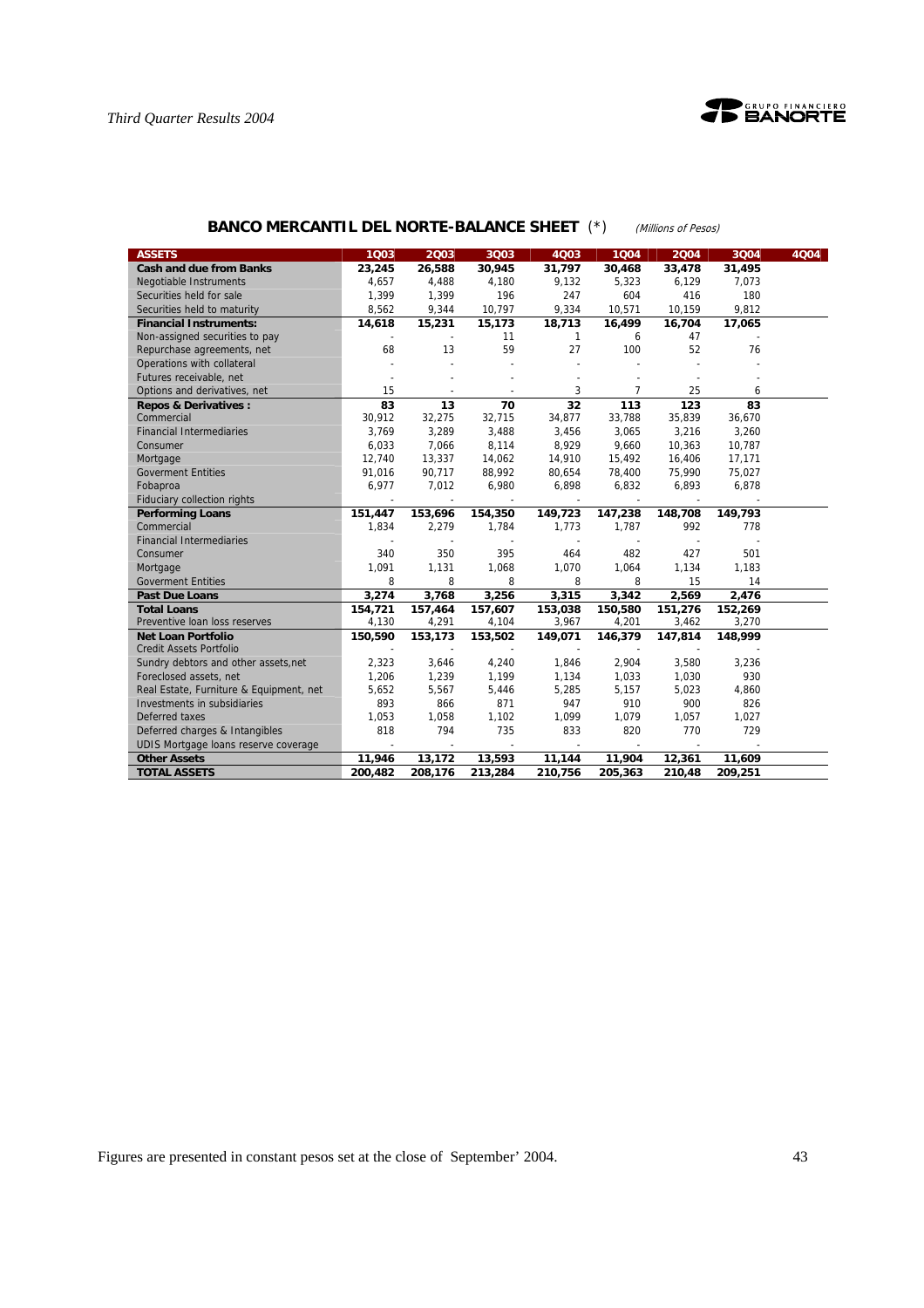| <b>BANCO MERCANTIL DEL NORTE-BALANCE SHEET</b> |                |                |                          |              | (*)            | (Millions of Pesos) |                          |      |
|------------------------------------------------|----------------|----------------|--------------------------|--------------|----------------|---------------------|--------------------------|------|
| <b>LIABILITIES</b>                             | 1003           | 2003           | 3Q03                     | 4Q03         | 1004           | 2004                | 3Q04                     | 4Q04 |
| <b>Demand Deposits</b>                         | 55,679         | 58,975         | 60,336                   | 68,320       | 63,039         | 69,940              | 64,866                   |      |
| <b>Time Deposits</b>                           | 106,026        | 99,543         | 108,108                  | 99,427       | 99,417         | 104,221             | 97,920                   |      |
| <b>Bonds</b>                                   | 1,402          | 279            | $\sim$                   |              |                |                     |                          |      |
| <b>Deposits</b>                                | 163,107        | 158,797        | 168,443                  | 167,747      | 162,456        | 169,161             | 162,786                  |      |
| Demand                                         | 6,002          | 13,862         | 4,184                    | 4,886        | 6,034          | 3,458               | 5,555                    |      |
| Short term                                     | 2,888          | 6,519          | 10,767                   | 10,973       | 5,499          | 8,622               | 7,715                    |      |
| Long term                                      | 11,796         | 11,314         | 11,177                   | 10,523       | 10,492         | 10,026              | 9,697                    |      |
| Due to banks and correspondents                | 20,686         | 31,695         | 26,128                   | 26,382       | 22,025         | 22,106              | 22,967                   |      |
| Non-assigned securities to pay                 |                |                | $\overline{\phantom{a}}$ | $\mathbf{1}$ | $\overline{7}$ | 27                  | $\overline{\phantom{a}}$ |      |
| Repurchase agreements, net                     | 50             |                | 45                       | 200          | 62             | 29                  | 87                       |      |
| Operations with collateral                     |                |                |                          |              |                |                     |                          |      |
| Futures receivable, net                        |                |                | $\overline{a}$           | $\sim$       |                |                     |                          |      |
| Options and derivatives, net                   | 989            | 960            | 1,491                    | 12           | 3              |                     | 3                        |      |
| <b>Repos &amp; Derivatives:</b>                | 1,040          | 960            | 1,536                    | 214          | 72             | 57                  | 90                       |      |
| Income Tax & Profit Sharing                    | 180            | 67             | 96                       | 137          | 204            | 137                 | 191                      |      |
| Other Payable accounts                         | 3,518          | 4,625          | 4,705                    | 3,683        | 4,605          | 4,007               | 8,017                    |      |
| Other payable accounts                         | 3,698          | 4,692          | 4,801                    | 3,820        | 4,809          | 4,144               | 8,208                    |      |
| Subordinated non Convertible Debenture         | 2,856          | 2,754          | 2,870                    | 2,818        | 6,225          | 4,734               | 4,637                    |      |
| <b>Deferred Taxes</b>                          |                |                |                          |              |                |                     |                          |      |
| Deferred credits                               | 62             | 81             | 115                      | 83           | 65             | 69                  | 59                       |      |
| <b>TOTAL LIABILITIES</b>                       | 191,449        | 198,979        | 203,893                  | 201,063      | 195,651        | 200,271             | 198,746                  |      |
| STOCKHOLDER 'S EQUITY                          |                |                |                          |              |                |                     |                          |      |
| Paid-in Capital                                | 4,724          | 4,723          | 4,724                    | 4,724        | 4,724          | 4.724               | 4,724                    |      |
| Share subscription premiums                    | 1,014          | 1,014          | 1,014                    | 1,014        | 1,014          | 1,014               | 1,014                    |      |
| Subordinated Convertible Debentures            |                | $\blacksquare$ | $\sim$                   |              | $\sim$         | $\sim$              |                          |      |
| <b>Subscribed Capital</b>                      | 5,738          | 5,737          | 5,737                    | 5,738        | 5,738          | 5,738               | 5,738                    |      |
| <b>Capital Reserves</b>                        | 2,400          | 2,555          | 2,555                    | 2,555        | 2,555          | 2,657               | 2,657                    |      |
| <b>Retained Earnings</b>                       | 3,179          | 3,023          | 3,023                    | 3,023        | 3,795          | 3,694               | 3,694                    |      |
| Surplus (Deficit) from securities              | 231            | 245            | 162                      | 147          | 158            | 186                 | 241                      |      |
| Results of foreign operations exchange         | $\overline{a}$ |                | $\overline{a}$           | $\sim$       | $\overline{a}$ |                     |                          |      |
| Excess (Insuf.) in capital restatement         | (2, 446)       | (2, 446)       | (2, 446)                 | (2, 447)     | (2, 446)       | (2, 446)            | (2, 447)                 |      |
| Non Mon assets results Fixed Assets            | 12             | 12             | 12                       | 12           | 12             | 12                  | 12                       |      |
| Non Mon assets results Investm                 | (107)          | (111)          | (131)                    | (85)         | (159)          | (176)               | (222)                    |      |
| Adjustment in the employees pension            |                |                | $\sim$                   |              | $\sim$         |                     |                          |      |
| <b>Accumulated Deferred tax effect</b>         | (286)          | (286)          | (286)                    | (286)        | (286)          | (286)               | (286)                    |      |
| Net Income                                     | 313            | 467            | 763                      | 1,035        | 344            | 830                 | 1,117                    |      |
| <b>Earned Capital</b>                          | 3,295          | 3,460          | 3,652                    | 3,955        | 3,973          | 4,470               | 4,766                    |      |
| <b>Minority Holdings</b>                       |                |                | $\mathbf{1}$             | $\mathbf{1}$ | 1              | $\mathbf{1}$        | $\mathbf{1}$             |      |
| Total Stockholder 's Equity                    | 9,033          | 9,198          | 9,390                    | 9,693        | 9,712          | 10,209              | 10,505                   |      |
| <b>TOTAL LIABILITIES &amp;</b>                 | 200,482        | 208,176        | 213,284                  | 210,756      | 205,363        | 210,480             | 209,251                  |      |
| (*) Consoldiate Subsidiaries.                  |                |                |                          |              |                |                     |                          |      |

# **MEMORANDUM ACCOUNTS OF BANORTE**

|                                        | MEMORANDOM ACCOUNTS OF BANORTE |           |           |           |           |             |           |      |  |
|----------------------------------------|--------------------------------|-----------|-----------|-----------|-----------|-------------|-----------|------|--|
| (Millions of Pesos)                    | 1003                           | 2003      | 3Q03      | 4Q03      | 1004      | <b>2004</b> | 3Q04      | 4004 |  |
| Signature quarantees granted           |                                |           |           | 33        | 33        | 62          | 61        |      |  |
| Other contingent obligations           | 15,240                         | 15,512    | 15,526    | 16.743    | 14,101    | 11,482      | 11,314    |      |  |
| Irrevocable lines of credit            | 928                            | 991       | 1.058     | 804       | 1,363     | 1.412       | 1.712     |      |  |
| Assets held in trust and mandate       | 59.526                         | 57.992    | 58.282    | 56.629    | 58,735    | 55.788      | 56.256    |      |  |
| Assets held in custody or in           | 134.995                        | 129,225   | 119,792   | 108,787   | 112,018   | 115,631     | 107,378   |      |  |
| Investment banking transactions for    | 50,540                         | 50,831    | 51,146    | 56,589    | 53,634    | 63,031      | 62,954    |      |  |
| Engaged amounts in fobaproa operations | 6.092                          | 6.490     | 6,781     | 6,955     | 7.511     | 7.799       | 4.380     |      |  |
| Investment of retirement saving funds  | 236                            | 248       | 256       | 255       |           |             |           |      |  |
| Integration of loan portfolio          |                                |           |           |           |           |             |           |      |  |
| Received amounts in derivative         | 6.676                          | 6.960     | 7.890     | 10.749    | 10,515    | 17.465      | 24.829    |      |  |
| Fobaproa trusts                        |                                |           |           |           |           |             |           |      |  |
| Securities to be received              | 47.787                         | 51.467    | 55.354    | 71.600    | 82.724    | 77.118      | 91.055    |      |  |
| (Less) payable for reversal            | (47, 719)                      | (51, 465) | (55, 295) | (71, 780) | (82, 672) | (77,099)    | (91, 119) |      |  |
| Receivables for reversal               | 47.722                         | 51.410    | 55.765    | 6,616     | 36,419    | 17.701      | 52,614    |      |  |
| (Less) securities to be delivered      | (47, 772)                      | (51, 399) | (55, 809) | (6,609)   | (36,433)  | (17,697)    | (52, 561) |      |  |
| Other control accounts                 | 378,419                        | 357,745   | 232,662   | 233,305   |           |             |           |      |  |
|                                        | 652,670                        | 626,007   | 493.407   | 490,677   | 257,949   | 272.692     | 268,873   |      |  |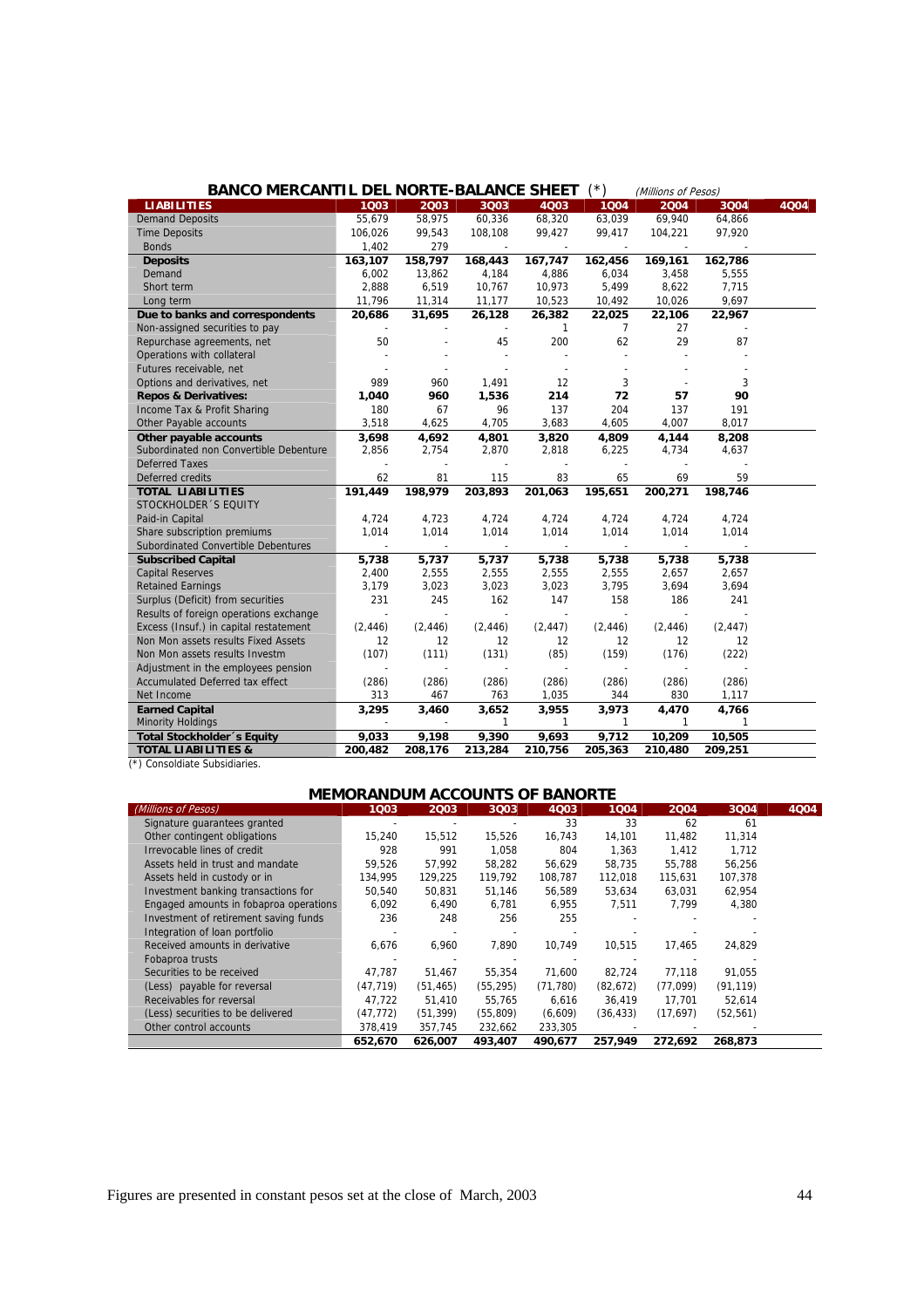

|  | <b>BANCO DEL CENTRO (Bancen) - INCOME STATEMENT (*) (Millions of Pesos)</b> |  |
|--|-----------------------------------------------------------------------------|--|
|--|-----------------------------------------------------------------------------|--|

| NET INTEREST INCOME                          | 1Q03           | 2003                     | 3Q03                 | 4Q03                          | <b>ACUM</b> | 1Q04                          | 2004                    | 3Q04           | 4Q04<br><b>ACUM</b> |
|----------------------------------------------|----------------|--------------------------|----------------------|-------------------------------|-------------|-------------------------------|-------------------------|----------------|---------------------|
| Interest Income                              | 2,036          | 1,330                    | 1,071                | 528                           | 4,965       | 90                            | 119                     | 73             | 281                 |
| <b>Interest Expense</b>                      | 2,020          | 1,308                    | 1,015                | 508                           | 4,850       | 59                            | 91                      | 45             | 194                 |
| Loan Fees                                    |                |                          |                      | $\overline{a}$                |             |                               |                         |                |                     |
| <b>Fees Paid</b>                             |                | $\blacksquare$           | $\sim$               | $\overline{\phantom{a}}$      |             |                               |                         |                |                     |
| Net Interest Income (NII)                    | 16             | 22                       | 57                   | 20                            | 115         | 31                            | 28                      | 28             | 87                  |
| Repomo-Margin                                | (6)            | (2)                      | (10)                 | (34)                          | (52)        | (18)                          | (1)                     | (22)           | (40)                |
| <b>NII after Repomo</b>                      | 10             | 20                       | 47                   | (14)                          | 63          | 13                            | 27                      | 6              | 47                  |
| Loan Loss Provisions                         | 10             | 6                        | 4                    | (4)                           | 15          | 2                             |                         |                | $\overline{2}$      |
| <b>Loss Sharing Provisions</b>               | $\overline{a}$ |                          |                      |                               |             |                               |                         |                |                     |
| <b>NII after Provisions</b>                  | 1              | 15                       | 43                   | (10)                          | 48          | 12                            | 27                      | 6              | 46                  |
| Fund transfers                               |                |                          |                      |                               |             |                               |                         |                |                     |
| Account management                           |                |                          |                      |                               |             |                               |                         |                |                     |
| Fiduciary                                    | 6              | 5                        | 6                    | 6                             | 23          | 6                             | 5                       | 6              | 16                  |
| Income from Loan Portfolios Acquired         | 170            | 127                      | 162                  | 272                           | 730         | 174                           | 147                     | 201            | 522                 |
| <b>Electronic Banking Services</b>           |                |                          |                      | ÷                             |             |                               |                         |                |                     |
| <b>Credit Card</b>                           | ٠              |                          | $\blacksquare$       |                               |             |                               |                         |                |                     |
| Fees from FOBAPROA                           | $\overline{2}$ | 1                        | 35                   | 12                            | 51          | 15                            | 12                      | 37             | 63                  |
| Other fees                                   | 244            | 168                      | 274                  | 176                           | 863         | 269                           | 179                     | 292            | 740                 |
| Fees on services,                            | 422            | 302                      | 477                  | 465                           | 1,666       | 463                           | 343                     | 535            | 1,341               |
| Fund transfers                               | ÷,             |                          |                      |                               |             |                               |                         |                |                     |
| Other fees                                   | 14             | 9                        | 13                   | 9                             | 45          | 10                            | 6                       | 9              | 25                  |
| Expenses from Loan Portfolios Acquired       | 115            | 76                       | 111                  | 18                            | 320         | 117                           | 98                      | 139            | 354                 |
| Fees paid,                                   | 129            | 85                       | 124                  | 27                            | 365         | 127                           | 105                     | 148            | 379                 |
| Foreign exchange                             |                |                          |                      |                               |             |                               |                         |                |                     |
| Securities - Realized gains                  | 137            | 319                      | 6                    | 41                            | 503         | 69                            | (157)                   | 27             | (61)                |
| Securities- Unrealized gains                 | (1)            | (33)                     | 40                   | 4                             | 10          | 7                             |                         | 11             | 19                  |
| <b>Market-related Income</b>                 | 136            | 286                      | 46                   | 44                            | 512         | 77                            | (157)                   | 38             | (42)                |
| <b>Total Non Interest Income</b>             | 429            | 503                      | 399                  | 483                           | 1,814       | 413                           | 82                      | 425            | 920                 |
| <b>Total Operating Income</b>                | 430            | 517                      | 442                  | 472                           | 1,862       | 425                           | 109                     | 431            | 965                 |
| Personnel                                    | 1              | $\overline{2}$           | $\mathbf{1}$         | $\overline{2}$                | 6           | 1                             | $\overline{\mathbf{c}}$ | $\overline{2}$ | 5                   |
| <b>Professional Fees</b>                     | 8              | 25                       | 10                   | 12                            | 55          | 12                            | 5                       | 10             | 27                  |
| Administrative and Promotion Expenses        | 116            | 103                      | 118                  | 110                           | 448         | 104                           | 109                     | 130            | 343                 |
| Rents, depreciation and amortization         | 28             | 28                       | 29                   | 30                            | 115         | 27                            | 28                      | 27             | 82                  |
| Taxes, other than income tax                 | 5              | 3                        | 6                    | 16                            | 30          | 22                            | 19                      | 21             | 62                  |
| <b>Contributions to IPAB</b>                 | 2              | 2                        | 1                    | 1                             | 5           | $\mathbf{1}$                  | 1                       | 1              | 3                   |
| Corporate expenses Recoveries                |                |                          |                      |                               |             |                               |                         |                |                     |
| <b>Non-Interest Expense</b>                  | 160            | 163                      | 166                  | 170                           | 659         | 166                           | 163                     | 191            | 520                 |
| <b>Operating Income</b>                      | 270            | 354                      | 277                  | 302<br>÷                      | 1,202       | 259<br>÷                      | (54)                    | 240            | 445                 |
| <b>Other Revenues</b>                        |                |                          |                      |                               |             | $\sim$                        |                         | 2              | $\overline{2}$      |
| Foreign exchange<br><b>Recoveries</b>        | ٠              |                          | $\overline{a}$<br>43 | $\overline{\phantom{a}}$<br>5 | 49          |                               | 152                     |                |                     |
| Repomo-other revenues                        | 1              | $\overline{\phantom{a}}$ | $\overline{a}$       | $\overline{\phantom{a}}$      |             | 2<br>$\overline{\phantom{a}}$ |                         | $\overline{a}$ | 154                 |
|                                              | 1              |                          | 43                   | 5                             | 49          | $\overline{\mathbf{c}}$       | 153                     |                | 156                 |
| <b>Non Operating Income</b><br>Other Expense | (23)           |                          |                      | ÷,                            | (23)        | $\overline{\phantom{a}}$      | (1)                     |                | (1)                 |
| Foreign exchange                             |                |                          |                      |                               |             |                               |                         |                |                     |
| Repomo-other Expenses                        | (22)           | (4)                      | (13)                 | (25)                          | (64)        | (35)                          | (2)                     | (26)           | (64)                |
| <b>Non Operating Expense</b>                 | (44)           | (5)                      | (13)                 | (25)                          | (87)        | (36)                          | (3)                     | (26)           | (65)                |
| Non Operating Income (Expense), net          | (43)           | (5)                      | 30                   | (20)                          | (38)        | (33)                          | 150                     | (26)           |                     |
| Pre-tax Income                               | 227            | 350                      | 306                  | 282                           | 1,165       | 226                           | 96                      | 214            | 535                 |
| Income tax                                   | 50             | 31                       | 53                   | (2)                           | 131         | 54                            | 19                      | 54             | 128                 |
| Profit sharing                               |                |                          |                      |                               |             |                               |                         |                |                     |
| Tax on Assets                                |                |                          |                      |                               |             |                               |                         |                |                     |
| Deferred Inc. Tax and Profit sharing         | (11)           | $\overline{\phantom{a}}$ | (6)                  | 1                             | (16)        | (10)                          | (8)                     | (8)            | (27)                |
|                                              | 39             | 31                       | 46                   | $\overline{\phantom{a}}$      | 116         | 44                            | 11                      | 46             | 101                 |
| Net income before subsidiaries               | 188            | 319                      | 260                  | 282                           | 1,049       | 182                           | 85                      | 168            | 434                 |
| Subsidiaries 'net income                     | 7              | 15                       | 6                    | 6                             | 34          | 7                             | (4)                     | 10             | 13                  |
| Net Income from continuos operations         | 195            | 334                      | 266                  | 288                           | 1,083       | 189                           | 80                      | 178            | 447                 |
| Extraodinary items, net                      |                |                          |                      |                               |             |                               |                         |                |                     |
| Minority Interest                            | 37             | 20                       | 41                   | 11                            | 109         | 37                            | 11                      | 42             | 90                  |
| <b>TOTAL NET INCOME</b>                      | 158            | 314                      | 225                  | 278                           | 974         | 151                           | 70                      | 136            | 357                 |

(\*) Consolidate Afore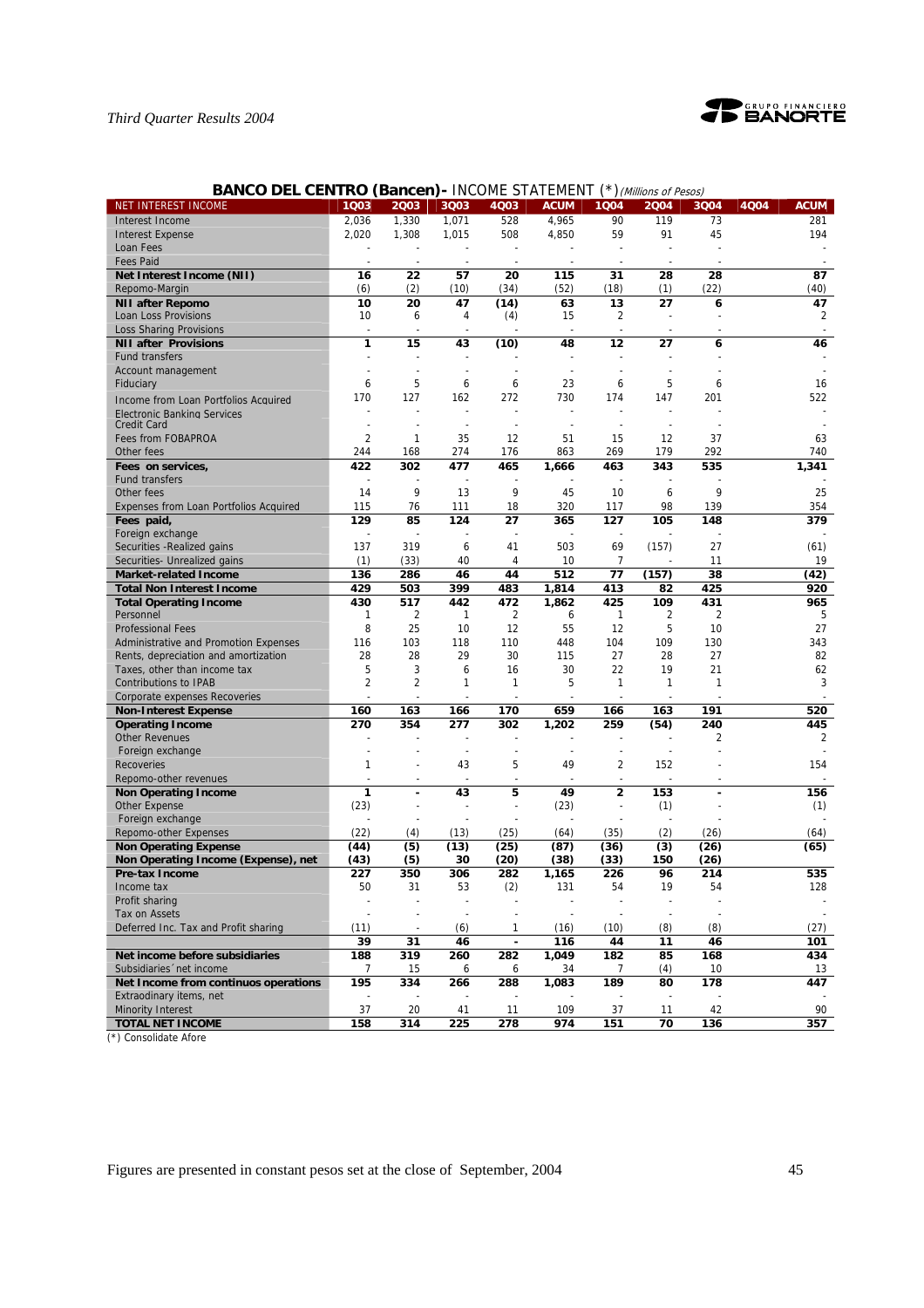

| <b>ASSETS</b>                           | 1Q03                     | 2003                     | 3Q03           | 4Q03                     | 1004                     | 2004                     | 3Q04                     | 4Q04 |
|-----------------------------------------|--------------------------|--------------------------|----------------|--------------------------|--------------------------|--------------------------|--------------------------|------|
| <b>Cash and due from Banks</b>          | 1,124                    | 1,374                    | 933            | 779                      | 788                      | 973                      | 1,229                    |      |
| <b>Negotiable Instruments</b>           | 173                      | 244                      | 346            | 251                      | 322                      | 843                      | 836                      |      |
| Securities held for sale                |                          |                          | $\overline{a}$ | $\blacksquare$           | $\overline{a}$           |                          |                          |      |
| Securities held to maturity             | 347                      | 332                      | 332            | 331                      | 330                      | 297                      | 296                      |      |
| <b>Financial Instruments:</b>           | 520                      | 576                      | 679            | 582                      | 651                      | 1,140                    | 1,132                    |      |
| Valores no asignados por liquidar       | $\sim$                   | $\overline{\phantom{a}}$ | 1              | $\overline{\phantom{a}}$ | 1                        | 3                        |                          |      |
| Repurchase agreements, net              | 65                       | 16                       | 89             | 4                        | 17                       | 1                        |                          |      |
| Operations with collateral              |                          |                          |                |                          |                          |                          |                          |      |
| Futures receivable, net                 |                          | $\overline{a}$           |                |                          |                          |                          |                          |      |
| Options and derivatives, net            |                          |                          | $\overline{a}$ |                          |                          |                          |                          |      |
| <b>Repos &amp; Derivatives:</b>         | 65                       | 16                       | 89             | 4                        | 17                       | 3                        |                          |      |
| Commercial                              | 303                      | 224                      | 205            | 144                      | 107                      | 309                      | 275                      |      |
| <b>Financial Intermediaries</b>         | $\sim$                   | 208                      | 336            |                          | $\blacksquare$           | $\sim$                   |                          |      |
| Consumer                                |                          |                          | $\blacksquare$ |                          |                          |                          |                          |      |
| Mortgage                                | 280                      | 275                      | 277            | 271                      | 258                      | 249                      | 239                      |      |
| <b>Goverment Entities</b>               | 19                       | 6                        | 10             | 12                       | 16                       | 18                       | 22                       |      |
| Fobaproa                                |                          |                          |                |                          |                          |                          |                          |      |
| Fiduciary collection rights             | $\overline{\phantom{a}}$ | $\overline{\phantom{a}}$ | $\blacksquare$ | $\overline{\phantom{a}}$ | $\overline{\phantom{a}}$ | $\overline{\phantom{a}}$ | $\overline{\phantom{a}}$ |      |
| <b>Performing Loans</b>                 | 603                      | 713                      | 828            | 428                      | 381                      | 576                      | 535                      |      |
| Commercial                              | 186                      | 179                      | 178            | 164                      | 160                      | 153                      | 150                      |      |
| <b>Financial Intermediaries</b>         |                          |                          |                |                          |                          |                          |                          |      |
| Consumer                                |                          |                          |                |                          |                          | $\overline{\phantom{a}}$ |                          |      |
| Mortgage                                | 156                      | 156                      | 148            | 150                      | 154                      | 148                      | 141                      |      |
| <b>Goverment Entities</b>               | $\overline{a}$           |                          |                |                          |                          | $\blacksquare$           |                          |      |
| <b>Past Due Loans</b>                   | 342                      | 335                      | 326            | 314                      | 314                      | 301                      | 291                      |      |
| <b>Total Loans</b>                      | 945                      | 1,049                    | 1,154          | 742                      | 695                      | 877                      | 826                      |      |
| Preventive Ioan loss reserves           | 468                      | 467                      | 465            | 451                      | 448                      | 282                      | 269                      |      |
| <b>Net Loan Portfolio</b>               | 477                      | 582                      | 689            | 292                      | 247                      | 595                      | 557                      |      |
| <b>Credit Assets Portfolio</b>          | 1,851                    | 1,765                    | 1,641          | 2,131                    | 1,980                    | 1,893                    | 1,730                    |      |
| Sundry debtors and other assets, net    | 225                      | 196                      | 249            | 325                      | 304                      | 301                      | 134                      |      |
| Foreclosed assets, net                  | 23                       | 22                       | 21             | 21                       | 20                       | 20                       | 18                       |      |
| Real Estate, Furniture & Equipment, net | 118                      | 120                      | 120            | 121                      | 120                      | 119                      | 117                      |      |
| Investments in subsidiaries             | 313                      | 326                      | 330            | 329                      | 372                      | 367                      | 376                      |      |
| Deferred taxes                          |                          | ٠                        | $\blacksquare$ |                          |                          | $\blacksquare$           |                          |      |
| Deferred charges & Intangibles          | 417                      | 390                      | 364            | 336                      | 311                      | 288                      | 265                      |      |
| UDIS Mortgage loans reserve coverage    | $\mathbf{r}$             | $\sim$                   | $\mathbf{r}$   | $\mathbf{r}$             | $\sim$                   | $\sim$                   | $\mathbf{r}$             |      |
| <b>Other Assets</b>                     | 2,946                    | 2,819                    | 2,726          | 3,263                    | 3,107                    | 2,988                    | 2,640                    |      |
| <b>TOTAL ASSETS</b>                     | 5,131                    | 5,367                    | 5,116          | 4,919                    | 4,811                    | 5.699                    | 5,557                    |      |

# **BANCO DEL CENTRO (Bancen)-BALANCE SHEET** (Millions of Pesos)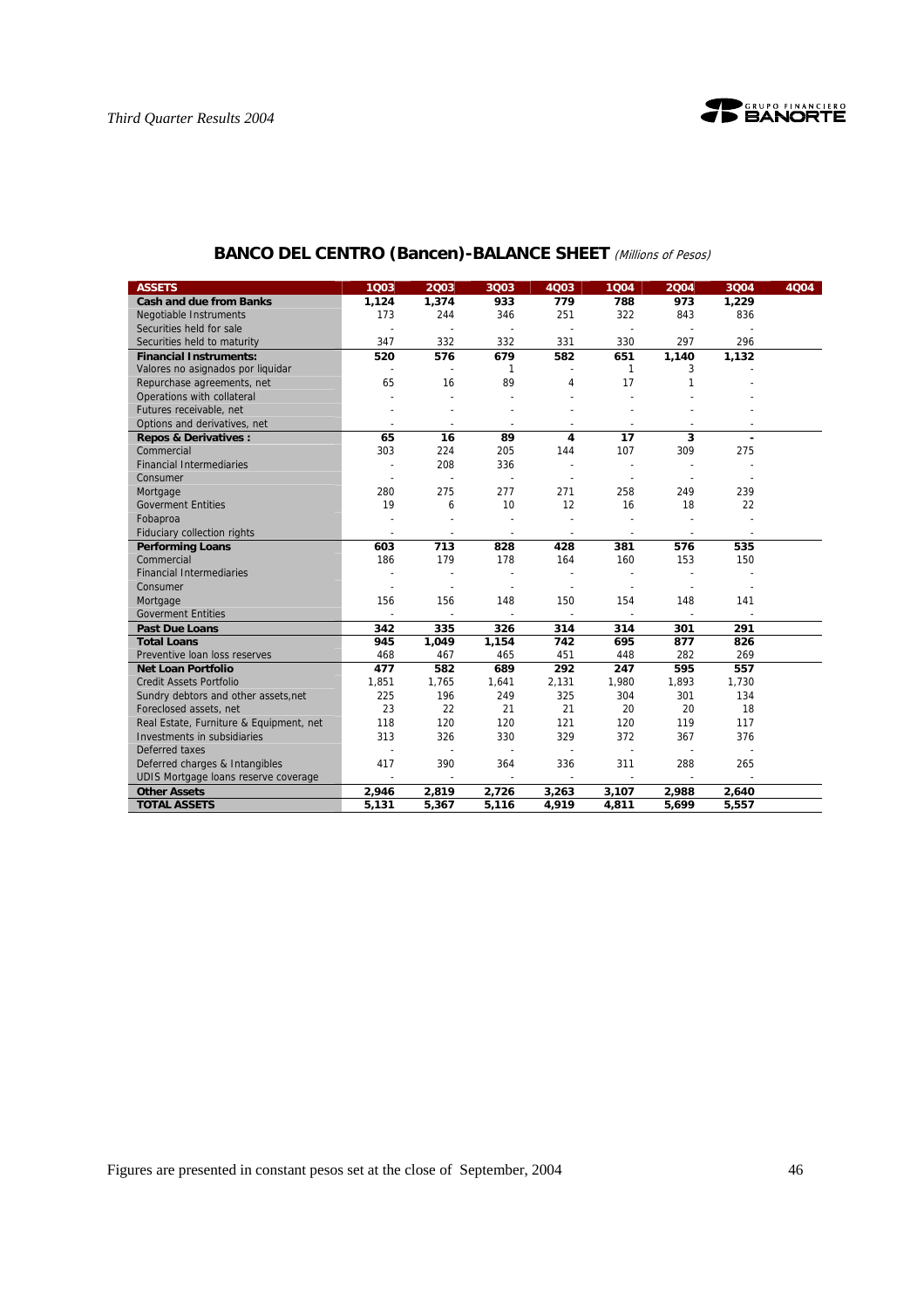

| <b>BANCO DEL CENTRO (Bancen)-BALANCE SHEET</b> (Millions of Pesos) |  |  |  |
|--------------------------------------------------------------------|--|--|--|
|--------------------------------------------------------------------|--|--|--|

| <b>LIABILITIES</b>                     | 1003                     | 2003                     | 3Q03                     | 4Q03                     | 1Q04                     | 2004                     | 3Q04         | 4Q04 |
|----------------------------------------|--------------------------|--------------------------|--------------------------|--------------------------|--------------------------|--------------------------|--------------|------|
| <b>Demand Deposits</b>                 | $\overline{\phantom{a}}$ | $\overline{a}$           | ÷,                       | $\mathbf{1}$             | $\blacksquare$           |                          |              |      |
| <b>Time Deposits</b>                   | 769                      | 767                      | 476                      | 82                       | 333                      | 1,195                    | 1,206        |      |
| <b>Bonds</b>                           | $\overline{\phantom{a}}$ | $\overline{\phantom{a}}$ | $\overline{\phantom{a}}$ | $\overline{\phantom{a}}$ | $\overline{\phantom{a}}$ | $\sim$                   |              |      |
| <b>Deposits</b>                        | 769                      | 767                      | 476                      | 82                       | 333                      | 1,196                    | 1,206        |      |
| Demand                                 | 519                      | 443                      | 322                      | 882                      | 388                      | 322                      | $\mathbf{1}$ |      |
| Short term                             |                          | $\overline{\phantom{a}}$ | $\mathbf{1}$             | 14                       | 13                       | 11                       | 11           |      |
| Long term                              | 326                      | 306                      | 124                      | 102                      | 98                       | 97                       | 92           |      |
| Due to banks and correspondents        | 846                      | 749                      | 447                      | 998                      | 498                      | 429                      | 104          |      |
| Non-assigned securities to pay         |                          |                          |                          |                          | 1                        | 1                        |              |      |
| Repurchase agreements, net             | 9                        | 12                       | 64                       | $\overline{4}$           |                          |                          |              |      |
| Operations with collateral             |                          |                          |                          |                          |                          |                          |              |      |
| Futures receivable, net                |                          |                          |                          |                          |                          |                          |              |      |
| Options and derivatives, net           |                          |                          |                          |                          |                          |                          |              |      |
| <b>Repos &amp; Derivatives:</b>        | 9                        | 12                       | 64                       | $\overline{\mathbf{4}}$  | 1                        | 1                        |              |      |
| Income Tax & Profit Sharing            | 53                       | 76                       | 133                      | 90                       | 34                       | 54                       | 42           |      |
| Other Payable accounts                 | 130                      | 104                      | 84                       | 35                       | 59                       | 61                       | 80           |      |
| Other payable accounts                 | 184                      | 180                      | 217                      | 125                      | 93                       | 115                      | 122          |      |
| Subordinated non Convertible Debenture |                          | $\overline{a}$           | $\overline{a}$           |                          | $\overline{\phantom{a}}$ | $\overline{\phantom{a}}$ |              |      |
| <b>Deferred Taxes</b>                  | 114                      | 114                      | 102                      | 97                       | 84                       | 77                       | 67           |      |
| Deferred credits                       |                          |                          | $\overline{\phantom{a}}$ | $\mathbf{1}$             | $\overline{a}$           | $\mathbf{1}$             |              |      |
| <b>TOTAL LIABILITIES</b>               | 1,922                    | 1,821                    | 1,305                    | 1,306                    | 1,010                    | 1,818                    | 1,499        |      |
| STOCKHOLDER 'S EQUITY                  |                          |                          |                          |                          |                          |                          |              |      |
| Paid-in Capital                        | 1,112                    | 1,112                    | 1,112                    | 1,112                    | 1,112                    | 1,112                    | 1,112        |      |
| Share subscription premiums            |                          |                          |                          |                          |                          |                          |              |      |
| Subordinated Convertible Debentures    |                          | $\overline{\phantom{a}}$ | $\overline{a}$           | $\sim$                   |                          |                          |              |      |
| <b>Subscribed Capital</b>              | 1,112                    | 1,112                    | 1,112                    | 1,112                    | 1,112                    | 1,112                    | 1,112        |      |
| <b>Capital Reserves</b>                | 174                      | 218                      | 218                      | 218                      | 218                      | 313                      | 313          |      |
| <b>Retained Earnings</b>               | 1,265                    | 1,222                    | 1,222                    | 840                      | 1,815                    | 1,719                    | 1,719        |      |
| Surplus (Deficit) from securities      | (13)                     | (13)                     | (13)                     | (13)                     | (13)                     | (13)                     | (13)         |      |
| Results of foreign operations exchange | ÷,                       |                          |                          |                          |                          |                          |              |      |
| Excess (Insuf.) in capital restatement | $\overline{2}$           | 4                        | 4                        |                          | 1                        | $\overline{2}$           |              |      |
| Non Mon assets results Fixed Assets    |                          |                          |                          |                          |                          |                          |              |      |
| Non Mon assets results Investm         | (60)                     | (60)                     | (60)                     | (60)                     | (62)                     | (62)                     | (63)         |      |
| Adjustment in the employees pension    |                          |                          |                          |                          |                          |                          |              |      |
| Accumulated Deferred tax effect        |                          |                          |                          |                          |                          |                          |              |      |
| Net Income                             | 158                      | 472                      | 696                      | 974                      | 151                      | 221                      | 357          |      |
| <b>Earned Capital</b>                  | 1,526                    | 1,842                    | 2,067                    | 1,959                    | 2,109                    | 2,180                    | 2,314        |      |
| <b>Minority Holdings</b>               | 571                      | 591                      | 632                      | 542                      | 579                      | 590                      | 631          |      |
| Total Stockholder 's Equity            | 3,209                    | 3,545                    | 3,811                    | 3,613                    | 3,801                    | 3,882                    | 4,058        |      |
| <b>TOTAL LIABILITIES &amp;</b>         | 5,131                    | 5,367                    | 5,116                    | 4,919                    | 4,811                    | 5,699                    | 5,557        |      |

(\*) Consolidate Afore

# **MEMORANDUM ACCOUNTS OF BANCEN**

|                                        | 1003     | 2003      | 3003                     | 4Q03   | 1Q04      | 2004     | 3Q04   | 4Q04 |
|----------------------------------------|----------|-----------|--------------------------|--------|-----------|----------|--------|------|
| Signature quarantees granted           |          |           |                          |        |           |          |        |      |
| Other contingent obligations           | 1,700    | 1,674     | 1,575                    | 1,549  | 1,374     | 1,325    | 1,207  |      |
| Irrevocable lines of credit            |          |           |                          |        |           |          |        |      |
| Assets held in trust and mandate       | 24,752   | 27.859    | 28,639                   | 28.308 | 29,867    | 29,165   | 14,762 |      |
| Assets held in custody or in           | 768      | 766       | 475                      | 82     | 333       | 1,192    | 1,200  |      |
| Investment banking transactions for    |          |           |                          |        |           |          |        |      |
| Engaged amounts in fobaproa operations |          |           |                          |        |           |          |        |      |
| Investment of retirement saving funds  |          |           | ٠                        |        |           |          |        |      |
| Integration of loan portfolio          |          |           | $\overline{\phantom{a}}$ |        |           |          |        |      |
| Received amounts in derivative         |          |           |                          |        |           |          |        |      |
| Fobaproa trusts                        |          |           |                          |        |           |          |        |      |
| Securities to be received              | 76.077   | 79.845    | 78.804                   | 459    | 14.855    | 4,161    | 113    |      |
| (Less) payable for reversal            | (76.012) | (79, 857) | (78, 715)                | (463)  | (14, 838) | (4, 160) | (113)  |      |
| Receivables for reversal               | 7.871    | 11.061    | 13.663                   | 320    |           |          |        |      |
| (Less) securities to be delivered      | (7.879)  | (11, 045) | (13, 727)                | (316)  |           |          |        |      |
| Other control accounts                 | 44,102   | 43,950    | 45,260                   | 43,970 |           |          |        |      |
|                                        | 71,378   | 74.254    | 75.975                   | 73,910 | 31.590    | 31,683   | 17.168 |      |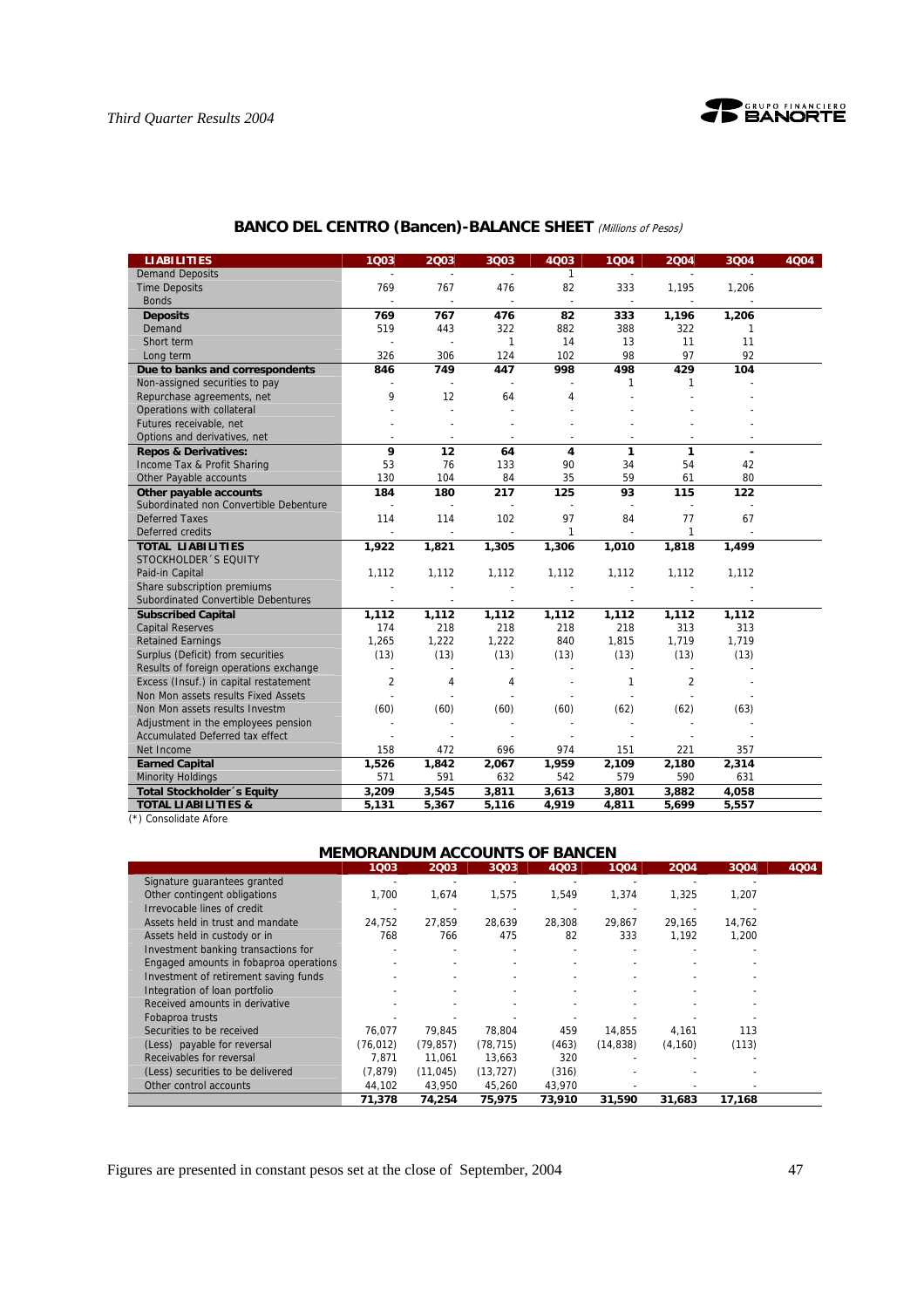

# **Annex 6. Notes to Banking Sector Financial Statements**

### **Financial Instruments and Valuation Effects 3Q04**

|                                                  | <b>BOOK</b>  | <b>MARKET</b> | <b>UNREALIZED GAIN</b> |
|--------------------------------------------------|--------------|---------------|------------------------|
| <b>NEGOTIABLE INSTRUMENTS</b>                    | <b>VALUE</b> | <b>VALUE</b>  | (LOSS)                 |
| <b>Goverment Securities</b>                      | 3,494        | 3,487         | (8)                    |
| <b>Banking Securities</b>                        | 1,934        | 1,928         | (6)                    |
| Private                                          | 289          | 289           |                        |
| <b>Commercial Paper</b>                          | 614          | 627           | 13                     |
| Swap of Coverage purposes                        | 3            | 3             |                        |
| <b>Total</b>                                     | 6,334        | 6,334         |                        |
| SECURITIES HELD FOR SALE                         |              |               |                        |
| <b>Goverment Securities</b>                      |              |               |                        |
| -Mexican Government Securities (UMS)             |              |               |                        |
| Bonds public company                             |              |               |                        |
| Eurobonds                                        | 811          | 180           | (631)                  |
| Swap of Coverage purposes                        |              |               |                        |
| <b>Total</b>                                     | 811          | 180           | (631)                  |
| <b>SECURITIES HELD TO MATURITY</b>               |              |               |                        |
| <b>Special Cetes</b>                             | 2,931        | 2,931         |                        |
| <b>Trust Bonds</b>                               |              |               |                        |
| <b>Fiduciary Rights</b>                          | 36           | 27            | (9)                    |
| <b>Bonds</b>                                     | 186          | 186           |                        |
| Mexican Government Securities (UMS) (US Dollars) | 7.187        | 7,187         |                        |
| Mexican Government Securities (UMS) (Euros)      | 400          | 400           |                        |
| <b>US Clearing Master Trust</b>                  |              |               |                        |
| Swap Private company                             |              |               |                        |
| Swap Public company                              | 1,045        | 1,045         |                        |
| Swap of Coverage purposes                        | (1,668)      | (1,668)       |                        |
| <b>Total</b>                                     | 10,117       | 10,108        | (9)                    |
| <b>TOTAL</b>                                     | 17,262       | 16,622        | (640)                  |

# **Repurchase Agreement Operations 3Q04**

(Millions of Pesos)

| <b>REPURCHASE AGREEMENT DEBTORS</b>   | <b>MARKET VALUE</b><br>(1) | <b>ASSET BALANCE</b>     |
|---------------------------------------|----------------------------|--------------------------|
| <b>Goverment Securities</b>           | 89.351                     | (87)                     |
| <b>Banking Securities</b>             | 1,818                      |                          |
| Total                                 | 91,169                     | (87)                     |
| <b>REPURCHASE AGREEMENT CREDITORS</b> | <b>MARKET VALUE</b><br>(2) | <b>LIABILITY BALANCE</b> |
| <b>Goverment Securities</b>           | 52.337                     | (76)                     |
| <b>Banking Securities</b>             | 200                        |                          |
| Total                                 | 52.537                     | 76)                      |

1) RECEIVABLES ON REPURCHASE AGREEMENT 2) PAYABLES ON REPURCHASE AGREEMENT

# **Non-governmental Financial Instruments above by 5% of Net Capital 3Q04**

(Millions of Pesos)

| <b>INDUSTRY</b> | <b>INVESTMENT INSTRUMENT</b> | <b>AMOUNT</b> | % NET<br><b>CAPITAL</b> |
|-----------------|------------------------------|---------------|-------------------------|
| <b>BANSAN</b>   | <b>Term Deposits</b>         | 920           | 5.2%                    |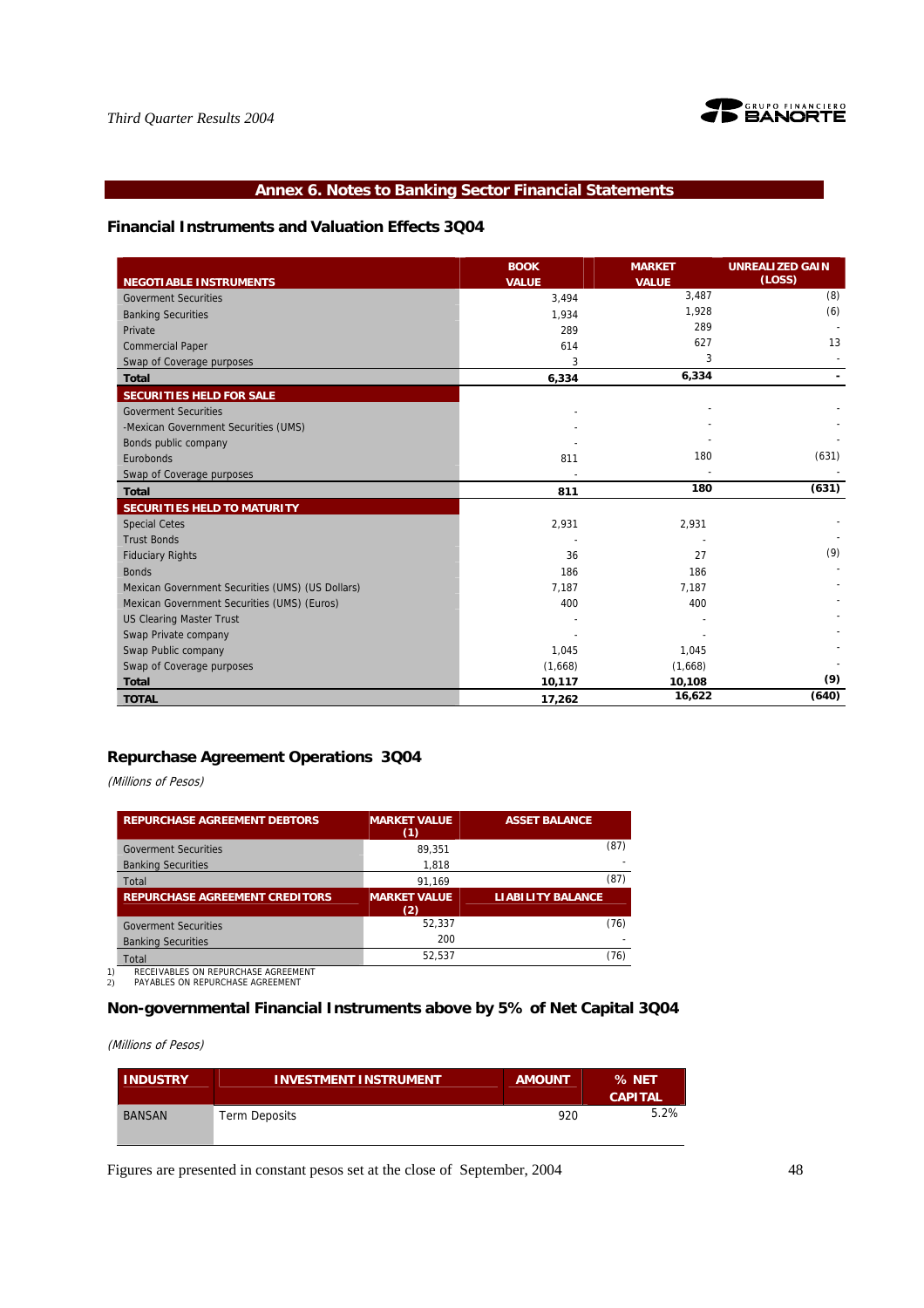



## **Loan Portfolio**

| (Million of Pesos)                                                                                                                         | <b>LOCAL CURRENCY(*)</b> |         | <b>FOREIGN CURRENCY</b> |                          | <b>TOTAL</b>  |         |  |
|--------------------------------------------------------------------------------------------------------------------------------------------|--------------------------|---------|-------------------------|--------------------------|---------------|---------|--|
|                                                                                                                                            | 3Q03                     | 3004    | 3Q03                    | 3Q04                     | 3Q03          | 3Q04    |  |
| <b>Performing Loans</b>                                                                                                                    |                          |         |                         |                          |               |         |  |
| Commercial                                                                                                                                 | 23,983                   | 30,562  | 8,937                   | 6,383                    | 32,920        | 36,945  |  |
| <b>Financial Intermediaries</b>                                                                                                            | 3,013                    | 3,058   | 811                     | 202                      | 3,820         | 3,260   |  |
| Consumer                                                                                                                                   | 8,109                    | 10,783  | 6                       | 3                        | 8,114         | 10,787  |  |
| Mortgages                                                                                                                                  | 14,339                   | 17.409  |                         |                          | 14.339        | 17,409  |  |
| <b>Goverment Entities</b>                                                                                                                  | 88,251                   | 74,401  | 751                     | 648                      | 89.002        | 75,049  |  |
| Fobaproa                                                                                                                                   | 7,184                    | 6,878   | (205)                   |                          | 6,980         | 6,878   |  |
| <b>Total</b>                                                                                                                               | 144,878                  | 143,092 | 10,300                  |                          | 7,236 155,178 | 150,328 |  |
| <b>Past Due Loans</b>                                                                                                                      |                          |         |                         |                          |               |         |  |
| Commercial                                                                                                                                 | 1,152                    | 547     | 810                     | 381                      | 1.962         | 928     |  |
| <b>Financial Intermediaries</b>                                                                                                            |                          |         |                         |                          |               |         |  |
| Consumer                                                                                                                                   | 395                      | 501     |                         | $\tilde{\phantom{a}}$    | 395           | 501     |  |
| <b>Mortgages</b>                                                                                                                           | 1,216                    | 1,324   |                         | $\overline{\phantom{a}}$ | 1,216         | 1,324   |  |
| <b>Goverment Entities</b>                                                                                                                  | 8                        | 14      |                         |                          | 8             | 14      |  |
| <b>Total</b>                                                                                                                               | 2,772                    | 2,386   | 810                     | 381                      | 3,582         | 2,767   |  |
| <b>Total Propietary Loans</b>                                                                                                              | 147,650                  | 145,478 | 11,111                  | 7,617                    | 158,760       | 153,095 |  |
| % Past Due Loans                                                                                                                           | 1.9%                     | 1.6%    | 7.3%                    | 5.0%                     | 2.3%          | 1.8%    |  |
| (*) Includes valued UDIS<br>(1) Excludes Fobaproa-IPAB notes and loan to IPAB that are accounted in the Loans to Government Entities line. |                          |         |                         |                          |               |         |  |

(2) Includes Fobaproa promissory notes and loans to IPAB registered in Government Entities. Note: There is no scheme for Mortgage Earnings.

### **Cost and Balances of FINAPE, FOPIME, Mortgage UDIS and Mortgage FOVI loan portfolios as of 3Q04**

|                     | <b>TOTAL</b>  |                  |
|---------------------|---------------|------------------|
| (Millions of Pesos) | <b>PERIOD</b> | <b>BALANCE</b>   |
|                     | <b>COST</b>   | <b>LOAN</b>      |
|                     |               | <b>PORTFOLIO</b> |
| <b>FINAPE</b>       | 1.5           | 9.2              |
| <b>FOPYME</b>       | 2.9           | 9.0              |
| Mortgage UDIS       | 36.1          | 97.4             |
| Mortgage FOVI       | 46.7          | 57.5             |
|                     | 87.2          | 173.1            |

The quarter ending with a balance of Ps 173.1 million pesos in debtors support programs with a cost of the period of Ps 87.2 million. The 99% of this portfolio are concentrated in Banorte.

## **Past Due Loans Variations as of 3Q04**

| <b>Past Due Loans</b>         |                                              |       |
|-------------------------------|----------------------------------------------|-------|
| Balance as of June 30,04      |                                              | 2,831 |
|                               | Performing loans to Past due loans transfers | 676   |
|                               | Renewals                                     | (7)   |
|                               | <b>Cash Collections</b>                      | (169) |
|                               | <b>Discounts</b>                             | (7)   |
|                               | Charge Offs                                  | (373) |
|                               | Foreclosures                                 |       |
|                               | Past due loans to Performing loans transfers | (3)   |
|                               | Exchange Adjustment                          | (190) |
| Balance as of September 30,04 |                                              | 9     |
|                               |                                              | 2,767 |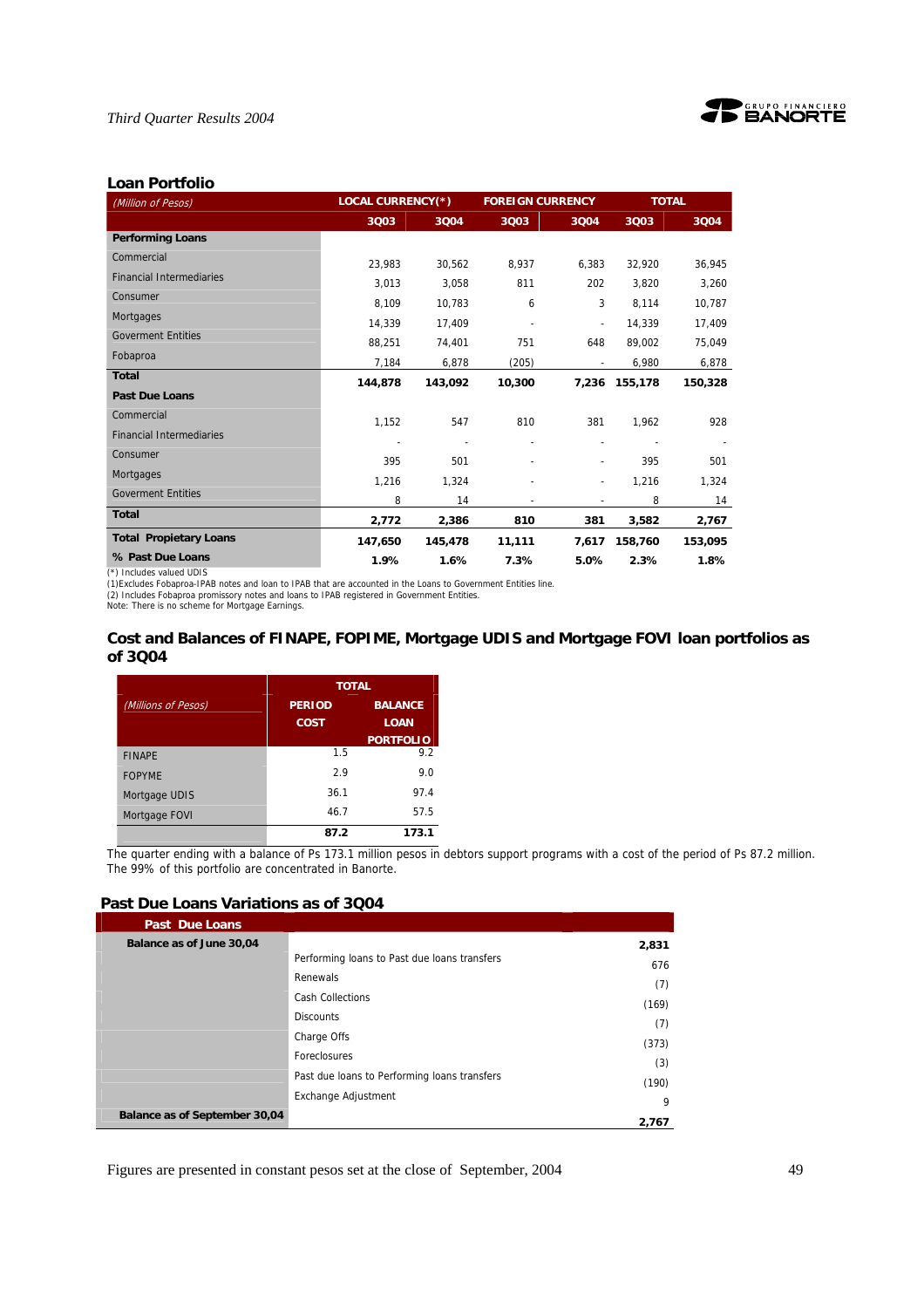

### **Troubled Portfolio 3Q04**

 The National Banking and Securities Commission (CNByV) accepted the Proposal of the Bankers Association of Mexico (ABM), to consider as a Troubled Portfolio the D and E risk grades of the portfolio classification. The following table shows the troubled portfolio.

| (Millions of Pesos)              | <b>TOTAL</b> |
|----------------------------------|--------------|
| <b>Troubled Portfolio</b>        | 1.795        |
| <b>Total Loans</b>               | 153.095      |
| Troubled Portfolio / Total Loans | 1.3%         |

### **Fobaproa**

| (Millions of Pesos)                                                                                                                                                                                                                                            | <b>REMAINING CONTINGENCIES</b> |                               |  |  |  |  |
|----------------------------------------------------------------------------------------------------------------------------------------------------------------------------------------------------------------------------------------------------------------|--------------------------------|-------------------------------|--|--|--|--|
|                                                                                                                                                                                                                                                                | LOS(1)<br><b>SHARING</b>       | INCENTIVE(1)<br><b>SCHEME</b> |  |  |  |  |
| Gross Fobaproa notes balance                                                                                                                                                                                                                                   | 8,173                          | $4.778^{(2)}$                 |  |  |  |  |
| - Cash recoveries                                                                                                                                                                                                                                              | 83                             | $13^{(2)}$                    |  |  |  |  |
| Repossesed assets                                                                                                                                                                                                                                              | Ξ                              | Ξ                             |  |  |  |  |
| $=$ Balance net of recoveries                                                                                                                                                                                                                                  | 8,090                          | 4,765                         |  |  |  |  |
| Contingency before reserves<br>- Reserves                                                                                                                                                                                                                      | 2,158<br>2,158                 | 361<br>361                    |  |  |  |  |
| $=$ Remaining contingencies<br>$\sim$ . The set of the set of the set of the set of the set of the set of the set of the set of the set of the set of the set of the set of the set of the set of the set of the set of the set of the set of the set of the s |                                |                               |  |  |  |  |

1) Includes only cash recoveries.

2) Included in Loss Sharing program.

Banorte provisioned Ps 32 million through the Income Statement during the quarter to keep 100% provisioned on the FOBAPROA-IPAB Loss Sharing program and Incentive Scheme. Cash recoveries in the Loss Sharing program represented 1% of Banorte's Gross FOBAPROA-IPAB notes balance.

#### **Fobaproa Notes Integration 3Q04**

| (Millions of Pesos)                                       | <b>BANORTE</b>                                                   |                                                 |                               |                                   | <b>BANCEN</b>                   |                                 | <b>BANPAIS</b>                | <b>BANKING</b><br><b>SECTOR</b> |
|-----------------------------------------------------------|------------------------------------------------------------------|-------------------------------------------------|-------------------------------|-----------------------------------|---------------------------------|---------------------------------|-------------------------------|---------------------------------|
|                                                           | <b>LOSS</b><br><b>SHARING</b><br><b>LOCAL</b><br><b>CURRENCY</b> | <b>LOSS</b><br><b>SHARING</b><br><b>DOLLARS</b> | <b>WITHOUT</b><br><b>RISK</b> | <b>INCENTIVE</b><br><b>SCHEME</b> | <b>LOCAL</b><br><b>CURRENCY</b> | <b>LOCAL</b><br><b>CURRENCY</b> | <b>DOLLARS</b>                | <b>TOTAL</b>                    |
| Gross Balance<br>- Checking account balance<br>- Reserves | 8,173<br>82<br>2,158                                             | $\sim$                                          | 1,310(1)                      | (1)<br>(1)<br>361                 | -                               | ٠<br>$\overline{\phantom{a}}$   | ٠<br>$\overline{\phantom{a}}$ | 9,483<br>86<br>2,519            |
| $=$ Net Balance<br><b>Interest Rate</b>                   | 5,933<br>CETES 91-1.35                                           | LIBOR 6M+1 CETES 91                             | 1,310                         | (361)<br>N.A.                     | N.A.                            | ٠                               | ٠                             | 6,878                           |
| Maturity<br>Remaining Contingencies                       | 2005<br>-0-                                                      | 2006<br>-0-                                     | 2006<br>No exist              | 2005/2006<br>-0-                  | N.A.<br>No exist                | $\overline{\phantom{a}}$        | -                             |                                 |

1) Ps 4,778 and Ps13, Gross Balance and Checking account balance of Incentive Scheme are included in Loss Sharing. N.A.- Not Applicable

#### **ORIGIN OF THE NOTES**

The source of the Fobaproa-IPAB notes is different as each was given for different objectives, according to the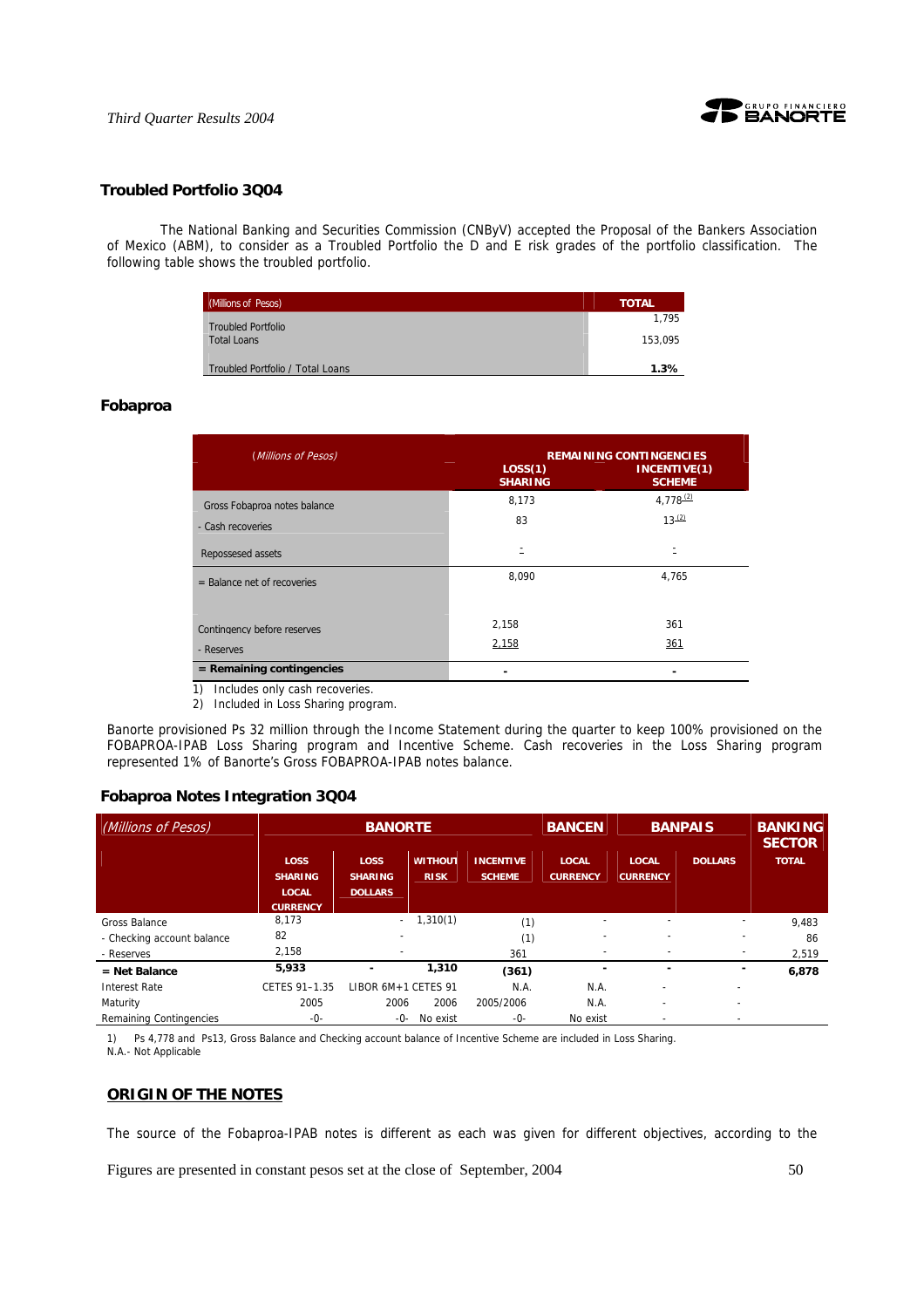

# following list:

| <b>FOBAPROA NOTES</b> | <b>YEAR</b> | ORIGIN                    |
|-----------------------|-------------|---------------------------|
| <b>BANORTE</b>        |             |                           |
| LOSS SHARING          | 1995-1996   | Sale of Loans to Fobaproa |
| WITHOUT RISK          | 1996        | Sale of Loans to Fobaproa |
| <b>BANPAIS</b>        | 1996-1997   | Reorganization            |
| SIMPLE CREDIT         | 2000        | Reorganization            |
| BANCRECER             | 1999        | Reorganization            |

# **SIGNIFICANCE IN BANORTE BALANCE**

|                | 1997  | 1998  | 1999  | 2000  | 2001  | 2002  | 2003  | 3004  |
|----------------|-------|-------|-------|-------|-------|-------|-------|-------|
| % Total Loans  | 70.9% | 64.6% | 63.5% | 58.7% | 55.5% | 55.7% | 50.8% | 47.1% |
| % Total Assets | 60.6% | 53.5% | 43.7% | 46.7% | 44.5% | 43.5% | 36.5% | 34.0% |

# **Deferred Taxes 3Q04**

| (Millions of Pesos)                                                                             |            |            |            |
|-------------------------------------------------------------------------------------------------|------------|------------|------------|
| <b>ASSETS</b>                                                                                   | <b>ISR</b> | <b>PTU</b> | <b>NET</b> |
| Allowance for loan losses (not deducted)                                                        |            |            |            |
| Tax loss carryforwards                                                                          | 374        |            | 374        |
| Deficit from retirement obligations                                                             | 207        | 63         | 269        |
| Non deductible provisions and accumulative income                                               | 44         | 13         | 58         |
| Reserves for BN+BCR integration expenses                                                        | 9          | 3          | 12         |
| <b>Obligations FOBAPROA, Net</b>                                                                | 688        |            | 688        |
| <b>Others</b>                                                                                   |            |            |            |
| <b>Total Assets</b>                                                                             | 1,322      | 79         | 1,401      |
| <b>LIABILITIES</b>                                                                              |            |            |            |
| Accrued interest and inflationary component of Fixed Assets,<br>Foreclosed, Intangible & Others | (331)      | (44)       | (374)      |
| <b>Total liabilities</b>                                                                        | (331)      | (44)       | (374)      |
| Assets (Liabilities) Accumulated Net                                                            | 992        | 35         | 1.027      |

# **Long term debt as of 3Q04**

| <b>TYPE OF DEBT</b>                                | <b>CURRE</b><br><b>NCY</b> | <b>DATE</b><br><b>OF</b><br><b>ISSUE</b> | <b>AMOUNT</b><br>(P <sub>S</sub> ) | ORIGINAL<br><b>AMOUNT</b><br>(Millons Ps.<br><b>DIS o UDIS)</b> | <b>TERM</b> | <b>INTEREST</b><br><b>RATE</b> | <b>MATURITY</b> | <b>INTEREST</b><br><b>PAYMENT</b> |
|----------------------------------------------------|----------------------------|------------------------------------------|------------------------------------|-----------------------------------------------------------------|-------------|--------------------------------|-----------------|-----------------------------------|
| <b>BANORTE</b>                                     |                            |                                          |                                    |                                                                 |             |                                |                 |                                   |
| CD's- Banorte U01001                               | <b>UDIS</b>                | 11-Ene-01                                | 313                                | 90                                                              | 10 years    | 8.13%                          | 30-Dic-10       | $E/182$ days                      |
| Non Convertible Subordinate Bonds<br>-OBanorte 02D | Ps                         | 28-Nov-02                                | 1.274                              | 1,136                                                           | 10 years    | 8.00%                          | 28-Nov-12       | $E/182$ days                      |
| Certificados - Banorte M7001                       | Ps                         | 27-Ene-03                                | 100                                | 100                                                             | 3 years     | TIIE-0.25%                     | 10-Jul-06       | $E/28$ days                       |
| Step-Up Subordinated Callable<br>Notes Due 2014    | DIs                        | 17-Feb-04                                | 3,417                              | 300                                                             | 10 years    | 5.875 %                        | 17-Feb-14       | $E/180$ days                      |
| CD's Serie 1999-2B                                 | DIs                        | 15-Jul-99                                | 121                                | 25                                                              | 7 years     | 9.49%                          | $15 -$ Jul-06   | Monthly                           |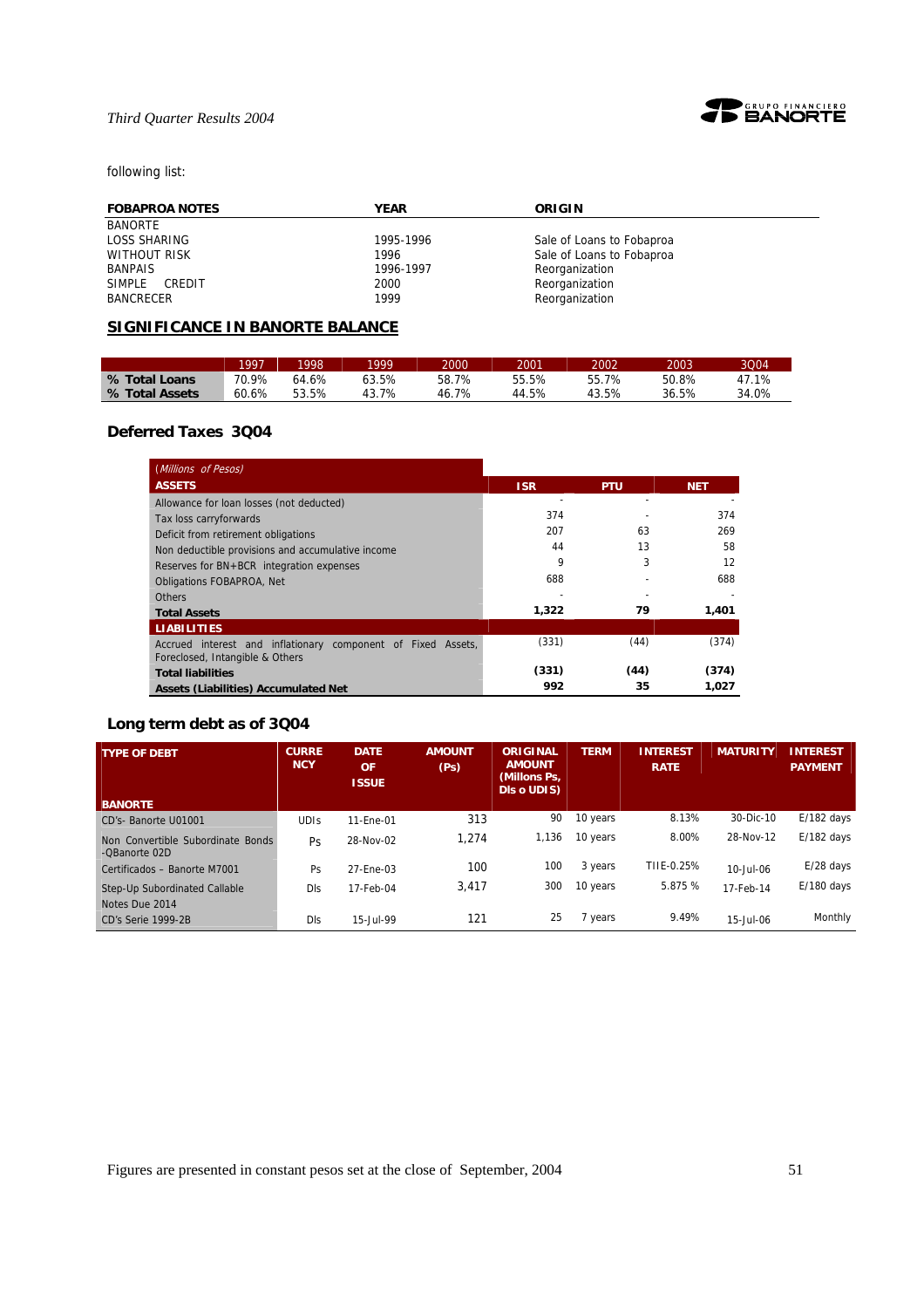



# **Bank and Other entities loans as of 3Q04**

| (Millions of Pesos)                                     | <b>LOCAL</b><br><b>CURRENCY</b> | <b>INTERE</b><br><b>ST RATE</b> | <b>TERM</b><br>(DAYS) | <b>FOREIGN</b><br><b>CURRENCY</b> | <b>INTEREST</b><br><b>RATE</b> | <b>TERM</b><br>(DAYS)    | <b>TOTAL</b> |
|---------------------------------------------------------|---------------------------------|---------------------------------|-----------------------|-----------------------------------|--------------------------------|--------------------------|--------------|
| <b>LOANS FROM LOCAL BANKS</b>                           |                                 |                                 |                       | 426                               | $L+6$                          | 435                      | 426          |
| LOANS FROM FOREIGN BANK CONCERTED FROM<br>THE COUNTRY   |                                 |                                 |                       |                                   |                                |                          |              |
| LOANS FROM FOREIGN BANK CONCERTED FROM<br><b>CAYMAN</b> |                                 |                                 |                       | 346                               | 2.18                           | 896                      | 346          |
| <b>SECURITIZATION</b>                                   |                                 |                                 |                       | 120                               | 9.49                           | 344                      | 120          |
| <b>LOANS FROM DEVELOPING BANKS</b>                      | 248                             | 14.41                           | 679                   | 516                               | 3.95                           | 612                      | 764          |
| <b>LOANS FROM PUBLIC FUNDS</b>                          | 6,866                           | 6.64                            | 641                   | 277                               | 3.04                           | 540                      | 7,143        |
| <b>LOANS FROM BANKS</b>                                 | 8.800                           | 6.02                            | 6                     | $\overline{\phantom{a}}$          | $\overline{\phantom{a}}$       | $\overline{\phantom{a}}$ | 8,800        |
| <b>CALL MONEY</b>                                       | 1,415                           | 6.55                            |                       |                                   |                                |                          | 1,415        |
| LOANS FROM FIDUCIARY FUNDS                              | 3,847                           | 9.16                            | 8,354                 |                                   |                                |                          | 3,847        |
| PROVISIONS FOR INTEREST                                 | 40                              | N.A.                            | N.A.                  | $\overline{\phantom{a}}$          | $\overline{\phantom{a}}$       | $\overline{\phantom{a}}$ | 40           |
|                                                         | 21,216                          |                                 |                       | 1,685                             |                                |                          | 22,901       |

# **Trading Income 3Q04**

(Millones de Pesos)

| <b>VALUATION EFFECTS</b>                       | <b>NET</b>     |
|------------------------------------------------|----------------|
| Negotiable Instruments                         | 8              |
| Repurchase                                     | $\mathbf{1}$   |
| <b>Futures</b>                                 | $\overline{4}$ |
| Foreign Currency Forwards                      | $\overline{4}$ |
| Options                                        | 1              |
| <b>Futures</b>                                 | 6              |
| Securities Ioans                               |                |
| Range                                          |                |
| <b>Inflation Adjustment</b>                    |                |
| <b>Total</b>                                   | 24             |
| <b>RESULTS FROM BUYING AND SELLING</b>         |                |
| <b>Negotiable Instruments</b>                  | 233            |
| Securities Held for Sell                       | (53)           |
| <b>Inflation Adjustment</b>                    |                |
| <b>Total of Buying and Selling Instruments</b> | 181            |
| <b>FX Spot</b>                                 | 157            |
| <b>FX Forwards</b>                             | 3              |
| <b>FX Futures</b>                              |                |
| <b>FX Futures TIIE</b>                         |                |
| <b>Forwards</b>                                | $\mathfrak{D}$ |
| Trading currencies securitization              | 173            |
| Compra Venta de Metales                        | 1              |
| <b>Total of Foreign Exchange</b>               | 336            |
| <b>Inflation Adjustment</b>                    | 9              |
| <b>Total of Buying and Selling</b>             | 526            |
| <b>TOTAL TRADING INCOME</b>                    | 550            |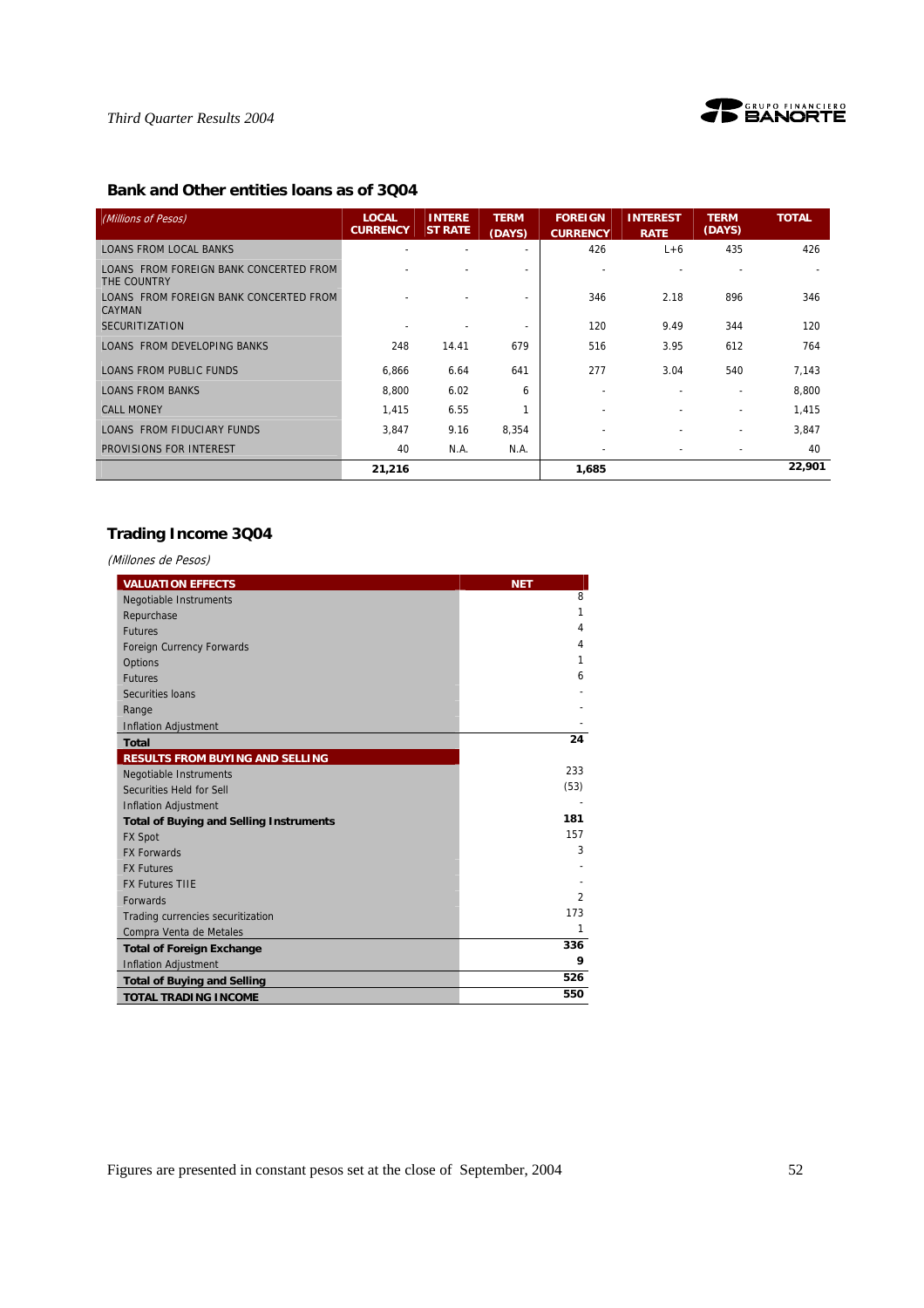

# **US Dollar Assets and Liabilities**

| <b>US Dollar Assets and Liabilities</b><br>(Millions of Dollars) | 3003  | 3004  |
|------------------------------------------------------------------|-------|-------|
| <b>Assets</b>                                                    |       |       |
| Cash                                                             | 41    | 45    |
| Deposits on Foreign Banks                                        | 312   | 365   |
| <b>Intergroup Deposits</b>                                       |       |       |
| <b>USCP</b>                                                      | 96    | 51    |
| <b>Remittances Securitization Trust</b>                          | 15    | 7     |
| Investment portfolio                                             | 641   | 754   |
| Loan portfolio                                                   | 979   | 728   |
| Fobaproa - IPAB Notes(1)                                         | (28)  | (18)  |
| <b>Cross Currency Swaps</b>                                      |       | 301   |
| Foreign Exchange Derivatives                                     | 73    | 107   |
| <b>Fx Position</b>                                               |       | 371   |
| Other assets                                                     | 17    | 15    |
| <b>Total Assets</b>                                              | 2,147 | 2,725 |
| Liabilities                                                      |       |       |
| <b>Retail Deposits</b>                                           | 993   | 1,242 |
| Market Issues                                                    | 34    | 11    |
| Loans from Banks                                                 | 93    | 68    |
| <b>Intergroup Funding</b>                                        |       |       |
| <b>Development Banks</b>                                         | 83    | 70    |
| <b>Cross Currency Swaps</b>                                      | 686   | 780   |
| Deferred payments                                                |       |       |
| <b>Loan Loss Reserves</b>                                        | 99    | 49    |
| <b>Subordinated Debentures</b>                                   | 112   | 411   |
| Foreign Exchange Derivatives                                     | 5     | 27    |
| <b>Fx Position</b>                                               | 17    |       |
| Other liabilities                                                | 25    | 68    |
| <b>Total Liabilities</b>                                         | 2,147 | 2,725 |

(1) The balance is net of Fobaproa checking accounts.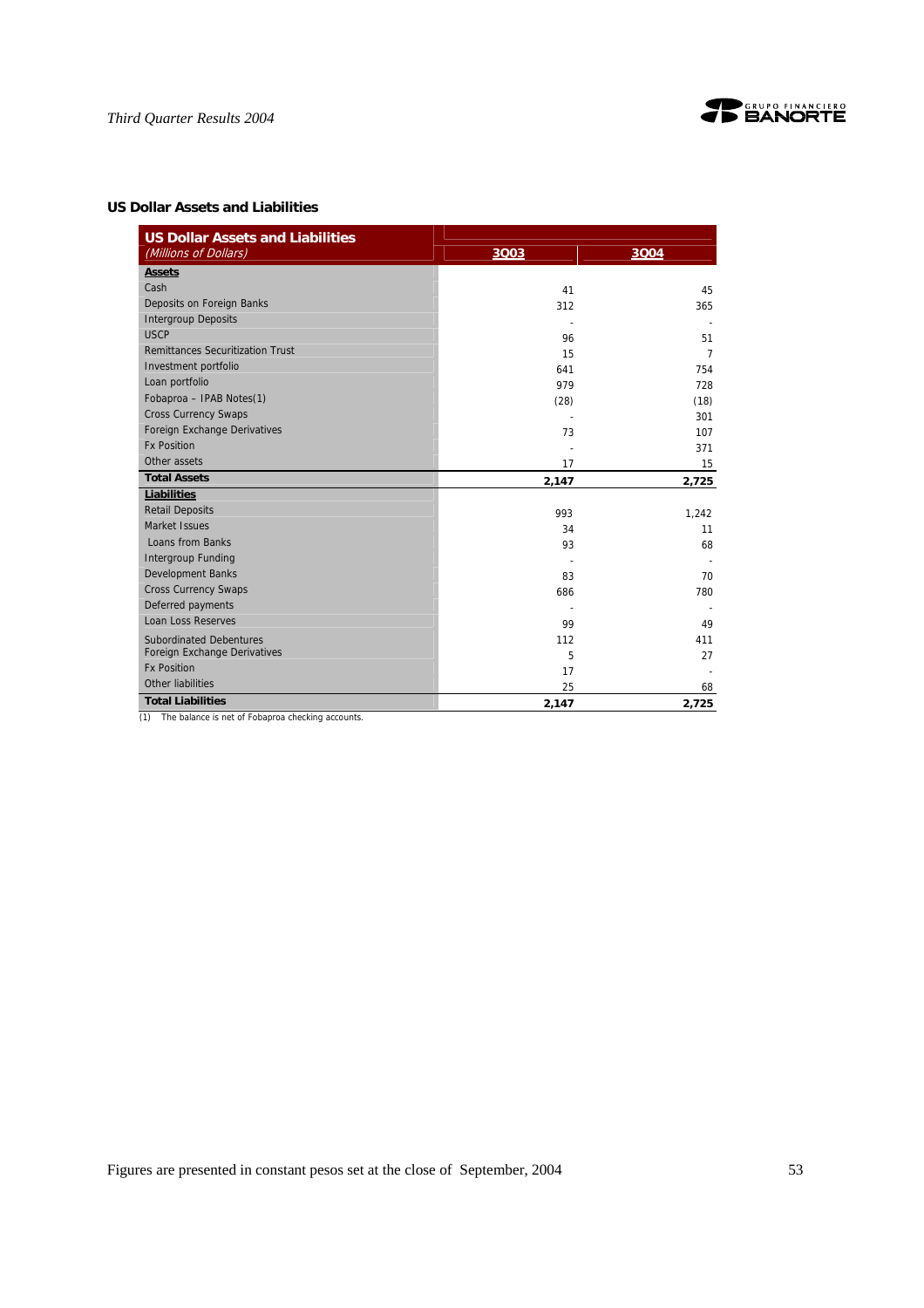

#### **Banco Mercantil del Norte, S.A.**

#### **AD1.- CAPITALIZATION RATIO**

Breakdown of capitalization ratio for credit risk assets as well as assets subject to credit and market risk.

Net Capital to Credit Risk Assets: 16.1%

Net Capital to Assets subject to Credit and Market Risk: 13.9%

### **AD2.- CAPITAL INTEGRATION**

The net capital, divided by the basic and supplementary capital, as well as a brief integration of both broken down with the most important elements that make them up. The following should be incorporated as the minimum concepts relative to capital integration:

| Net Capital: 14,953                                                                                    |        |                                   |       |  |
|--------------------------------------------------------------------------------------------------------|--------|-----------------------------------|-------|--|
| <b>Tier 1 Capital</b>                                                                                  | 10.527 | <b>Tier 2 Capital</b>             | 4,426 |  |
| <b>Stockholders Equity</b>                                                                             | 10.504 | <b>Capitalization Instruments</b> | 3,325 |  |
| Subordinated debt and Capitalization Instruments                                                       | 1.312  | (+) General Preventive Reserves   | 1,101 |  |
| Deferred for Tier 1                                                                                    | 1,062  |                                   |       |  |
| (-) Investment in Subordinated debt                                                                    |        |                                   |       |  |
| (-) Investment in Financial Institutions                                                               | 117    |                                   |       |  |
| (-) Investment in Non-Financial Institutions                                                           | 545    |                                   |       |  |
| $\left($ .) Financing granted for the acquisition of shares of the bank<br>or other Group subsidiaries |        |                                   |       |  |
| (-) Excess on deferred taxes                                                                           | 1,062  |                                   |       |  |
| (-) Restructuring Charges and others intangibles                                                       | 626    |                                   |       |  |
| (-) Others Assets                                                                                      |        |                                   |       |  |

# **AD3.- RISK ASSETS**

Amount of weighted assets with market risk and credit risk.

| Market risk weighted assets: 14,753                               | <b>Weighted Assets</b> | <b>Required</b><br>Capital |
|-------------------------------------------------------------------|------------------------|----------------------------|
| Peso Nominal interest rate operations                             | 9.223                  | 738                        |
| Peso or UDI real interest rate operations                         | 105                    |                            |
| Interest rate operations in foreign currency with<br>nominal rate | 4.387                  | 351                        |
| Position in UDIS or with a return indexed to inflation            |                        |                            |
| Positions in foreign currency or indexed to the FX<br>rate        | 1.037                  | 83                         |
| Positions in share or index to the price of securities            |                        |                            |

| <b>Credit Risk-Weighted Assets:</b> | <b>Weighted Assets</b> | <b>Required</b><br>Capital |
|-------------------------------------|------------------------|----------------------------|
| Group 1 (risk weight 0%)            |                        |                            |
| Others (risk weight 2.5%)           |                        |                            |
| Others (risk weight 10%)            |                        |                            |
| Group 2 (risk weight I 20%)         | 2.691                  | 215                        |
| Others (risk weight 50%)            |                        |                            |
| Others (risk weight 75%)            |                        |                            |
| Group 3 (risk weight 100%)          | 84.979                 | 6.798                      |
| Others (risk weight 112%)           |                        |                            |
| Others (risk weight 115%)           |                        |                            |
| Others (risk weight 150%)           |                        |                            |
| Others                              | 4.989                  | 399                        |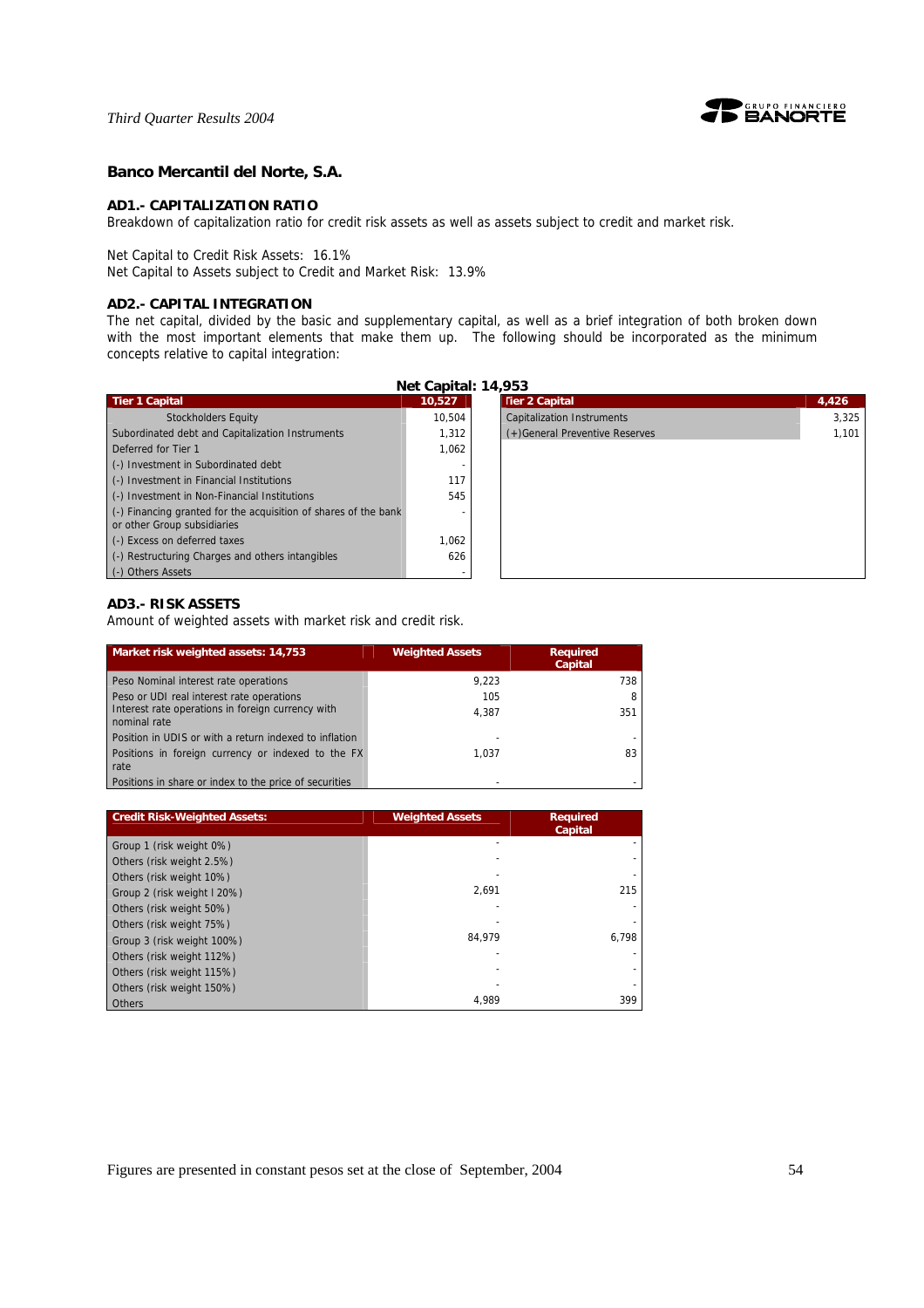

### **Banco del Centro, S.A.**

#### **AD1.- CAPITALIZATION RATIO**

Breakdown of capitalization ratio for credit risk assets as well as assets subject to credit and market risk.

Net Capital to Credit Risk Assets:91.4%

Net Capital to Assets subject to Credit and Market Risk: 32.3%

#### **AD2.- CAPITAL INTEGRATION**

The net capital, divided by the basic and supplementary capital, as well as a brief integration of both broken down with the most important elements that make them up. The following should be incorporated as the minimum concepts relative to capital integration:

| Net Capital: 2,793                                                                                     |       |                                   |  |  |
|--------------------------------------------------------------------------------------------------------|-------|-----------------------------------|--|--|
| <b>Tier 1 Capital</b>                                                                                  | 2,755 | <b>Tier 2 Capital</b>             |  |  |
| Stockholders Equity                                                                                    | 3,426 | <b>Capitalization Instruments</b> |  |  |
| Subordinated debt and Capitalization Instruments                                                       |       | (+) General Preventive Reserves   |  |  |
| Deferred for Tier 1                                                                                    |       |                                   |  |  |
| (-) Investment in Subordinated debt                                                                    |       |                                   |  |  |
| (-) Investment in Financial Institutions                                                               | 672   |                                   |  |  |
| (-) Investment in Non-Financial Institutions                                                           |       |                                   |  |  |
| $\left($ .) Financing granted for the acquisition of shares of the bank or<br>other Group subsidiaries |       |                                   |  |  |
| (-) Excess on deferred taxes                                                                           |       |                                   |  |  |
| (-) Restructuring Charges and others intangibles                                                       |       |                                   |  |  |
| (-) Others Assets                                                                                      |       |                                   |  |  |

### **AD3.- RISK ASSETS**

Amount of weighted assets with market risk and credit risk.

| Market risk Weighted Assets: 5,584                                | <b>Weighted Assets</b> | <b>Required</b><br>Capital |
|-------------------------------------------------------------------|------------------------|----------------------------|
| Peso Nominal interest rate operations                             | 5.351                  | 428                        |
| Peso or UDI real interest rate operations                         | 225                    | 18                         |
| Interest rate operations in foreign currency with<br>nominal rate | 6                      |                            |
| Position in UDIS or with a return indexed to inflation            | $\mathcal{P}$          |                            |
| Positions in foreign currency or indexed to the FX<br>rate        | -                      |                            |
| Positions in share or index to the price of securities            |                        |                            |

| <b>Credit Risk-Weighted Assets: 3,055</b> | <b>Weighted Assets</b> | <b>Required</b><br>Capital |
|-------------------------------------------|------------------------|----------------------------|
| Group 1 (risk weight 0%)                  |                        |                            |
| Others (risk weight 2.5%)                 |                        |                            |
| Others (risk weight 10%)                  |                        |                            |
| Group 2 (risk weight I 20%)               | 127                    | 10                         |
| Others (risk weight 50%)                  |                        |                            |
| Others (risk weight 75%)                  |                        |                            |
| Group 3 (risk weight 100%)                | 2.865                  | 229                        |
| Others (risk weight 112%)                 |                        |                            |
| Others (risk weight 115%)                 |                        |                            |
| Others (risk weight 150%)                 |                        |                            |
| Others                                    | 63                     |                            |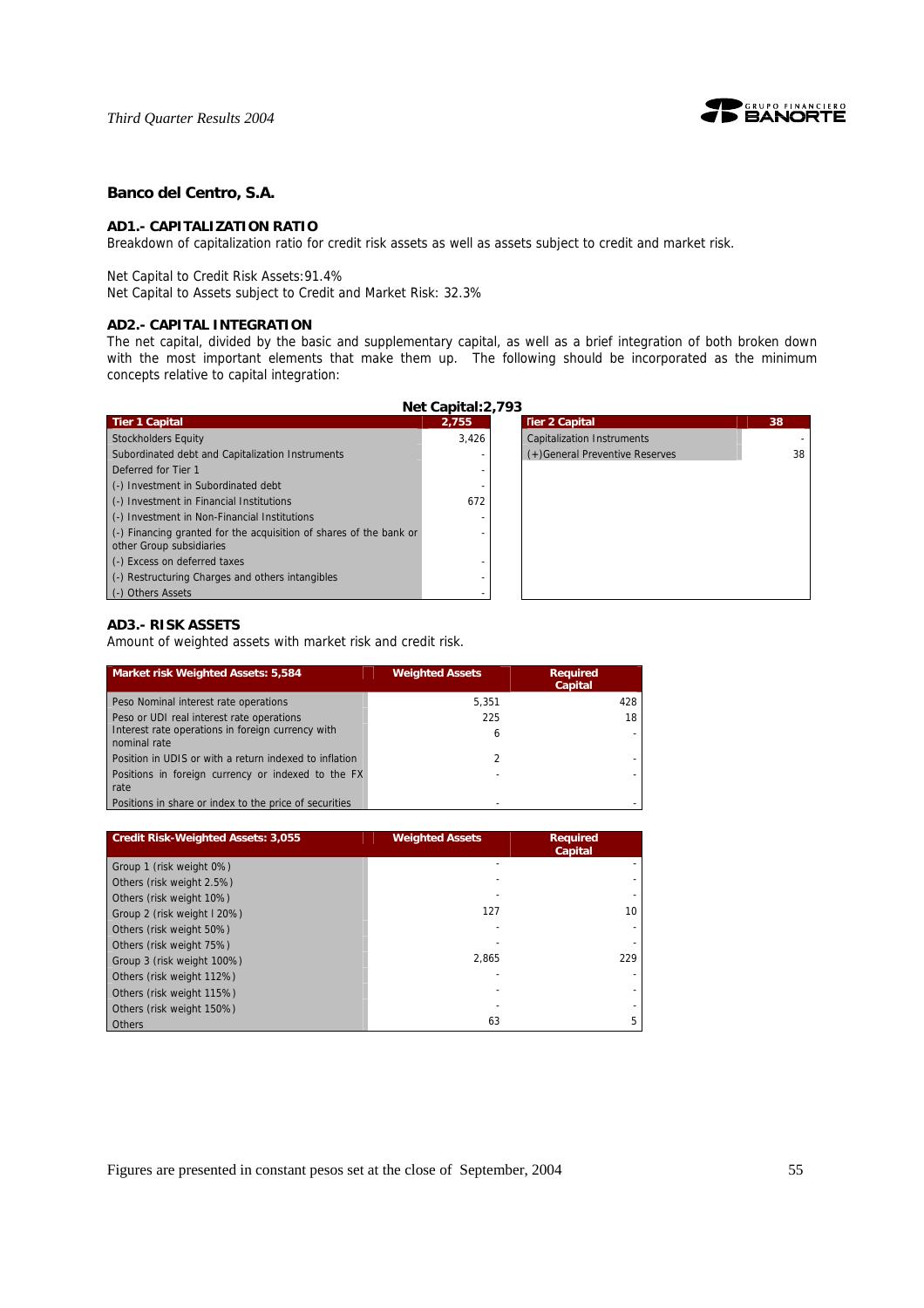

#### **Risk Management**

#### **Market Risk**

The Banking Sector of Grupo Financiero Banorte, S.A. has been apply the non-parametric historical simulation method to estimate the Value at Risk (VaR). This new methodology is used both to calculate the market risk as well as to set and control internal limits, considering a two-tail 99% reliability level, besides being multiplied by a safety factor that depends on the behavior of the main risk factors that affect the appraisal of the Banking Sector's (BANORTE & BANCEN) current portfolios.

This method is applied to all the Banking Sector's portfolios that are exposed to variations in risk factors that can have a direct effect on their valuation (domestic interest rates, foreign interest rates, exchange rates, among others).

The VaR under this method means the potential loss for one day that could affect the loan portfolio valuation at a certain date, with a two-tail 99% reliability level assuming that the 500 immediate historical scenarios repeat in the future, multiplying said result by a safety factor that guarantees coverage of all the unforeseen volatility in the main risk factors that affect such portfolios.

The average Value at Risk (VaR) for the 3Q04 for the Banking Sector's financial instrument portfolios, including bonds, shares, money market transactions, swaps, forwards, futures, and others derived within and out of the balance, is Ps 370 million.

The VaR for other periods are as follows:

| Millions of nominal pesos         | 3Q03   | 4003   | 1004   | 2004   | 3004   |
|-----------------------------------|--------|--------|--------|--------|--------|
| Banorte VaR *                     | 166    | 217    | 258    | 293    | 366    |
| Banorte's Net Capital ***         | 11,329 | 11,739 | 15,135 | 14,595 | 14,953 |
| VaR / Banorte's Net Capital       | 1.47%  | 1.85%  | 1.70%  | 2.01%  | 2.45%  |
|                                   |        |        |        |        |        |
| Bancen VaR <sup>*</sup>           | 105    | 51     | 12     | 27     | 25     |
| Bancen's Net Capital ***          | 2,453  | 2.445  | 2.603  | 2,675  | 2,793  |
| VaR / Bancen's Net Capital        | 4.28%  | 2.09%  | 0.46%  | 1.01%  | 0.90%  |
|                                   |        |        |        |        |        |
| Banking Sector's VaR <sup>*</sup> | 182    | 242    | 259    | 302    | 370    |
| Banking Sector Net Capital ****   | 13,782 | 14,184 | 17,738 | 17,270 | 17.746 |
| VaR / Banking Sector Net Capital  | 1.32%  | 1.71%  | 1.46%  | 1.75%  | 2.08%  |

Quarterly Average

\*\*\* Net Capital at the end of the period.

\*\*\*\* Banking Sector Net Capital is the sum of Banorte and Bancen's Net Capital.

The Value at Risk for the Banking Sector (BANORTE & BANCEN) takes into consideration the correlations between all the risk factors that influence portfolio appraisal, which explains the difference in the arithmetic sum of the Value at Risk per Institution.

Additionally, the Value at Risk per risk factor of the instruments portfolio described for the Banking Sector as a whole, was as follows for the third quarter of 2004:

| (Millios of pesos)     |            |
|------------------------|------------|
| <b>RISK FACTOR</b>     | <b>VaR</b> |
| Domestic interest rate | 188        |
| Foreign interest rate  | 224        |
| Exchange rate          | 273        |
| <b>Stock Exchange</b>  |            |
| <b>Eurobonds Price</b> | 222        |
| Total                  | 370        |

The VaR for each of the risk factors presented is determined by simulating 500 historical scenarios of the variables that make up each one of said factors, while keeping the variables that affect the rest of the indicated risk factors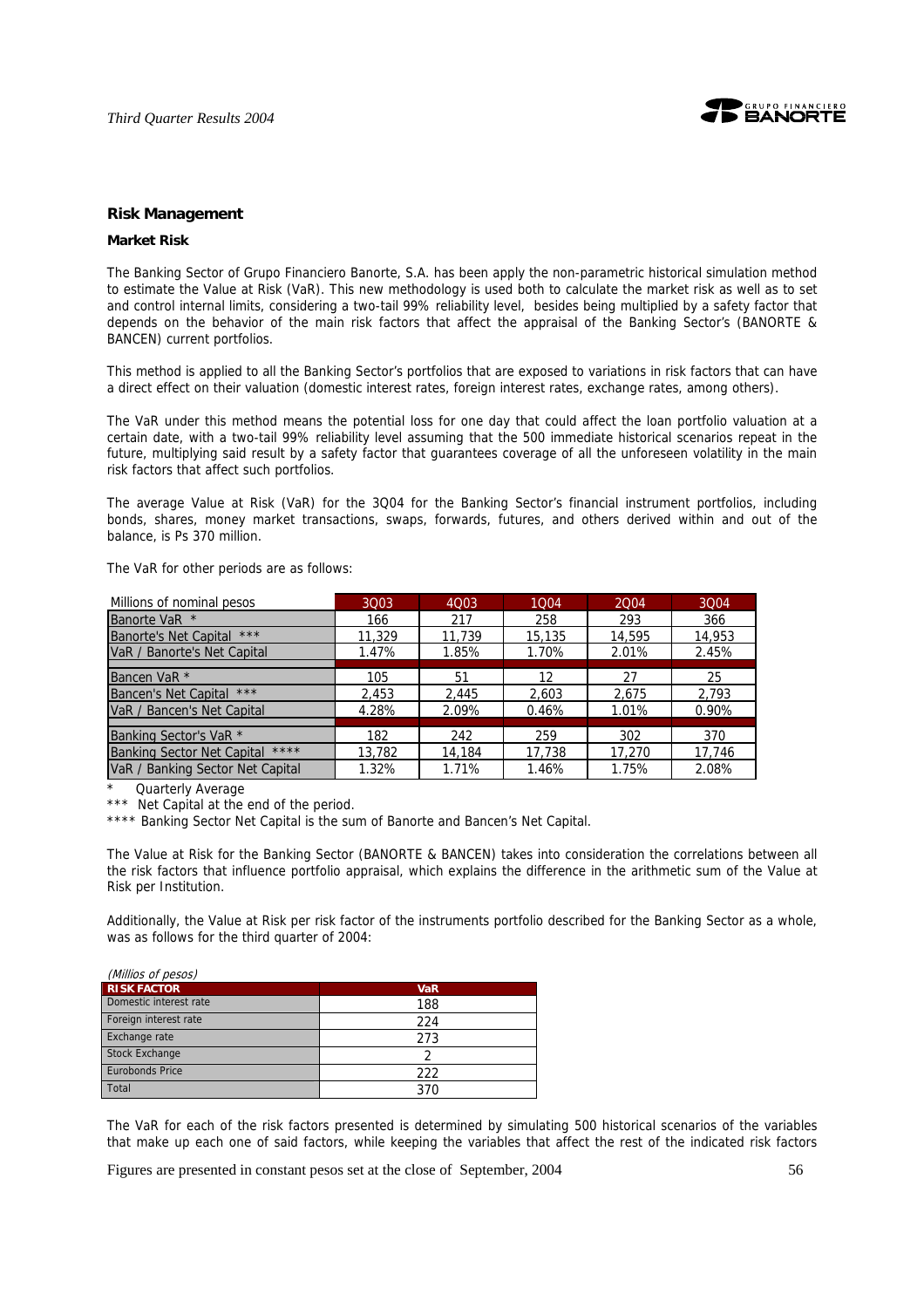

constant. The consolidated Value at Risk for the Banking sector takes into consideration the correlations of all the risk factors affecting the portfolio appraisal, which is why the sum of the Value at Risk per Institution does not match.

#### **Credit risk**

Credit risk is the risk of clients failing to meet their payments. Therefore, it is essential to correctly manage such a risk in order to maintain a quality loan portfolio.

The objectives of credit risk management at GFNorte are:

- To develop and carry out credit risk policies that are compatible with the strategic objectives of the institution.
- To support strategic decision-making, maximizing the creation of value for the stockholders and guaranteeing security for our clients.
- To set specific policies and procedures to identify the level of risk of the debtor, using said procedures as a basis for granting loans as well as for their follow-up.
- To calculate the exposure of credit risk in time, considering and evaluating the concentration of exposure by qualifying risk, geographical regions, economic activities, currency and type of product.
- To create diversification strategies of the loan portfolio, setting down its limits.
- To implement a global credit risk management supervising all the operations and aspects related to credit risk.

#### **Individual Credit risk**

Individual risk is identified and measured at GFNorte by Qualifying Credit risk, per Target Markets and pursuant to the Risk Acceptance Criteria.

Regarding the commercial loans credit risk classification, departing 1Q01, this process carried out based on Circular 1480 of the CNBV, using Banorte's Risk Internatl Classification (RIC) in order to calculate debtor rank and circualr 1480 to calculate credit ranking. For small credits, a parametric system is used. Mortgage loans, Consumer loans and Credit Cards are classified using their specific CNBV circulars.

The Target Markets and the Risk Acceptance Criteria are tools that are part of GFNorte's loan strategy which help in determining individual credit risk levels. The Target Markets are activities selected by region and economic activity, backed up by economic and quality studies of the portfolio in which Banorte is interested in placing loans. The Risk Acceptance Criteria are parameters that describe the identified risks per industry, making it possible to identify the risk implied for the bank in granting a loan to a client depending on the economic activity involved. The types of risk considered in the Risk Acceptance Criteria are financial, operation, market, company life cycle, legal and regulatory, loan experience and management quality.

#### **Portfolio Credit risk**

GFNorte has designed a portfolio credit risk method that, besides contemplating the major and latest international practices in identification, measurement, control and follow-up, has been adapted to work within the context of the Mexican Financial System.

This credit risk methodology makes it possible to know the current value of the portfolio loans (of Banco Mercantil del Norte and Banco del Centro), that is, *the loan exposure*, allowing surveillance of the risk concentration levels per risk qualification, geographical regions, economic activities, currency and type of product in order to know the portfolio's profile and take action to direct it toward a diversification which will maximize profitability with the lowest risk.

Calculating loan exposure implies generating a cash flow of each one of the loans, of both capital and interest to discount it later. This exposure is sensible to changes in the market, thereby facilitating calculations under different economic scenarios.

The method, in addition to contemplating loan exposure, takes into consideration the probability of non-compliance, the recovery level associated to each client and the classification of the debtor based on the Merton model. The probability of non-compliance is the probability that the debtor will not meet his/her debt obligation with the bank according to the originally agreed terms and conditions. The probability of non-compliance is based on the transition matrixes that GFNorte calculates from the migration of the debtor through different risk qualification levels. The recovery ratio is the percentage of total exposure that is estimated to be recovered in the debtor fails to comply. The classification of the debtor, based on the Merton model, associated the debtor's future behavior to loan and market factors on which his "credit health" depends, as determined by statistical techniques.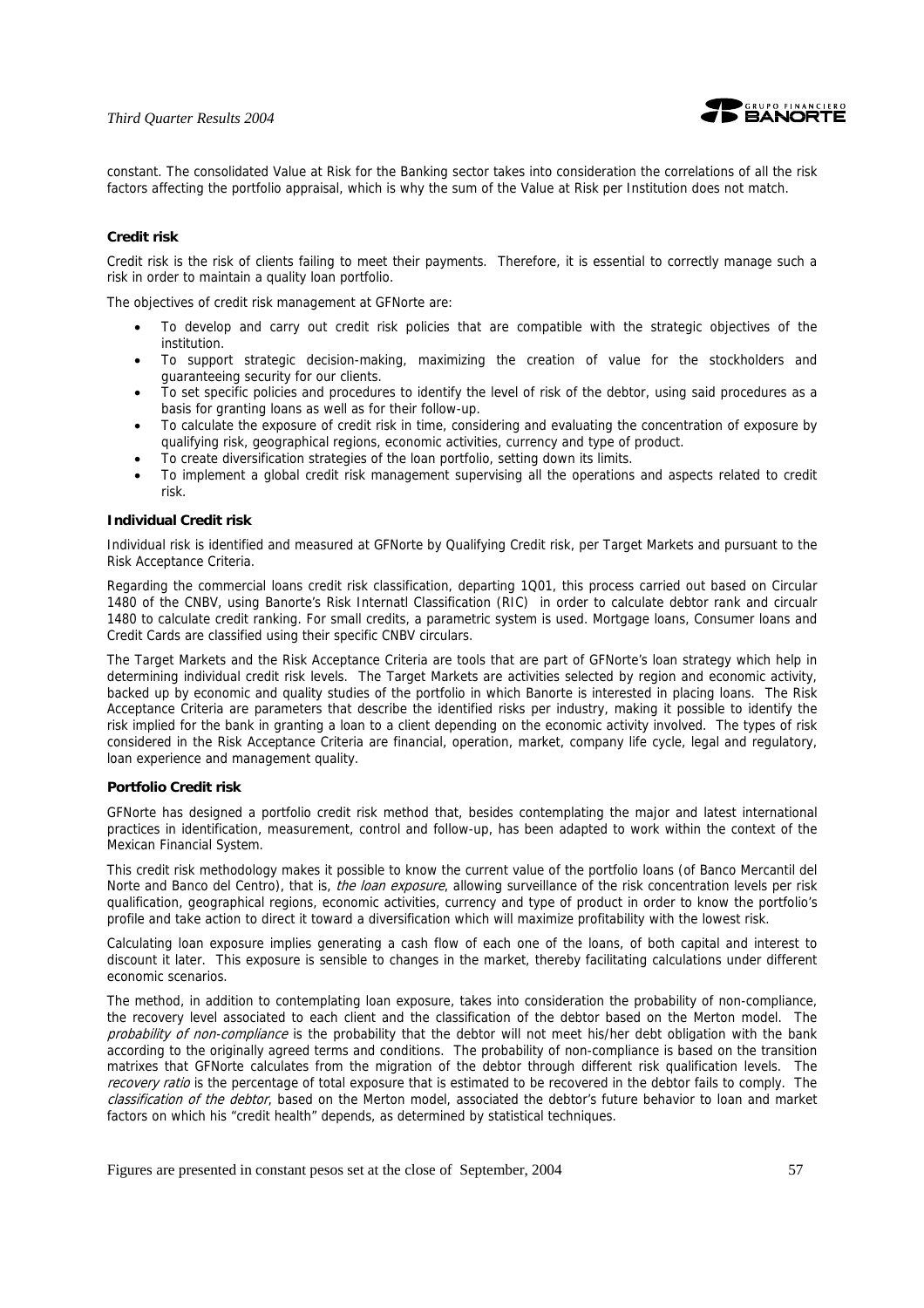

The results are risk measures such as the expected and unexpected loss at a one-year horizon. The expected loss is the credit portfolio's loss distribution average. The unexpected loss is the maximum loss at a specific confidence level (95% in this case) given the loss distribution.

The results obtained are used as a tool for better decision-making in granting loans and in the diversification of the portfolio, according to GFNorte's global strategy. The individual risk identification tools and the portfolio credit risk methodology are periodically checked and updated to allow the application of new techniques that may support or strengthen them. As a result, GFNorte has tools and methods of the highest quality on an international scale to identify, measure, control and follow up credit risks.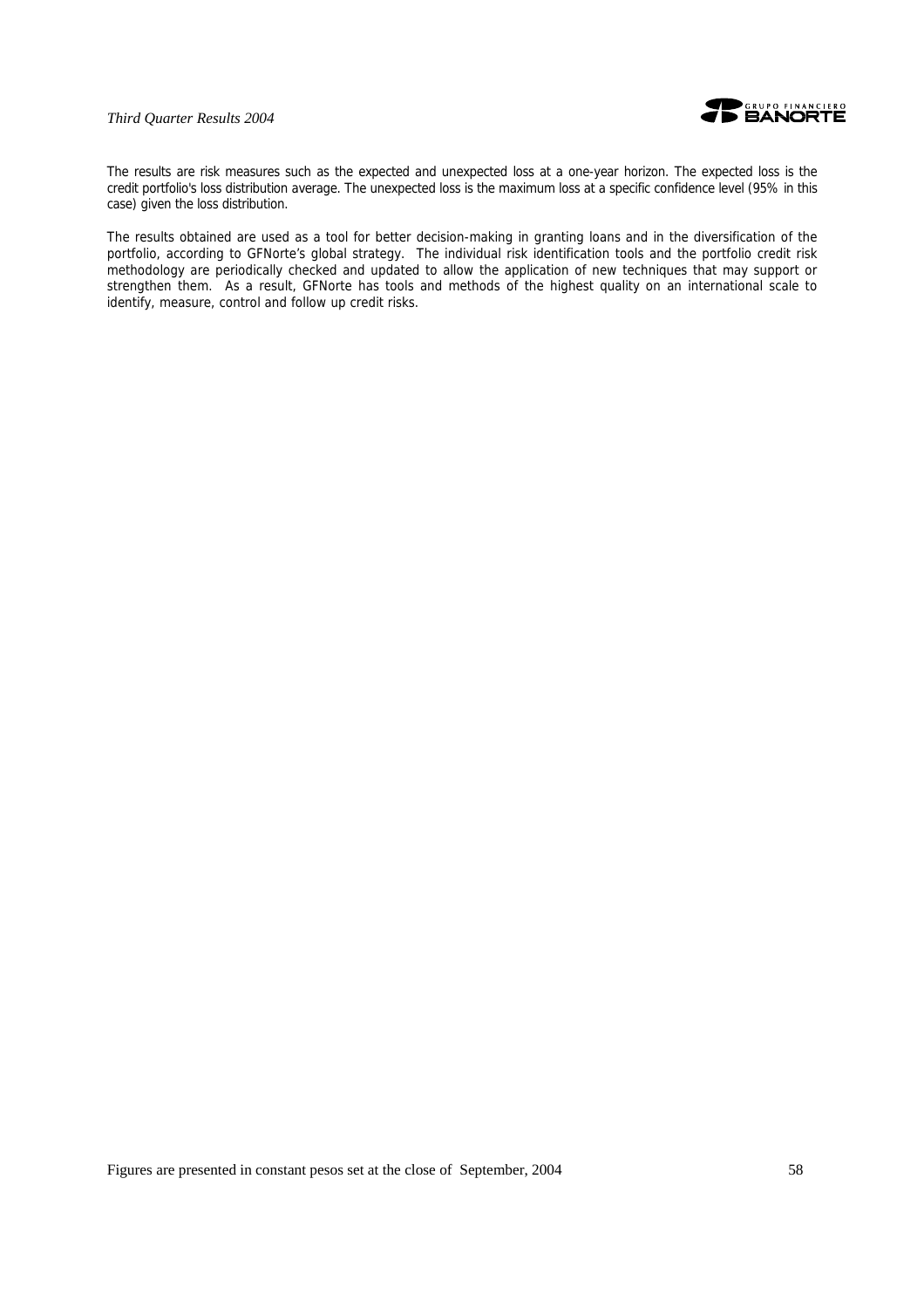

#### **Information by Segments**

With the ultimate goal of improving the understanding of information of the Group and given the importance of the 2 banks (Banorte and Bancen) within the Financial Group, (together representing more than 90% each of the Shares, Deposits, and Profits of the Group), we have included their financial statements and combined indicators proforma together under the "Banking Sector" heading. The Banking Sector is defined as the 2 banks with their respective subsidiaries, except the Afore unit (a subsidiary of Bancen), which is not considered part of this Sector for management reasons (as of the end of 1998). We have also grouped companies corresponding to other Sectors, which are defined in accordance with the orientation of the companies. These Sectors are as follows: The Brokerage Sector which is made up of the Brokerage House; the Long-Term Savings Sector, made up of the Annuities, Insurance and Afore companies, and the Auxiliary Organizations Sector which includes the Leasing, the Brokerage, the Warehousing, and the Bonding companies. For purposes of the Reconciliation Table by Sector, these sectors are all put under the heading "Other Sectors" as they each represent only a very small participation in the group. This segmentation was done on the basis of the International Accounting Normative (NIC 14) and the Statement of Financial and Accounting Standards N° 131 that refers to the rules for presenting financial information by segment.

#### **Proforma Consolidated Data-3Q04**

| (Millions of pesos)                | <b>BANORTE (1)</b> | <b>BANCEN</b> (3) | <b>TOTAL</b> |
|------------------------------------|--------------------|-------------------|--------------|
| <b>Income Statement</b>            |                    |                   |              |
| Net Interest Income                | 2.456.2            | 40.3              | 2,496.6      |
| Non Interest Income                | 879.9              | 139.9             | 1,019.8      |
| Non Interest Expense               | 2,594.4            | 29.3              | 2,623.7      |
| Other income (expense)             | (15.0)             | (26.1)            | (41.0)       |
| Extraordinary items, net           |                    |                   |              |
| Net Income                         | 265.3              | 158.4             | 423.7        |
| <b>Balance Sheet</b>               |                    |                   |              |
| Assets                             | 207.507            | 4.743             | 212,249      |
| Loans                              | 152,269            | 826               | 153,095      |
| <b>Deposits</b>                    | 162.767            | (369)             | 162,398      |
| Equity                             | 10,505             | 3,426             | 13,931       |
| Past Due Loans                     | 2.476              | 291               | 2,767        |
| Loan Loss Reserves                 | 3,270              | 269               | 3,540        |
| <b>Ratios</b>                      |                    |                   |              |
| Non Interest Expense/ Total Assets | 1.3%               | 0.6%              | 1.2%         |
| % Past Due Loans                   | 1.6%               | 35.2%             | 1.8%         |
| Reserves / Past Due Loans          | 132.1%             | 92.7%             | 127.9%       |
| % Capitalization (2)               | 13.9%              | 32.3%             | 15.3%        |

 1) Includes a 96.11% participation of the Group. 2) Includes Market Risks.Using 2003 rules.

3) Excludes the AFORE.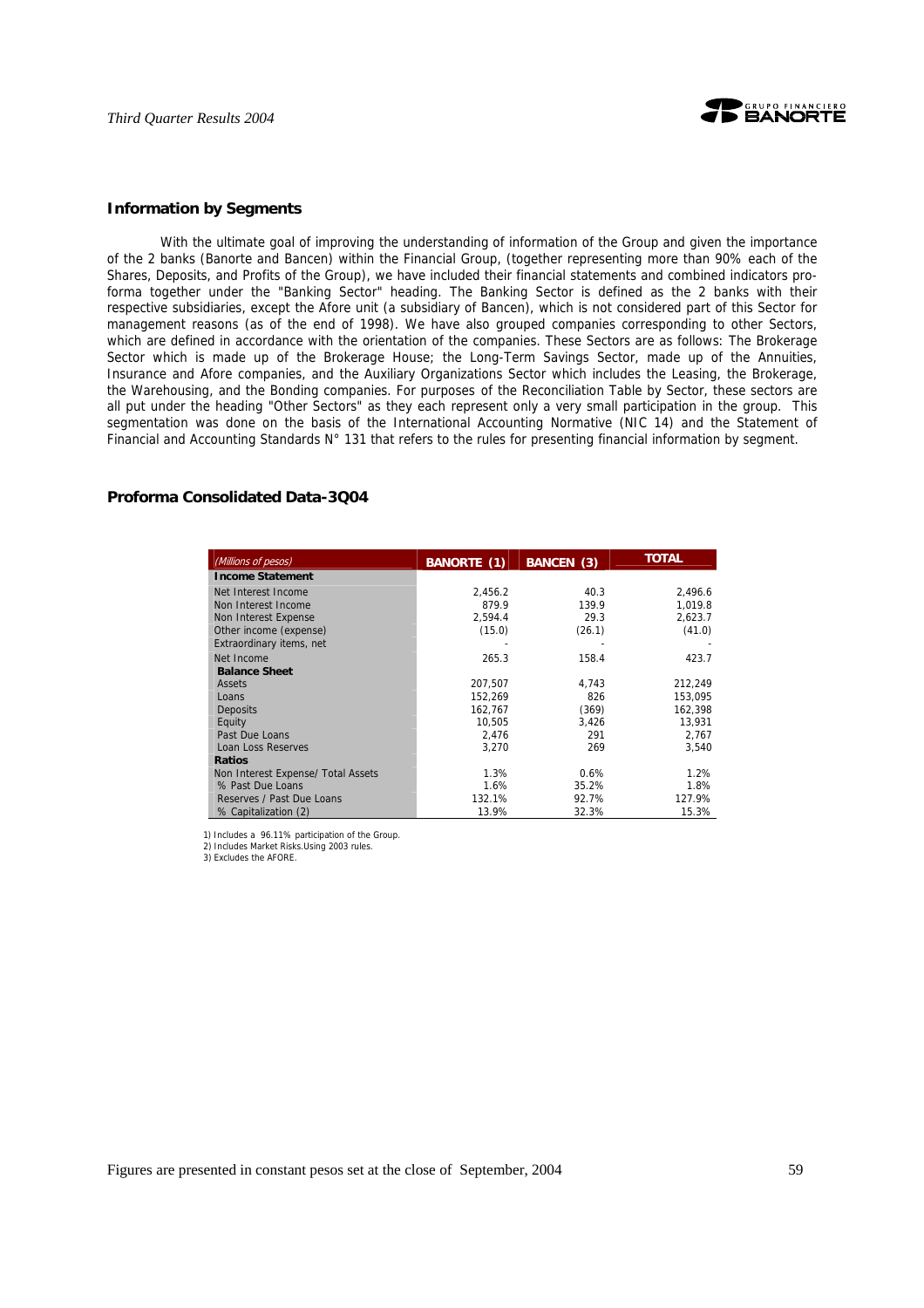

# **Inter-bank Eliminations Summary**

| (Millions of Pesos)               | <b>BANORTE</b> | <b>BANCEN</b> | <b>INTERBANK</b><br><b>ELIMINATIONS</b> |
|-----------------------------------|----------------|---------------|-----------------------------------------|
| <b>Income Statement</b>           |                |               |                                         |
| Net Interest Income               | (21.9)         | 21.9          |                                         |
| Non Interest Income               |                |               |                                         |
| Non Interest Expense              |                |               |                                         |
| Other Income (expense)            |                |               |                                         |
| Extraordinary items, net          |                |               |                                         |
| <b>Balance Sheet</b>              |                |               |                                         |
| Assets                            | (1, 744)       | (19)          | (1, 763)                                |
| Cash and Due from Banks           | (169)          | (19)          | (189)                                   |
| <b>Financial Instruments</b>      | (1, 575)       |               | (1, 575)                                |
| Loans                             |                |               |                                         |
| <b>Deposits</b>                   | (19)           | (1, 575)      | (1, 594)                                |
| Due to Banks                      |                | (169)         | (169)                                   |
| Equity                            |                |               |                                         |
| Past Due Loans                    |                |               |                                         |
| Loan Loss Reserves                |                |               |                                         |
| Investments in Subsidiaries       |                |               |                                         |
| Deferred Taxes, (Liabilities) (*) |                |               |                                         |
| Deferred Taxes, (Assets)(*)       |                |               |                                         |

(\*)Reclassifications, in accordance to CNBV and accounting criteria presentation

The aforementioned table shows the eliminations between the two banks, considered as the "Banking Sector," showing the balance of the same under each heading in the Income Statement and the Balance Sheet. Note, however, that the individual numbers from the pro-forma table of combined indicators cannot be compared directly with those of the individual Financial Statements of each Bank, as one must consider the eliminations contained in this section, and also take into account that the Afore unit is not included under Bancen but  $is$ , nevertheless, included in the individual Financial Statements of Bancen.

#### **Reconciliation per Segments Table**

| (Millions of Pesos)      | <b>BANKING</b><br><b>SECTOR</b> | <b>OTHER</b><br><b>SECTORS</b> | <b>WITHOUT</b><br>OT. SECT. | <b>TOTAL</b><br><b>GROUP</b> |
|--------------------------|---------------------------------|--------------------------------|-----------------------------|------------------------------|
| <b>Income Statement</b>  |                                 |                                |                             |                              |
| Net Interest Income      | 2.496.6                         | 123.1                          | (10.0)                      | 2.609.6                      |
| Non Interest Income      | 1.019.8                         | 395.4                          |                             | 1.415.2                      |
| Non Interest Expense     | 2.623.7                         | 320.4                          | (17.1)                      | 2.927.0                      |
| Other Income (expense)   | (41.0)                          | (6.0)                          | (7.1)                       | (54.1)                       |
| Extraordinary items, net |                                 |                                |                             |                              |
| <b>Balance Sheet</b>     |                                 |                                |                             |                              |
| Assets                   | 212.249                         | 22.992                         | (16, 394)                   | 218.847                      |
| Loans                    | 153.095                         | 4.943                          | (996)                       | 157.042                      |
| Deposits                 | 162.398                         |                                | (141)                       | 162.258                      |
| Equity                   | 13.931                          | 17.543                         | (15, 165)                   | 16.308                       |
| Past Due Loans           | 2.767                           | 40                             |                             | 2.807                        |
| Loan Loss Reserves       | 3.540                           | 56                             |                             | 3,596                        |

The criteria for distributing income and expenditures between the Subsidiaries of the Group is done on the basis of the relative size and operational volume of each company, depending on the type of primary service it provides. These criteria are applied to the expenses related to the operation of primary areas, these being Accounting, Systems, and Operations, as well as to the expenses for maintaining the corporate structure.